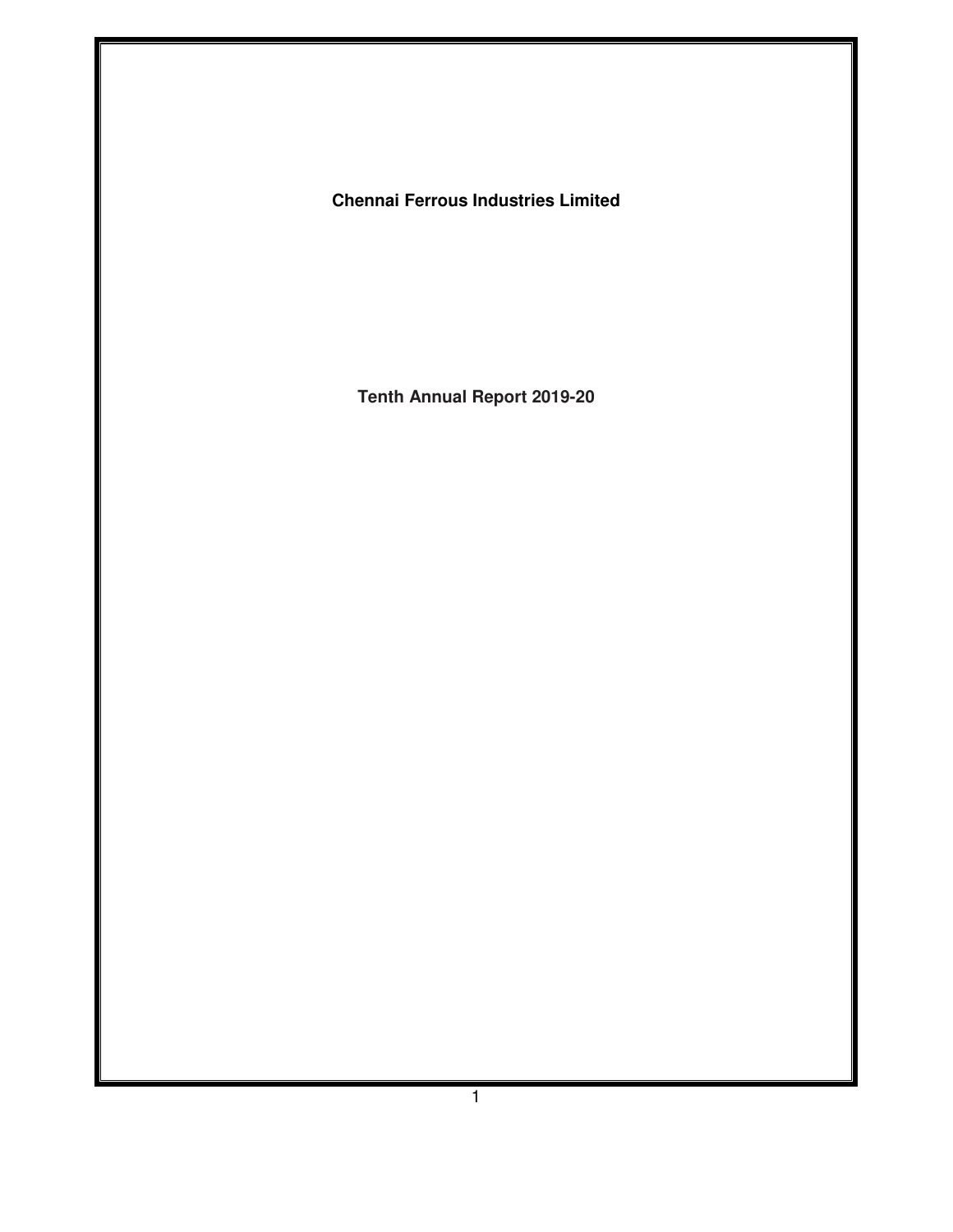# **CONTENTS** PAGE **NOTICE**  $\overline{4}$ DIRECTORS' REPORT 16 INDEPENDENT AUDITOR'S REPORT 56 BALANCE SHEET 65 STATEMENT OF PROFIT & LOSS 66 CASH FLOW STATEMENT 67

**NOTES**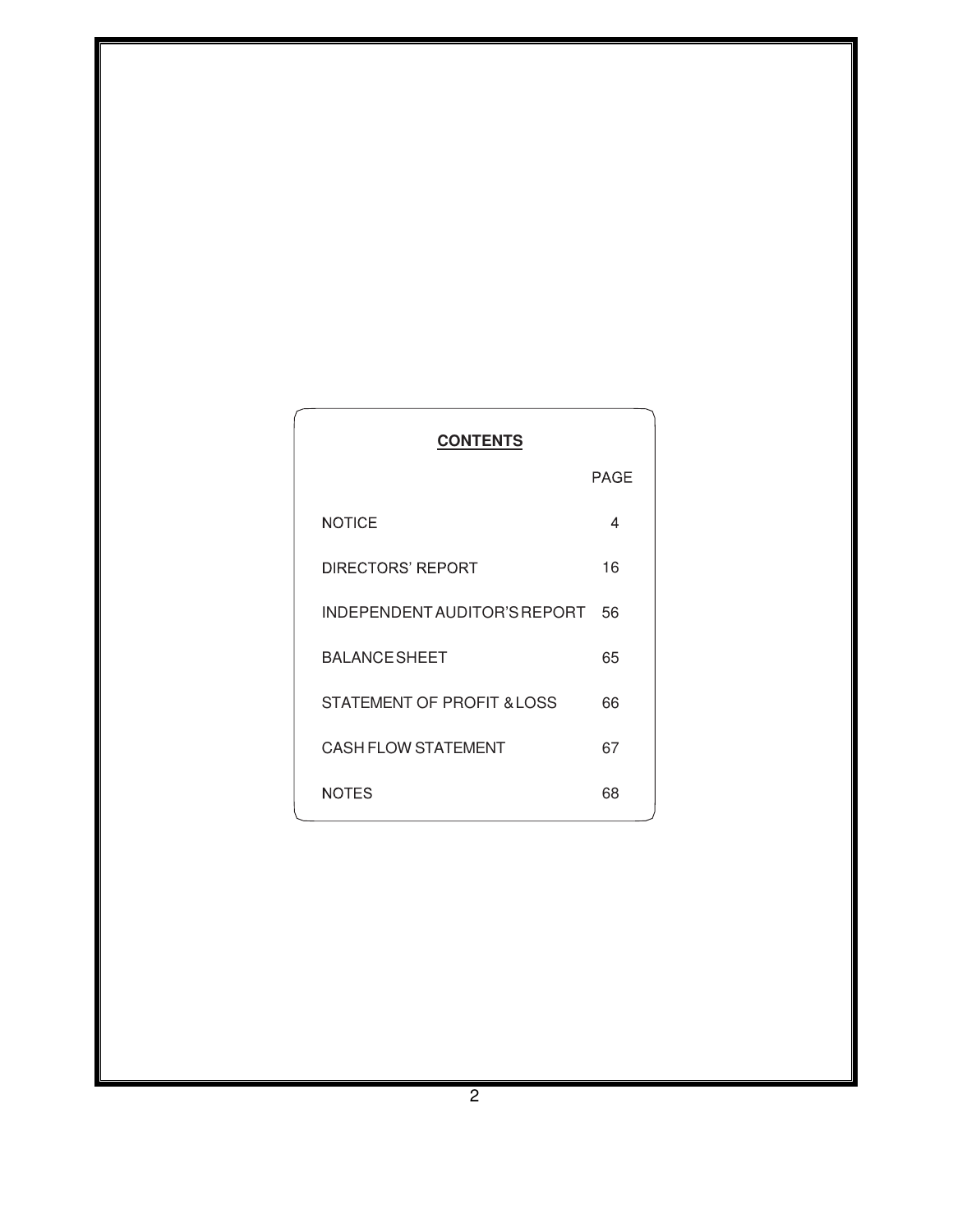### **CHENNAI FERROUS INDUSTRIES LIMITED**

CIN: L27310TN2010PLC075626

#### **BOARD OF DIRECTORS**

Mr. Chandikeshwar Sharma Director Mr. Suresh Kedia **Director** Mrs. Kesavan Deepa Director

 Mr. Karthikeyan Kunjithapatham Chief Financial Officer Mrs. Priyanka Saraf Company Secretary

Mr.R. Natarajan Chairman & Managing Director

### **REGISTERED OFFICE**

Opg Nagar, Periya Obulapuram Village Nagaraja Kandigai, Madharapakkam Road Gummidipoondi 601201 Website : www.chennaiferrous.com

**AUDITORS**

M/s.S.K. GULECHA & ASSOCIATES, Chartered Accountants, No.374, Mint Street, Adinath Arcade, 2nd Floor, Sowcarpet, Chennai-600079.

### **BANKERS**

State Bank of India, 115, Oriental House, Broadway, Chennai - 600 108

### **SHARE TRANSFER AGENT**

Cameo Corporate Services Limited, No.1, Subramanian Building, Club House Road, Chennai - 60002.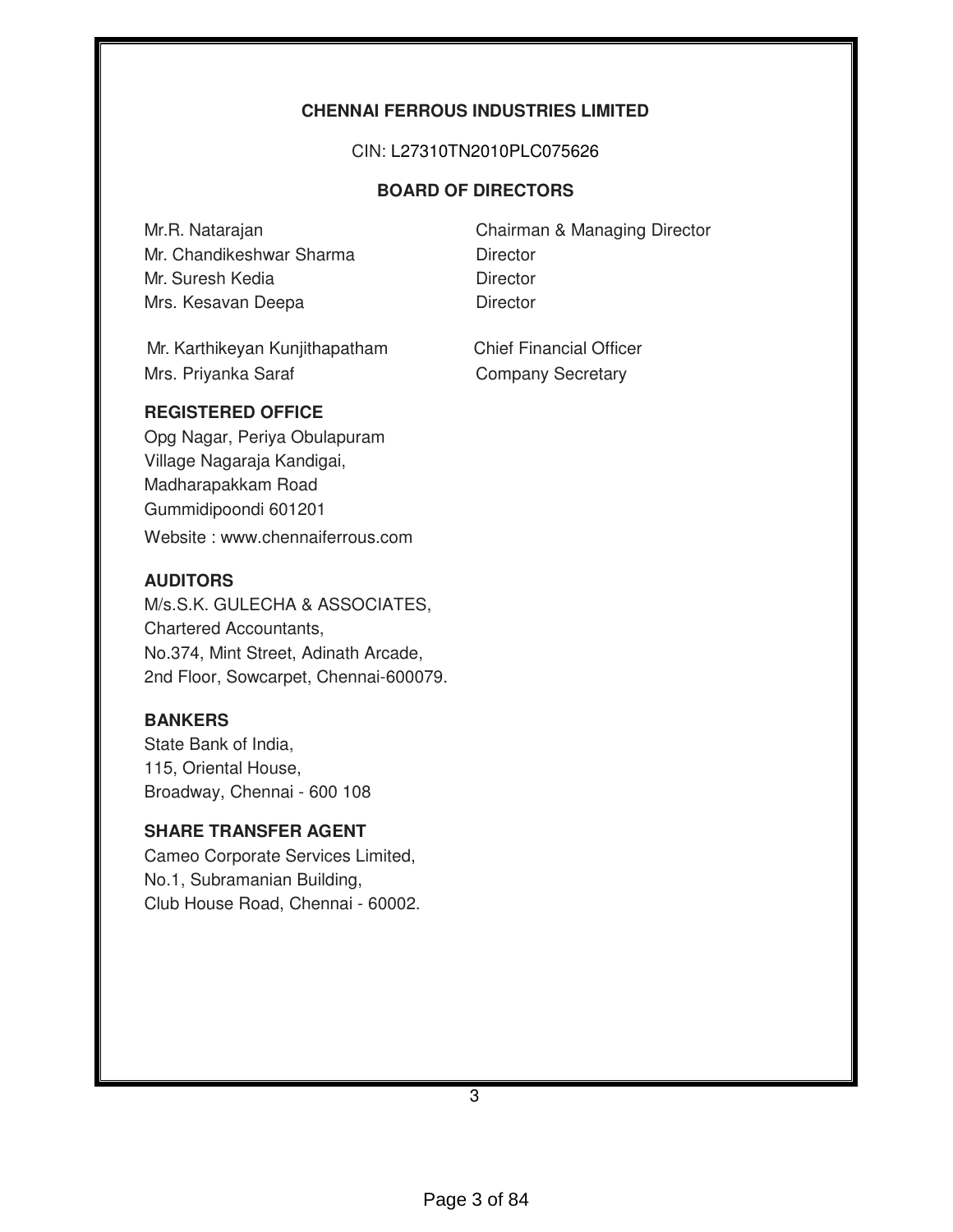### **Chennai Ferrous Industries Limited NOTICE**

**Notice** is hereby given that the Tenth Annual General Meeting (AGM) of Chennai Ferrous Industries Limited will be held on Wednesday, 30th September 2020, at 10.00 A.M.(I.S.T) through Video Conferencing / Other Audio Visual Means, to transact the following business:

### **ORDINARY BUSINESS**

### **1. Adoption of Standalone Financial statements comprising of Director's Report, Auditor's report, Balance sheet and Profit and Loss A/c, Cash Flow Statement and other relevant documents.**

To receive, consider and adopt the Audited Standalone Financial statements comprising of Director's Report, Auditor's report, Balance sheet and Profit and Loss A/c, Cash Flow Statement and all other relevant documents of the Company for the financial year ended 31st March, 2020.

#### **2. Appointment of Mr. R. Natarajan as a Managing Director liable to retire by rotation**

To appoint a Director in place of Mr. R. Natarajan (DIN: 00595027) who retires by rotation and being eligible, offers herself for re-appointment.

### **3. Appointment Of Statutory Auditors**

**"RESOLVED THAT** that pursuant to Section 139, 141 and other applicable provisions of the Companies Act, 2013 and the Rules made thereunder and pursuant to the recommendations of the Audit Committee of the Board, M/s. S.K.Gulecha & Associates, Chartered Accountants [Firm Registration No.01334S] Chennai, be and are hereby appointed as the Statutory Auditors of the company for a period of five years and to hold office from the conclusion of this Annual General Meeting till the conclusion of 15th Annual General Meeting at such remuneration as may be mutually agreed between the Board of Directors of the Company and the Auditors."

### **Special Business:**

**4. To consider and, if thought fit, to pass with or without modifications, the following resolution as a Special Resolution:** 

**Reclassification of Shareholder from Promoter Group category to Public category:**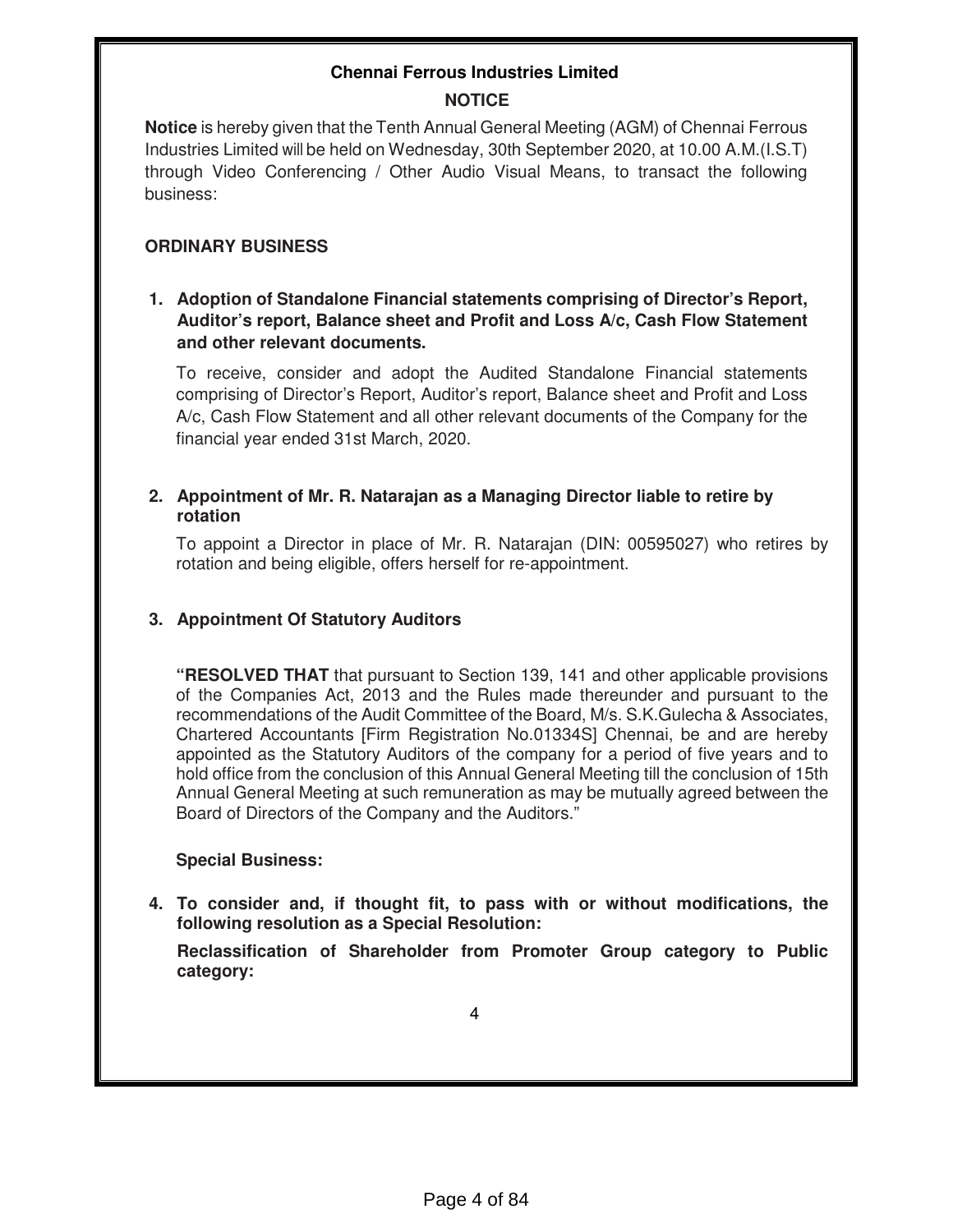**"RESOLVED THAT** pursuant to provisions of Regulation 31A(2) read with Regulations 31A(7) of the SEB|(Listing Obligations and Disclosure Requirements) Regulations 2015('Listing Regulations') including any amendments made thereto or any other applicable provisions of Listing Regulations and other applicable laws , consent of the members of the company be and is hereby given to reclassify Radiant Solutions Private Ltd (Applicant) holding 250,000 Equity shares of the company constituting 6.94% of the issued and paid up share capital of the company from promoter category to "Public category since the applicant is neither involved in the Management nor hold any controlling stake in the company and also not entered into any Shareholders Agreement with the company nor it have got any Veto rights or special information Rights or Special Rights as to voting power or control of the company. "

**RESOLVED FURTHER THAT** the board be and are hereby accorded to confirm the following conditions:

- **1.** that the Applicant does not hold individually, more than 10% of the of the total voting rights of the company
- **2.** that the applicant does not directly or indirectly, exercise Control over the affairs of the company.
- **3.** that the applicant does not have any special Rights through formal or informal arrangement/agreements.
- **4.** that the applicant does not and shall not act as Key Management Personnel for a period of more than 3 years from the date of shareholders' approval.
- **5.** that the applicant has not represented on the board of directors (including not having a nominee director) of the listed entity
- **6.** that the applicant is not a 'wilful defaulter' as per the Reserve Bank of India Guidelines;
- **7.** that the applicant is not a fugitive economic offender

**"RESOLVED FURTHER THAT** for the purpose of giving effect to the above resolutions, the Board or the officers authorized by the Board in this regard be and are hereby authorized to do all such acts, deeds, matters and things as may be necessary or expedient and to settle any questions, difficulties or doubts that may arise in this regard without requiring the Board to secure any further consent or approval of the members of the company.

> (By Order of the Board) For **Chennai Ferrous Industries Limited,**

Date: 27.08.2020 **R. NATARAJAN** Place: Chennai Chairman & Managing Director. DIN: 00595027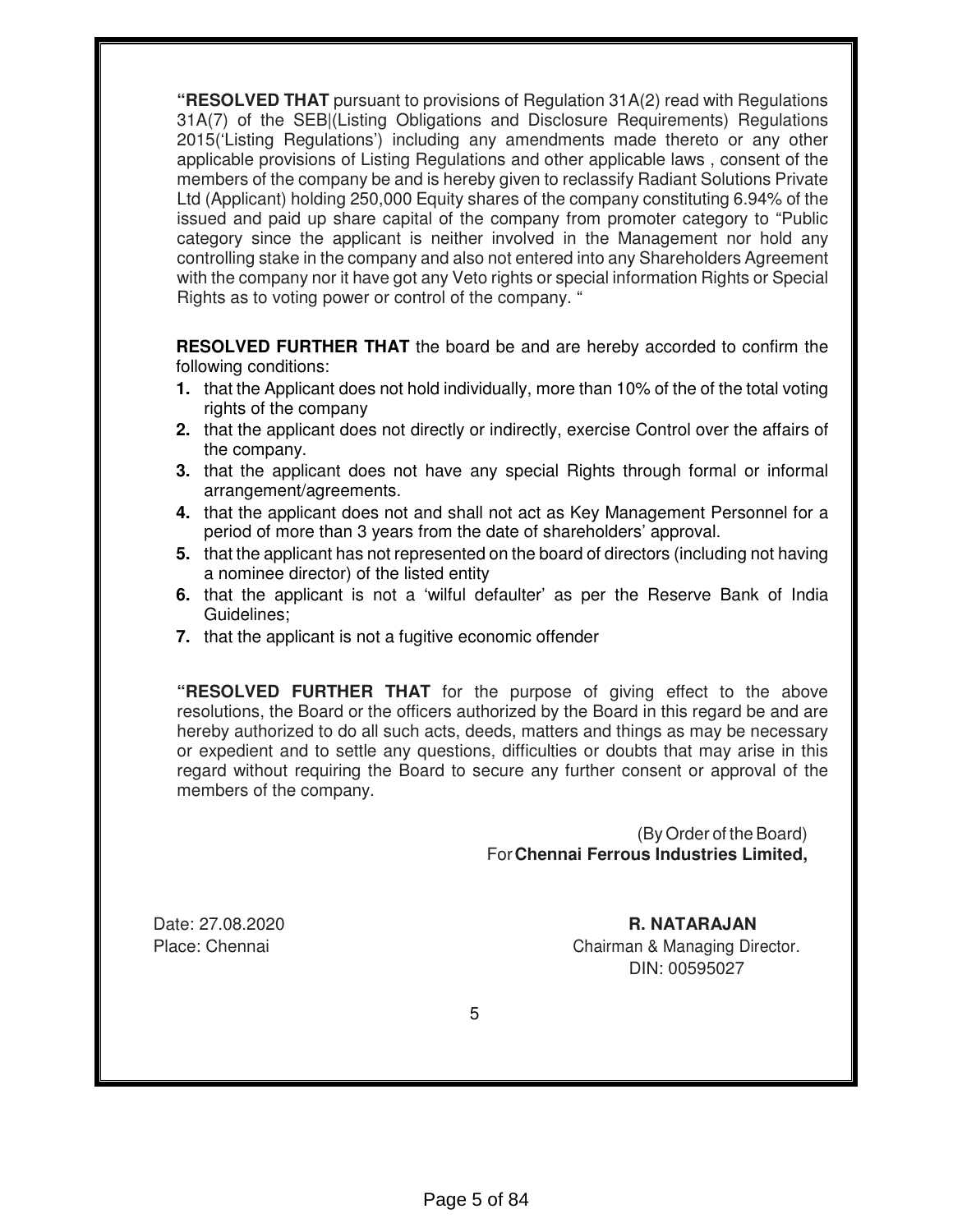**I. Notes:** 

1 In compliance with the provisions of the Ministry of Corporate Affairs ("MCA") General Circular No. 20/2020 dated 5th May, 2020 read together with MCA General Circular Nos. 14 & 17/2020 dated 8th April, 2020 and 13th April, 2020 respectively, and Securities and Exchange Board of India ("SEBI") Circular No. SEBI/HO/CFD/CMD1/CIR/P/2020/79 dated 12th May, 2020, the Company will be conducting this Annual General Meeting ("AGM" or "Meeting") through Video Conferencing/Other Audio Visual Means ("VC" / "OAVM").

 National Securities Depository Limited (NSDL) shall be providing facility for voting through remote e-voting, for participation in the AGM through VC/OAVM facility and evoting during the AGM. The procedure for participating in the meeting through VC/OAVM is explained at Note below.

- 2 Pursuant to the provisions of the Act, a Member entitled to attend and vote at the AGM is entitled to appoint a proxy to attend and vote on his/her behalf and the proxy need not be a Member of the Company. Since this AGM is being held pursuant to the MCA Circulars through VC / OAVM, physical attendance of the members has been dispensed with. Accordingly the facility for appointment of proxies by the Members will not be available for the AGM and hence the Proxy Form, Attendance Slip and Route Map are not annexed to this Notice.
- 3 Corporate members intending to authorize their authorized representatives to attend the meeting are requested to send a certified copy of the Board Resolution. The said Resolution/Authorization shall be sent to the Scrutinizer by email through its registered email address to cs.madhavanmk@gmail.com with a copy marked to evoting@nsdl.co.in.
- 4 The Members can join the AGM in the VC/OAVM mode 15 minutes before and after the scheduled time of the commencement of the Meeting by following the procedure mentioned in the Notice. The facility of participation at the EGM/AGM through VC/OAVM will be made available for 1000 members on first come first served basis. This will not include large Shareholders (Shareholders holding 2% or more shareholding), Promoters, Institutional Investors, Directors, Key Managerial Personnel, the Chairpersons of the Audit Committee, Nomination and Remuneration Committee and Stakeholders Relationship Committee, Auditors etc. who are allowed to attend the EGM/AGM without restriction on account of first come first served basis.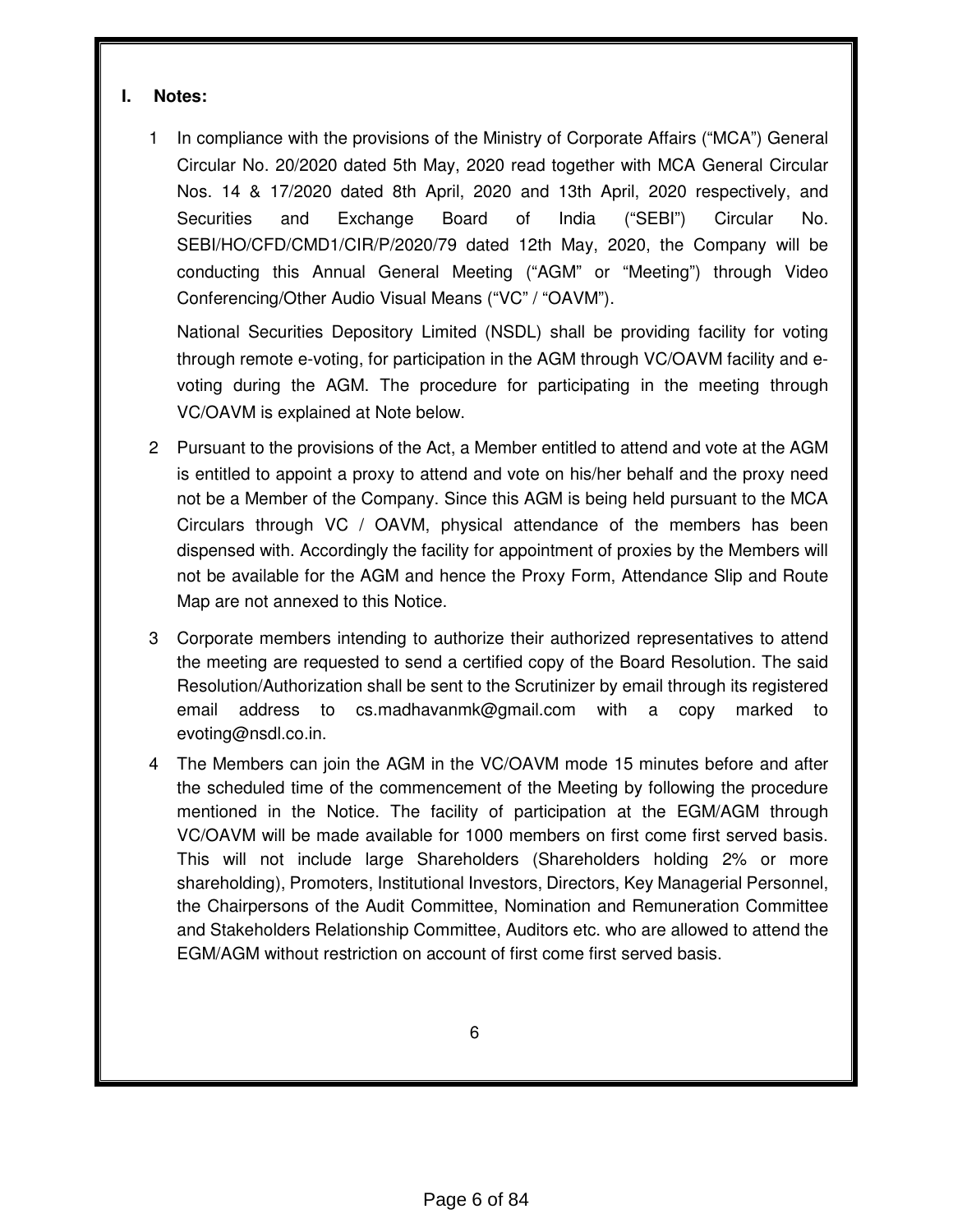- 5 The Register of Members and Share Transfer Books of the Company will be closed from  $23<sup>rd</sup>$  September, 2020 to  $30<sup>th</sup>$  September 2020 (both days inclusive) for the purpose of Annual General Meeting for the financial year 2019-20.
- 6 Members holding shares in Physical Form are requested to furnish their address / or changes in address if any with Registrar & Transfer Agent of the Company, M/s. Cameo Corporate Services Limited, Chennai, quoting their Folio number and number of Shares held. Members holding shares in Electronic Form may communicate their change of Address to their respective Depository Participants.
- 7 As per the provisions of Section 72 of the Act, the facility for making nomination is available for the Members in respect of the shares held by them. Members who have not yet registered their nomination are requested to register the same by submitting Form No. SH-13. The said form can be downloaded from the Company's website www.chennaiferrous.com (under 'Investors' section). Members holding shares in physical form may submit the same to the Registrar & Transfer Agent. Members holding shares in electronic form may submit the same to their respective depository participant.
- 8 In compliances with the aforesaid MCA Circulars and SEBI Circular dated May 12, 2020, Notice of the AGM along with the Annual Report 2020 is being sent only through electronic mode to those Members whose email addresses are registered with the Company/ Depositories. The Company will not be dispatching physical copies of financial statements and Notice of AGM to any Member. Members are requested to register/update their email addresses, in respect of electronic holdings with the Depository through the concerned Depository Participants and in respect of physical holdings with M/s. Cameo Corporate Services Limited, Chennai, by following due procedure.

Members may note that the Notice and Annual Report 2020 will also be available on the Company's website www.chennaiferrous.com, websites of the Stock Exchanges i.e. BSE Limited at www.bseindia.com and on the website of NSDL www.evoting.nsdl.com .

- 9 Members attending the AGM through VC / OAVM shall be counted for the purpose of reckoning the quorum under Section 103 of the Act.
- 10 Pursuant to the provisions of Section 108 of the Companies Act, 2013 read with Rule 20 of the Companies (Management and Administration) Rules, 2014 (as amended) and Regulation 44 of SEBI (Listing Obligations & Disclosure Requirements) Regulations 2015 (as amended), and the Circulars issued by the Ministry of Corporate Affairs dated April 08, 2020, April 13, 2020 and May 05, 2020 the Company is providing facility of remote e-voting to its Members in respect of the business to be transacted at the EGM/AGM. For this purpose, the Company has entered into an agreement with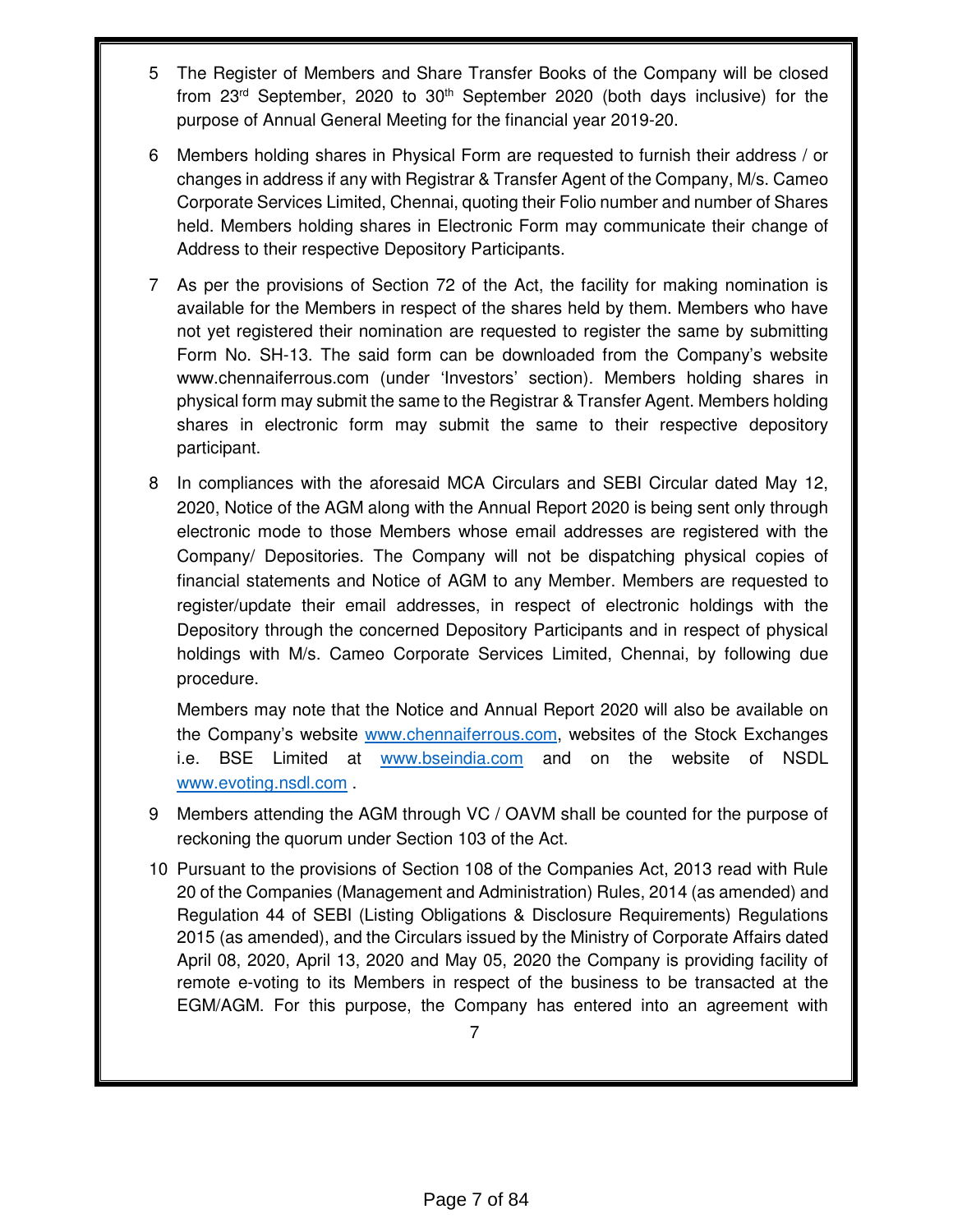National Securities Depository Limited (NSDL) for facilitating voting through electronic means, as the authorized agency. The facility of casting votes by a member using remote e-voting system as well as venue voting on the date of the EGM/AGM will be provided by NSDL.

### **1) Voting by Members:**

### **THE INSTRUCTIONS FOR MEMBERS FOR REMOTE E-VOTING ARE AS UNDER:-**

In compliance with Section 108 of the Companies Act, 2013, Rule 20 of the Companies (Management and Administration) Rules, 2014 as amended from time to time, Regulation 44 of the Securities and Exchange Board of India (Listing Obligations and Disclosure Requirements), Regulations, 2015 and the Secretarial Standard on General Meetings (SS-2) issued by the Institute of Company Secretaries of India, the Company is pleased to provide its Members the facility to cast their votes electronically, through e-voting services provided by National Securities Depository Limited ("NSDL"), on resolutions set forth in this Notice. The Members may cast their votes using an electronic voting system from a place other than the venue of the Annual General Meeting ("remote e-voting"). Instructions for remote e-voting are given herein below. The Resolutions passed by remote e-voting are deemed to have been passed as if they have been passed at the Annual General Meeting.

#### **How do I vote electronically using NSDL e-Voting system?**

*The way to vote electronically on NSDL e-Voting system consists of "Two Steps" which are mentioned below:* 

**Step 1: Log-in to NSDL e-Voting system at https://www.evoting.nsdl.com/**

**Step 2: Cast your vote electronically on NSDL e-Voting system.** 

**Details on Step 1 is mentioned below:** 

**How to Log-in to NSDL e-Voting website?** 

**1. Visit the e-Voting website of NSDL. Open web browser by typing the following URL: https://www.evoting.nsdl.com/ either on a Personal Computer or on a mobile.** 

**2. Once the home page of e-Voting system is launched, click on the icon "Login" which is available under 'Shareholders' section.** 

**3. A new screen will open. You will have to enter your User ID, your Password and a Verification Code as shown on the screen.** 

*Alternatively, if you are registered for NSDL eservices i.e. IDEAS, you can login at https://eservices.nsdl.com/ with your existing IDEAS login. Once you login to NSDL eservices after using your log-in credentials, click on e-Voting and you can proceed to Step 2 i.e. Cast your vote electronically.*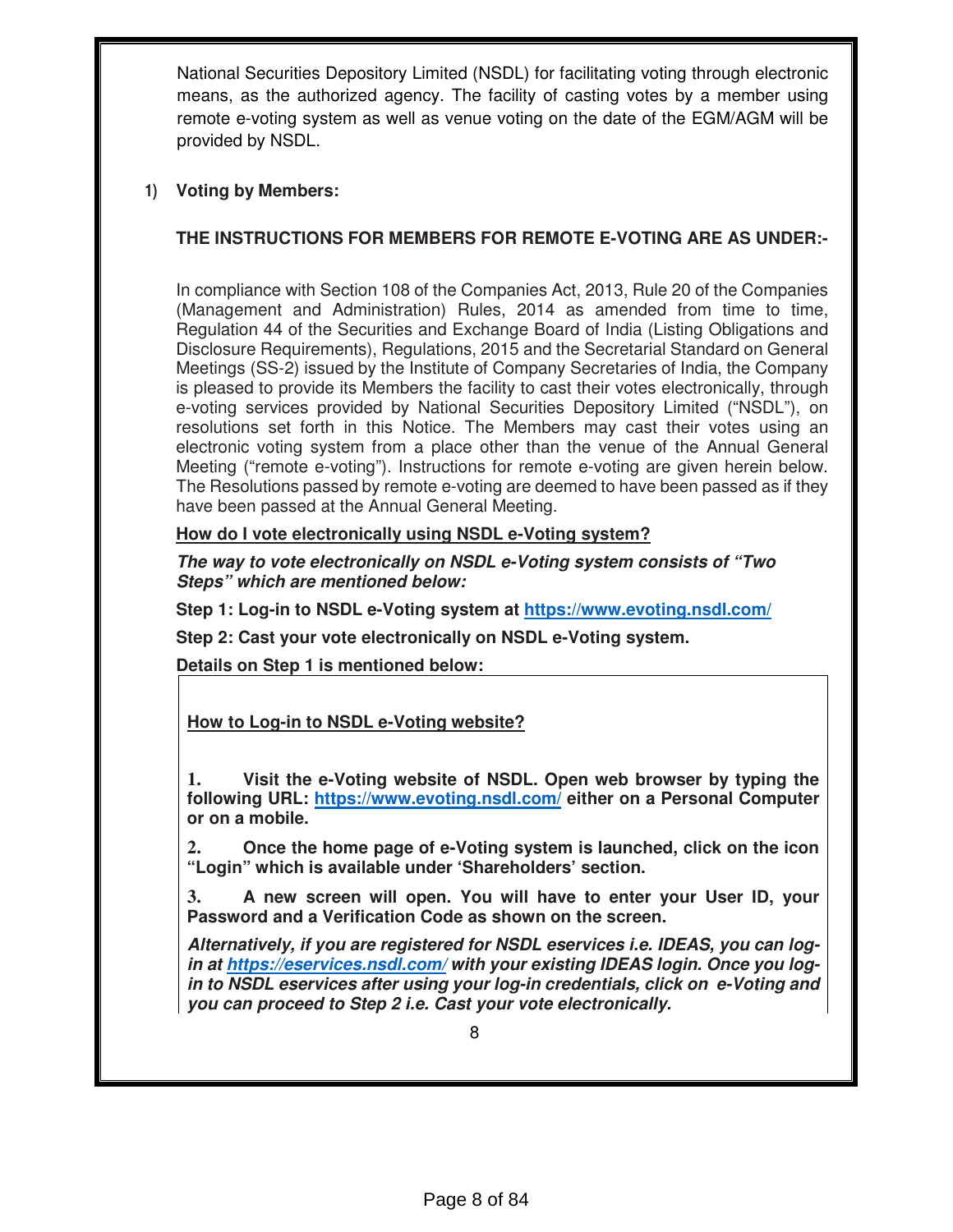**4. Your User ID details are given below :** 

| Manner of holding shares i.e.   Your User ID is:<br>Demat (NSDL or CDSL)<br><b>or</b><br><b>Physical</b> |                                                                                                                                       |
|----------------------------------------------------------------------------------------------------------|---------------------------------------------------------------------------------------------------------------------------------------|
| a) For Members who hold shares<br>in demat account with NSDL.                                            | 8 Character DP ID followed by 8<br><b>Digit Client ID</b>                                                                             |
|                                                                                                          | For example if your DP ID<br><b>IS</b><br>IN300*** and Client ID is 12******<br>ID<br>then your user<br>İS<br>IN300***12******.       |
| b) For Members who hold shares<br>in demat account with CDSL.                                            | <b>16 Digit Beneficiary ID</b><br>For example if your Beneficiary ID<br>is 12*************** then your user ID<br>is 12************** |
| c) For Members holding shares<br>in Physical Form.                                                       | <b>EVEN Number followed by Folio</b><br>Number registered with<br>the<br>company                                                      |
|                                                                                                          | For example if folio number is<br>001*** and EVEN is 101456 then<br>user ID is 101456001***                                           |

### **5. Your password details are given below:**

a) If you are already registered for e-Voting, then you can user your existing password to login and cast your vote.

b) If you are using NSDL e-Voting system for the first time, you will need to retrieve the 'initial password' which was communicated to you. Once you retrieve your 'initial password', you need to enter the 'initial password' and the system will force you to change your password.

c) How to retrieve your 'initial password'?

(i) If your email ID is registered in your demat account or with the company, your 'initial password' is communicated to you on your email ID. Trace the email sent to you from NSDL from your mailbox. Open the email and open the attachment i.e. a .pdf file. Open the .pdf file. The password to open the .pdf file is your 8 digit client ID for NSDL account, last 8 digits of client ID for CDSL account or folio number for shares held in physical form. The .pdf file contains your 'User ID' and your 'initial password'.

(ii) If your email ID is not registered, please follow steps mentioned below in process for those shareholders whose email ids are not registered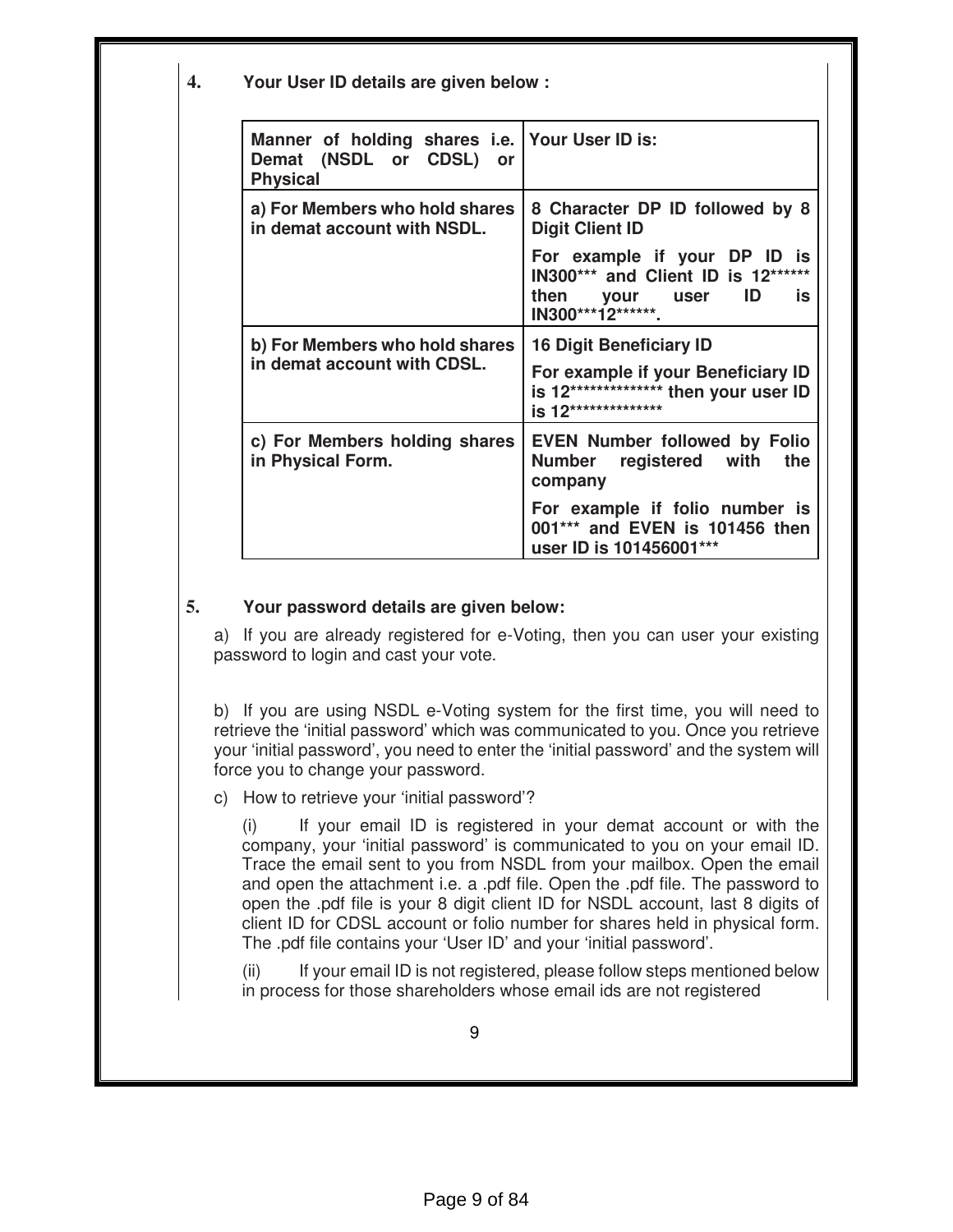- **6. If you are unable to retrieve or have not received the " Initial password" or have forgotten your password:** 
	- a) Click on "Forgot User Details/Password?"(If you are holding shares in your demat account with NSDL or CDSL) option available on www.evoting.nsdl.com.
	- b) Physical User Reset Password?" (If you are holding shares in physical mode) option available on www.evoting.nsdl.com.
	- c) If you are still unable to get the password by aforesaid two options, you can send a request at evoting@nsdl.co.in mentioning your demat account number/folio number, your PAN, your name and your registered address.
	- **d)** Members can also use the OTP (One Time Password) based login for casting the votes on the e-Voting system of NSDL.
- 7. After entering your password, tick on Agree to "Terms and Conditions" by selecting on the check box.
- 8. Now, you will have to click on "Login" button.
- 9. After you click on the "Login" button, Home page of e-Voting will open.

### **Details on Step 2 is given below:**

### **How to cast your vote electronically on NSDL e-Voting system?**

- 1. After successful login at Step 1, you will be able to see the Home page of e-Voting. Click on e-Voting. Then, click on Active Voting Cycles.
- 2. After click on Active Voting Cycles, you will be able to see all the companies "EVEN" in which you are holding shares and whose voting cycle is in active status.
- 3. Select "EVEN" of company for which you wish to cast your vote.
- 4. Now you are ready for e-Voting as the Voting page opens.
- 5. Cast your vote by selecting appropriate options i.e. assent or dissent, verify/modify the number of shares for which you wish to cast your vote and click on "Submit" and also "Confirm" when prompted.
- 6. Upon confirmation, the message "Vote cast successfully" will be displayed.
- 7. You can also take the printout of the votes cast by you by clicking on the print option on the confirmation page.
- 8. Once you confirm your vote on the resolution, you will not be allowed to modify your vote.

#### **General Guidelines for shareholders**

1 Institutional shareholders (i.e. other than individuals, HUF, NRI etc.) are required to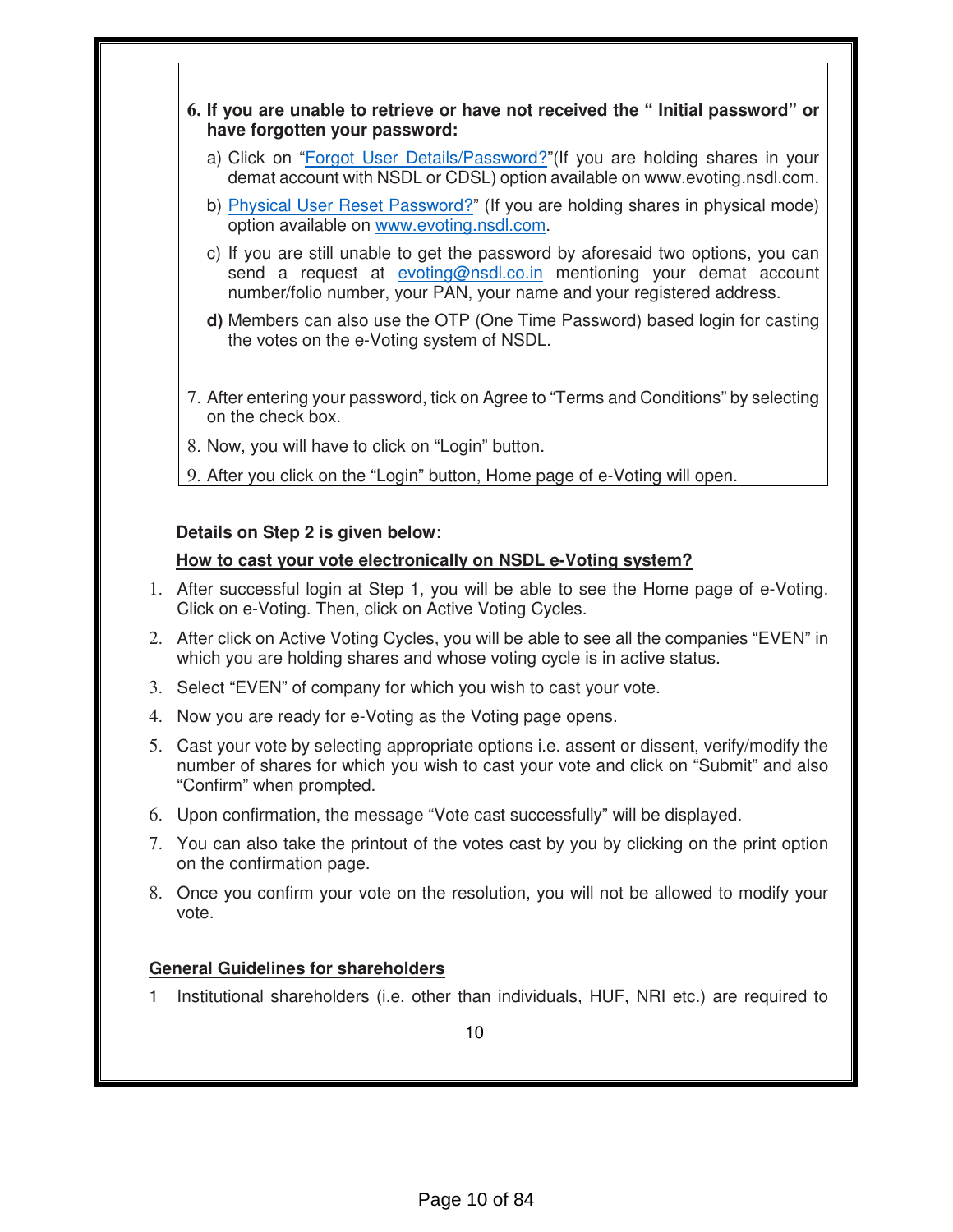send scanned copy (PDF/JPG Format) of the relevant Board Resolution/ Authority letter etc. with attested specimen signature of the duly authorized signatory(ies) who are authorized to vote, to the Scrutinizer by e-mail to cskumar22@gmail.com with a copy marked to evoting@nsdl.co.in.

- 2. It is strongly recommended not to share your password with any other person and take utmost care to keep your password confidential. Login to the e-voting website will be disabled upon five unsuccessful attempts to key in the correct password. In such an event, you will need to go through the "Forgot User Details/Password?" or "Physical User Reset Password?" option available on www.evoting.nsdl.com to reset the password.
- 3. In case of any queries, you may refer the Frequently Asked Questions (FAQs) for Shareholders and e-voting user manual for Shareholders available at the download section of www.evoting.nsdl.com or call on toll free no.: 1800-222-990 or send a request to (Name of NSDL Official) at evoting@nsdl.co.in

#### **Process for those shareholders whose email ids are not registered with the depositories for procuring user id and password and registration of e mail ids for e-voting for the resolutions set out in this notice:**

1. In case shares are held in physical mode please provide Folio No., Name of shareholder, scanned copy of the share certificate (front and back), PAN (self attested scanned copy of PAN card), AADHAR (self attested scanned copy of Aadhar Card) by email to investor@chennaiferrous.com

In case shares are held in demat mode, please provide DPID-CLID (16 digit DPID  $+$ CLID or 16 digit beneficiary ID), Name, client master or copy of Consolidated Account statement, PAN (self attested scanned copy of PAN card), AADHAR (self attested scanned copy of Aadhar Card) to investor@chennaiferrous.com

### **THE INSTRUCTIONS FOR MEMBERS FOR e-VOTING ON THE DAY OF THE AGM ARE AS UNDER:-**

- 1. The procedure for e-Voting on the day of the AGM is same as the instructions mentioned above for remote e-voting.
- 2. Only those Members/ shareholders, who will be present in the AGM through VC/OAVM facility and have not casted their vote on the Resolutions through remote e-Voting and are otherwise not barred from doing so, shall be eligible to vote through e-Voting system in the AGM.
- 3. Members who have voted through Remote e-Voting will be eligible to attend the AGM. However, they will not be eligible to vote at the AGM.
- 4. The details of the person who may be contacted for any grievances connected with the facility for e-Voting on the day of the AGM shall be the same person mentioned for Remote e-voting.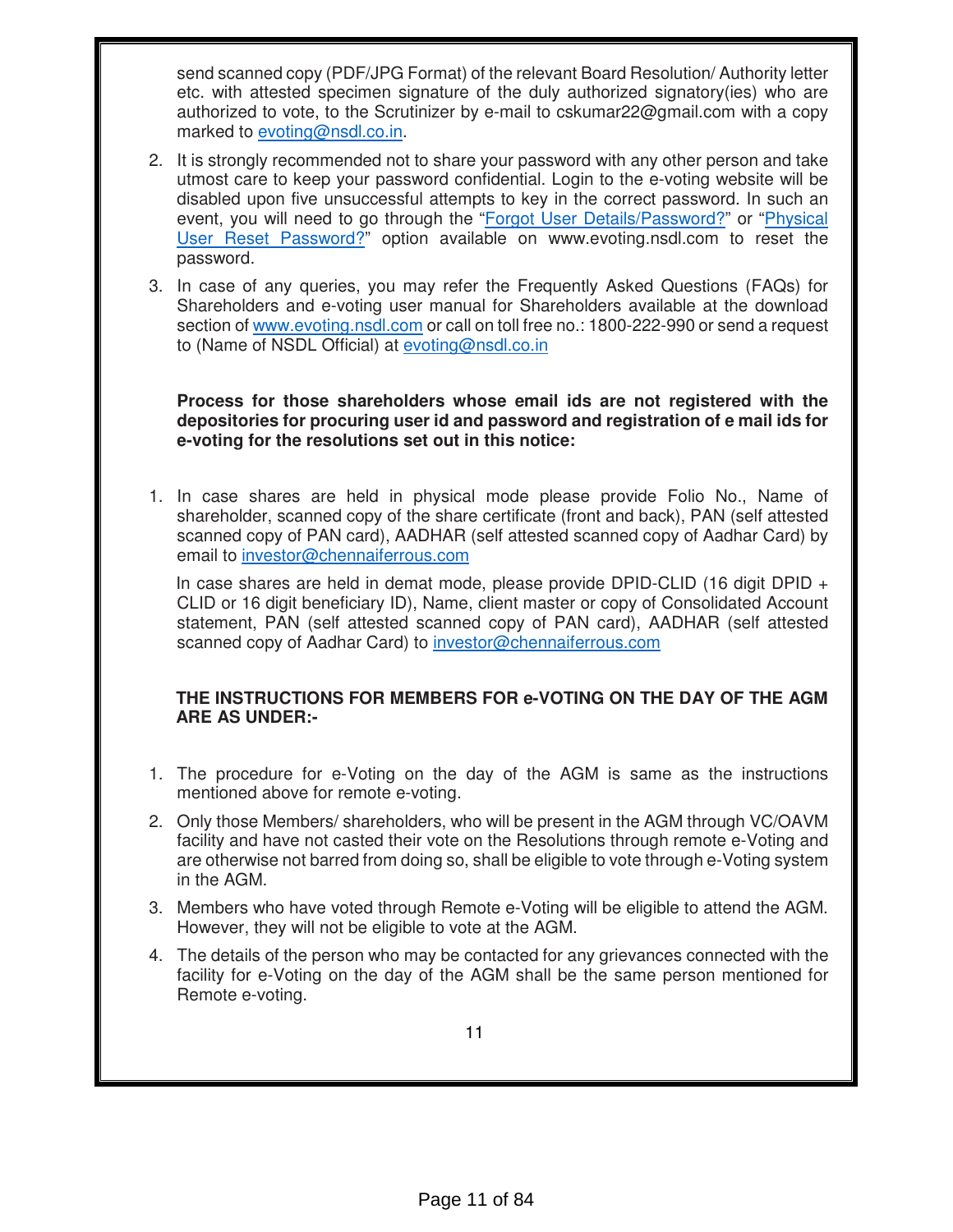### **INSTRUCTIONS FOR MEMBERS FOR ATTENDING THE AGM THROUGH VC/OAVM ARE AS UNDER:**

- 1. The Board of Directors has appointed Mr.M.K.Madhavan, Proprietor, M/s. M.K.Madhavan & Associates, Practicing Company Secretaries, as the Scrutinizer to scrutinize the voting at the meeting and remote e-voting process in a fair and transparent manner.
- 2. Member will be provided with a facility to attend the AGM through VC/OAVM through the NSDL e-Voting system. Members may access the same at https://www.evoting.nsdl.com under shareholders/members login by using the remote e-voting credentials. The link for VC/OAVM will be available in shareholder/members login where the EVEN of Company will be displayed. Please note that the members who do not have the User ID and Password for e-Voting or have forgotten the User ID and Password may retrieve the same by following the remote e-Voting instructions mentioned in the notice to avoid last minute rush. Further members can also use the OTP based login for logging into the e-Voting system of NSDL.
- 3. Members are encouraged to join the Meeting through Laptops for better experience.
- 4. Further Members will be required to allow Camera and use Internet with a good speed to avoid any disturbance during the meeting.
- 5. Please note that Participants Connecting from Mobile Devices or Tablets or through Laptop connecting via Mobile Hotspot may experience Audio/Video loss due to Fluctuation in their respective network. It is therefore recommended to use Stable Wi-Fi or LAN Connection to mitigate any kind of aforesaid glitches.
- 6. Shareholders who would like to express their views/have questions may send their questions in advance mentioning their name demat account number/folio number, email id, mobile number at investor@chennaiferrous.com. The same will be replied by the company suitably.
- 7. Members who would like to express their views or ask questions during the AGM may register themselves as a speaker by sending their request from their registered email address mentioning their name, DP ID and Client ID/folio number, PAN, mobile number at investor@chennaiferrous.com from September 26, 2020 (9:00 a.m. IST) to September 28, 2020 (5:00 p.m. IST). Those Members who have registered themselves as a speaker will only be allowed to express their views/ask questions during the AGM. The Company reserves the right to restrict the number of speakers depending on the availability of time for the AGM.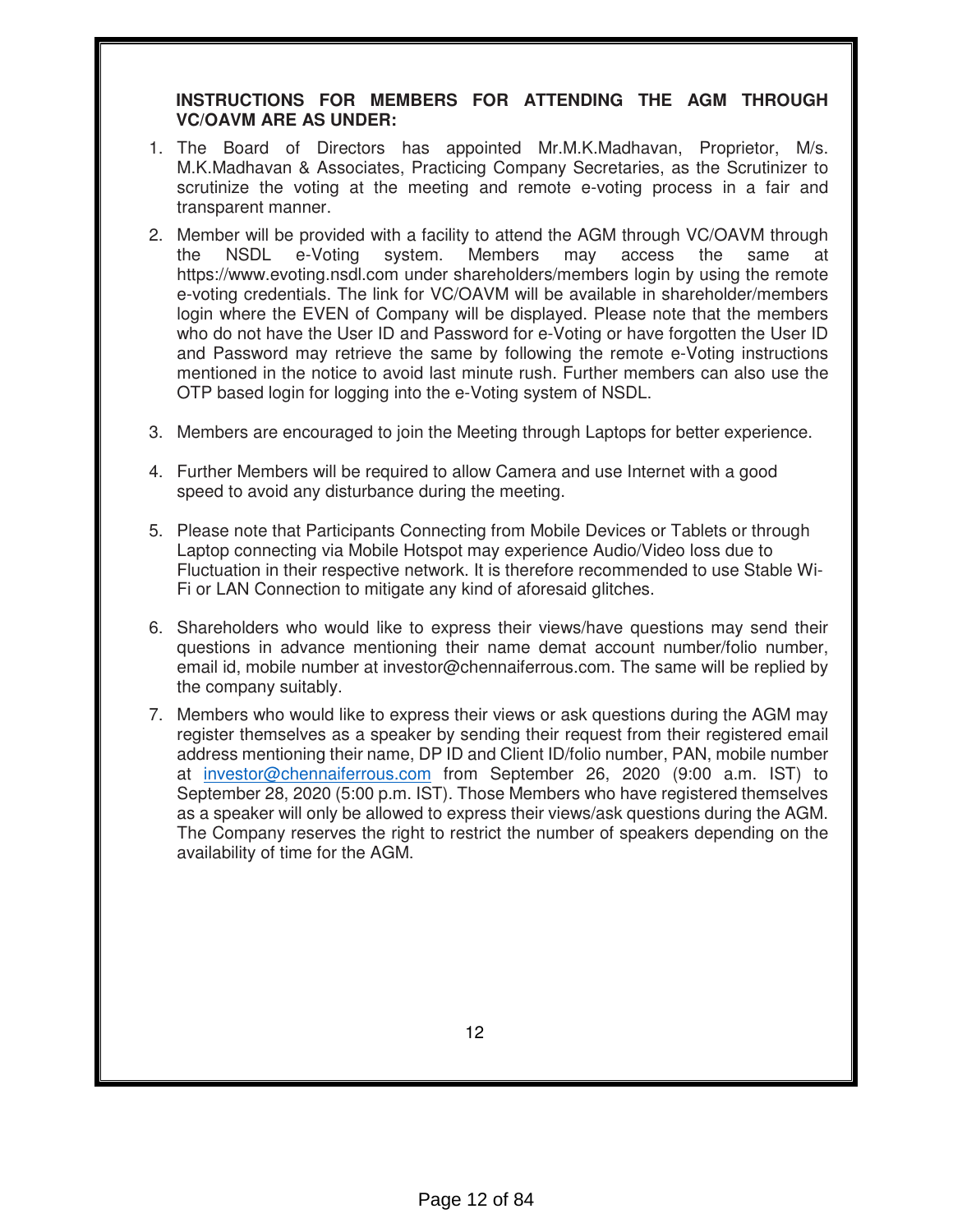### **Other Instructions**

- The e-voting period commences on 26th September 2020 (09:00 a.m. IST) and ends on, 29th September 2020 (5:00 p.m. IST). During this period, Members of the Company holding shares either in physical form or in dematerialized form, as on 22nd September 2020, i.e. the cut-off date, may cast their vote electronically. The e-voting module shall be disabled by NSDL for voting thereafter. Once the vote on a resolution is cast by the Member, the member shall not be allowed to change it subsequently or cast vote again.
- Members can also update their mobile number and e-mail id in the user profile details of the folio which may be used for sending future communication(s).
- The voting rights of Members shall be in proportion to their share(s) of the paid up equity share capital of the Company as on the cut-off date i.e. on 22nd September 2020 and as per the Register of Members of the Company. A person, whose name is recorded in the Register of Members or in the Register of Beneficial Owners maintained by the Depositories as on the cut-off date only shall be entitled to avail the facility of remote e-voting as well as e-Voting on the day of the AGM.
- Any person, who acquires shares of the Company and becomes a Member of the Company after dispatch of the Notice of Annual General Meeting and holding shares as of the cut-off date, i.e. 22nd September 2020, may obtain the login ID and password by sending a request at evoting@nsdl co.in. However, if you are already registered with NSDL for remote e-voting, then you can use your existing user ID and password for casting your vote. If you forget your password, you can reset your password by using "Forget User Details/ Password" or "Physical User Reset Password" option available on www.evoting.nsdl.com or contact NSDL at the following Toll Free No. 1800-222-990 or email at evoting@nsdl.co.in.
- Please note, only a person whose name is recorded in the Register of Members or in the Register of Beneficial Owners maintained by the depositories as on the cut-off date shall be entitled to avail the facility of voting, either through remote e-voting or e-Voting on the day of the AGM.
- The Scrutinizer shall, immediately after the conclusion of voting at the AGM, first count the votes cast at the Meeting, thereafter unblock the votes cast through remote e-voting in the presence of at least two witnesses not in the employment of the Company and make, not later than three days of conclusion of the Meeting, a consolidated Scrutinizer's Report of the total votes cast in favour or against, if any, to the Chairman or a person authorized by him in writing who shall countersign the same and declare the result of the voting forthwith.
- In case of any queries, you may refer the Frequently Asked Questions (FAQs) for Members and remote e-voting user manual for Members available at the downloads section of www. evoting.nsdl.com or call on toll free no.: 1800-222-990.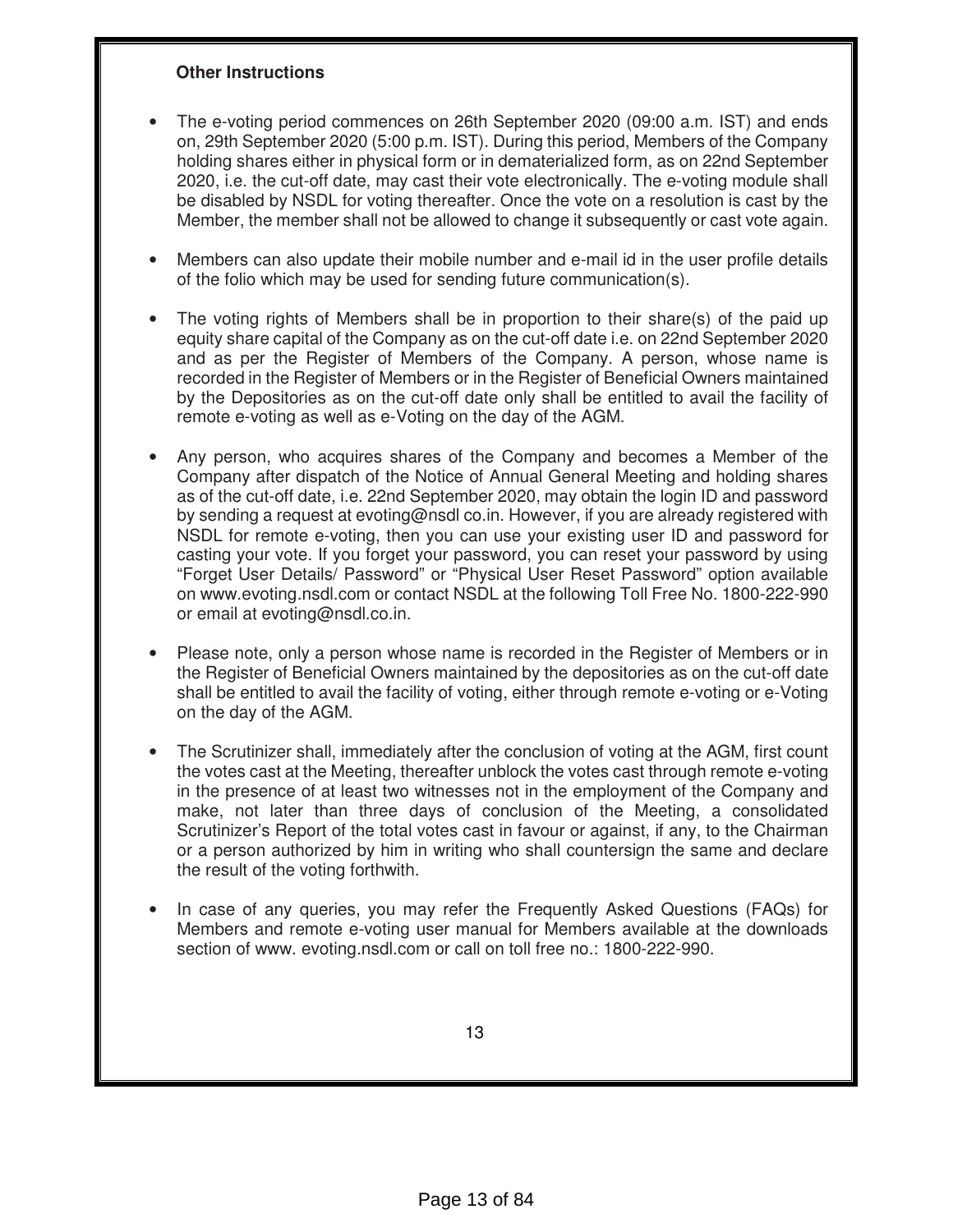### **DETAILS OF DIRECTORS SEEKING APPOINTMENT/REAPPOINTMEN IN THE TENTH ANNUAL GENERAL MEETING**

[Pursuant to Regulations 26(4) and 36(3) of SEBI (Listing Obligations and Disclosure Requirements) Regulations, 2015 and Secretarial Standard on General Meetings (SS-2)]

| Name of the Director                                                              | Mr. R. Natarajan                                                                                                                                                                                                |
|-----------------------------------------------------------------------------------|-----------------------------------------------------------------------------------------------------------------------------------------------------------------------------------------------------------------|
| Category                                                                          | <b>Managing Director</b>                                                                                                                                                                                        |
| Director Identification Number (DIN)                                              | 00595027                                                                                                                                                                                                        |
| Date of birth                                                                     | 02/06/1952                                                                                                                                                                                                      |
| Date of appointment/re-appointment                                                | 31.03.2015                                                                                                                                                                                                      |
| Qualifications                                                                    | Graduate of Business Administration                                                                                                                                                                             |
| Expertise in specific functional areas<br>Directorships held in other companies 2 | R. Natarajan, aged 65 years, has been serving<br>for the Company since 2014. His rich<br>experience of around 39 years in Steel industry<br>and his guidance, will continue to be beneficial<br>to the Company. |
| Chairmanships/ Memberships<br>0f                                                  | 2                                                                                                                                                                                                               |
| statutory committees across                                                       |                                                                                                                                                                                                                 |
| Companies                                                                         |                                                                                                                                                                                                                 |
| Details of shareholding (both own or                                              | Nil                                                                                                                                                                                                             |
| held by/for other persons on a                                                    |                                                                                                                                                                                                                 |
| beneficial basis), if any, in the                                                 |                                                                                                                                                                                                                 |
| Company                                                                           |                                                                                                                                                                                                                 |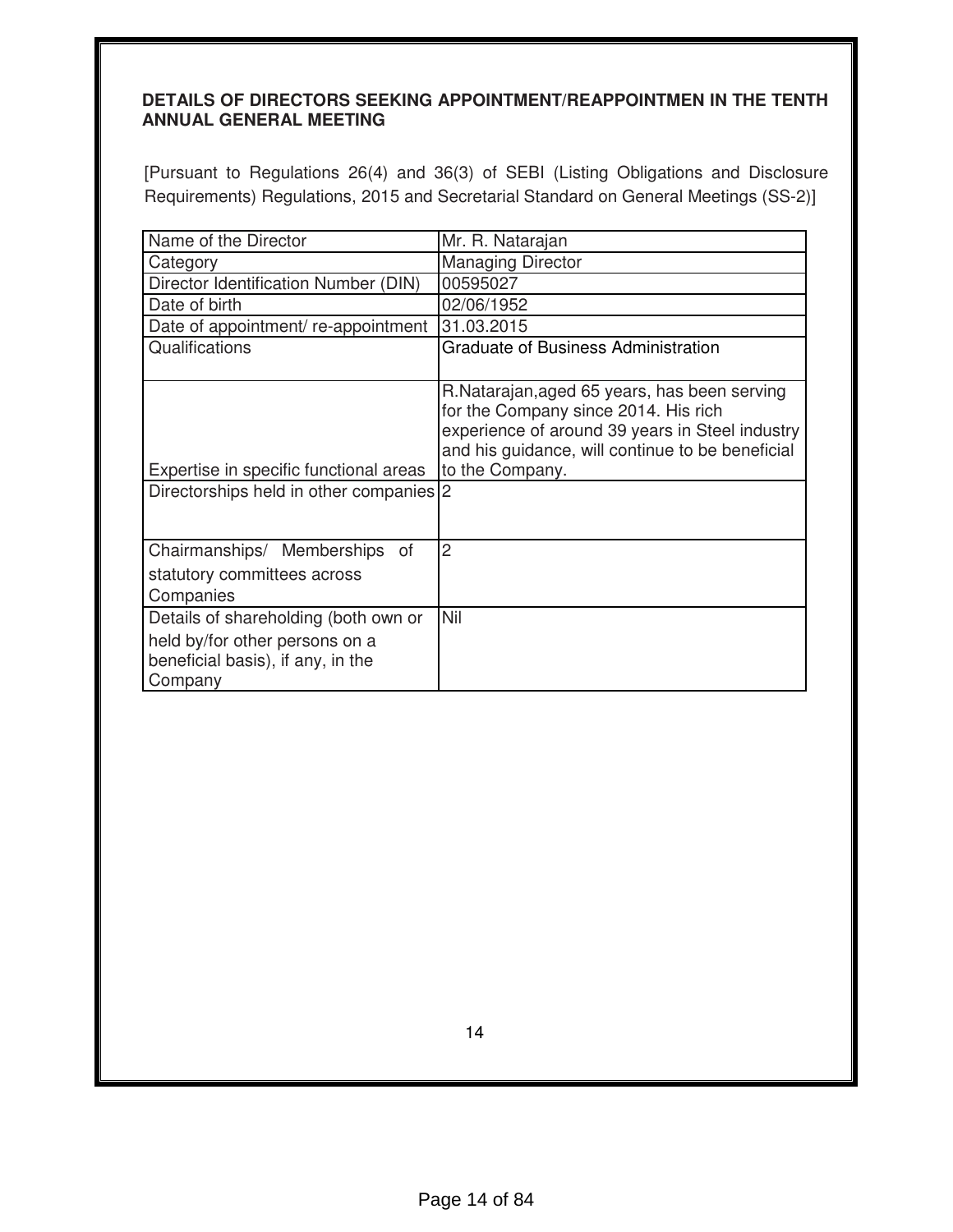### **EXPLANATORY STATEMENT PURSUANT TO SECTION 102 OF THE COMPANIES ACT, 2013, FOR ITEM NO.4:**

The company has received a letter from Radiant Solutions Private Ltd falling under the category of promoters/promoter group of the company, requesting to reclassify it as a public shareholder of the company. The applicant holds 2,50,000 equity shares of the company constituting 6.94% of the issued and paid -up share capital of the company.

It was found and informed that since the applicant has complied with the following conditions:

- **1.** Applicant does not hold individually, more than 10% of the of the total voting rights of the company
- **2.** Applicant does not directly or indirectly, exercise Control over the affairs of the company.
- **3.** Applicant does not have any special Rights through formal or informal arrangement/agreements.
- **4.** Applicant does not and shall not act as Key Management Personnel for a period of more than 3 years from the date of shareholders' approval.
- **5.** Applicant has not represented on the board of directors (including not having a nominee director) of the listed entity
- **6.** Applicant is not a 'wilful defaulter' as per the Reserve Bank of India Guidelines;
- **7.** Applicant is not a fugitive economic offender, the company may accept the request made by the applicant and approve the reclassification of the applicant from Promoter category to Public Category.

Further as per Rule 19A of the Securities Contracts (Regulation) Rules, 1957, the public shareholding as on date of the notice fulfils the minimum public shareholding requirement of at least 25% and the proposed reclassification does not intend to increase the Public Shareholding to achieve compliance with the minimum public shareholding requirement.

Accordingly, board recommends the resolution set out in the agenda no 4 for approval of members

None of the concerned persons/entities, acting individually and in concert, directly or indirectly exercise control over the management and affairs of the Company.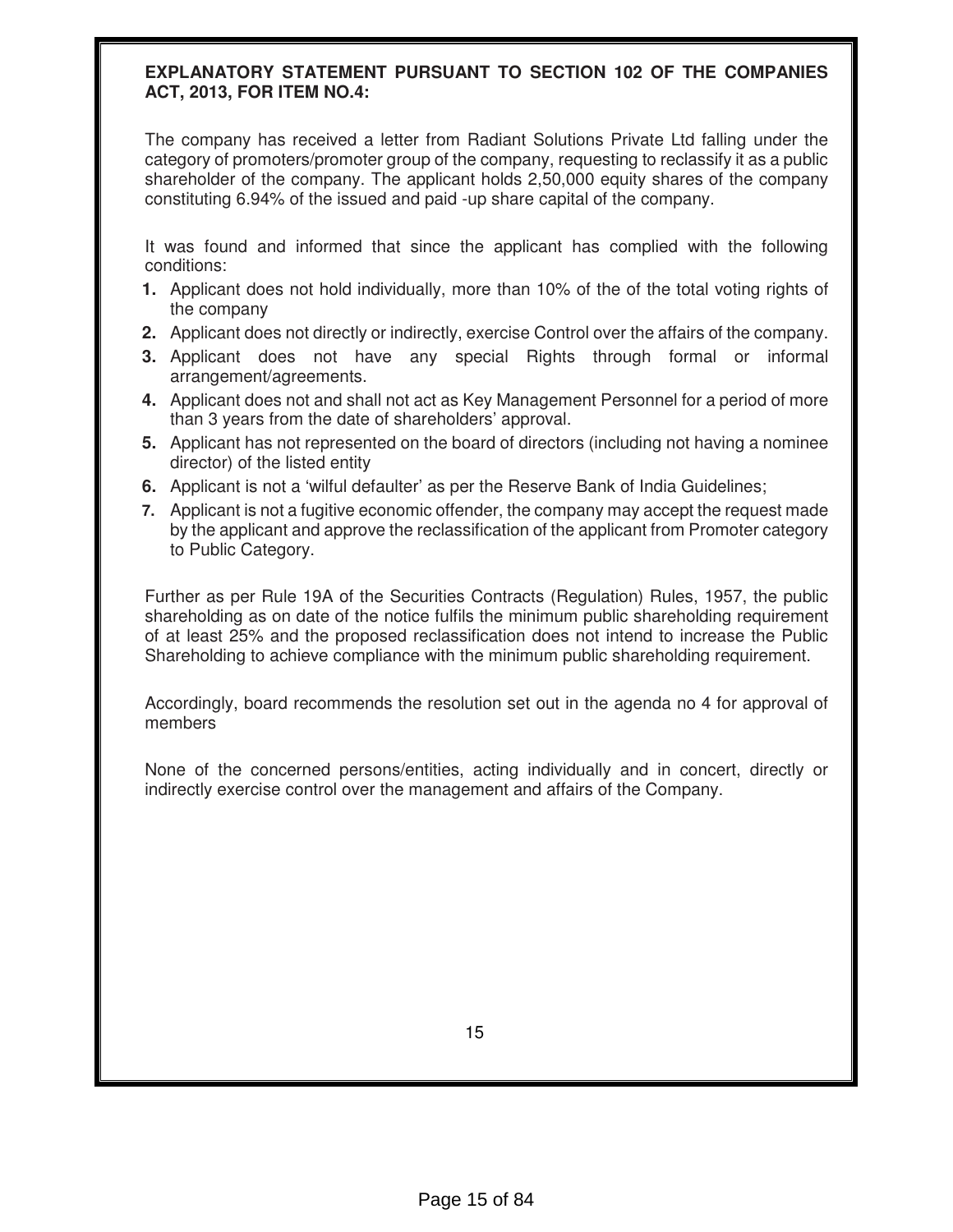### **DIRECTORS' REPORT**

Dear Members,

The Directors take pleasure in presenting the Tenth Annual Report together with its financial statements for the year ended 31st March 2020.

### **FINANCIAL HIGHLIGHTS**

The financial highlights for the year under review are as follows:

(Amount in Rupees)

| <b>Particulars</b>                                                                                                                | Year Ended | <b>Year Ended</b><br>31st March 2020 31st March 2019 |
|-----------------------------------------------------------------------------------------------------------------------------------|------------|------------------------------------------------------|
| Sales (Net of Excise Duty) and other income                                                                                       | 81,423,356 | 72,878,369                                           |
| Profit /(loss) after Interest & Depreciation                                                                                      | 32,037,768 | 133,189                                              |
| Provision for Tax                                                                                                                 |            |                                                      |
| Profit /(loss) after Tax                                                                                                          | 32,037,768 | 133,189                                              |
| Other Comprehensive Income                                                                                                        |            |                                                      |
| Measurement of financial assets through<br>$\bullet$<br>OCI Income tax effect                                                     |            | (93,939,082)                                         |
| Total Comprehensive Income for the<br>period<br>(Comprising Profit (Loss)<br>Other<br>and<br>Comprehensive Income for the period) | 32,037,768 | (93,805,893)                                         |
| Profit available for Appropriation                                                                                                | 32,037,768 | (93,805,893)                                         |

### **OPERATIONS**

During the year, in view of the slowdown in the business segment the company is unable to operate temporarily. The Company has taken adequate steps to rejuvenate the plant operations in the current year. During the year under review, the revenue of your Company has increased to Rs. 81,423,356/- as compared to the revenue of the previous year Rs. 72,878,369/-.

### **DIVIDEND**

The Board of Directors has not recommended any dividend for the financial year ended 31st March 2020.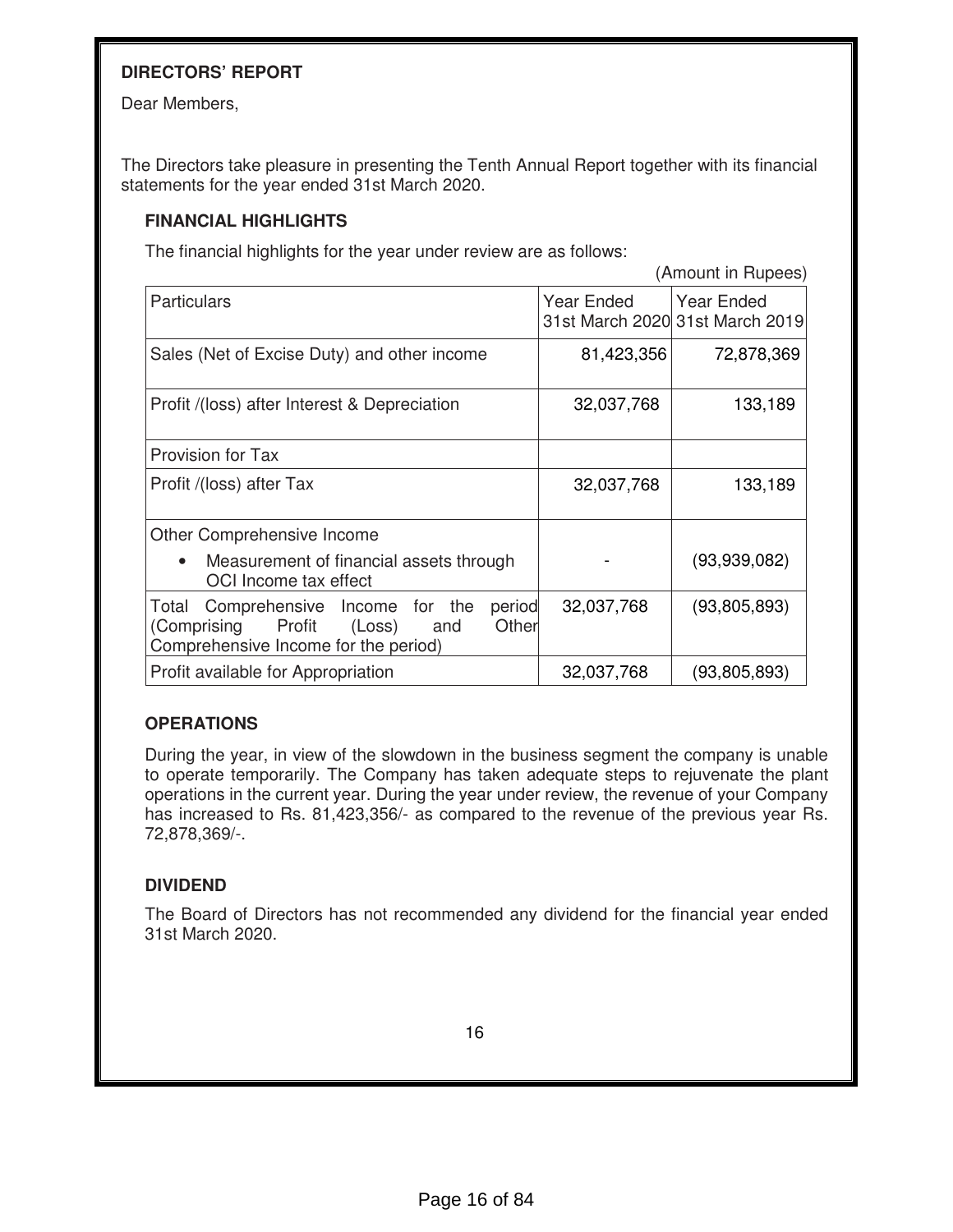### **TRANSFER TO RESERVES**

Transfer of profit to the General Reserve did not arise during the financial year.

### **MANAGEMENT DISCUSSION & ANALYSIS REPORT**

Management Discussion and Analysis report that forms part of this Report as giving an overview of Industry and company's future operations is enclosed as **Annexure- I**.

### **CODE OF CONDUCT**

The Board has formulated a Code of Conduct for Directors and Senior Management of the Company. A Declaration affirming the compliance of Code of Conduct is provided as **Annexure II**.

### **NAMES OF COMPANIES WHICH HAVE BECOME OR CEASED TO BE THE SUBSIDIARIES, JOINT VENTURES OR ASSOCIATE COMPANIES DURING THE YEAR**

The Company has no Subsidiaries, Joint Ventures or Associate Companies. During the year no companies have become or ceased to be the Subsidiaries, Joint Ventures or Associate Companies of the Company.

### **DIRECTOR(S) AND KEY MANAGERIAL PERSONNEL**

At the ensuing AGM, R. Natarajan (Managing Director) retires by rotation at the ensuing Annual General Meeting and being eligible offers herself for re-appointment.

All Independent Directors have given declarations that they meet the criteria of independence as laid down under Section 149(6) of the Companies Act, 2013 and Regulation 16(b) of SEBI (Listing Obligations and Disclosure Requirements) Regulations, 2015.

### **DIRECTORS' RESPONSIBILITY STATEMENT**

Pursuant to Section 134(5) of the Companies Act, 2013, the Board of Directors, to the best of its knowledge and ability, confirm that:

- in the preparation of the annual accounts, the applicable accounting standards had been followed along with proper explanation relating to material departures;
- the Directors had selected such accounting policies and applied them consistently and made judgments and estimates that are reasonable and prudent so as to give a true and fair view of the state of affairs of the company at the end of the financial year and of the loss of the company for that period;
- the Directors had taken proper and sufficient care for the maintenance of adequate accounting records in accordance with the provisions of this Act for safeguarding the assets of the company and for preventing and detecting fraud and other irregularities;
- the Directors had prepared the annual accounts on a going concern basis; and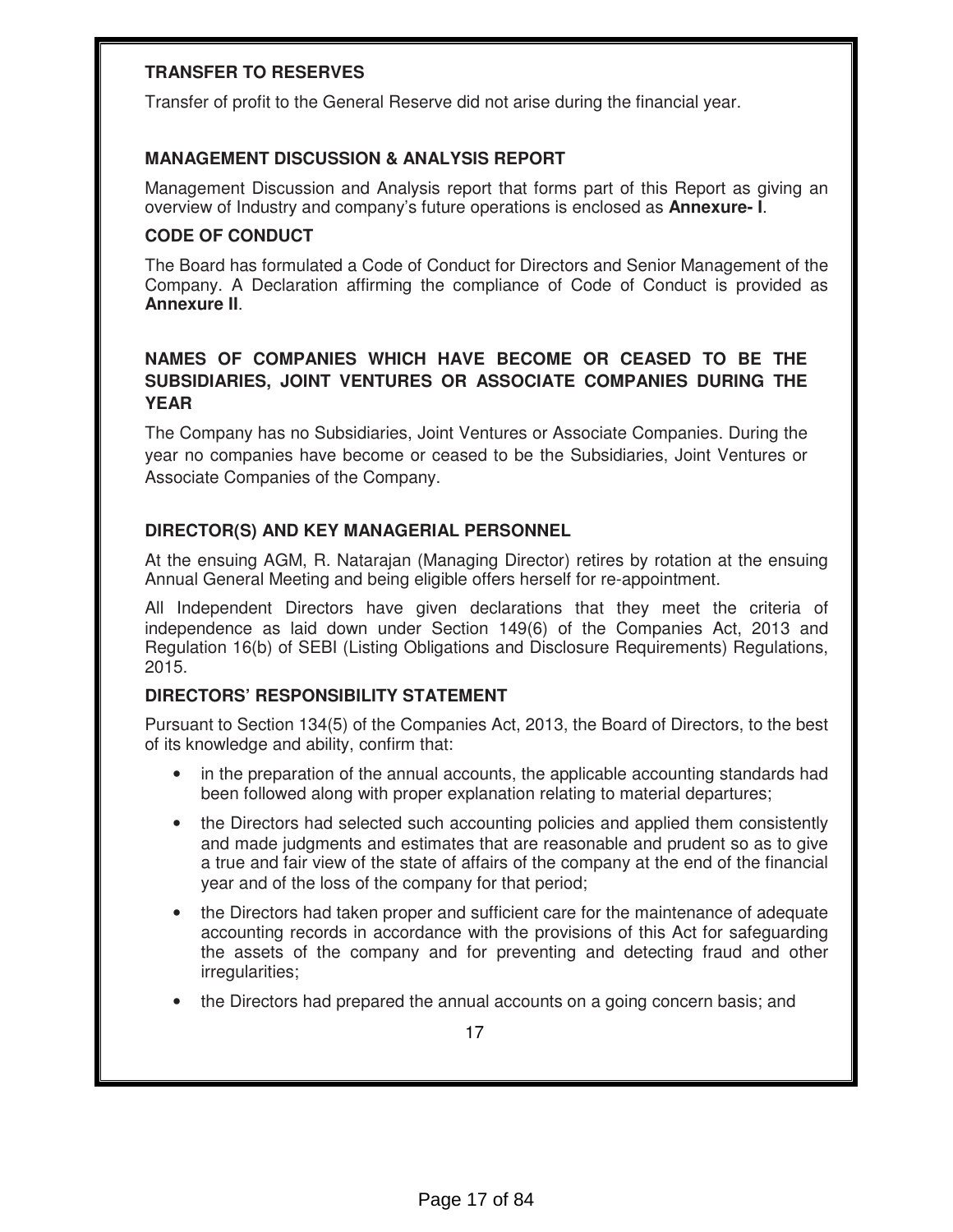- the Directors had laid down internal financial control to be followed by the Company and that such internal financial controls are adequate and were operating effectively; and
- the Directors had devised proper systems to ensure compliance with the provisions of all applicable laws and that such systems were adequate and operating effectively.

### **BOARD EVALUATION**

The Nomination and Remuneration Committee and the Board of Directors of the Company had laid down the process and criteria for annual performance evaluation of the Board, its Committees and individual Directors. For the year the Board of Directors have carried out an evaluation of its own performance, its Committees and that of its individual Directors in compliance with the provisions of the Act and the SEBI (Listing Obligations and Disclosure Requirements) Regulation,2015. Details of the same are given in the Report on Corporate Governance annexed hereto.

### **MEETINGS OF THE BOARD**

During the year under review, Five (5) Board Meetings were held the details of meetings have been provided in the Corporate Governance report that forms part of this Report.

### **CORPORATE GOVERNANCE**

Pursuant to the provisions of Regulation 34 read with point C & E of Schedule V of SEBI (Listing Obligations & Disclosure Requirements) Regulations, 2015 a separate Report on Corporate Governance for the financial year ended 31st March 2020 on its compliance is enclosed and forming part of this Report as **Annexure III** 

Bombay Stock exchange (BSE) vide its Circular No. LIST/COMP/12/2019-20 dated 14/05/2019 titled Clarification on Annual Secretarial Audit Report and Annual Secretarial Compliance Report for listed entities and their material subsidiaries, the provisions of Regulation 24A regarding the companies seeking exemption for Non-Applicability Certificate for Corporate Governance Report are not required to submit any other document or disclosure of Annual Secretarial Compliance Certificate.

The Company is fulfilling the following criteria laid down under the Regulation 15(2) of SEBI (LODR) Regulation, 2015 ie

(1) The paid up equity share capital not exceeds Rs. 10.00 crore; and

(2) The net worth is also not exceeding Rs. 25.00 crore,

as on the last day of the previous financial year as on 31/03/2019

The Net Worth of the Company is below Rs.25 Crores as on 31/03/2019. Since the Company is falling under the criteria as laid down under Regulations 15(2) of SEBI (LODR) Regulation, 2015, your company submitted letter to BSE seeking exemption for applicability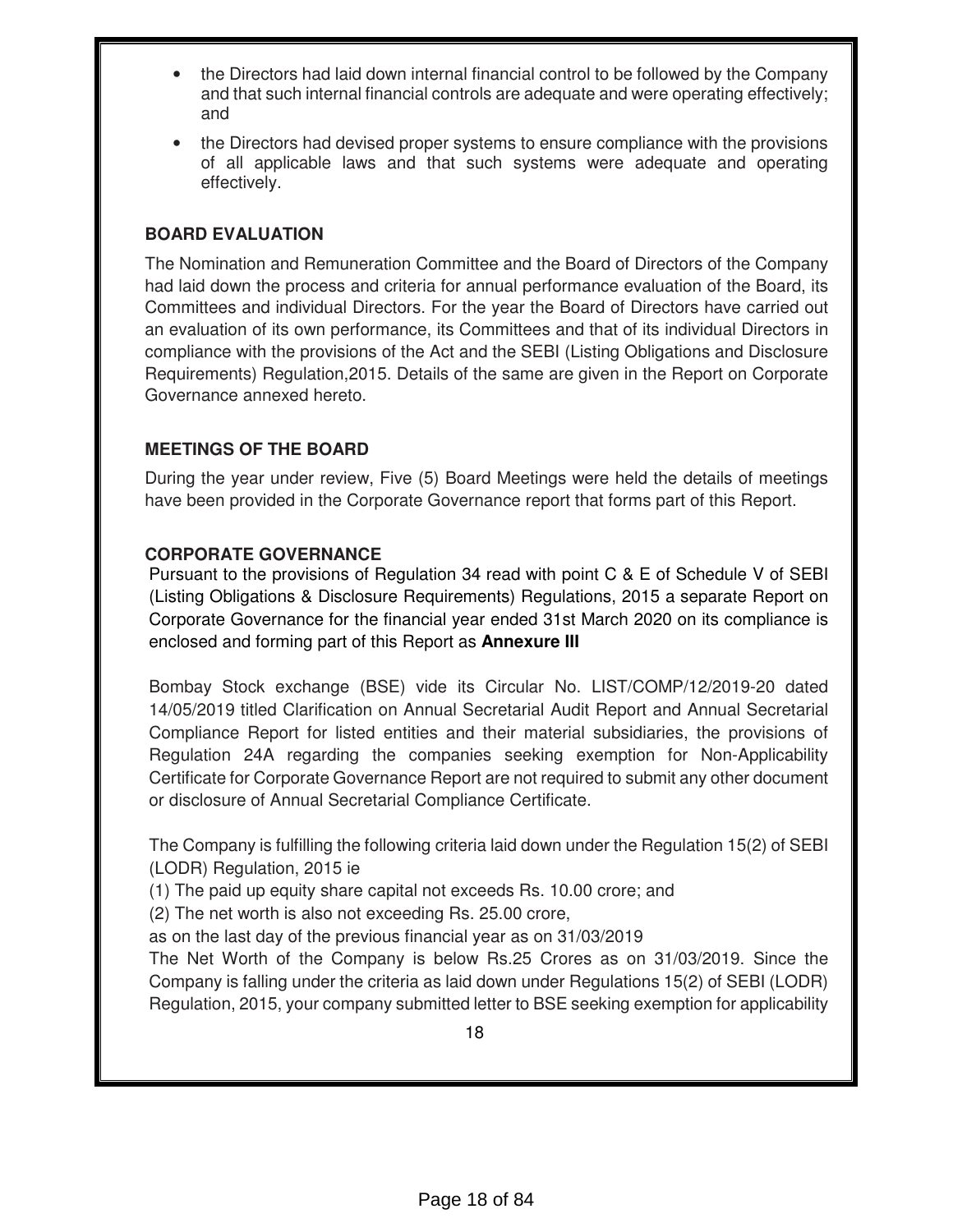of submission of Certificate for Corporate Governance Report, any other document or disclosure and Annual Secretarial Compliance Certificate.

### **However, your company has provided the above reports voluntarily for this year.**

#### **Disclosures with respect to demat suspense account/ unclaimed suspense account:**

Pursuant to Schedule V of of SEBI (LODR) Regulations, 2015, the disclosure with respect to demat suspense account/ unclaimed suspense account is as follows:

- a. aggregate number of shareholders and the outstanding shares in the suspense account lying at the beginning of the year : NIL
- b. number of shareholders who approached listed entity for transfer of shares from suspense account during the year : NIL
- c. number of shareholders to whom shares were transferred from suspense account during the year : NIL
- d. aggregate number of shareholders and the outstanding shares in the suspense account lying at the end of the year: NIL
- e. that the voting rights on these shares shall remain frozen till the rightful owner of such shares claims the shares : NIL

#### **AUDIT COMMITTEE**

The Board of Directors has constituted its Audit Committee. The composition, powers, role and terms of reference of the Committee are in accordance with the requirements mandated under Section 177 of the Companies Act, 2013 read with the rules made thereunder and Regulation 18 and 21 read with Part C of Schedule II of SEBI (Listing Obligations and Disclosure Requirements) Regulations, 2015.

Details of Committee along with Meetings held during the year are given in the Corporate Governance Report that forms part of this Report.

### **STATUTORY AUDITORS**

M/s. S.K. Gulecha & Associates, Chartered Accountants, Chennai were appointed as statutory auditors from the conclusion of the Fifth Annual General Meeting (AGM) held on 30th September 2015 till the conclusion of the Tenth Annual General Meeting (AGM) of the Company to be held in the year 2020. As the term has expired and in recommendation by the Audit committee, the Board recommends the re-appointment of M/s. S.K. Gulecha & Associates, Chartered Accountants, Chennai, as the Statutory Auditors of the Company for a period of five years commencing from the conclusion of this Annual General Meeting till the conclusion of Fifteenth Annual General Meeting of the Company, on such remuneration as may be mutually agreed by and between the Board of Directors and the Auditor.

There are no qualifications, reservation or adverse remark or disclaimer made by the auditors in their report and thus the explanations or comments by the Board does not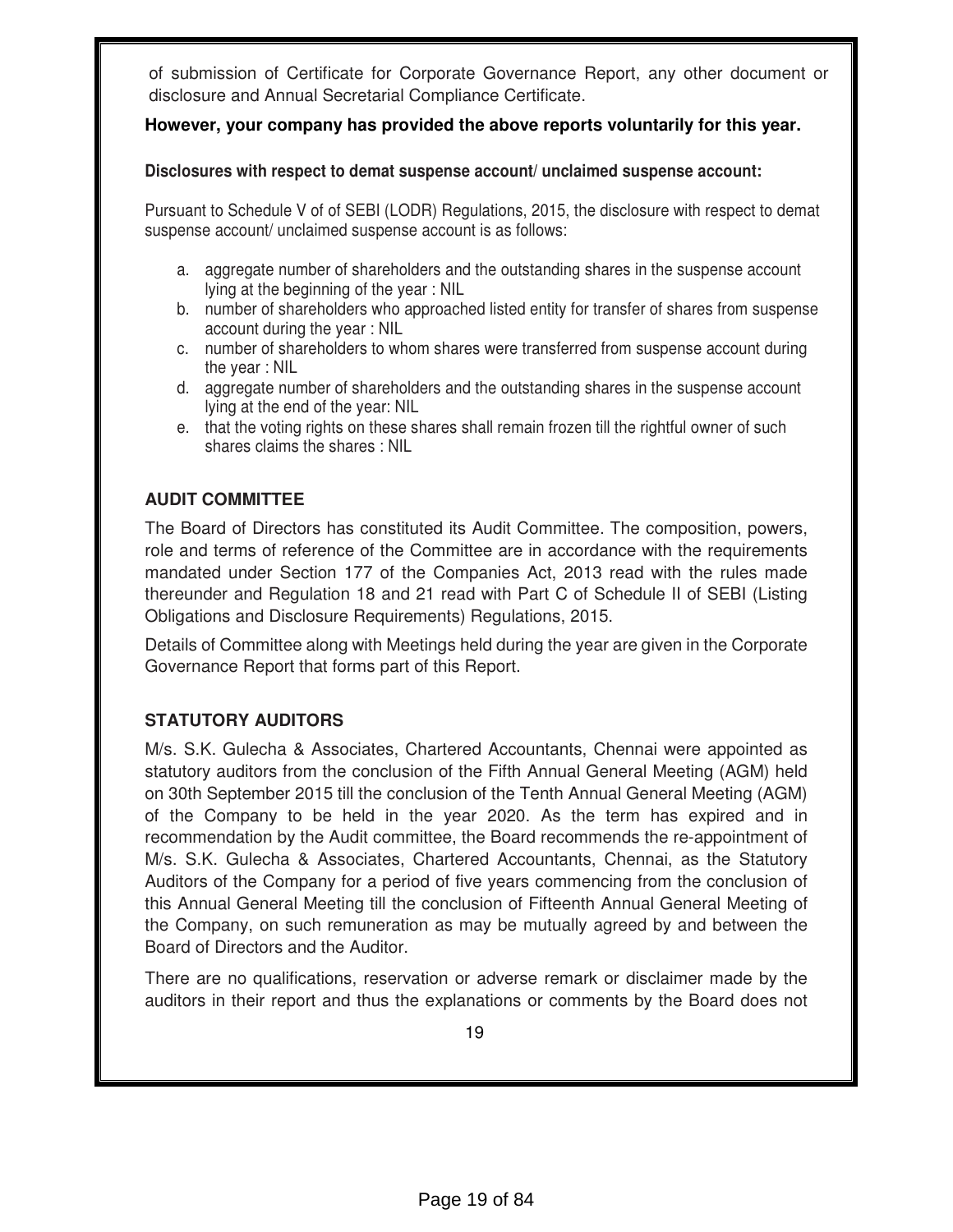arise.

### **SECRETARIAL AUDIT**

Pursuant to the provisions of Section 204 of the Companies Act, 2013 read with the Companies (Appointment and Remuneration of Managerial Personnel) Rules, 2014, the Company had appointed M/s.M. K. Madhavan & Associates, a firm of Company Secretaries in Practice, to undertake the Secretarial Audit of the Company for the financial year 2019-20.

The Secretarial Audit Report for the financial year 2019-20, is annexed herewith as **Annexure VIII**.

There are no qualifications, reservation or adverse remark or disclaimer made by the auditors in their report and thus the explanations or comments by the Board does not arise.

### **PARTICULARS OF EMPLOYEES**

None of the employees draws remuneration in excess of the prescribed limits during the financial year 2019-2020.Disclosures pertaining to remuneration and other details as required under Section 197(12) of the Companies Act, 2013, read with Rule 5(1) of the Companies (Appointment and Remuneration of Managerial Personnel) Rules, 2014 are annexed to this report as **Annexure IV .**

### **PARTICULARS OF LOANS, GUARANTEES OR INVESTMENTS HELD BY THE COMPANY**

Pursuant to the provisions of Section 186 of the Companies Act, 2013 read with the rules made thereunder, particulars of loans, guarantees and investments covered under are given in the notes to the Financial Statements.

### **RELATED PARTY TRANSACTIONS**

The Company has formulated a Policy on dealing with Related Party Transactions. The Policy is disclosed on the website of the Company.

All transactions entered into with Related Parties as defined under the Companies Act, 2013 and Regulation 23 of the SEBI (Listing Obligations and Disclosure Requirements) Regulations, 2015 during the year were in the ordinary course of business and on an arms' length basis and do not attract the provisions of Section 188 of the Companies Act, 2013. However, pursuant to the provisions of Regulation 23 (2) of the SEBI (LODR) Regulations, 2015, prior approval of the Audit Committee was sought for entering into the Related Party Transactions.

During the year, the Company had not entered into any contract / arrangement / transactions with Related Parties which could be considered as material in terms of Regulation 23 of the SEBI (Listing Obligations and Disclosure Requirements)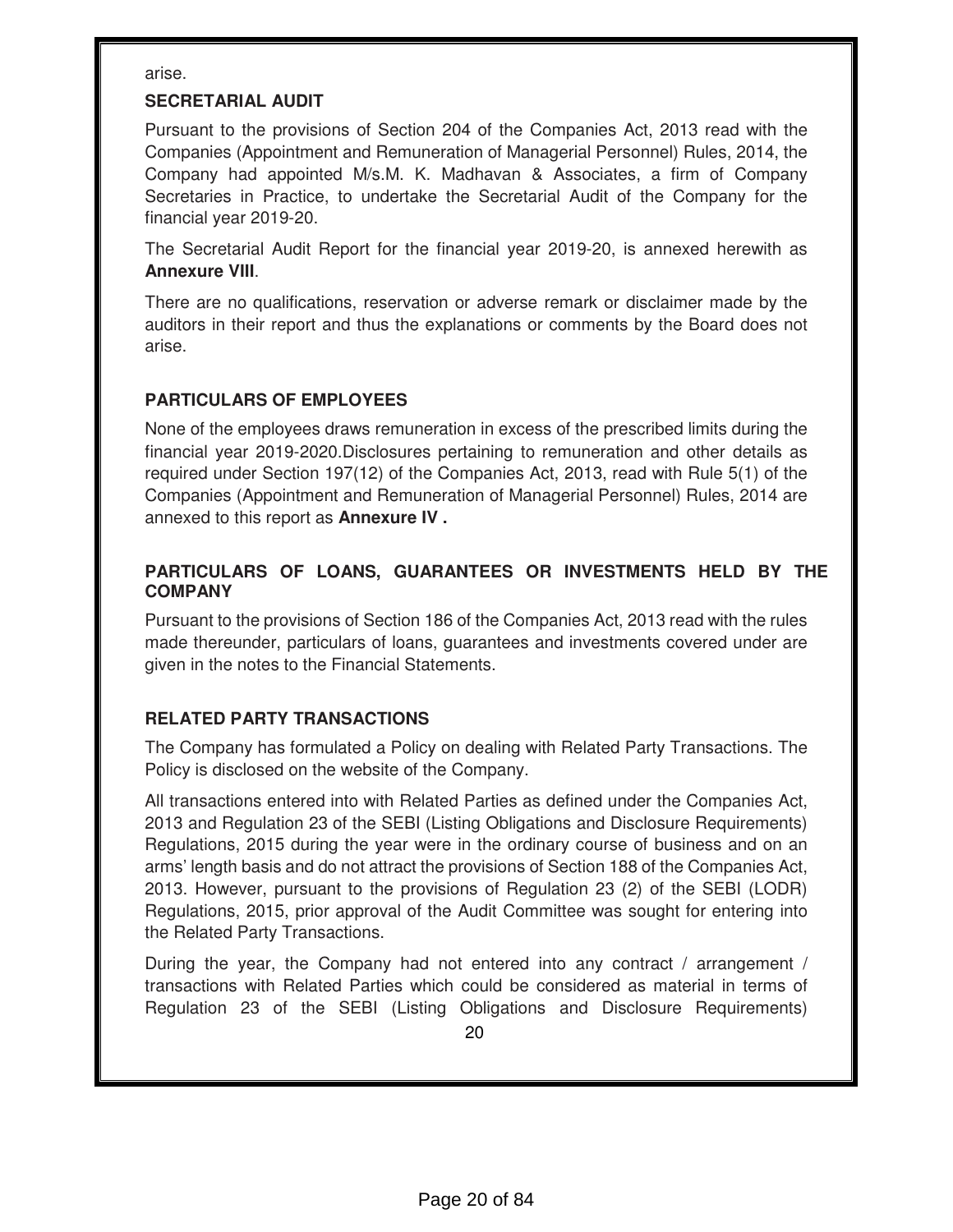Regulations, 2015. In accordance with Accounting Standard 18, the Related Party Transactions are disclosed in the notes to the Financial Statements.

Particulars of Contracts or Arrangements with Related Parties referred to in Section 188(1) of the Companies Act, 2013 is furnished in accordance with Rule 8(2) of the Companies (Accounts) Rules, 2014 in Form AOC - 2 as **Annexure V**.

### **CONSERVATION OF ENERGY, TECHNOLOGY ABSORPTION AND FOREIGN EXCHANGE EARNINGS AND OUTGO**

As required under Section 134(3)(m) of the Companies Act, 2013, read with Rule 8 of the Companies (Accounts) Rules, 2014, particulars regarding conservation of energy, technology absorption, foreign exchange earnings and outgo are annexed to this report as **Annexure VI**

### **ADEQUACY OF INTERNAL FINANCIAL CONTROLS**

The company has formulated an internal controls policy. In the opinion of Board, It is adequate to mitigate risks and provided reasonable assurance that operations/transactions are efficient and assets are safeguarded.

### **MATERIAL CHANGES AND COMMITMENTS AFFECTING THE FINANCIAL POSITION OF THE COMPANY**

During the year under review, there has been no material changes and commitments affecting the financial position of the Company.

### **EXTRACT OF ANNUAL RETURN**

The extract of the Annual Return as provided under Section 92(3) of the Companies Act, 2013 in the prescribed Form MGT - 9 is annexed herewith as **Annexure VII.** 

### **REMUNERATION POLICY**

The Remuneration policy of the Company comprising appointment and remuneration of the Directors, Key Managerial Personnel and Senior Executives of the Company including criteria for determining qualifications, positive attributes, independence of a Director and other related matters has been provided in the Corporate Governance Report.

### **DEPOSITS**

During the year, the Company has not accepted any "Deposits", as defined under the Companies Act, 2013.

### **SIGNIFICANT AND MATERIAL ORDERS PASSED BY THE REGULATORY BODIES/ COURTS**

During the financial year under review, no significant or material orders were passed by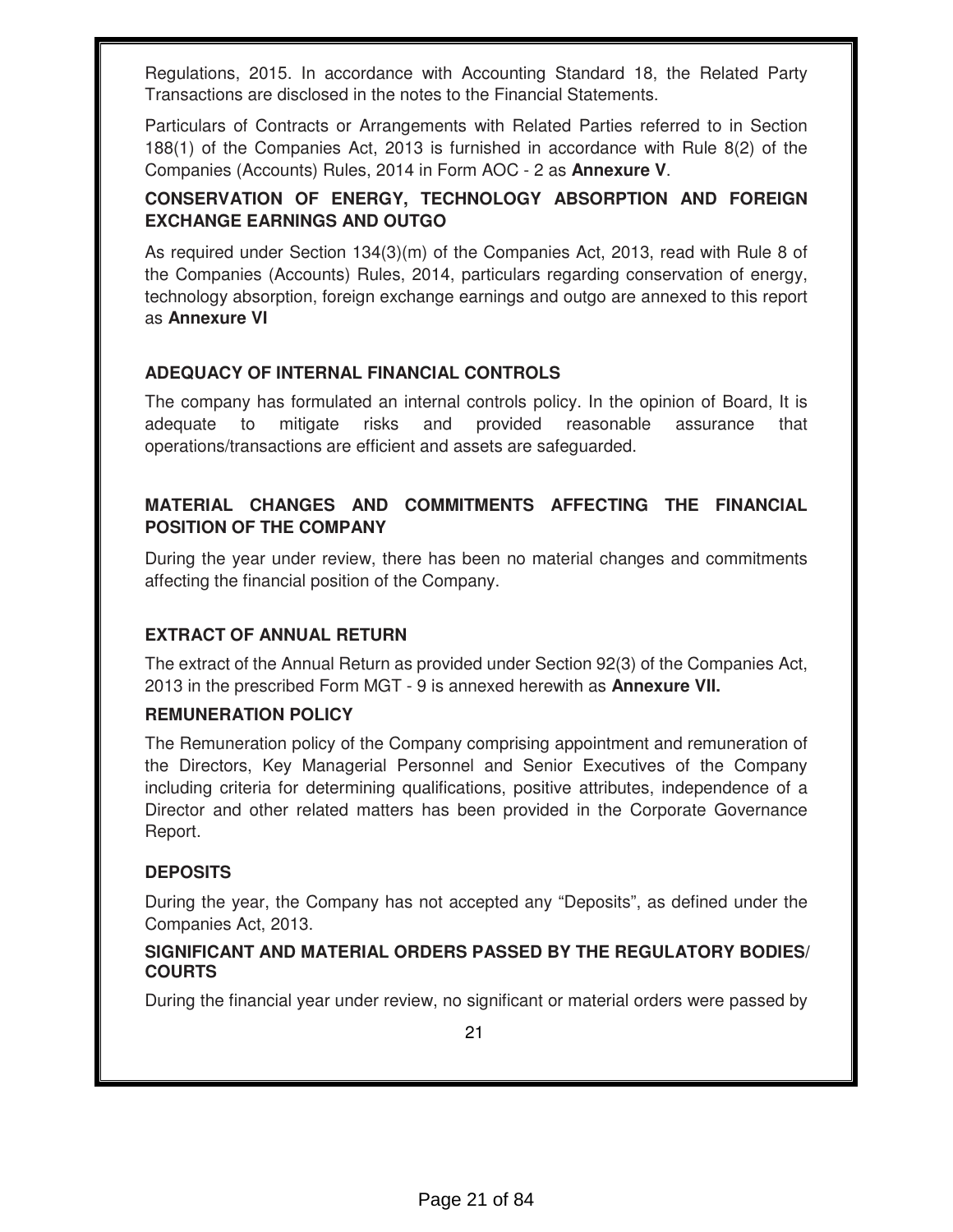the Regulatory/ Statutory Authorities or the Courts which would impact the going concern status of the Company and its future operations.

### **CORPORATE SOCIAL RESPONSIBILITY (CSR):**

The company is not covered under section 135 of the Companies Act, 2013 and formulation of CSR policy and constitution of a CSR committee did not arise.

### **VIGIL MECHANISM/ WHISTLE BLOWER POLICY**

Pursuant to section 177 of the Companies Act, 2013 read with Rule 7 of the Companies (Meetings of Board and its Powers) Rules 2014 and the SEBI (Listing Obligations and Disclosure Requirements)Regulatiosn,2015 (The Company has a vigil mechanism / "Whistle Blower Policy", which is available on the website of the Company, namely www.chennaiferrous.com

### **PREVENTION OF SEXUAL HARASSMENT AT WORKPLACE**

The Company has zero tolerance for sexual harassment at workplace and has adopted a Policy on prevention, prohibition and redressal of sexual harassment at workplace in line with the provisions of the Sexual Harassment of Women at Workplace (Prevention, Prohibition and Redressal) Act, 2013 and the Rules thereunder. During the financial year 2019-2020, no complaint was reported to the Company.

### **CEO/ CFO CERTIFICATION:**

Mr. R. Natarajan, Chairman and Managing Director and Mr. Karthikeyan Kunjithapatham, Chief Financial Officer have certified to the Board in terms of Regulation 17(8) of the SEBI (Listing Obligations & Disclosure Requirements Regulations), 2015 were laid before the Board at its meeting held on 27th August 2020.

### **ACKNOWLEDGEMENT:**

Your directors place on record their great appreciation of the fine efforts of all Executives and Employees of the Company which were instrumental in attaining considerable financial position in a difficult year. The Board takes this opportunity to sincerely thank all its stakeholders namely, shareholders, customers, suppliers/ contractors, bankers, employees, Government agencies, local authorities, and the immediate society for their un-stinted support and co-operation during the year..

> **For and behalf of Board of Directors of Chennai Ferrous Industries Limited,**

> > **Sd/-**

**Director. DIN: 00595027**

**Date: 27th August 2020 R. NATARAJAN Place: Chennai Chairman & Managing** *Place:* **Chennai Chairman & Managing <b>Chairman & Managing**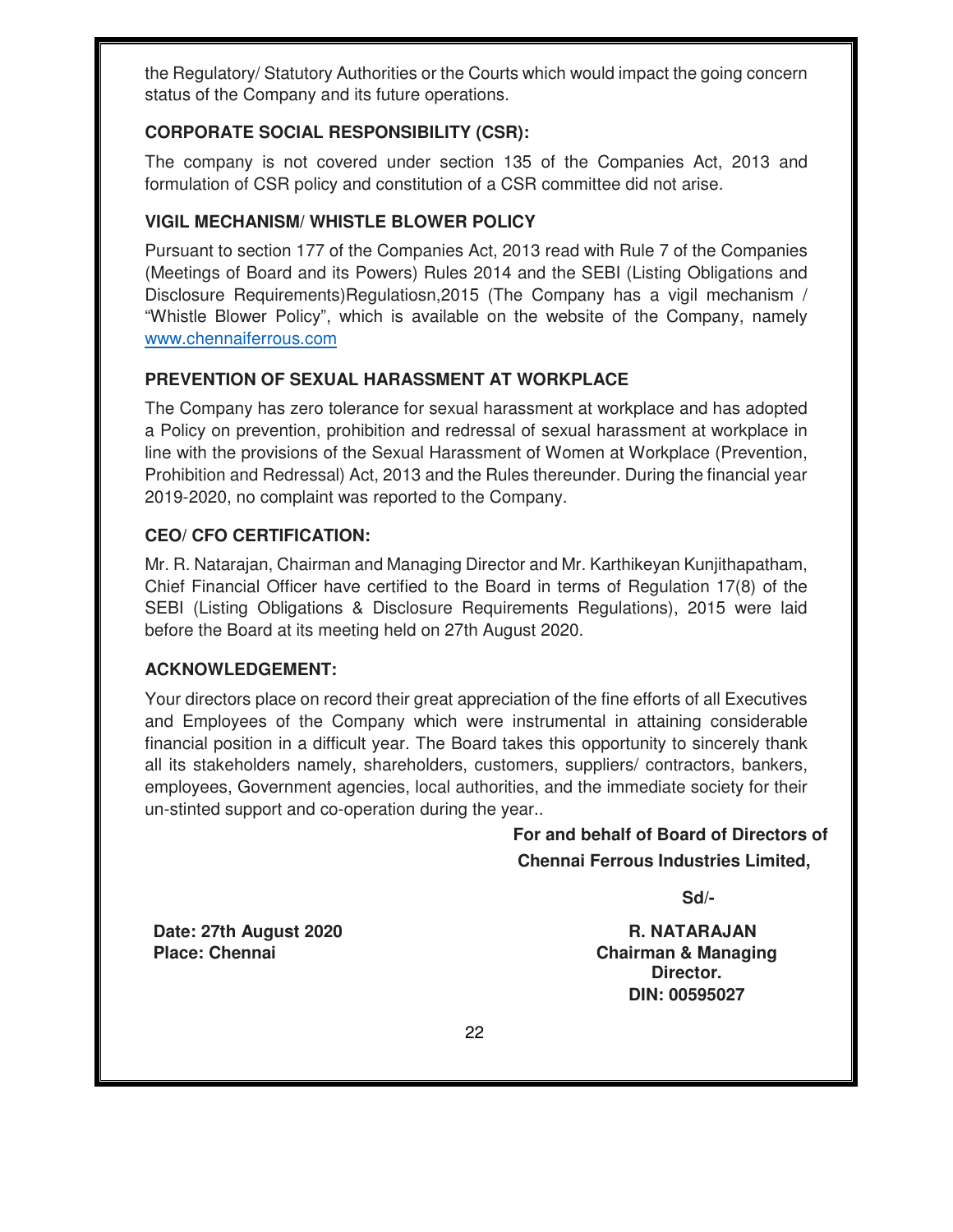### **ANNEXURE I**

#### **MANAGEMENT DISCUSSION AND ANALYSIS REPORT**

The Company has one business segment namely manufacture of metals and metal products. This segment is reported in accordance with the Accounting Standard 17 issued by the Companies (Accounting Standards), Rules, 2006.

Steel occupies a prominent place in Indian manufacturing sectors. India's steel production capacity has expanded rapidly over the past few years, growing at a CAGR of 8.71 per cent from 59.84 million tonnes in FY08 to 137.98 million tonnes in FY18. The National Steel Policy 2017 has envisaged achieving up to 300 million tonnes of production capacity by 2030-31.

Chennai Ferrous Industries Limited is engaged in Sponge Iron manufacture and the opportunities and threats available for the company are briefly provided below: In the recent years, the demand for Sponge Iron is sluggish. The factors like fluctuating volatile raw materials prices, regional demand & supply imbalances, and INR Value against global currencies have impacted significantly the Indian steel industry. The high cost and short supply of power in India may hamper the steel industry's production level. Cheap import of steels products from neighboring countries may result in the lowering prices and making the market highly competitive. This may be improved in future. Steel Demand of steel is expected to rise in future with economic and Industrial growth. Growing infrastructure like roads and highways, railways, aviation, shipping, energy, power or oil & gas will boost the demand for specialized steel and the Company expects to revive the operations as the demand for sponge iron products seems better in the future with economic and Industrial growth. During the year, in view of the slowdown in the business segment the company is unable to operate temporarily. In the current financial year 2020- 21, your Company has provided its sponge iron plant situated at Gummidipoondi on lease to MTC Business Pvt Ltd.

The management has initiated steps to revive the company with various other business opportunities with positive economic outlook and improvement in industrial growth in forthcoming years.

> **For and behalf of Board of Directors of Chennai Ferrous Industries Limited,**

> > **Sd/-**

**Date: 27th August 2020 R. NATARAJAN Place: Chennai Chairman & Managing 2018 Director. DIN: 00595027**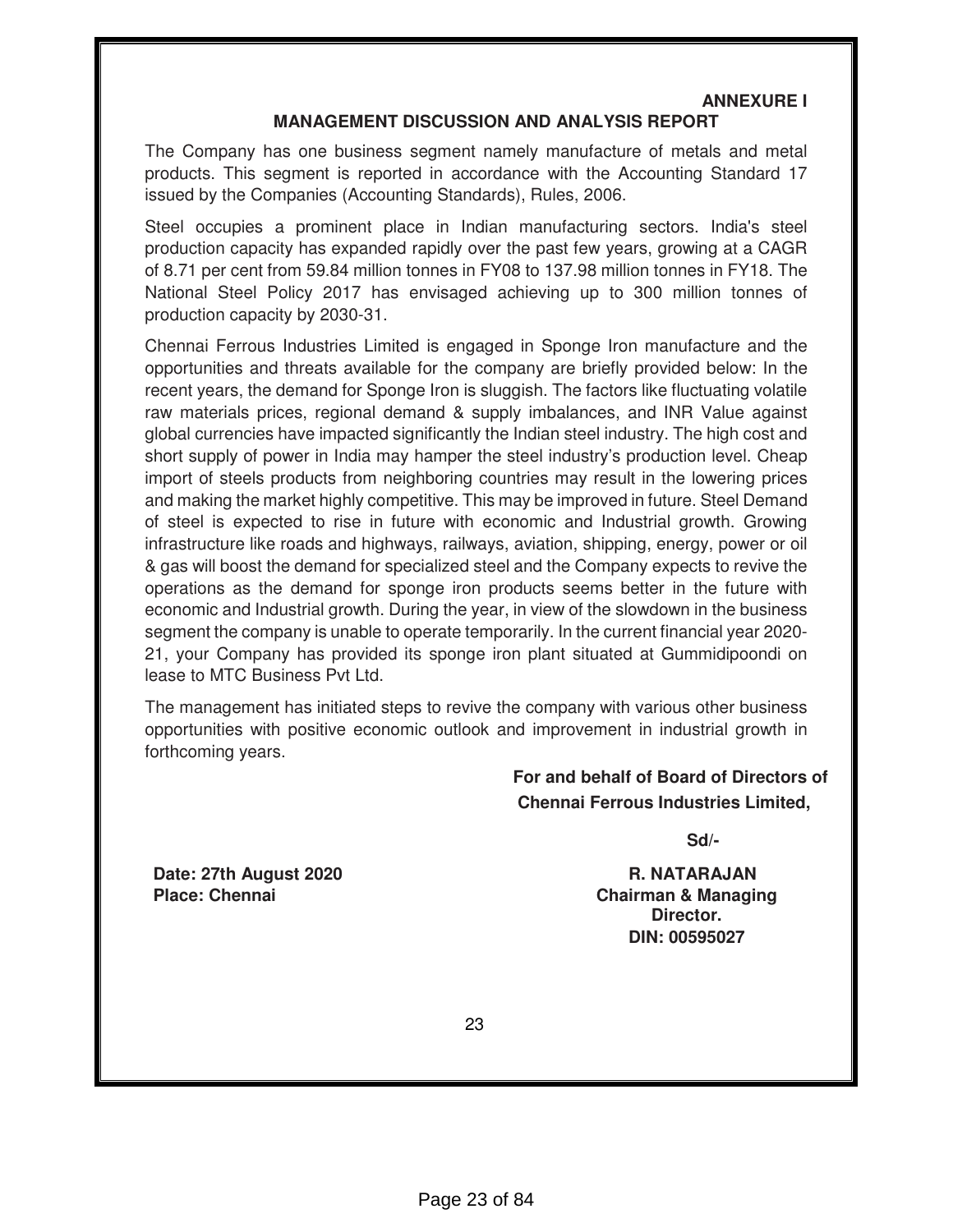#### **ANNEXURE II**

#### **CODE OF CONDUCT**

As per Regulation 26(3) of SEBI (Listing Obligations & Disclosure Requirements) Regulations, 2015 all members of the Board & Senior Management Personnel have affirmed compliance with the code of conduct for the year ended 31st March 2020.

> **For and behalf of Board of Directors of Chennai Ferrous Industries Limited, Sd/-**

Date: 27th August 2020 **R. NATARAJAN Place: Chennai Chairman & Managing Chairman & Managing** 

**Director. DIN: 00595027**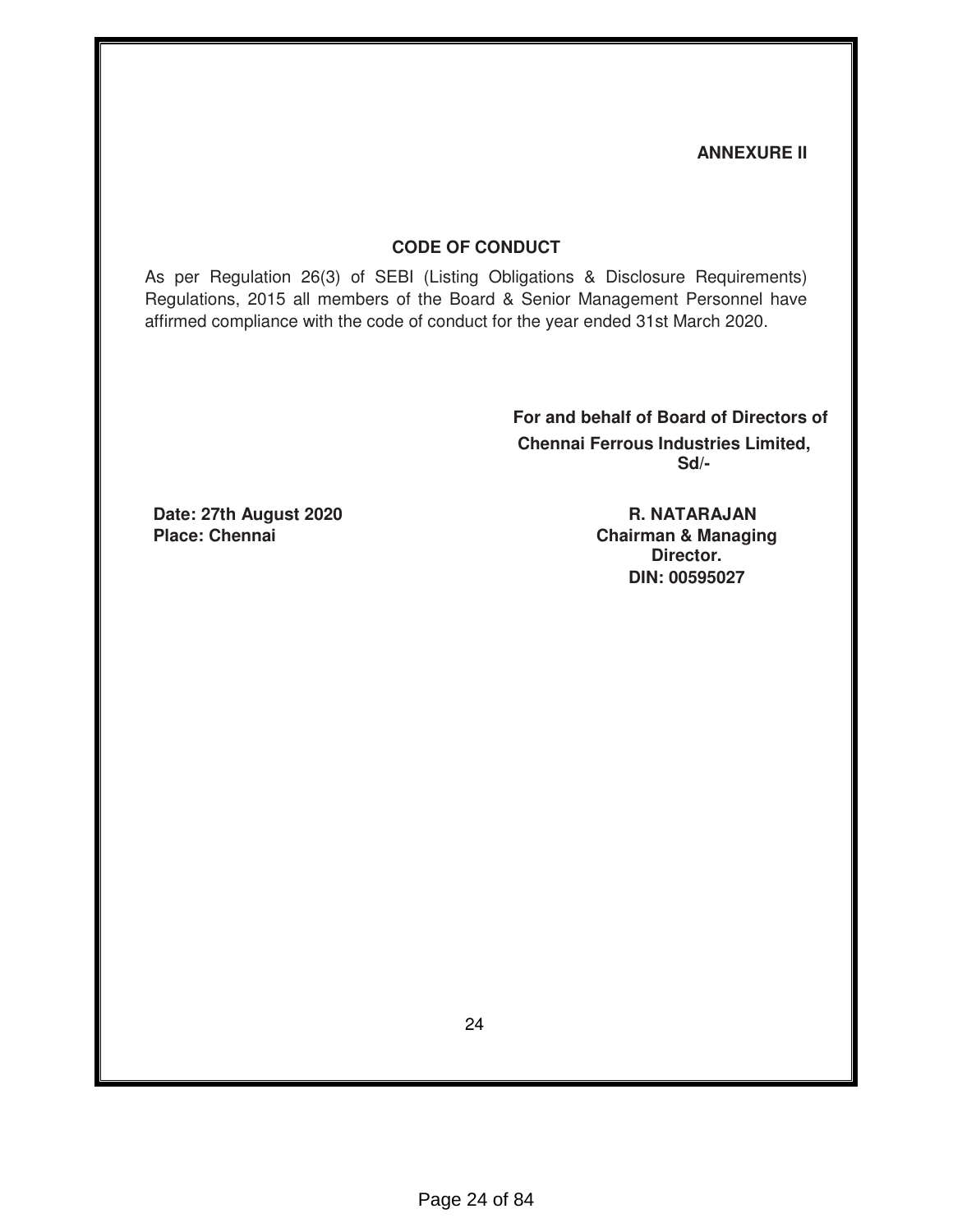#### **ANNEXURE III**

#### **REPORT ON CORPORATE GOVERNANCE**

(For the Financial Year 2019-20)

#### 1. **Company's philosophy on code of Corporate Governance:**

The prime objective of practicing good corporate governance at Chennai Ferrous Industries Limited is to promote an inclusive growth by protecting the interests and enhancing the trust of shareholders, customers, suppliers, creditors, employees, government agencies and the society. In order to achieve this objective, Chennai Ferrous Industries Limited follows the principles of equity, fairness transparency, disclosure, independent supervision, healthy competition, promotion of health, safety and welfare, production of quality products and services, compliance with all relevant laws, rules and regulations and adopt the principles that suit the changing eras and desires of the Business, Society and the Nation as a whole.

#### **BOARD OF DIRECTORS**

Composition of the Board

The Board has been constituted in conformity with the provisions of the Companies Act, 2013 and SEBI (Listing Obligations & Disclosure Requirements) Regulations, 2015

The Company has an optimum combination of Executive Directors and Non – Executive Directors including one Women Director prescribed as under

|                | SI.No Name of the Director                      | <b>Executive / Non-Executive</b>                | Non-Independent/<br>Independent    |
|----------------|-------------------------------------------------|-------------------------------------------------|------------------------------------|
|                | Mr. R.Natarajan                                 | Managing Director,<br><b>Executive Director</b> | Non-Independent<br><b>Director</b> |
| $\overline{2}$ | Mr. Chandikeahwar Sharma Non-Executive Director |                                                 | Independent<br>Director            |
| 3              | Mr. Suresh Kedia                                | Non-Executive Director                          | Independent<br><b>Director</b>     |
|                | Mrs. Deepa                                      | Non-Executive Director                          | Non-Independent<br><b>Director</b> |

The Chairman of the Board is an Executive Director and is not a promoter of the company. There are two Independent Directors which is more than half of the Board. All the other non-independent directors retire by rotation and in general, seek reappointment at the Annual General Meeting.

Mr. R.Natarajan retires by rotation and being eligible seeks re- appointment at the ensuing Annual General Meeting till the conclusion of the next Annual General Meeting of the company.

All the Independent Directors have given the declarations pursuant to Section 149(7) of the Act affirming that they meet the criteria of independence as provided in sub section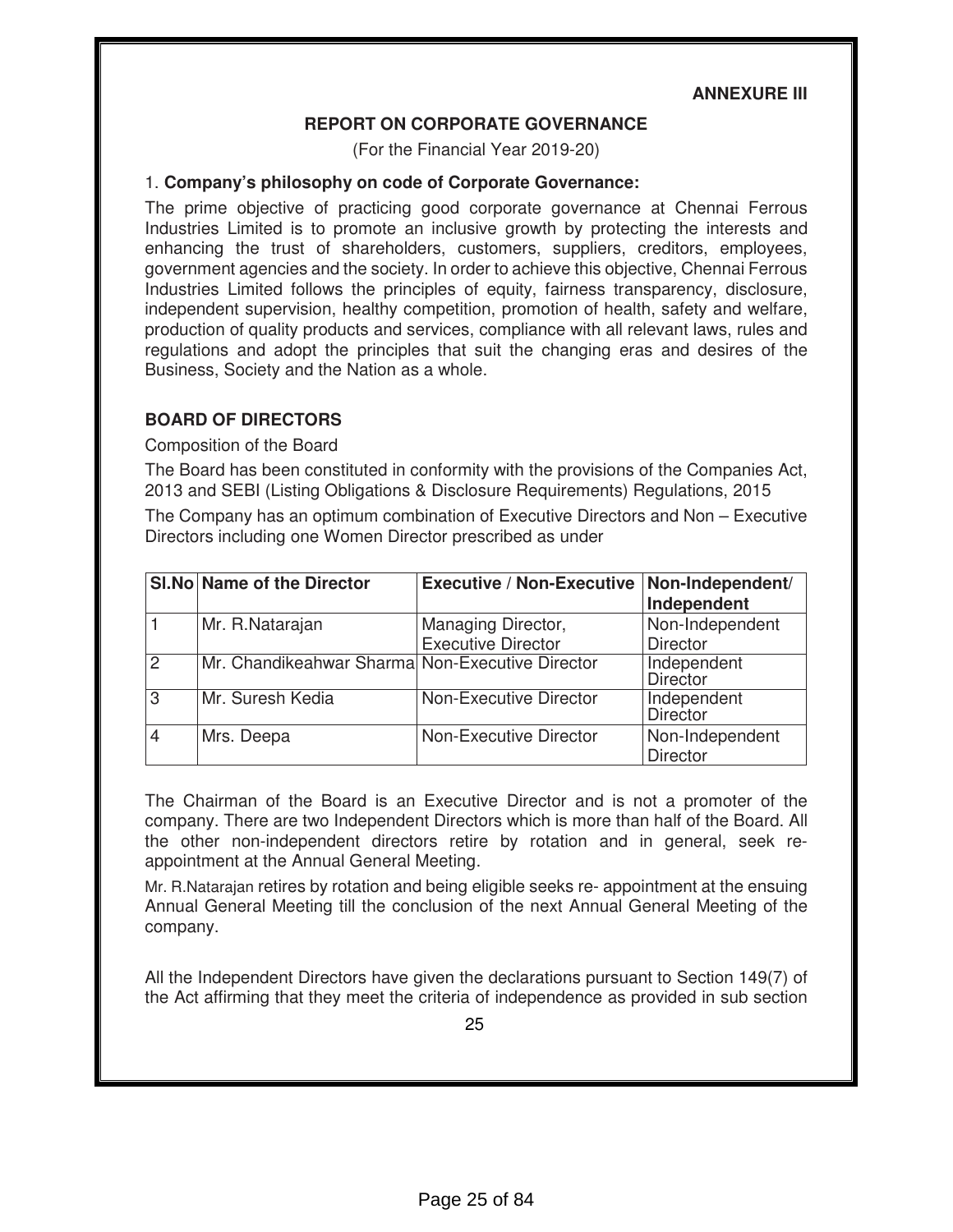(6) of Section 149 of Companies Act 2013.

None of the independent Director of the Company serves in more than 7 listed companies as Independent Director and holds office of whole-time director in any listed company.

Letter of Appointments together with the terms thereto were issued to Independent directors and have been posted on the Company website.

None of the Directors on the Board holds directorships in more than ten public companies.

Further, none of them is a Member of more than ten committees or Chairman of more than five Committees across all public companies in which he/ she is a director. The necessary disclosures regarding Committee positions have been made by the Directors. None of the Directors hold any shares in the Company as on 31st March 2020. None of the Directors are related to each other.

As required under the Companies Act, 2013 and SEBI (Listing Obligation & Disclosure Requirements)Regulations, 2015, none of the directors hold directorship in more than 20 companies, nor membership of board committees (Audit, Nomination and Remuneration, Stakeholders Relationship committees) in excess of 10 and chairmanship of aforementioned committees in excess of 5.

| Name of the Directors       | Number of directorships, Committee Memberships and<br>Committee Chairmanship held in other Companies |                    |               |  |
|-----------------------------|------------------------------------------------------------------------------------------------------|--------------------|---------------|--|
|                             | <b>Directorships</b>                                                                                 | <b>Memberships</b> | Chairmanships |  |
| Mr. R.Natarajan             |                                                                                                      |                    |               |  |
| Mr. Suresh Kedia            |                                                                                                      | З                  |               |  |
| Mr. Chandikeshwar<br>Sharma | ◠                                                                                                    | 2                  |               |  |
| Mrs. Deepa                  |                                                                                                      |                    |               |  |

### B**. Board Meetings:**

The names and categories of Directors on the Board, their attendance at Board Meetings during the year and at the last Annual General Meeting are prescribed as under

| Name of the<br><b>Directors</b> | <b>DIN</b> | Category | Attendance at<br><b>Board</b><br>Meeting |          | Attendance<br>at<br>last AGM |
|---------------------------------|------------|----------|------------------------------------------|----------|------------------------------|
|                                 |            |          | Held                                     | Attended | held                         |
|                                 |            |          |                                          |          | on<br>30.09.2019             |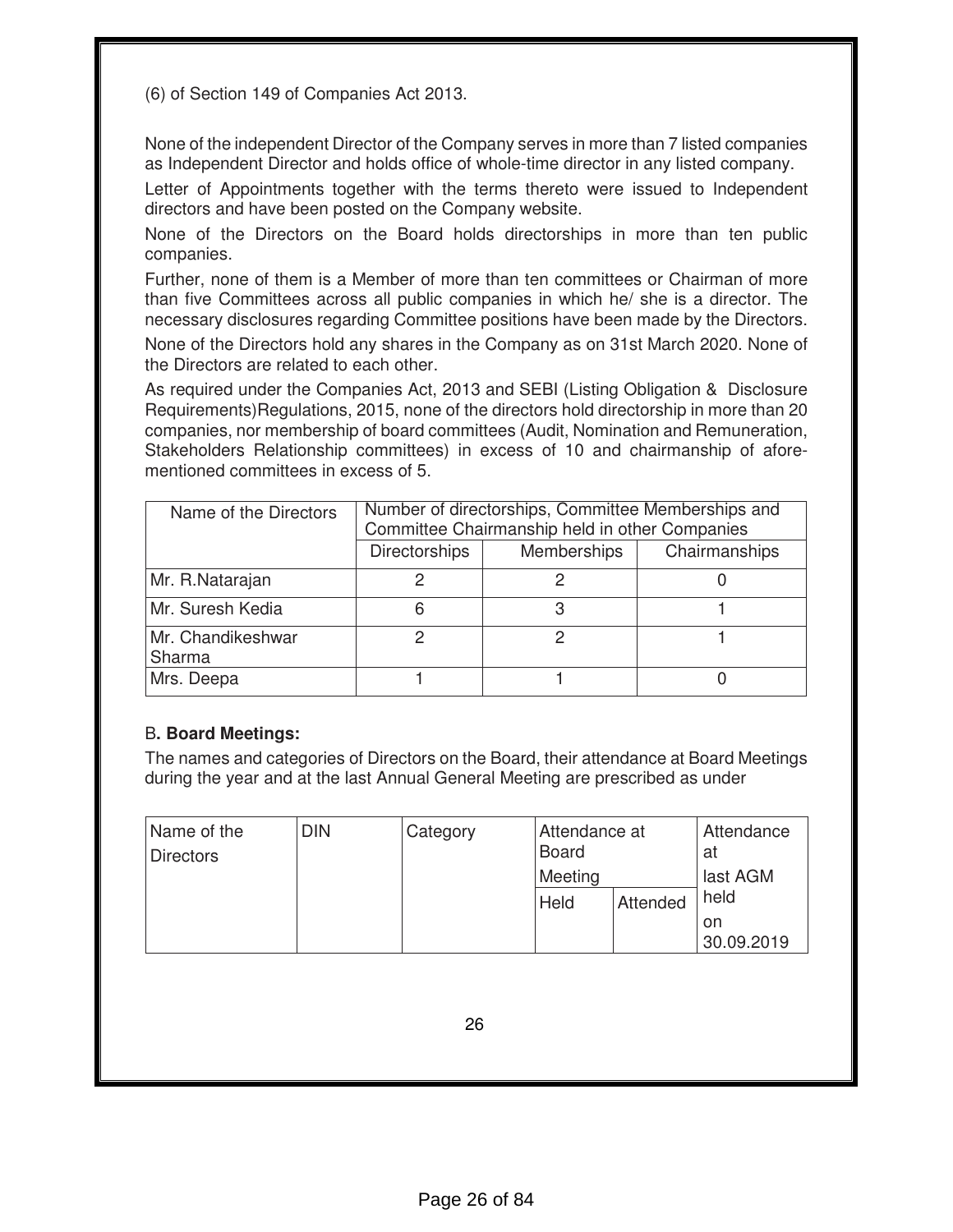| Mr. R. Natarajan               | 00595027 | Executive<br>Non-<br>Independent<br><b>Director</b>         | 5 | 5 | Yes |
|--------------------------------|----------|-------------------------------------------------------------|---|---|-----|
| Mr.<br>Chandikeshwar<br>Sharma | 06598312 | Non-<br>Executive<br>Independent<br><b>Director</b>         | 5 | 5 | Yes |
| Mr. Suresh<br>Kedia            | 06596808 | Non-<br>Executive<br>Independent<br><b>Director</b>         | 5 | 5 | Yes |
| Mrs.Deepa                      | 07140954 | Non-<br>Executive<br>Non-<br>Independent<br><b>Director</b> | 5 | 5 | Yes |

| Number of Board Meeting    |                                                |
|----------------------------|------------------------------------------------|
| <b>Board Meeting dates</b> | 28th May 2019, 14th August 2019, 5th September |
|                            | 2019,14th November 2019, 12th February 2020    |

The interval between two consecutive Board Meetings did not exceed one hundred and twenty days. No Board meeting was conducted through video conferencing or other audio visual means. The necessary quorum was present for all the meetings.

During the year 2019-20, information as mentioned in Schedule II Part A of the SEBI (Listing Obligations & Disclosure Requirements) Regulations),2015 has been placed before the Board for its consideration.

As per Regulation 25(7) of SEBI (Listing Obligations and Disclosure Requirements), Regulations 2015, the Company has laid down a detailed policy/ programme for familiarization of Independent Directors. During the year, the Board was regularly apprised with the operations of the Company by the Management. The Directors of the Company regularly updated on any information which has a direct impact on the Company as well as regulatory changes. Details of the Familiarization Policy is available on the website of the Company, viz, www.chennaiferrous.com.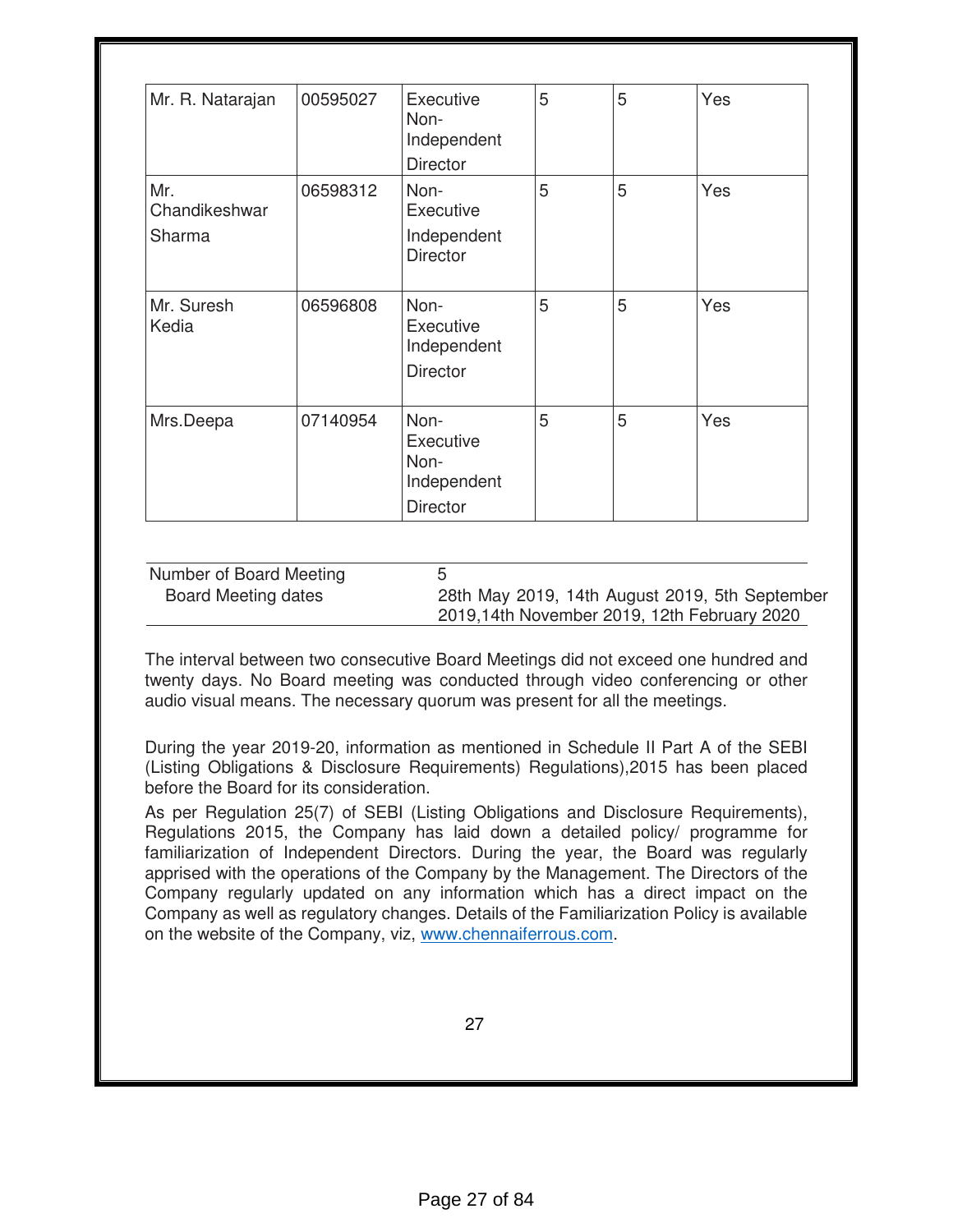### **4. COMMITTEES OF THE BOARD**

The Company has in place the following committees namely

- A. Audit Committee
- B. Nomination and Remuneration Committee
- C. Stakeholders' Relationship Committee

### **A. AUDIT COMMITTEE**

The Audit Committee provides an insight to the Board on the effectiveness of accounting, auditing and reporting practices of the Company. The Audit Committee of the Company is constituted in line with the provisions of Regulation 18 of SEBI (Listing Obligations & Disclosure Requirements) Regulations, 2015 read with Section 177 of the Companies Act 2013.

The Chairman of the Audit Committee, Mr. Chandikeshwar Sharma was present at the Ninth Annual General Meeting held on 30th September 2019.

The composition of the Audit Committee and the details of meetings attended by the Members during FY 2019-20, are given below

| Name of the                    | Independent / Non                               | Position | <b>Audit Committee</b> |              |
|--------------------------------|-------------------------------------------------|----------|------------------------|--------------|
| members                        | Independent                                     |          | <b>Held</b>            | Atte<br>nded |
| Mr.<br>Chandikeshwar<br>Sharma | Non-Executive<br><b>Independent Director</b>    | Chairman | 4                      | 4            |
| Mr. Suresh Kedia               | Non-Executive<br><b>Independent Director</b>    | Member   | 4                      | 4            |
| Mr.R. Natarajan                | Executive<br>Non-Independent<br><b>Director</b> | Member   | 4                      | 4            |

No. of Audit Committee meetings held during the 4 year

Dates of Audit Committee Meeting 28th May 2019, 14th August 2019, 14th November 2019, 12th February 2020

The interval between two consecutive Audit Committee Meetings did not exceed one hundred and twenty days. No meeting was conducted through video conferencing or other audio visual means. The necessary quorum was present for all the meetings.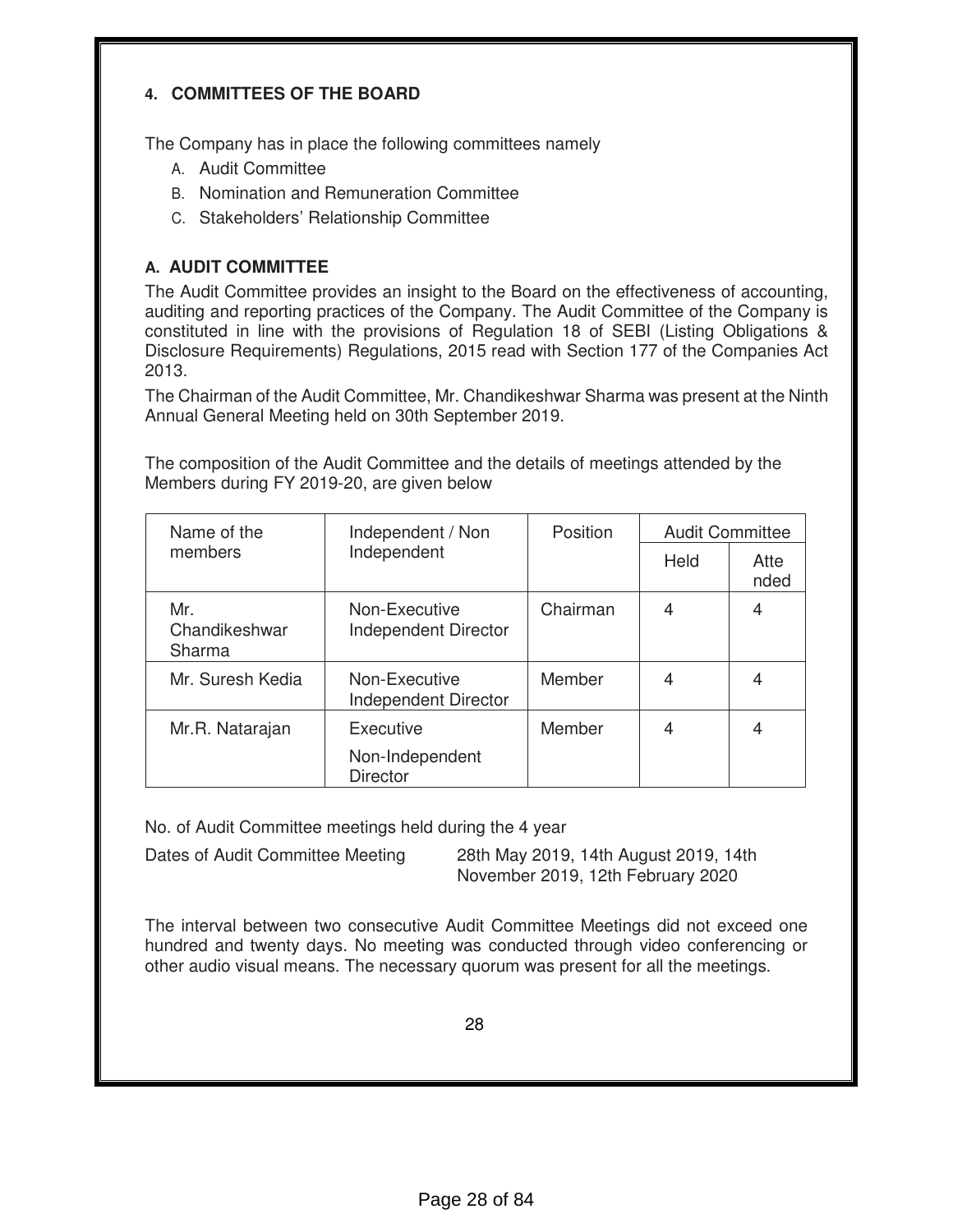### **B. NOMINATION AND REMUNERATION COMMITTEE**

The Nomination and Remuneration Committee periodically reviews the size and composition of the Board, formulate the criteria determining qualifications, positive attributes and independence of a Director, recommend candidates to the Board, evaluates Board Performance, reviews and makes recommendations to the Board on the remuneration of the Key Managerial Personnel and Directors.

The Nomination and Remuneration committee of the Company is constituted in line with the provisions of Regulation 19 SEBI (Listing Obligations & Disclosure Requirements) Regulations, 2015 read with Section 178 of the Companies Act, 2013. Majority of the committee members are Independent.

The Chairman of the Nomination and Remuneration Committee, Mr Suresh Kedia was present at the Ninth General Meeting held on 30th September 2019.

The composition of the Nomination and Remuneration Committee and the details of meetings attended by the Directors during FY 2019-20, are given below

| Name of                                   | Independent /                                | <b>Position</b> | No. of meetings |                 |
|-------------------------------------------|----------------------------------------------|-----------------|-----------------|-----------------|
| the<br>members                            | <b>Non</b><br>Independent                    |                 | <b>Held</b>     | <b>Attended</b> |
| Mr. Suresh<br>Kedia                       | Non-Executive<br><b>Independent Director</b> | Chairman        | 2               | 2               |
| Mr. Chandikeshwar Non-Executive<br>Sharma | <b>Independent Director</b>                  | Member          | 2               | 2               |
| Ms. Deepa                                 | Non-Executive Non<br>-Independent Director   | Member          | 2               | 2               |

No. of Nomination and Remuneration Committee 2

meetings held during the year

Nomination and Remuneration Committee Meeting 05.09.2019 and 12.02.2020 date

The necessary quorum was present for all the meetings.

#### **Remuneration Policy:**

The company has framed a remuneration policy in view of retaining suitable employees with remuneration commensurate with size of the company, nature the business and nature of duties and responsibilities of the employee. The Board of the company may fix remuneration to Directors and Key Managerial Personnel on the recommendation of the Nomination and Remuneration committee.

The Company has not paid sitting fees to any Non-executive Directors/Independent Directors.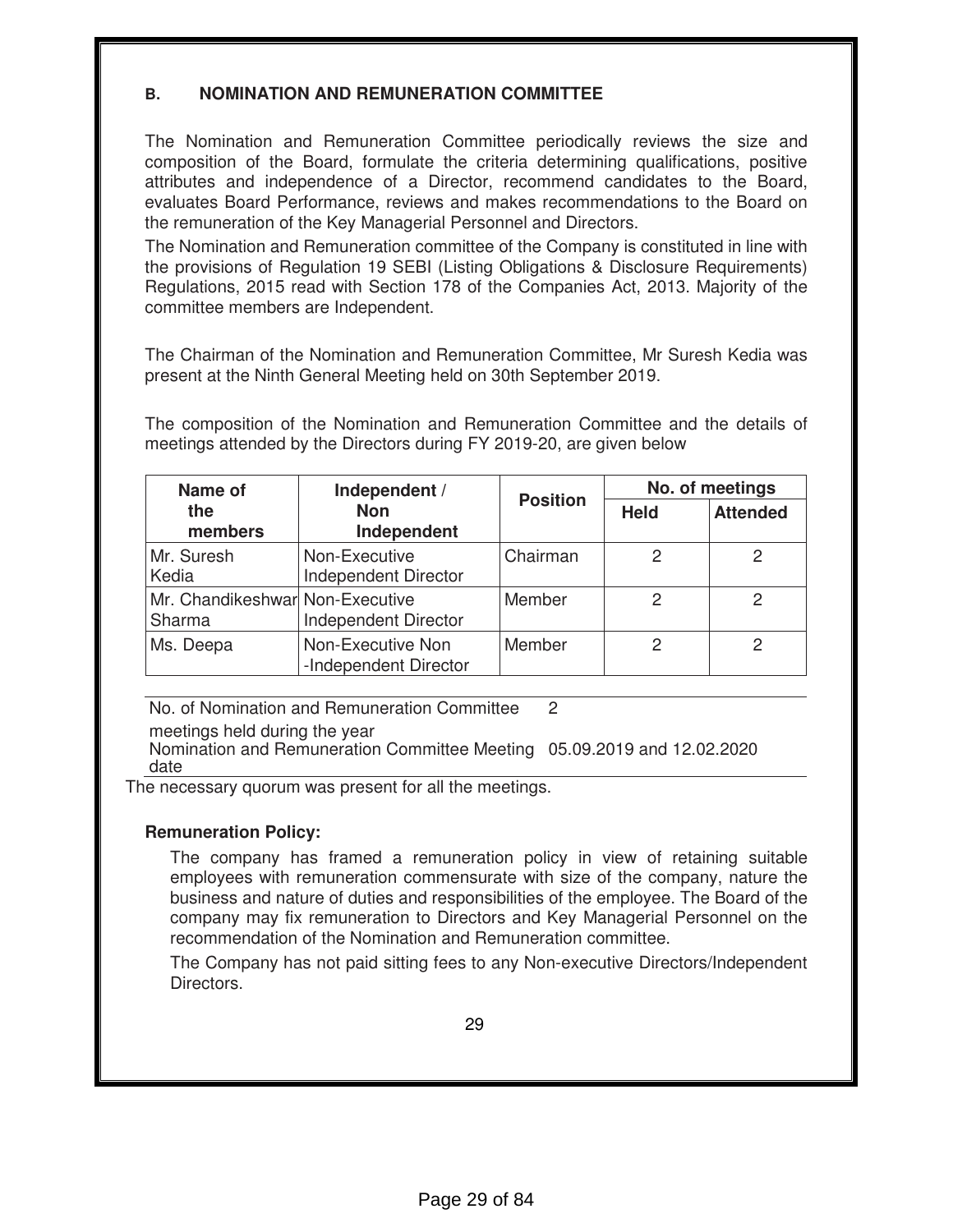### **C. Stakeholders Relationship Committee**

The Stakeholders' Relationship Committee is constituted in line with the provisions of Regulation 20 of SEBI (Listing Obligations & Disclosure Requirements) Regulations, 2015 read with section 178 of the Companies Act 2013 for review of various information/ data pertaining to the stakeholders' and redressal/ resolution of stakeholders' grievances

The Chairman of the Stakeholders' Relationship Committee Mrs. Saraswathi was present at the Ninth General Meeting held on 30th September 2019.

The composition of the Stakeholders' Relationship Committee and the details of meetings attended by the Directors during FY 2019-20 are given below:

| <b>SI.N</b><br>O | Name of the<br>members | Category                                          | <b>Position</b> | No. of meetings<br>attended |
|------------------|------------------------|---------------------------------------------------|-----------------|-----------------------------|
|                  | Mrs. Deepa             | Non-Executive Non-<br><b>Independent Director</b> | Chairman        | 5                           |
| 2                | Mr. R.Natarajan        | Executive<br>Non- Independent Director            | Member          | 5                           |
| 3                | lMr. Suresh Kedia      | Non-Executive-<br>Independent<br><b>Director</b>  | Member          | 5                           |

5

No. of Stakeholders' Relationship Committee meetings held during the year

Stakeholders' Relationship Committee Meeting date

29th April 2019, 29th May 2019, 14th August 2019, 14th November 2019, 12th February 2020

Report on number of shareholder complaints received and resolved by the Company during the year ended 31st March 2020.

| No. of complaints pending as on April 1, 2019                      |  |
|--------------------------------------------------------------------|--|
| No. of complaints identified and reported during FY 2019-20        |  |
| No. of Complaints disposed of during the year ended March 31, 2020 |  |
| No. of pending complaints as on March 31, 2020                     |  |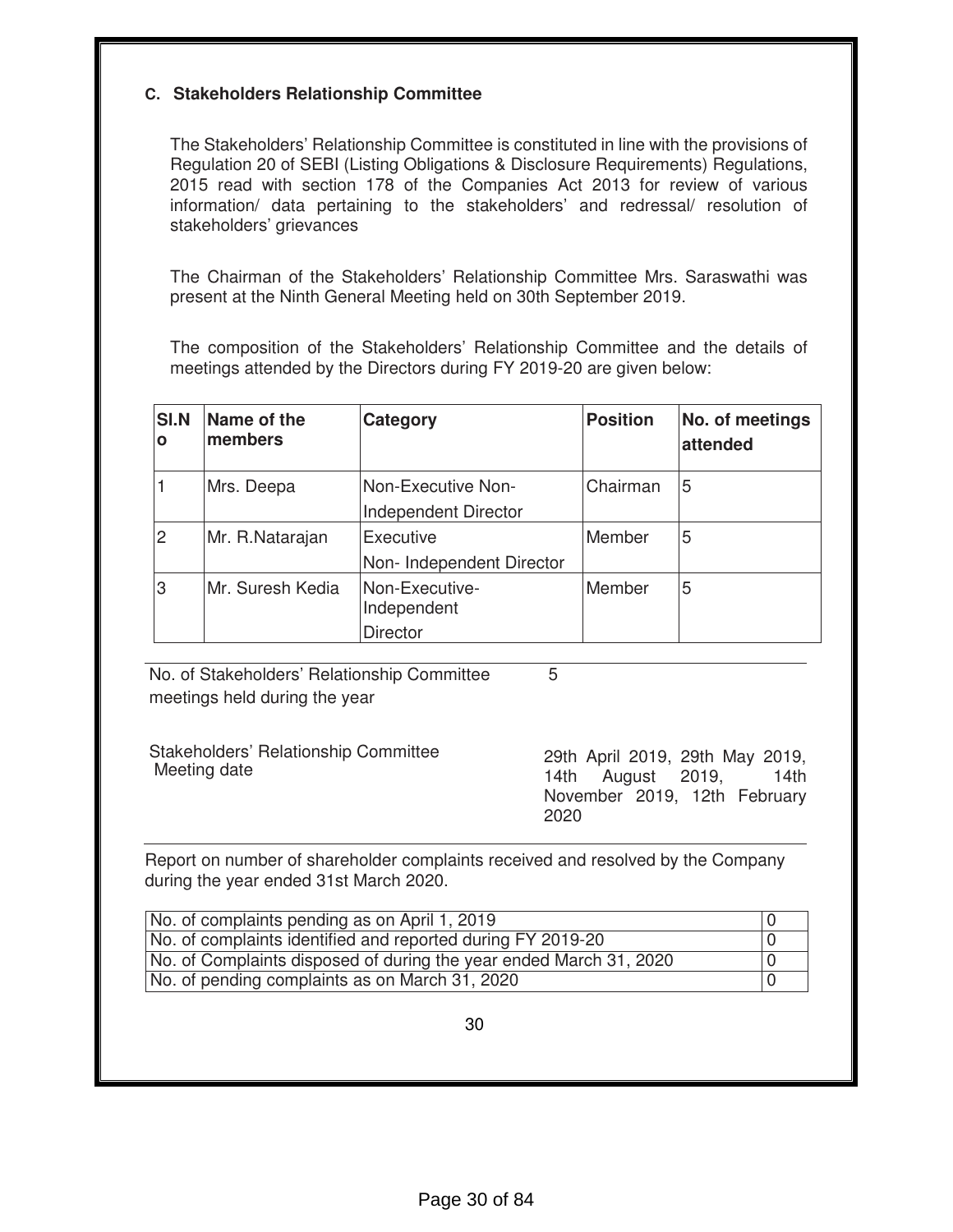### **5. INDEPENDENT DIRECTORS' MEETING:**

During the year under review, one Meeting of the Independent Directors held on 12th February 2020 inter alia, to:

- i. Review the performance of Non Independent Directors and the Board of Directors as a whole;
- ii. Review the performance of the Chairman of the Company, taking into account the views of the Executive and Non- Executive Directors.
- iii. Assess the quality, content and timeliness of flow of information between the Company management and the Board that is necessary for the Board to effectively and reasonably perform its duties.

All the Independent Directors were present at the said meeting.

### **6. General shareholder information:**

| Year      | <b>Date</b> | <b>Time</b> | Venue                                      |        |                               |                                            |
|-----------|-------------|-------------|--------------------------------------------|--------|-------------------------------|--------------------------------------------|
| 2016-2017 | 30.09.2017  | 2.00 P.M    | <b>OPG</b>                                 | Nagar, | Periya                        | Obulapuram                                 |
|           |             |             |                                            |        |                               | Village, Nagaraja Kandigai, Madaharapakkam |
|           |             |             |                                            |        | Road, Gummidipoondi - 601201. |                                            |
| 2017-18   | 28.09.2018  | 2.00 P.M    | <b>OPG</b>                                 | Nagar, | Periya                        | Obulapuram                                 |
|           |             |             | Village, Nagaraja Kandigai, Madaharapakkam |        |                               |                                            |
|           |             |             |                                            |        | Road, Gummidipoondi - 601201. |                                            |
| 2018-19   | 30.09.2019  | 2.00 P.M    | <b>OPG</b>                                 | Nagar, | Periya                        | Obulapuram                                 |
|           |             |             |                                            |        |                               | Village, Nagaraja Kandigai, Madaharapakkam |
|           |             |             | Road, Gummidipoondi - 601201.              |        |                               |                                            |

Details of Annual General Meeting as follows:

No Extra-Ordinary General Meeting of the shareholders was held during the year. No resolution was passed by Postal Ballot.

Special Resolutions passed in previous three Annual General Meetings:

- At the Annual General Meeting held on 30th September 2019 no special resolutions were passed
- At the Annual General Meeting held on 28th September 2018 the following special resolutions were passed for approval for
	- Leasing of property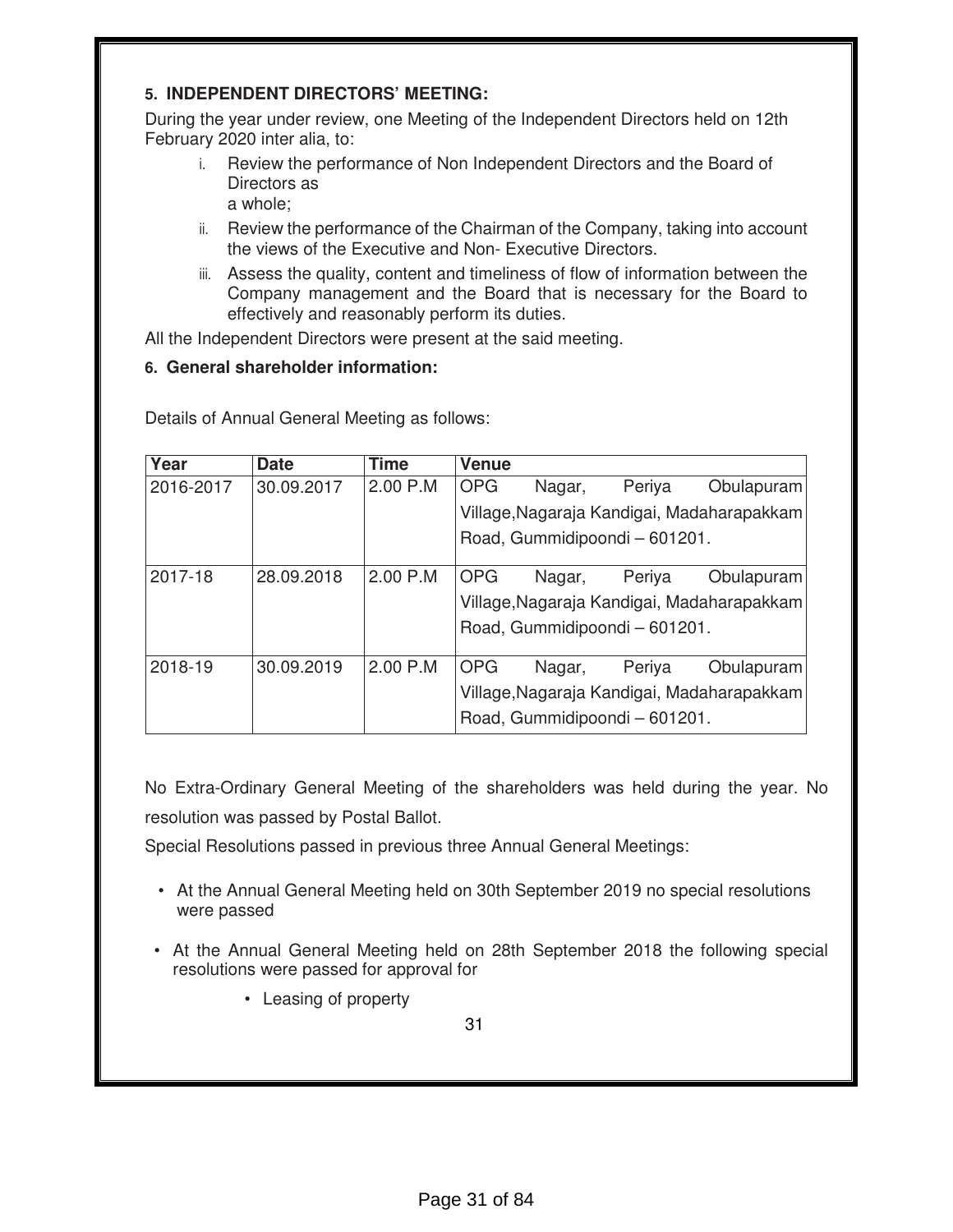• Reclassification of certain Shareholders from Promoter Group category to Public category

The company has already filed the requisite application for reclassification of promoters as public category under Regulation 31A of Listing Regulations 2015 with the Bombay Stock Exchange. The application is still pending for approval from the Stock Exchange due to some procedural delays.

- Appointment of Mr. Chandikeshwar Sharma as an Independent Director
- At the Annual General Meeting held on 30th September 2017 the following special resolutions were passed for approval for
	- A. Re-appointment of Chairman and Managing Director Mr.R.Natarajan
	- B. Re-appointment of Independent Director –Mr.Suresh Kedia

### **7. MEANS OF COMMUNICATION**

The quarterly unaudited Standalone financial Results and Annual audited Standalone financial Results of the Company are published in "Trinity Mirror"- the English Daily and "Makkal Kural" - Tamil Daily. The quarterly unaudited Standalone financial Results and Annual audited Standalone financial Results , the shareholding pattern, Corporate Governance, Reconcillation of Share capital Audit, Report on Investor Complaints, Compliance Certificates as per Regulation 7(2) and Regulation 40(9) of SEBI Listing Obligations and Disclosure Requirements)Regulations 2015 are properly reported with Stock Exchange and are available in the Bombay Stock Exchange website www.bseindia.com .

Further to the compliance of Regulation 46 of SEBI Listing Obligations and Disclosure Requirements, all the basic information about the Company is made available in the company's Website www.chennaiferrous.com at all times at no cost for the benefit of all stakeholders concerned.

|                                                                                                   | Date                                    | 30th September 2020                        |  |  |  |
|---------------------------------------------------------------------------------------------------|-----------------------------------------|--------------------------------------------|--|--|--|
|                                                                                                   | Time                                    | 10.00 A.M.                                 |  |  |  |
| 10th Annual General Meeting                                                                       | Mode:                                   | Video / Other Audio Visual Means (OVAM)    |  |  |  |
| <b>Financial Year</b>                                                                             | 2020-21                                 |                                            |  |  |  |
| <b>Financial Calendar</b>                                                                         |                                         | Financial Reporting for the quarter ending |  |  |  |
|                                                                                                   |                                         | 30th Jun 2020- Filed on 27,08,2020         |  |  |  |
|                                                                                                   | 30th Sep 2020 – Latest by 15th Nov 2020 |                                            |  |  |  |
|                                                                                                   | 31st Dec 2020- Latest by 15th Feb 2021  |                                            |  |  |  |
|                                                                                                   |                                         | 31st Mar 2020 - Latest by 30th May 2021    |  |  |  |
| From 23rd September 2020 to 30th September 2020<br>Dates of Book closure<br>(both days inclusive) |                                         |                                            |  |  |  |
|                                                                                                   |                                         |                                            |  |  |  |
| Dividend Payment                                                                                  | Nil                                     |                                            |  |  |  |
|                                                                                                   |                                         | 32                                         |  |  |  |

### **8. GENERAL SHAREHOLDER INFORMATION**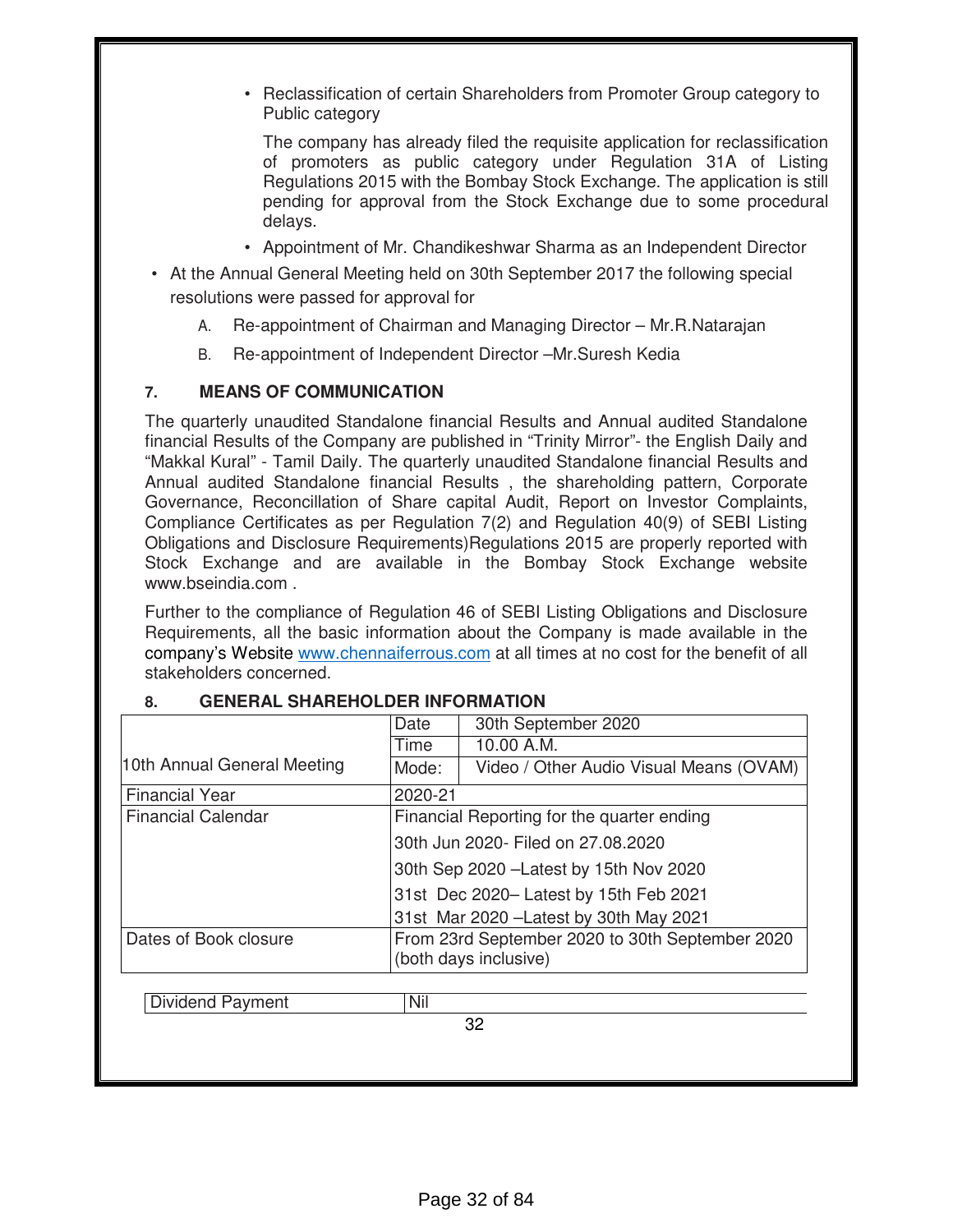| Listing on Stock Exchanges    | <b>BSE Limited</b>                                                                                           |
|-------------------------------|--------------------------------------------------------------------------------------------------------------|
|                               | Phiroze Jeejeebhoy Towers Dalal                                                                              |
|                               | Street Mumbai - 400 001                                                                                      |
| <b>Depository Participant</b> | <b>National Securities Depository Limited</b>                                                                |
|                               | <b>Central Depository Services Limited</b>                                                                   |
| Stock Code - Equity           |                                                                                                              |
| <b>Share ISIN Code</b>        | INE 777001016                                                                                                |
| <b>Scrip Code</b>             | 539011                                                                                                       |
| <b>Security ID</b>            | <b>CHENFERRO</b>                                                                                             |
| Listing on Stock Exchange     | Nil                                                                                                          |
| (overseas)                    |                                                                                                              |
| <b>Plant Location</b>         | OPG Nagar, Periya Obulapuram Village, Nagaraja<br>Kandigai, Madaharapakkam Road, Gummidipoondi<br>$-601201.$ |

#### **9. Stock market price data**

High/Low of monthly Market Price of the Company's Equity Shares traded on the Bombay Stock Exchange; Mumbai during the financial year 2019-20 is furnished below:

| <b>Months</b>   | Open Price | <b>High Price</b> | Low Price | <b>Close Price</b> | No. of |
|-----------------|------------|-------------------|-----------|--------------------|--------|
|                 | (Rs)       | (Rs)              | (Rs)      |                    | Shares |
| April 2019      | 5.7        | 5.7               | 5.42      | 5.42               | 323    |
| May 2019        | 5.42       | 5.97              | 5.42      | 5.97               | 1518   |
| <b>Jun 2019</b> | 5.97       | 5.97              | 5.68      | 5.68               | 120    |
| Aug 2019        | 5.68       | 9.18              | 5.68      | 9.18               | 2981   |
| Sep 2019        | 9.63       | 14.07             | 9.63      | 14.07              | 6565   |
| Oct 2019        | 14.07      | 14.7              | 12.1      | 13.95              | 4885   |
| Nov 2019        | 13.26      | 13.89             | 8.75      | 8.75               | 2555   |
| Dec 2019        | 8.32       | 8.32              | 5.83      | 6.06               | 4255   |
| <b>Jan 2020</b> | 5.76       | 6.63              | 5.2       | 5.7                | 2448   |

#### **10. Share transfer system**

The Company has engaged M/s. Cameo Corporate Services Limited, Chennai to carry out the transfer related activities. Authorized signatories are approving the transfer on periodical basis. All valid transfers are affected within stipulated days.

Share certificates received at Registered Office are also sent to Registrars and Share Transfer Agents for doing the needful. In case of electronic transfers, the bye laws of Depositories are complied with.

No. of shares received for transfer /Transmission/Transposition up to 31st March 2020 is 37 and shares pending for transfer as on 31st March 2020 is NIL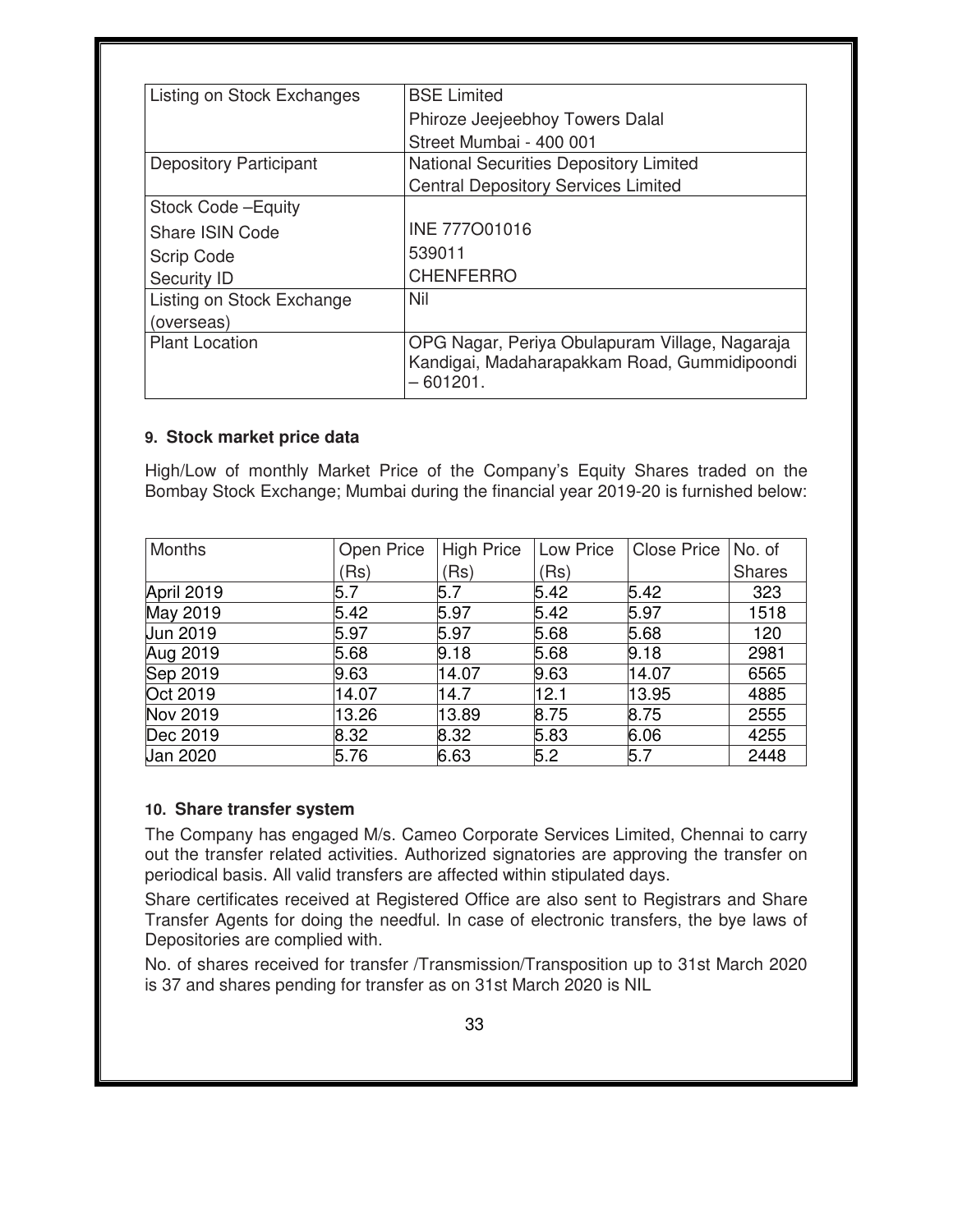| <b>Registrar and Transfer Agents</b> | <b>Cameo Corporate Services Limited</b> |
|--------------------------------------|-----------------------------------------|
|                                      | Subramanian Building                    |
|                                      | No.1, Club House Road                   |
|                                      | Ph: 044-28460390 (6                     |
|                                      | lines)                                  |
|                                      | E-Mail: cameo@cameoindia.com            |

# **11. Distribution of Shareholding**

| Share or Debenture | Share or Debenture |            | Share or Debenture |            |
|--------------------|--------------------|------------|--------------------|------------|
| holding            |                    | holders    |                    | amount     |
| Rs.                | Number             | % of total | Rs.                | % of total |
| $10 - 5000$        | 4940               | 97.5128    | 1542190            | 4.2785     |
| 5001 - 10000       | 48                 | 09474      | 345690             | 0.9590     |
| 10001 - 20000      | 19                 | 0.3750     | 246620             | 0.6841     |
| 20001 - 30000      |                    | 0.1381     | 160520             | 0.4453     |
| 30001 - 40000      | 4                  | 0.0789     | 131810             | 0.3656     |
| 40001 - 50000      | 6                  | 0.1184     | 270810             | 0.7513     |
| 50001 - 100000     | 9                  | 0.1776     | 680910             | 1.8890     |
| 100001 - And       |                    |            | 3266654            |            |
| Above              | 33                 | 0.6514     |                    | 90.6268    |
|                    |                    |            | 3604509            |            |
| Total:             | 5066               | 100        |                    | 100        |

# **12. Categories of shareholders as on 31st March 2020**

|       | <b>CATEGORY</b>                                | NO. OF        | PERCENTAGE     |
|-------|------------------------------------------------|---------------|----------------|
| SL.NO |                                                | <b>SHARES</b> | OF SHARE       |
|       |                                                | <b>HELD</b>   | <b>HOLDING</b> |
|       | Shareholding of Promoter & Promoter Group      |               |                |
|       | Indian                                         |               |                |
|       | Individuals/Hindu undivided Family             | 1025228       | 28.44          |
|       | Central Government/ State Government(s)        |               |                |
|       | <b>Financial Institutions/ Banks</b>           |               |                |
|       | Any Other (specify)                            | 1029792       | 28.57          |
|       | Sub-Total $(A)(1)$                             | 2055020       | 57.01          |
|       | Foreign                                        |               |                |
|       | Individuals (Non Resident Individuals/Foreign) |               |                |
|       | Individuals)                                   |               |                |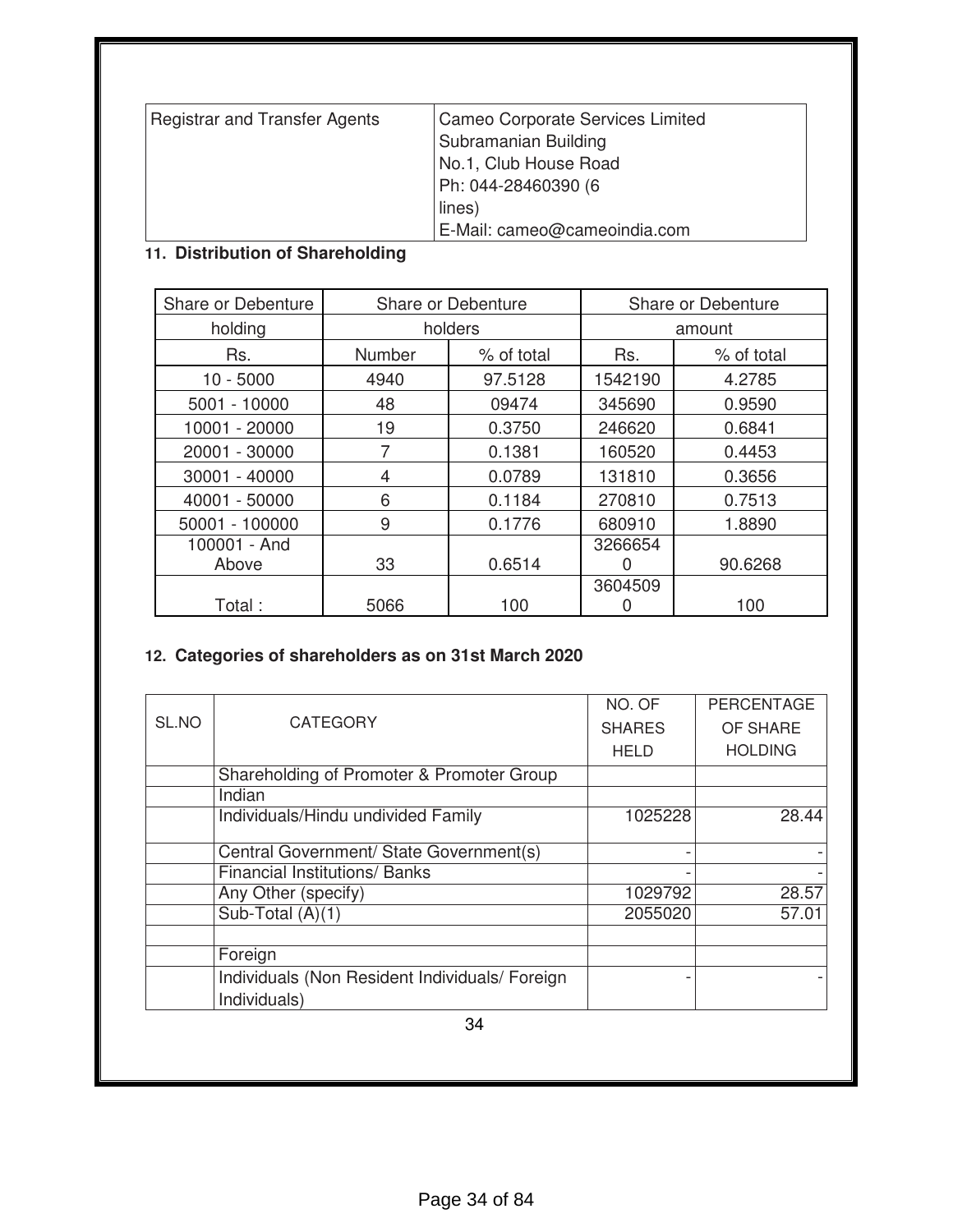| Government                 |        |      |
|----------------------------|--------|------|
| Institutions               |        |      |
| Foreign Portfolio Investor |        |      |
| Any Other (specify)        | 500000 | 6.94 |
| Sub-Total $(A)(2)$         | 500000 | 6.94 |

|         |                                                                                | No. Of                | Percentage of           |
|---------|--------------------------------------------------------------------------------|-----------------------|-------------------------|
| SI.no   | Category                                                                       | shares<br><b>Held</b> | share<br><b>Holding</b> |
|         |                                                                                |                       |                         |
|         | Total Shareholding of Promoter and Promoter<br>Group $(A)=(A)(1)+(A)(2)$       | 2555020               | 70.85                   |
|         |                                                                                |                       |                         |
|         | Table II - Statement showing shareholding<br>pattern of the Public shareholder |                       |                         |
|         | Institutions                                                                   |                       |                         |
|         | <b>Mutual Funds</b>                                                            |                       |                         |
|         | Venture Capital Funds                                                          |                       |                         |
|         | <b>Alternate Investment Funds</b>                                              |                       |                         |
|         | Foreign Venture Capital Investors                                              |                       |                         |
|         | <b>Foreign Portfolio Investors</b>                                             |                       |                         |
|         | <b>Financial Institutions/ Banks</b>                                           |                       |                         |
|         | <b>Insurance Companies</b>                                                     |                       |                         |
|         | <b>Provident Funds/ Pension Funds</b>                                          |                       |                         |
|         | Any Other (specify)                                                            |                       |                         |
|         | Sub-Total (B)(1)                                                               |                       |                         |
|         | Central Government/ State Government(s)/                                       |                       |                         |
|         | President of India                                                             |                       |                         |
|         | Sub-Total (B)(2)                                                               |                       |                         |
|         | Non-Institutions                                                               |                       |                         |
| (a(i))  | "Individuals -                                                                 | 285079                | 7.91                    |
|         | i.Individual shareholders holding nominal                                      |                       |                         |
|         | share capital up to Rs. 2 lakhs."                                              |                       |                         |
| (a(ii)) | "Individuals -                                                                 | 69483                 | 1.93                    |
|         | ii. Individual shareholders holding nominal                                    |                       |                         |
|         | share capital in excess of Rs. 2 lakhs."                                       |                       |                         |
| (b)     | <b>NBFCs registered with RBI</b>                                               |                       |                         |
| (c)     | <b>Employee Trusts</b>                                                         |                       |                         |
| (d)     | Overseas Depositories (holding DRs)                                            |                       |                         |
|         | (balancing                                                                     |                       |                         |
|         | figure)                                                                        |                       |                         |
| (e)     | Any Other (specify)                                                            | 694927                | 19.28                   |
|         | Sub-Total $(B)(3)$                                                             | 1049489               | 29.12                   |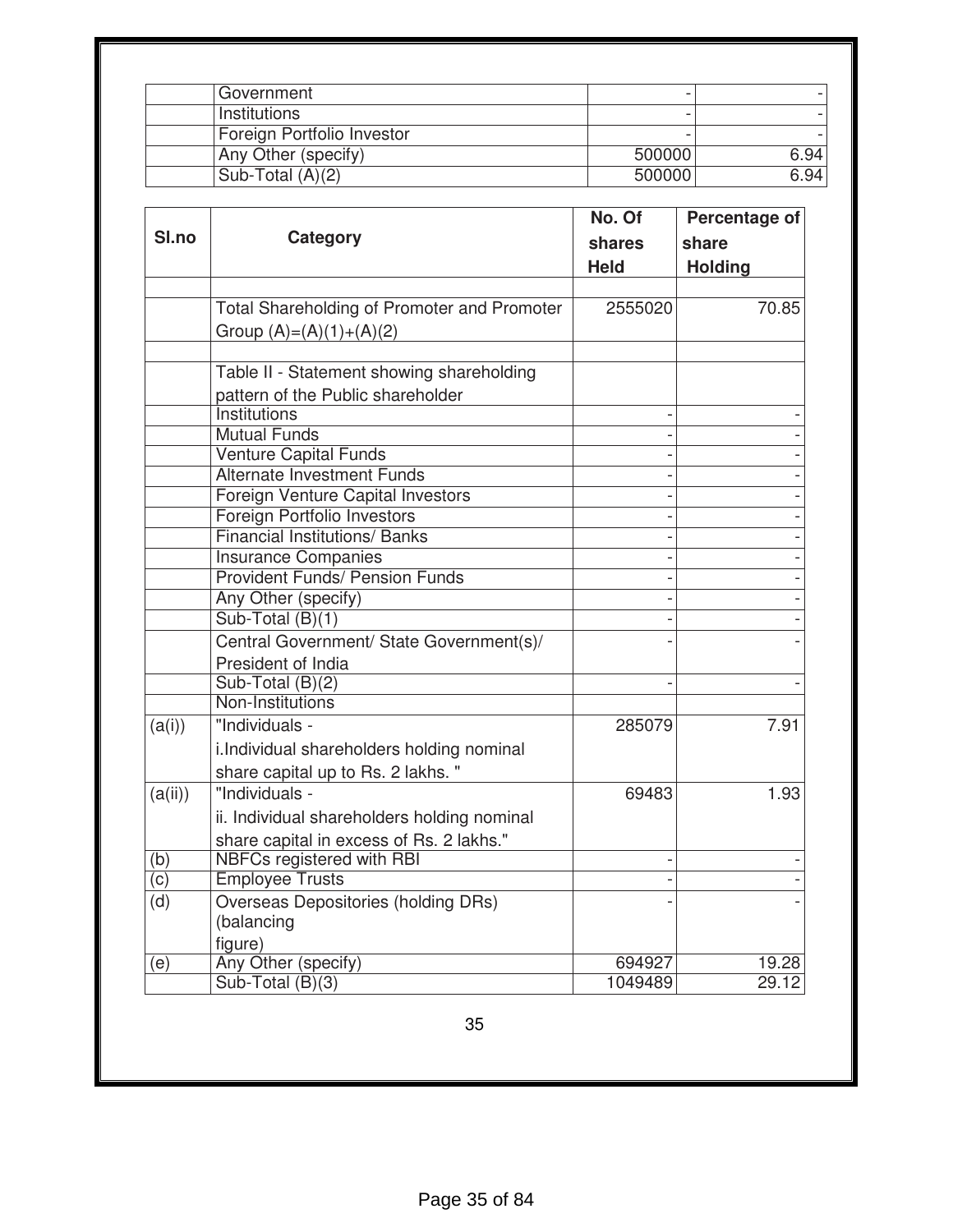| Total Public Shareholding  | 1049489 | 29.12 |
|----------------------------|---------|-------|
| $(B)=(B)(1)+(B)(2)+(B)(3)$ |         |       |

| Sl.no | Category                                           | No. Of<br>shares | Percentage<br>of share |
|-------|----------------------------------------------------|------------------|------------------------|
|       |                                                    | <b>Held</b>      | <b>Holding</b>         |
|       | Table III - Statement showing                      |                  |                        |
|       | shareholding pattern of the Non                    |                  |                        |
|       | Promoter- Non Public                               |                  |                        |
|       | shareholder                                        |                  |                        |
|       | Custodian/DR Holder - Name of DR Holders (If       |                  |                        |
|       | Available)                                         |                  |                        |
|       | Employee Benefit Trust (under SEBI (Share<br>based |                  |                        |
|       | Employee Benefit) Regulations, 2014)               |                  |                        |
|       | "Total NonPromoter- Non Public Shareholding        |                  |                        |
|       | $(C) = (C)(1)+(C)(2)$ "                            |                  |                        |
|       | Total ( $A+B+C2$ )                                 | 3604509          | 100.00                 |
|       | Total (A+B+C                                       | 3604509          | 100.00                 |

| Mode of<br><b>Holding</b> | No.of<br><b>Holders</b> | Percentage of<br><b>No.of Holders</b> | <b>No.of shares</b> | Percentage of<br><b>No.of shares</b> |
|---------------------------|-------------------------|---------------------------------------|---------------------|--------------------------------------|
| <b>Physical</b>           | 2803                    | 55.32                                 | 321356              | 8.9154                               |
| <b>NDSL</b>               | 1543                    | 30.45                                 | 2241805             | 62.19                                |
| <b>CDSL</b>               | 7201                    | 14.21                                 | 1041348             | 28.89                                |

#### **13. Demat of shares:**

Trading in Ordinary (Equity) Shares of the Company through recognised Stock Exchanges is permitted only in dematerialised form. Percentage of shares held electronically is 91.08% and Electronic Holding by Members comprises of 44.66 % as on 31st March 2020 of the paid up share capital of the company held through National. Securities Depository Limited and Central Depository Services Limited. The company appointed Cameo Corporate Services Limited as Registrar & Transfer Agent and entered into an agreement for availing depository services.

### **Request to Shareholders**

The Companies Act, 2013 read with the Companies (Management & Administration) Rules, 2014 requires the company to keep the Register of Members in Form No.MGT-1. As compared to the existing Register of Members under the old Act, the new Law calls for certain additional information to be recorded. In order that the company is facilitated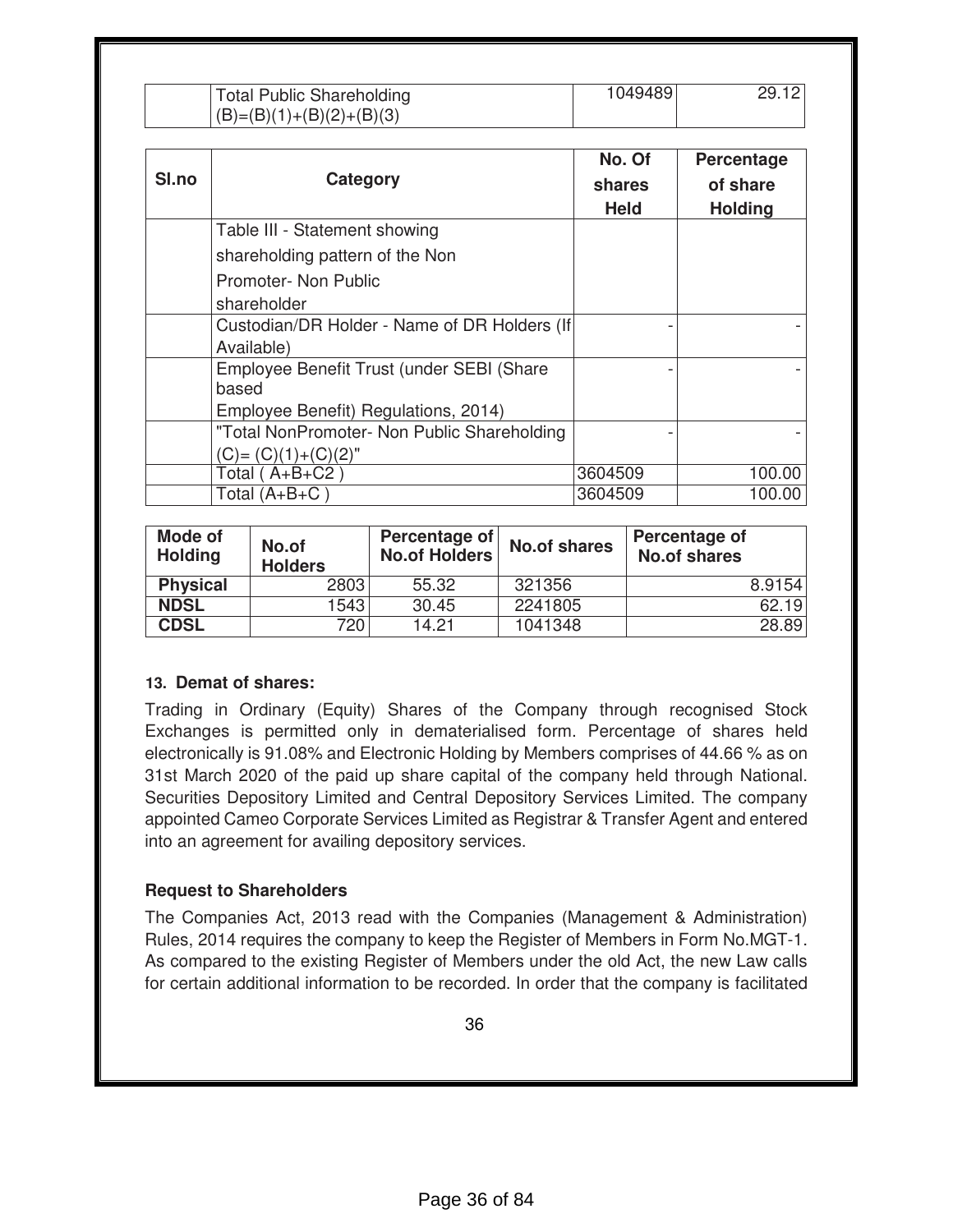to comply with same, shareholders are requested to send the following information for updating their records in our Register of Members:

Name of the member, Folio/ DP ID – Client ID, Email address, Permanent Account Number (PAN), CIN (in the case of company), unique Identification Number, Father's/ Mother's/ Spouse's name, Occupation, Status, Nationality, In case of minor, name of guardian and date of birth of minor, Instructions, if any for sending Notice etc.

Investor query/address for correspondence:

The Compliance officer

Chennai Ferrous Industries Limited,

OPG Nagar, Periya Obulapuram Village, Nagaraja

Kandigai, Madharapakkam Road,

Gummidipoondi – 601201

Ph: 044 27991450 Fax: 044 27991450

E-mail: www.chennaiferrous.com

Shareholders holding shares in electronic mode should address all their correspondence to:

M/s. Cameo Corporate Services Limited

Subramanian Building No.1, Club House Road Chennai- 600 002 Ph: 044-28460390 (6 lines)

E-Mail: cameo@cameoindia.com

# **For and behalf of Board of Directors of Chennai Ferrous Industries Limited,**

**Sd/-** 

**Date: 27th August 2020 R. NATARAJAN Place: Chennai Chairman & Managing 2018** 

**Director. DIN: 00595027**

37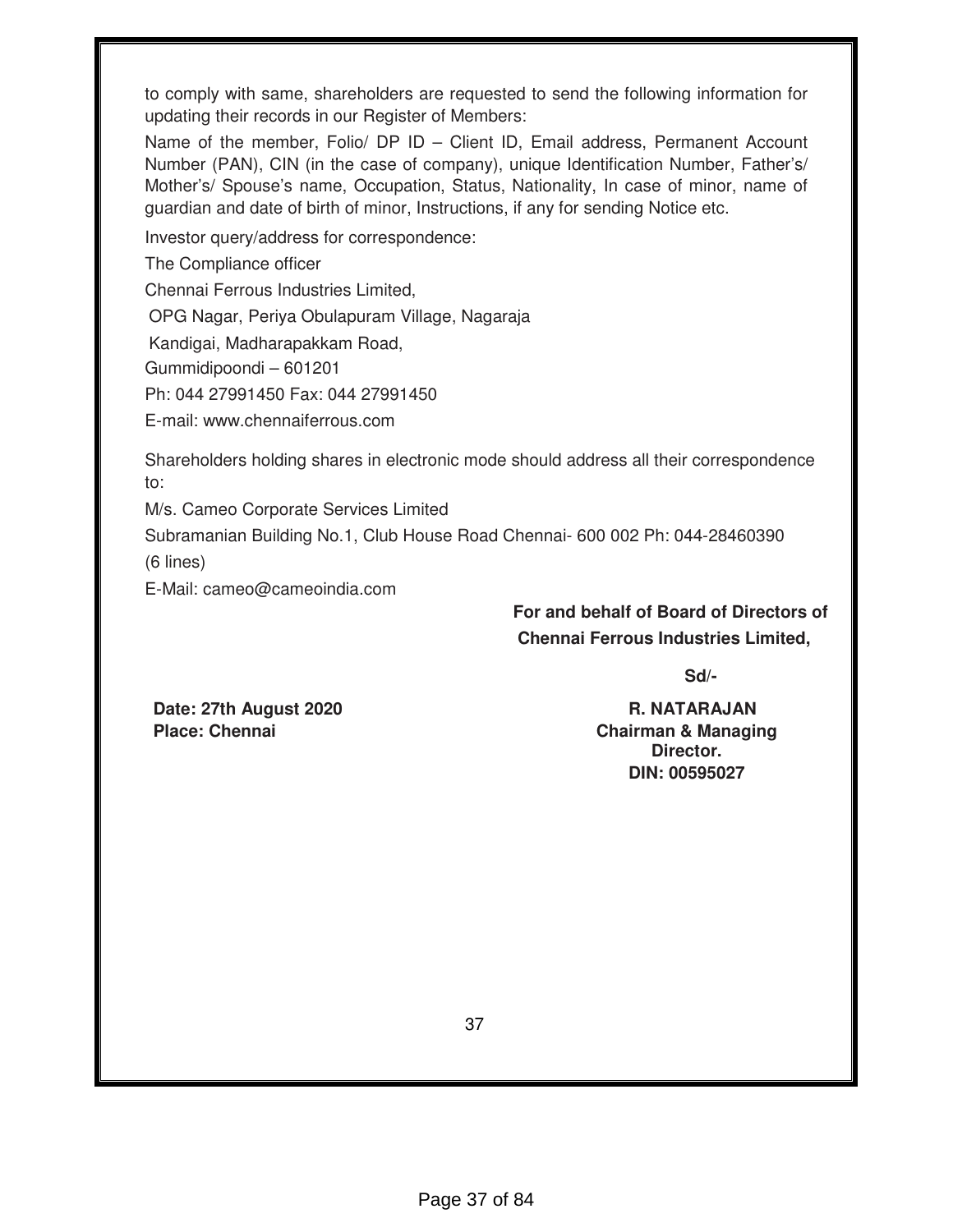#### **ANNEXURE IV**

#### **Statement pursuant to Rule 5(1) of Companies (Appointment and Remuneration of Managerial Personnel) Rules, 2014**

- 1. The ratio of the remuneration of each director to the median remuneration of the employees of the company for the financial year:
	- **●** Not applicable since no remuneration was paid.
- 2. The percentage increase in remuneration of each Director, Chief Financial Officer, Chief Executive Officer, Company Secretary or Manager, if any, in the financial year:
	- **●** No increase in remuneration during the year.
- 3. The percentage increase in the median remuneration of employees in the financial year: **●** No increase in remuneration during the year:
- 4. The number of permanent employees on the rolls of company:
	- **●** 7 (which includes 1 Director)
- 5. Average percentile increase already made in the salaries of employees other than the managerial personnel in the last financial year and its comparison with the percentile increase in the managerial remuneration and justification thereof and point out if there are any exceptional circumstances for increase in the managerial remuneration:
	- **●** No change in , parameters for any variable component of remuneration availed by the directors
- 6. The ratio of the remuneration of the highest paid director to that of the employees who are not directors but receive remuneration
	- **Not Applicable**
- 7. Comparison of the each remuneration of the Key Managerial Personnel against the performance of the company:
	- **●** No increase in remuneration of Key Managerial Personnel.
- 8. The key remuneration in excess of the highest paid director during the year:
	- **●** NIL
- 9. Affirmation that the remuneration is as per the remuneration policy of the company:
	- Remuneration is as per the remuneration policy of the company.

# **For and behalf of Board of Directors of Chennai Ferrous Industries Limited,**

**Date: 27<sup>th</sup> August 2020 Place: Chennai Chairman & Managing** 

**Sd/-**<br>**R. NATARAJAN Director. DIN: 00595027**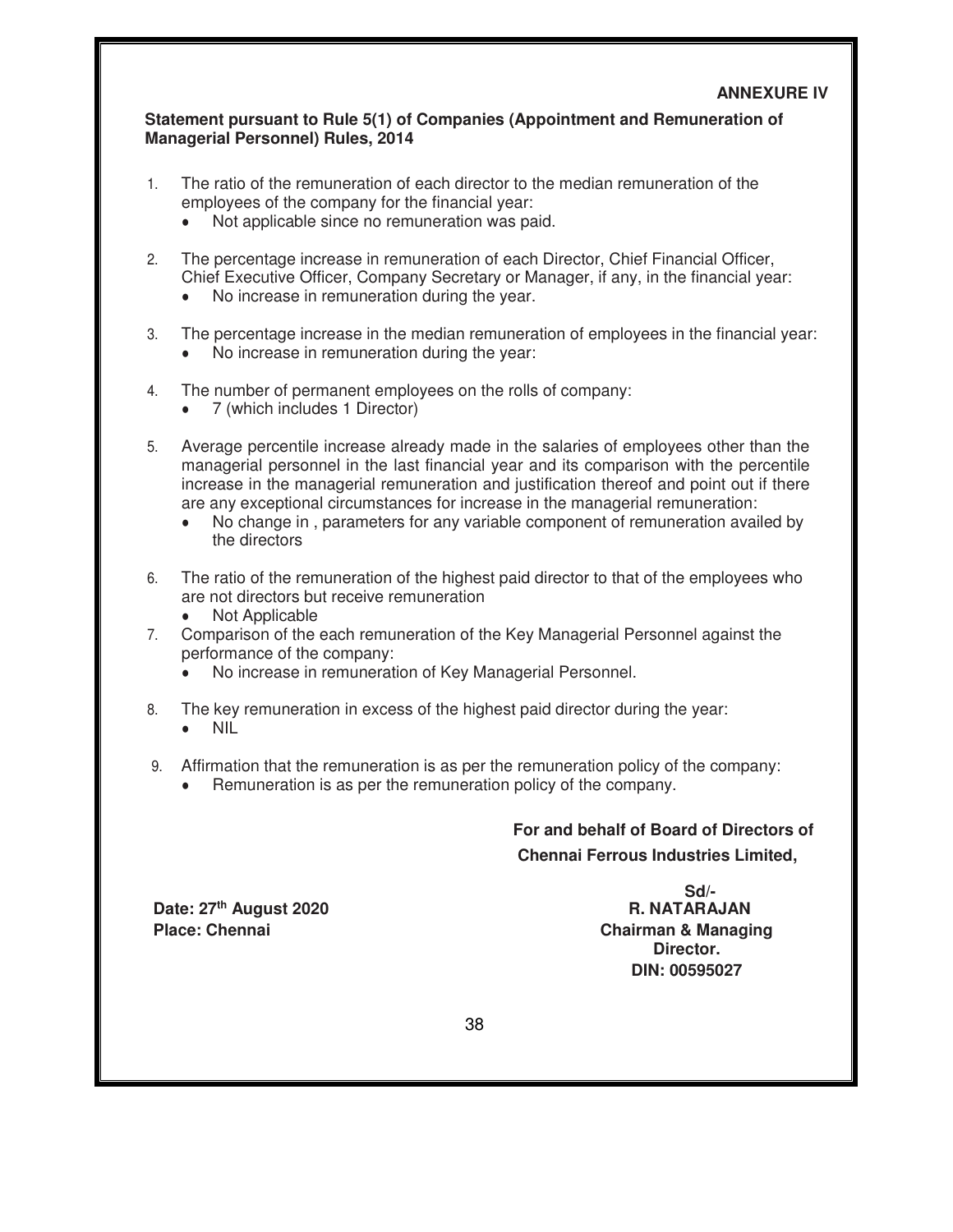# **ANNEXURE V**

# **Form No. AOC-2 [Pursuant to Section 134(3)(h) of the Companies Act, 2013 and Rule 8(2) of the Companies (Accounts) Rules, 2014]**

Form for disclosure of particulars of contracts / arrangements entered into by the Company with related parties referred to in section 188 (1) of the Companies Act, 2013 including certain arm`s length transactions under third proviso thereto:

1. Details of contracts or arrangements or transactions not at arm`s length basis.

Chennai Ferrous Industries Limited has not entered into any contract/ arrangement or transaction with its related parties which is not at arm`s length during the financial year 2019-20.

2. Details of material contracts or arrangements or transactions at arm`s length basis:

| a | Name(s) of the related party and nature of relationship                                       |     |
|---|-----------------------------------------------------------------------------------------------|-----|
| b | Nature of contracts/arrangements/transactions                                                 |     |
| C | Duration of the contracts / arrangements/transactions                                         | Nil |
| d | Salient terms of the contracts or arrangements or<br>transactions including the value, if any |     |
| e | date(s) of approval by the Board, if any:                                                     |     |
|   | Amount paid as advances, if any:                                                              |     |

**For and behalf of Board of Directors of Chennai Ferrous Industries Limited, Sd/-** 

**Date: 27th August 2020 R. NATARAJAN**

**Place: Chennai Chairman & Managing 2018 Director. DIN: 00595027**

39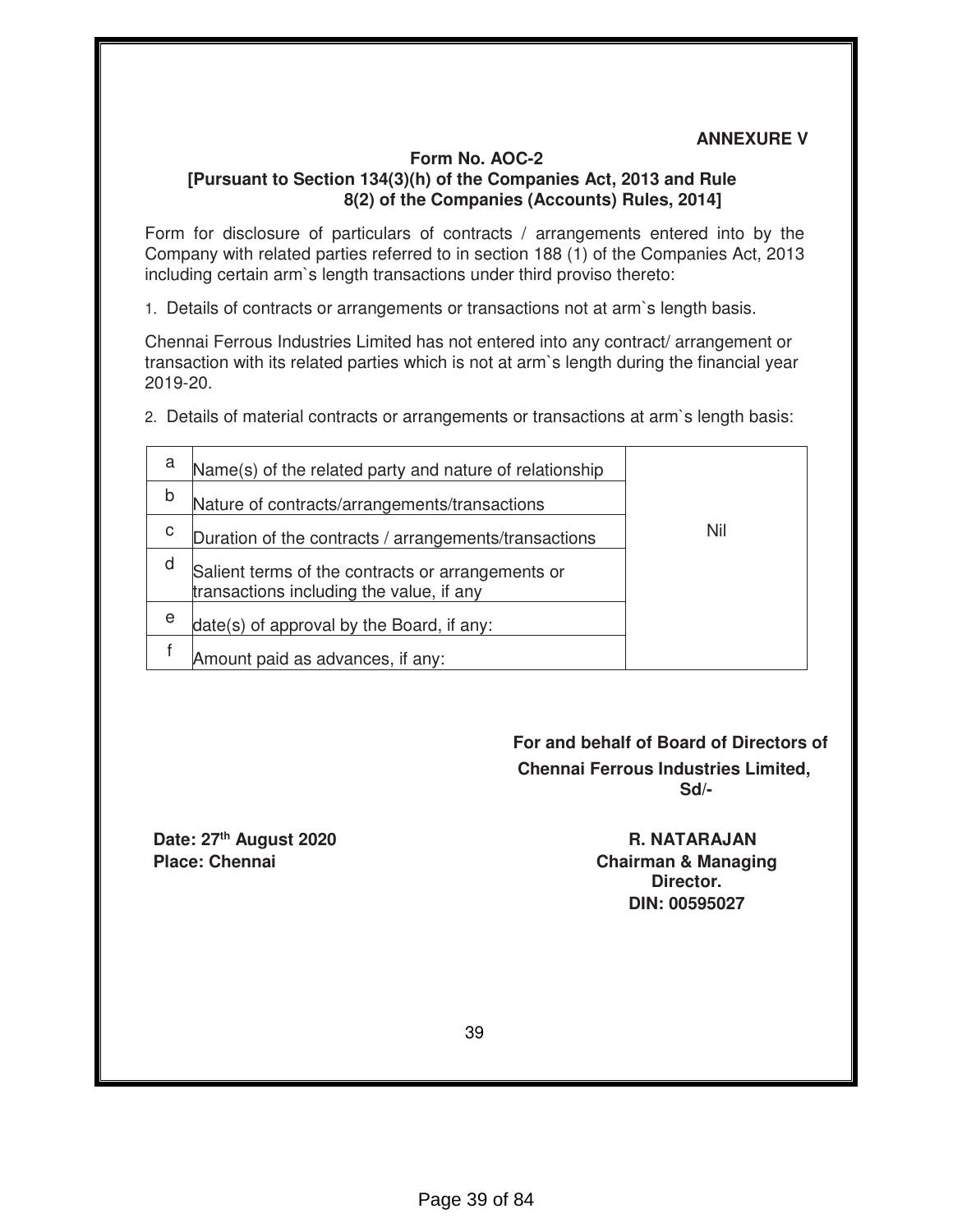# **INFORMATION UNDER SECTION 134 (3) (m) OF THE COMPANIES ACT, 2013 READ WITH THE COMPANIES (ACCOUNTS) RULES, 2014.**

# **A. CONSERVATION OF ENERGY**

- i. The steps taken or impact on conservation of energy
- **●** Regularly monitoring & analyzing energy consumption
- ii. The steps taken by the company for utilizing alternate sources of energy-NIL
- iii. The capital investment on energy conservation equipment's– NIL

# **B. TECHNOLOGY ABSORPTION**

- i. the efforts made towards technology absorption in financial year 2019-20 : NIL
- ii. the benefits derived like product improvement, cost reduction, product development or import substitution in financial year 2019-20 : NIL
- iii. in case of imported technology (imported during the last three years reckoned from the beginning of the financial year)

| a. the details of technology imported                                                                        | <b>NIL</b>     |
|--------------------------------------------------------------------------------------------------------------|----------------|
| b. the year of import                                                                                        | Not Applicable |
| c. whether the technology been fully absorbed   Not Applicable                                               |                |
| d. if not fully absorbed, areas where absorption NIL<br>has not taken place, and the reasons<br>thereof; and |                |

iv the expenditure incurred on Research and Development in financial year 2019-20: NIL

# **C. FOREIGN EXCHANGE EARNINGS AND OUTGO**

The Foreign Exchange earned in terms of actual inflows during the year and the Foreign Exchange outgo during the year in terms of actual outflows in financial year 2019-20: NIL

# **For and behalf of Board of Directors of Chennai Ferrous Industries Limited,**

**Date: 27th August 2020 Place: Chennai Chairman & Managing** *Place:* **Chennai Chairman & Managing <b>Chairman & Managing** 

**Sd/-**<br>**R. NATARAJAN Director. DIN: 00595027**

40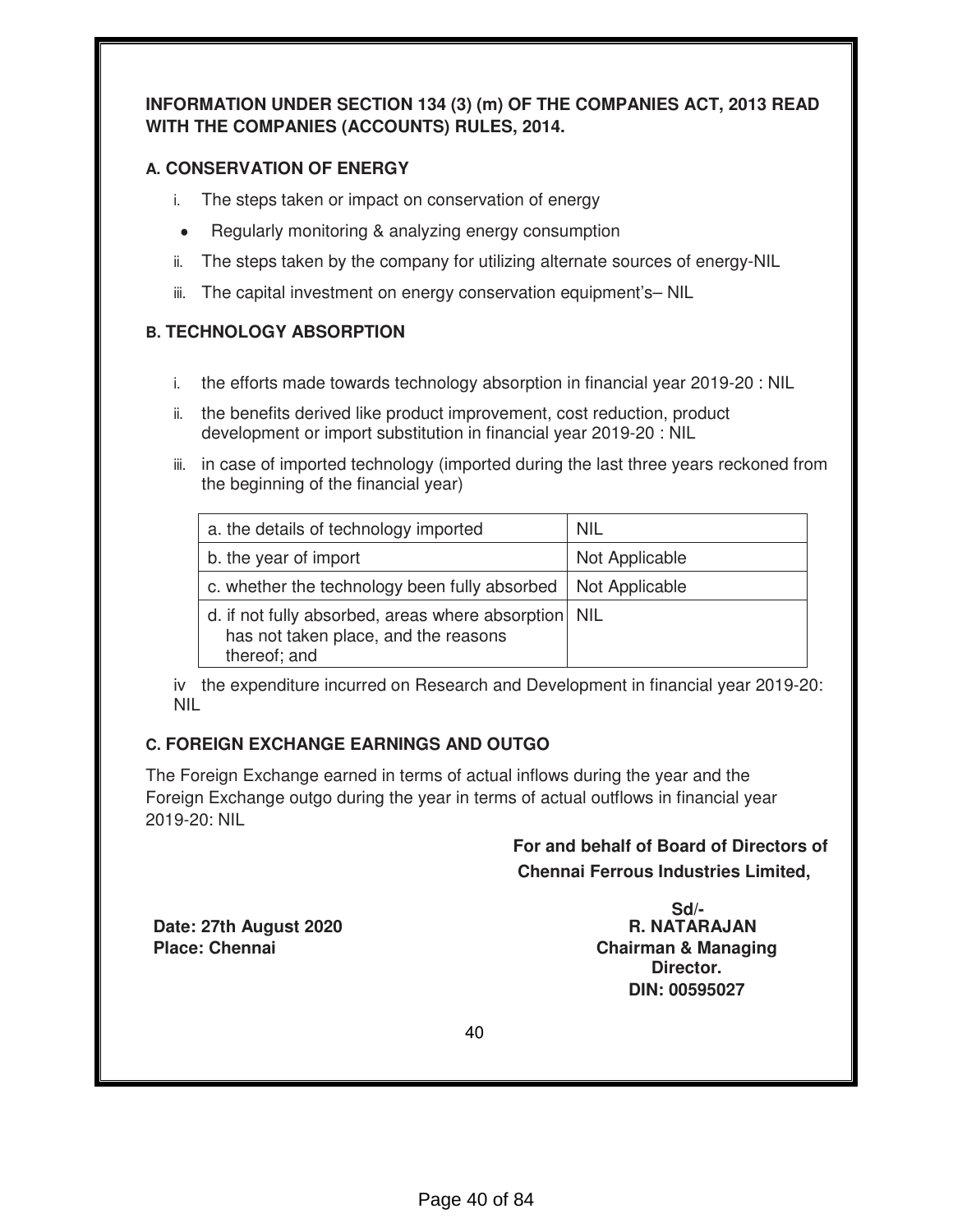# **ANNEXURE - VII**

# **Form No.MGT-9**

# **EXTRACT OF ANNUAL RETURN**

As on the financial year ended on 31st March, 2020

[Pursuant to section 92(3) of the Companies Act, 2013 and rule 12(1) of the Companies (Management and Administration) Rules, 2014]

I. REGISTRATION AND OTHER DETAILS:

- i) CIN:L27310TN2010PLC075626
- ii) Registration Date : May 07, 2010
- iii) Name of the Company: CHENNAI FERROUS INDUSTRIES LIMITED
- iv) Category / Sub-Category of the Company: Company Limited by Shares/ Non Government Company
- v) Address of the registered office and contact details:

OPG Nagar Periya Obulapuram Village, Nagaraja Kandigai, Madharapakkam Road, Gummidipoondi – 601 201 E-Mail : investor@chennaiferrous.com

- vi) Whether listed company : Yes Bombay Stock Exchange (BSE)
- vii) Name, Address and Contact details of Registrar and Transfer Agent, if any:

Cameo Corporate Services Ltd No.1, Subramanian Building Club House Road, Chennai – 60002

II. PRINCIPAL BUSINESS ACTIVITIES OF THE COMPANY

All the business activities contributing 10% or more of the total turnover of the company shall be stated:-

| SI.No | Name and Description of<br>main<br><b>Products/Services</b> | NIC Code of the Product<br>/ Service | % total turnover of<br>the company |
|-------|-------------------------------------------------------------|--------------------------------------|------------------------------------|
|       | Manufacture of Sponge Iron                                  | 27120                                | 100                                |

III.PARTICULARS OF HOLDING, SUBSIDIARY AND ASSOCIATE COMPANIES – NA

| SI.<br><b>No</b> | Name and<br>address of the<br>company | CIN/GLN   Holding/Subsidiary/<br>Associate | % of shares<br>held | Applicable<br>Section |
|------------------|---------------------------------------|--------------------------------------------|---------------------|-----------------------|
|                  |                                       |                                            |                     |                       |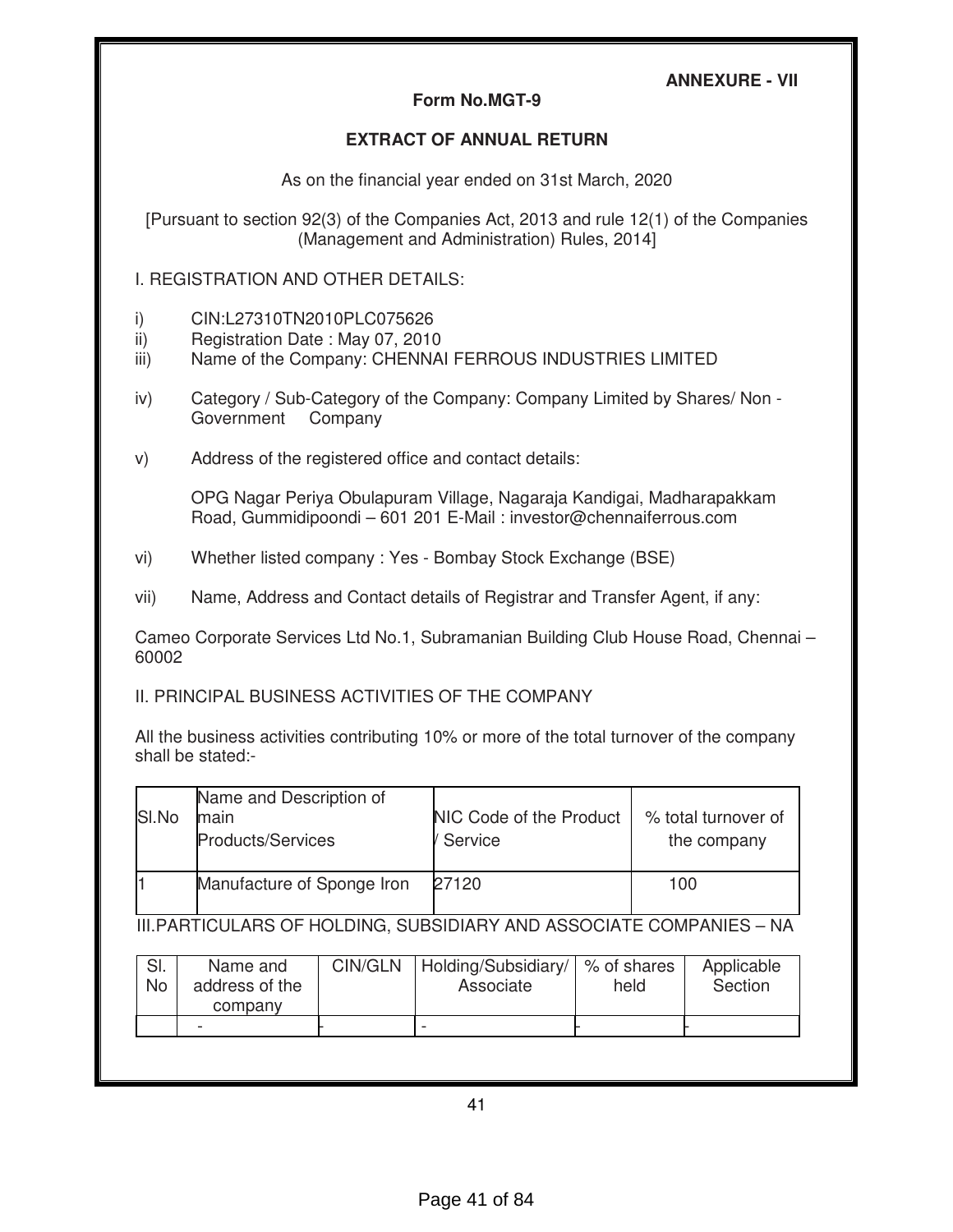# IV SHARE HOLDING PATTERN (Equity Share Capital Break up as percentage of Total Equity)

**(i)** Category-wise Share Holding

| Categor<br>code | No. of shares held at the beginning of<br><b>Category of</b><br>shareholder<br>the year          |                |                |                |                                  | No. of shares held at the end of the<br>vear |                |              |                                  | $\%$<br>Chang<br>е<br>during<br>the |
|-----------------|--------------------------------------------------------------------------------------------------|----------------|----------------|----------------|----------------------------------|----------------------------------------------|----------------|--------------|----------------------------------|-------------------------------------|
|                 |                                                                                                  | <b>Demat</b>   | Physica        | <b>Total</b>   | $%$ of<br>Total<br><b>Shares</b> | <b>Demat</b>                                 | <b>Physica</b> | <b>Total</b> | $%$ of<br>Total<br><b>Shares</b> | year                                |
| А.              | <b>Shareholding</b><br>of promoter<br>and<br>promoter<br>group                                   |                |                |                |                                  |                                              |                |              |                                  |                                     |
| 1.              | Indian                                                                                           |                |                |                |                                  |                                              |                |              |                                  |                                     |
| a.              | Individuals/Hind<br>u Undivided<br>Family                                                        | 102522<br>8    | 0              | 102522<br>8    | 28.4429                          | 102522<br>8                                  | 0              | 102522<br>8  | 28.4429                          | 0.0000                              |
| b.              | Central<br>Government/<br><b>State</b><br>Government(s)                                          | 0              | 0              | 0              | 0.0000                           | 0                                            | 0              | 0            | 0.0000                           | 0.0000                              |
| c.              | <b>Bodies</b><br>corporate                                                                       | 102979<br>2    | 0              | 102979<br>2    | 28.5695                          | 102979                                       | $\Omega$       | 102979<br>2  | 28.5695                          | 0.0000                              |
| d.              | Financial<br>Institutions/<br>banks                                                              | $\overline{0}$ | $\overline{0}$ | $\overline{0}$ | 0.0000                           | 0                                            | 0              | 0            | 0.0000                           | 0.0000                              |
| e.              | Any other                                                                                        |                |                |                |                                  |                                              |                |              |                                  |                                     |
|                 | Sub - total<br>(a)(1)                                                                            | 205502<br>0    | 0              | 205502<br>0    | 57.0124                          | 205502<br>0                                  | 0              | 205502<br>0  | 57.0124                          | 0.0000                              |
| 2.              | Foreign                                                                                          |                |                |                |                                  |                                              |                |              |                                  |                                     |
| a.              | Individuals (non-<br>resident<br>individuals/<br>foreign<br>individuals)                         | $\overline{0}$ | 0              | $\overline{0}$ | 0.0000                           | 0                                            | $\overline{0}$ | 0            | 0.0000                           | 0.0000                              |
| b.              | <b>Bodies</b><br>corporate                                                                       | $\overline{0}$ | 250000         | 250000         | 6.9357                           | $\overline{0}$                               | 250000         | 250000       | 6.9357                           | 0.0000                              |
| c.              | Institutions                                                                                     | 0              | 0              | 0              | 0.0000                           | 0                                            | 0              | 0            | 0.0000                           | 0.0000                              |
| d.              | Qualified foreign<br>investor                                                                    | $\overline{0}$ | $\overline{0}$ | $\overline{0}$ | 0.0000                           | 0                                            | 0              | 0            | 0.0000                           | 0.0000                              |
| е.              | Any other<br>Directors/relativ                                                                   | 250000         | 0              | 250000         | 6.9357                           | 250000                                       | $\overline{0}$ | 250000       | 6.9357                           | 0.0000                              |
|                 | e nri                                                                                            |                |                |                |                                  |                                              |                |              |                                  |                                     |
|                 |                                                                                                  | 250000         | Ō              | 250000         | 6.9357                           | 250000                                       | Ō              | 250000       | 6.9357                           | 0.0000                              |
|                 | Sub - total<br>(a)(2)                                                                            | 250000         | 250000         | 500000         | 13.8715                          | 250000                                       | 250000         | 500000       | 13.8715                          | 0.0000                              |
|                 | <b>Total share</b><br>holding of<br>promoter and<br>promoter<br>group $(a) =$<br>$(a)(1)+(a)(2)$ | 230502<br>0    | 250000         | 255502<br>0    | 70.8839                          | 230502<br>0                                  | 250000         | 255502<br>0  | 70.8839                          | 0.0000                              |
| В.              | <b>Public</b><br>shareholding                                                                    |                |                |                |                                  |                                              |                |              |                                  |                                     |
| 1.              | Institutions                                                                                     |                |                |                |                                  |                                              |                |              |                                  |                                     |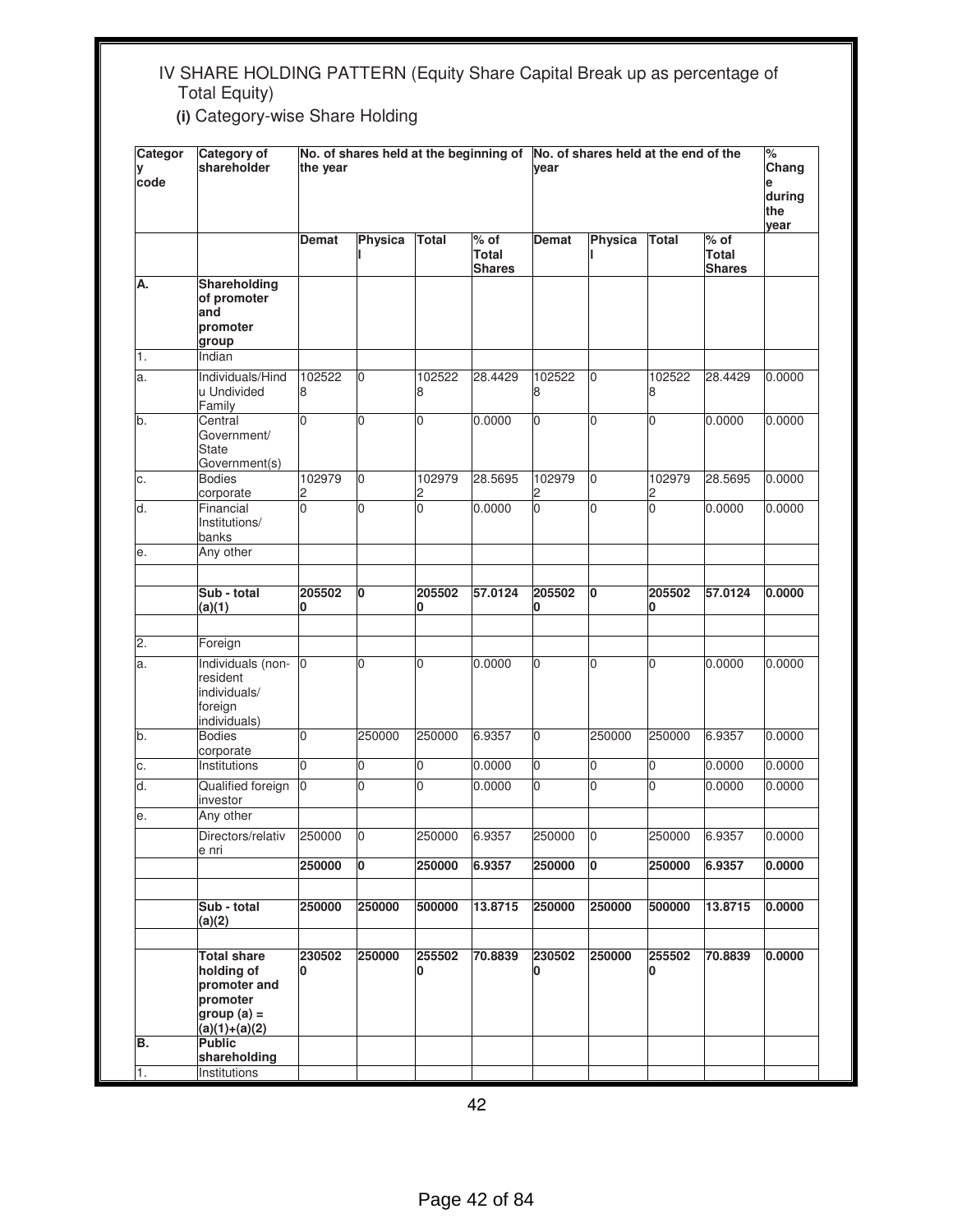| Total $(a)+(b)$                                                | 328268                                                                                                                                                                                                                                                          |                                                                                           |                                         |                                                                           |                                                                     |                                                                                                        |                                                                             |                                                                                      |                                                                     |
|----------------------------------------------------------------|-----------------------------------------------------------------------------------------------------------------------------------------------------------------------------------------------------------------------------------------------------------------|-------------------------------------------------------------------------------------------|-----------------------------------------|---------------------------------------------------------------------------|---------------------------------------------------------------------|--------------------------------------------------------------------------------------------------------|-----------------------------------------------------------------------------|--------------------------------------------------------------------------------------|---------------------------------------------------------------------|
|                                                                |                                                                                                                                                                                                                                                                 | 321823                                                                                    | 360450                                  | 100.000                                                                   | 328315                                                              | 321356                                                                                                 | 360450                                                                      | 100.000                                                                              | 0.0000                                                              |
| $(b) =$<br>$(b)(1)+(b)(2)$                                     |                                                                                                                                                                                                                                                                 |                                                                                           |                                         |                                                                           |                                                                     |                                                                                                        |                                                                             |                                                                                      |                                                                     |
| <b>Total public</b>                                            | 977666                                                                                                                                                                                                                                                          | 71823                                                                                     | 104948                                  | 29.1160                                                                   | 978133                                                              | 71356                                                                                                  | 104948                                                                      | 29.1160                                                                              | 0.0000                                                              |
| Sub - total<br>(b)(2)                                          | 977666                                                                                                                                                                                                                                                          | 71823                                                                                     | 104948<br>9                             | 29.1160                                                                   | 978133                                                              | 71356                                                                                                  | 104948<br>9                                                                 | 29.1160                                                                              | 0.0000                                                              |
|                                                                |                                                                                                                                                                                                                                                                 |                                                                                           |                                         |                                                                           |                                                                     |                                                                                                        |                                                                             |                                                                                      | $-0.0219$                                                           |
|                                                                |                                                                                                                                                                                                                                                                 |                                                                                           |                                         |                                                                           |                                                                     |                                                                                                        |                                                                             |                                                                                      | 0.0000                                                              |
| indians                                                        |                                                                                                                                                                                                                                                                 |                                                                                           |                                         |                                                                           |                                                                     |                                                                                                        |                                                                             |                                                                                      |                                                                     |
| Non resident                                                   | 5803                                                                                                                                                                                                                                                            | 9137                                                                                      | 14940                                   | 0.4144                                                                    | 5503                                                                | 9137                                                                                                   | 14640                                                                       | 0.4061                                                                               | $-0.0083$                                                           |
| Hindu undivided                                                | 55937                                                                                                                                                                                                                                                           | 12                                                                                        | 55949                                   | 1.5521                                                                    | 55446                                                               | 12                                                                                                     | 55458                                                                       | 1.5385                                                                               | $-0.0136$                                                           |
| Any other                                                      |                                                                                                                                                                                                                                                                 |                                                                                           |                                         |                                                                           |                                                                     |                                                                                                        |                                                                             |                                                                                      |                                                                     |
| investor                                                       |                                                                                                                                                                                                                                                                 | 0                                                                                         | $\Omega$                                | 0.0000                                                                    | $\Omega$                                                            | $\Omega$                                                                                               | 0                                                                           | 0.0000                                                                               | 0.0000                                                              |
| holding nominal<br>share capital<br>in excess of rs.<br>1 lakh |                                                                                                                                                                                                                                                                 |                                                                                           |                                         |                                                                           |                                                                     |                                                                                                        |                                                                             |                                                                                      |                                                                     |
| li individual<br>shareholders                                  | 119784                                                                                                                                                                                                                                                          | O                                                                                         | 119784                                  | 3.3231                                                                    | 119784                                                              | $\Omega$                                                                                               | 119784                                                                      | 3.3231                                                                               | 0.0000                                                              |
| shareholders<br>holding nominal<br>share capital               |                                                                                                                                                                                                                                                                 |                                                                                           |                                         |                                                                           |                                                                     |                                                                                                        |                                                                             |                                                                                      |                                                                     |
|                                                                |                                                                                                                                                                                                                                                                 |                                                                                           |                                         |                                                                           |                                                                     |                                                                                                        |                                                                             |                                                                                      | 0.2915                                                              |
| corporate                                                      |                                                                                                                                                                                                                                                                 |                                                                                           |                                         |                                                                           |                                                                     |                                                                                                        |                                                                             |                                                                                      |                                                                     |
|                                                                |                                                                                                                                                                                                                                                                 |                                                                                           |                                         |                                                                           |                                                                     |                                                                                                        |                                                                             |                                                                                      | $-0.2696$                                                           |
|                                                                |                                                                                                                                                                                                                                                                 |                                                                                           |                                         |                                                                           |                                                                     |                                                                                                        |                                                                             |                                                                                      |                                                                     |
| Sub - total                                                    | O                                                                                                                                                                                                                                                               | 0                                                                                         | O                                       | 0.0000                                                                    | O                                                                   | 0                                                                                                      | 0                                                                           | 0.0000                                                                               | 0.0000                                                              |
|                                                                |                                                                                                                                                                                                                                                                 |                                                                                           |                                         |                                                                           |                                                                     |                                                                                                        |                                                                             |                                                                                      |                                                                     |
| investor                                                       |                                                                                                                                                                                                                                                                 | 0                                                                                         |                                         |                                                                           |                                                                     |                                                                                                        |                                                                             |                                                                                      | 0.0000                                                              |
| capital investors                                              |                                                                                                                                                                                                                                                                 |                                                                                           |                                         |                                                                           |                                                                     |                                                                                                        |                                                                             |                                                                                      |                                                                     |
| institutional<br>investors                                     |                                                                                                                                                                                                                                                                 |                                                                                           |                                         |                                                                           |                                                                     |                                                                                                        |                                                                             |                                                                                      | 0.0000                                                              |
| companies<br>Foreign                                           | 0                                                                                                                                                                                                                                                               | 0                                                                                         | $\overline{0}$                          | 0.0000                                                                    | $\overline{0}$                                                      | $\overline{0}$                                                                                         | $\overline{0}$                                                              | 0.0000                                                                               | 0.0000                                                              |
| state<br>government(s)                                         |                                                                                                                                                                                                                                                                 |                                                                                           |                                         |                                                                           |                                                                     |                                                                                                        |                                                                             |                                                                                      | 0.0000                                                              |
| banks<br>Central                                               | $\overline{0}$                                                                                                                                                                                                                                                  | 0                                                                                         | $\Omega$                                | 0.0000                                                                    | 0                                                                   | $\Omega$                                                                                               | 0                                                                           | 0.0000                                                                               | 0.0000                                                              |
| Financial<br>institutions/                                     | $\overline{0}$                                                                                                                                                                                                                                                  | $\overline{0}$                                                                            | $\overline{0}$                          | 0.0000                                                                    | $\overline{0}$                                                      | $\overline{0}$                                                                                         | $\overline{0}$                                                              | 0.0000                                                                               | 0.0000                                                              |
|                                                                | Mutual funds/uti<br>government/<br>Insurance<br>Foreign venture<br>Qualified foreign<br>Any other<br>(b)(1)<br>Non-institutions<br><b>Bodies</b><br>Individuals -<br>I individual<br>upto rs. 1 lakh<br>Qualified foreign<br>families<br>Others<br>shareholding | 0<br>$\overline{0}$<br>$\overline{0}$<br>631698<br>164444<br>$\overline{0}$<br>0<br>61740 | 0<br>0<br>790<br>59824<br>2060<br>11209 | 0<br>0<br>$\overline{0}$<br>$\Omega$<br>632488<br>224268<br>2060<br>72949 | 0.0000<br>0.0000<br>0.0000<br>17.5471<br>6.2218<br>0.0571<br>2.0238 | 0<br>$\overline{0}$<br>$\overline{0}$<br>$\overline{0}$<br>621979<br>175421<br>$\overline{0}$<br>60949 | 0<br>0<br>$\overline{0}$<br>$\overline{0}$<br>790<br>59357<br>2060<br>11209 | 0<br>0<br>$\overline{0}$<br>$\overline{0}$<br>622769<br>234778<br>2060<br>72158<br>9 | 0.0000<br>0.0000<br>0.0000<br>17.2774<br>6.5134<br>0.0571<br>2.0018 |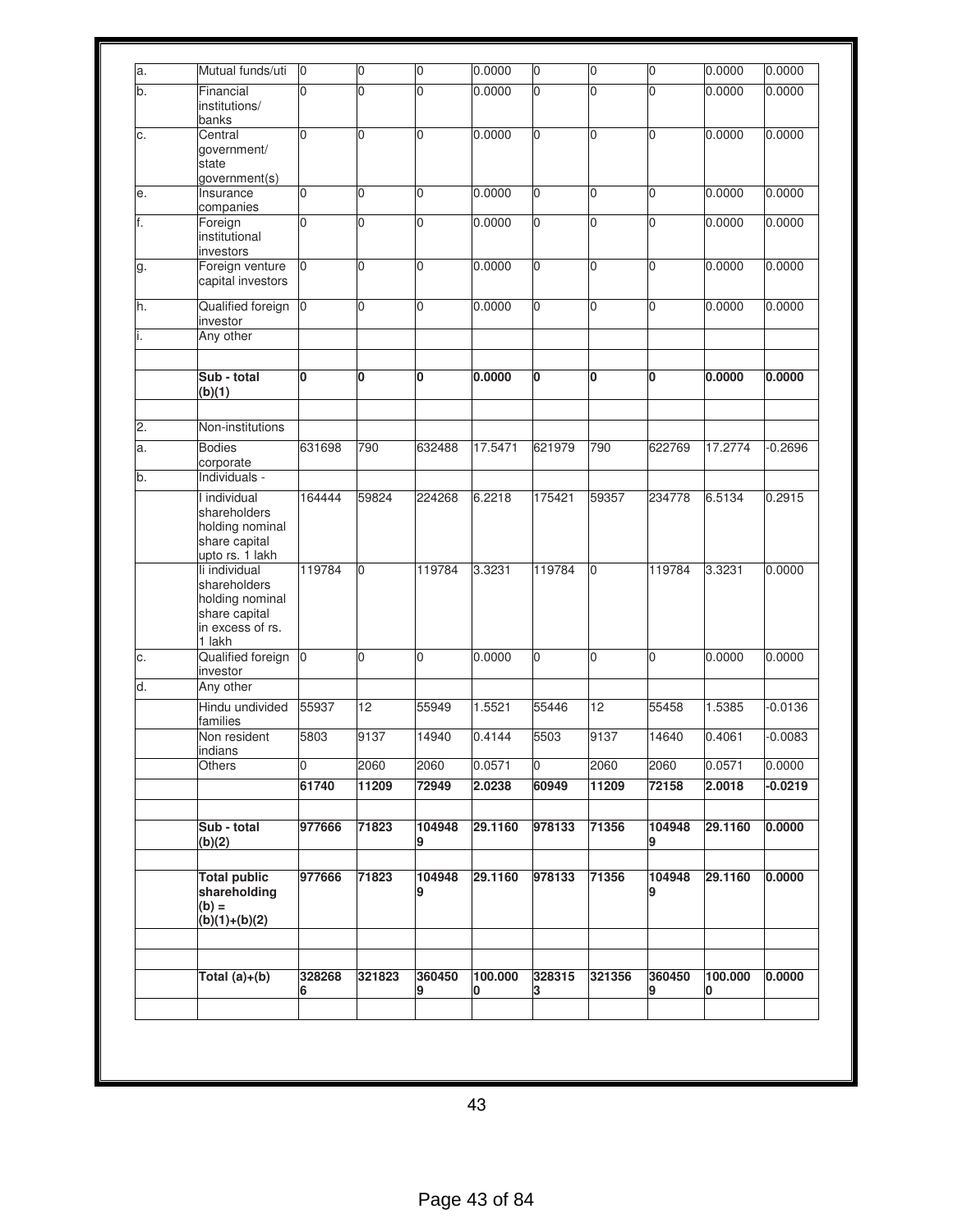# **(ii) Shareholding of Promoters**

| the year<br>No of<br>$\%$ of<br>shares<br>total<br>share<br>s of<br>the<br>comp<br>any<br>328092<br>9.1022<br>300000<br>8.3229<br>251937<br>6.9894 | % of<br>shares<br>pledged<br>encumb<br>ered to<br>total<br>shares<br>÷.<br>L. | $\frac{1}{6}$<br>change<br>in<br>sharehol<br>dina<br>during<br>the<br>year<br>a. |
|----------------------------------------------------------------------------------------------------------------------------------------------------|-------------------------------------------------------------------------------|----------------------------------------------------------------------------------|
|                                                                                                                                                    |                                                                               |                                                                                  |
|                                                                                                                                                    |                                                                               |                                                                                  |
|                                                                                                                                                    |                                                                               |                                                                                  |
|                                                                                                                                                    |                                                                               |                                                                                  |
|                                                                                                                                                    |                                                                               |                                                                                  |
|                                                                                                                                                    | ÷.                                                                            | $\mathcal{L}^{\mathcal{A}}$                                                      |
| 6.9357<br>250000                                                                                                                                   |                                                                               |                                                                                  |
|                                                                                                                                                    |                                                                               |                                                                                  |
| 250000<br>6.9357                                                                                                                                   |                                                                               |                                                                                  |
| 157475<br>4.3688                                                                                                                                   | $\overline{\phantom{a}}$<br>$\overline{\phantom{a}}$                          | $\overline{\phantom{0}}$                                                         |
|                                                                                                                                                    | ÷.                                                                            | $\overline{\phantom{a}}$                                                         |
| 3.4721<br>125155                                                                                                                                   | $\mathbf{r}$                                                                  |                                                                                  |
|                                                                                                                                                    |                                                                               |                                                                                  |
| 132377<br>3.6725                                                                                                                                   | $\mathcal{L}$                                                                 | ÷.                                                                               |
|                                                                                                                                                    | $\mathcal{L}$                                                                 | ÷.                                                                               |
| 188580<br>5.2317                                                                                                                                   | $\mathcal{L}$                                                                 | ÷                                                                                |
|                                                                                                                                                    | $\mathcal{L}^{\mathcal{A}}$                                                   | ÷.                                                                               |
| 100000<br>2.7743                                                                                                                                   | ÷.                                                                            |                                                                                  |
|                                                                                                                                                    |                                                                               |                                                                                  |
| 85907                                                                                                                                              |                                                                               |                                                                                  |
|                                                                                                                                                    | 2.3833                                                                        |                                                                                  |

44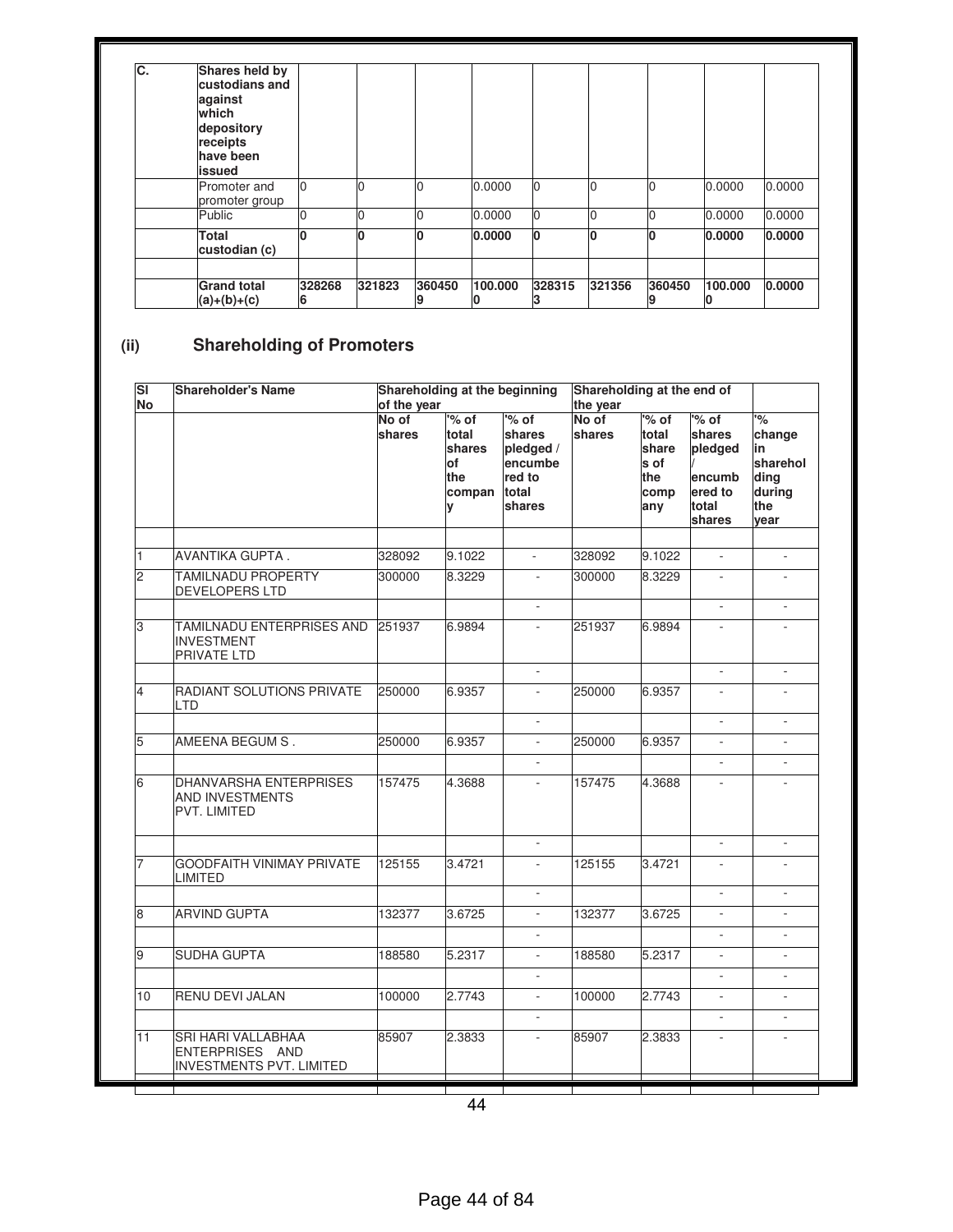| 12 | <b>ABHISHEK SARAFF</b>                                                          | 73712 | 2.0449 | $\overline{a}$                                       | 73712 | 2.0449 | $\sim$                   | $\overline{\phantom{a}}$ |
|----|---------------------------------------------------------------------------------|-------|--------|------------------------------------------------------|-------|--------|--------------------------|--------------------------|
|    |                                                                                 |       |        | ÷                                                    |       |        |                          | ٠                        |
| 13 | <b>ASSAM MERCANTILE</b><br><b>COMPANY LIMITED</b>                               | 65643 | 1.8211 | $\overline{\phantom{a}}$                             | 65643 | 1.8211 | $\mathcal{L}$            | ÷                        |
|    |                                                                                 |       |        | $\overline{\phantom{a}}$                             |       |        | $\overline{\phantom{a}}$ | ÷.                       |
| 14 | VANDANA GUPTA .                                                                 | 55344 | 1.5354 | $\mathcal{L}_{\mathcal{A}}$                          | 55344 | 1.5354 | $\mathcal{L}$            | $\mathcal{L}$            |
|    |                                                                                 |       |        | ÷.                                                   |       |        | $\bar{a}$                | $\overline{\phantom{a}}$ |
| 15 | <b>SATYA NARAIN GUPTA</b><br>JT1 : LAXMI DEVI GUPTA<br>JT2 : RAMESH KUMAR GUPTA | 47200 | 1.3094 | $\overline{\phantom{a}}$                             | 47200 | 1.3094 | $\overline{\phantom{a}}$ | $\sim$                   |
|    |                                                                                 |       |        | $\mathcal{L}$                                        |       |        | ÷.                       | $\omega$                 |
| 16 | <b>INDIAN CORPORATE BUSINESS</b><br><b>CENTRE LTD</b>                           | 43675 | 1.2116 | ÷.                                                   | 43675 | 1.2116 | $\mathcal{L}$            |                          |
|    |                                                                                 |       |        | ×.                                                   |       |        | $\mathbf{r}$             | $\sim$                   |
| 17 | <b>GITADEVI MRS</b>                                                             | 28725 | 0.7969 |                                                      | 28725 | 0.7969 |                          |                          |
|    |                                                                                 |       |        |                                                      |       |        |                          |                          |
| 18 | <b>ALOK GUPTA MR</b>                                                            | 19934 | 0.553  | ÷.<br>$\sim$                                         | 19934 | 0.553  |                          | ÷.                       |
|    | ROOP CHAND BETALA                                                               |       |        |                                                      |       |        |                          |                          |
| 19 | JT1 : RATNA BETALA                                                              | 12500 | 0.3467 | $\overline{\phantom{a}}$                             | 12500 | 0.3467 | 0.0000                   | 0.0000                   |
| 20 | <b>RAVI GUPTA MR</b>                                                            | 10100 | 0.2802 | $\overline{\phantom{a}}$<br>$\sim$                   | 10100 | 0.2802 | 0.0000                   | 0.0000                   |
|    |                                                                                 |       |        | $\sim$                                               |       |        |                          |                          |
| 21 | RAVI KUMAR GUPTA.                                                               | 10008 | 0.2776 | ÷.                                                   | 10008 | 0.2776 | 0.0000                   | 0.0000                   |
|    |                                                                                 |       |        |                                                      |       |        |                          |                          |
| 22 | <b>SAMRIDDHI BUBNA</b>                                                          | 9340  | 0.2591 |                                                      | 0     | 0.2591 | 0.0000                   | 0.0000                   |
|    |                                                                                 |       |        |                                                      |       |        |                          |                          |
| 23 | <b>ARVIND GUPTA.MR</b>                                                          | 7131  | 0.1978 | $\overline{\phantom{a}}$                             | 7131  | 0.1978 | 0.0000                   | 0.0000                   |
| 24 | <b>NIVEDITA GUPTA</b>                                                           | 1250  | 0.0346 | $\overline{\phantom{a}}$<br>$\overline{\phantom{a}}$ | 1250  | 0.0346 | 0.0000                   | 0.0000                   |
|    |                                                                                 |       |        | $\overline{\phantom{a}}$                             |       |        |                          |                          |
| 25 | <b>ARVIND KUMAR GUPTA</b>                                                       | 625   | 0.0173 | $\overline{\phantom{a}}$                             | 625   | 0.0173 | 0.0000                   | 0.0000                   |
| 26 | <b>NIVEDITA GUPTA</b>                                                           | 274   | 0.0076 | $\omega$<br>$\overline{\phantom{a}}$                 | 274   | 0.0076 | 0.0000                   | 0.0000                   |
|    |                                                                                 |       |        | $\sim$                                               |       |        |                          |                          |
| 27 | SUBHASH CHANDRA SARAFF                                                          | 36    | 0.0009 |                                                      | 36    | 0.0009 | 0.0000                   | 0.0000                   |

**(iii) Change in Promoters' Shareholding : NO CHANGE IN THE PROMOTERS' SHAREHOLDING**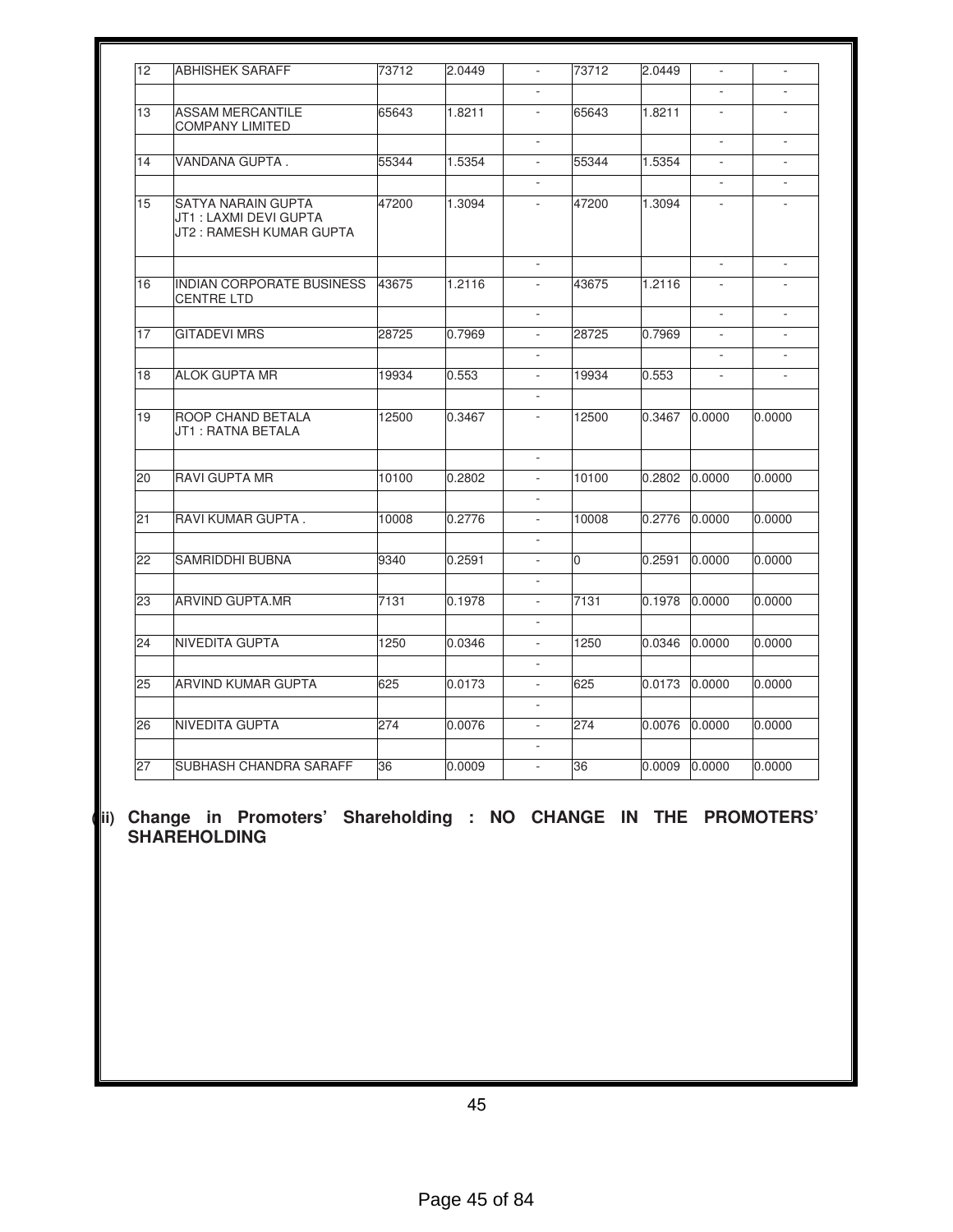|                        |                                                                                       | beginning of the<br>year | <b>Shareholding at the</b>                                  | <b>Cumulative</b><br>Shareholding<br>during the year |                                                      |  |
|------------------------|---------------------------------------------------------------------------------------|--------------------------|-------------------------------------------------------------|------------------------------------------------------|------------------------------------------------------|--|
| <b>SI</b><br><b>No</b> | Name of the Share holder                                                              | No of<br><b>shares</b>   | '% of<br>total<br>shares<br><b>of</b><br>the<br>compan<br>У | No of<br>shares                                      | '% of<br>total<br>shares<br>of<br>the<br>compan<br>у |  |
|                        | <b>CHENNAI MATERIAL RECYCLING</b><br><b>AND TRADING</b><br><b>COMPANY PRIVATE LTD</b> |                          |                                                             |                                                      |                                                      |  |
|                        | At the beginning of the year 30-Mar-<br>2019                                          | 311198                   | 8.6335                                                      | 311198                                               | 8.6335                                               |  |
|                        | At the end of the Year 31-Mar-2020                                                    | 311198                   | 8.6335                                                      | 311198                                               | 8.6335                                               |  |
| 2                      | ROTOFLEX PACKAGING (P) LTD                                                            |                          |                                                             |                                                      |                                                      |  |
|                        | At the beginning of the year 30-Mar-<br>2019                                          | 87593                    | 2.4300                                                      | 87593                                                | 2.4300                                               |  |
|                        | At the end of the Year 31-Mar-2020                                                    | 87593                    | 2.4300                                                      | 87593                                                | 2.4300                                               |  |
| 3                      | <b>GLOBE STOCKS AND</b><br><b>SECURITIES LTD.</b>                                     |                          |                                                             |                                                      |                                                      |  |
|                        | At the beginning of the year 30-Mar-<br>2019                                          | 75600                    | 2.0973                                                      | 75600                                                | 2.0973                                               |  |
|                        | At the end of the Year 31-Mar-2020                                                    | 75600                    | 2.0973                                                      | 75600                                                | 2.0973                                               |  |
| 4                      | PRJ FINANCE PVT.LTD.                                                                  |                          |                                                             |                                                      |                                                      |  |
|                        | At the beginning of the year 30-Mar-<br>2019                                          | 60625                    | 1.6819                                                      | 60625                                                | 1.6819                                               |  |
|                        | At the end of the Year 31-Mar-2020                                                    | 60625                    | 1.6819                                                      | 60625                                                | 1.6819                                               |  |
| 5                      | <b>VINOD KUMAR GARG</b>                                                               |                          |                                                             |                                                      |                                                      |  |
|                        | At the beginning of the year 30-Mar-<br>2019                                          | 35525                    | 0.9855                                                      | 35525                                                | 0.9855                                               |  |
|                        | At the end of the Year 31-Mar-2020                                                    | 35525                    | 0.9855                                                      | 35525                                                | 0.9855                                               |  |
| 6                      | <b>SANGITA GARG</b>                                                                   |                          |                                                             |                                                      |                                                      |  |
|                        | At the beginning of the year 30-Mar- 33958                                            |                          | 0.9420                                                      | 33958                                                | 0.9420                                               |  |

46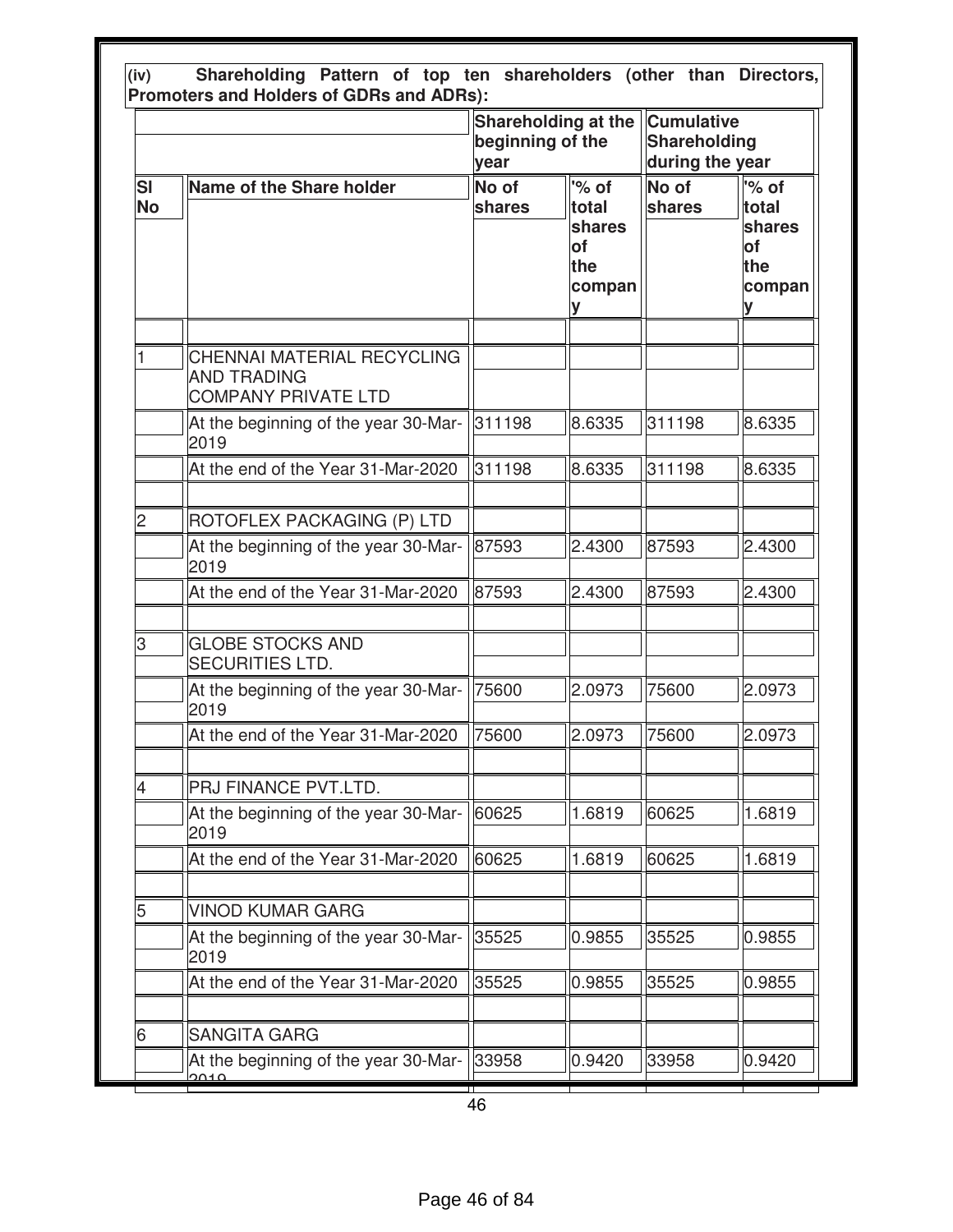|    | At the end of the Year 31-Mar-2020           | 33958 | 0.9420 | 33958 | 0.9420 |
|----|----------------------------------------------|-------|--------|-------|--------|
|    | KARIKISH VYAPAAR PRIVATE<br><b>LIMITED</b>   |       |        |       |        |
|    | At the beginning of the year 30-Mar-<br>2019 | 31137 | 0.8638 | 31137 | 0.8638 |
|    | At the end of the Year 31-Mar-2020           | 31137 | 0.8638 | 31137 | 0.8638 |
| 8  | <b>VINOD KUMAR GARG</b>                      |       |        |       |        |
|    | At the beginning of the year 30-Mar-<br>2019 | 30453 | 0.8448 | 30453 | 0.8448 |
|    | At the end of the Year 31-Mar-2020           | 30453 | 0.8448 | 30453 | 0.8448 |
| 9  | <b>D M TRADING PVT LTD</b>                   |       |        |       |        |
|    | At the beginning of the year 30-Mar-<br>2019 | 28900 | 0.8017 | 28900 | 0.8017 |
|    | At the end of the Year 31-Mar-2020           | 28900 | 0.8017 | 28900 | 0.8017 |
| 10 | <b>SHAILESH OMPRAKASH JALAN</b>              |       |        |       |        |
|    | At the beginning of the year 30-Mar-<br>2019 | 18801 | 0.5215 | 18801 | 0.5215 |
|    | At the end of the Year 31-Mar-2020           | 18801 | 0.5215 | 18801 | 0.5215 |

**(v) Shareholding of Directors and Key Managerial Personnel: NIL**

# **V. INDEBTEDNESS**

Indebtedness of the Company including interest outstanding/accrued but not due for payment

|                                  | Secured<br>Loans<br>excluding<br>deposits | Unsecure<br>d Loans | Deposits | Total<br>Indebte<br>d ness |
|----------------------------------|-------------------------------------------|---------------------|----------|----------------------------|
| Indebtedness at the beginning of |                                           |                     |          |                            |
| the financial year               |                                           |                     |          |                            |
| <b>Principal Amount</b><br>İ.    |                                           |                     |          |                            |
| Interest due but not paid<br>ii. |                                           |                     |          |                            |
| Interest accrued but<br>iii.     |                                           |                     |          |                            |
| notdue                           |                                           |                     |          |                            |
| Total (i+ii+iii)                 |                                           |                     |          |                            |
| Change in Indebtedness during    |                                           |                     |          |                            |
| the financial year               |                                           |                     |          |                            |
| Addition                         |                                           |                     |          |                            |
| ii.<br>Reduction                 |                                           |                     |          |                            |
| Net Change                       |                                           |                     |          |                            |

47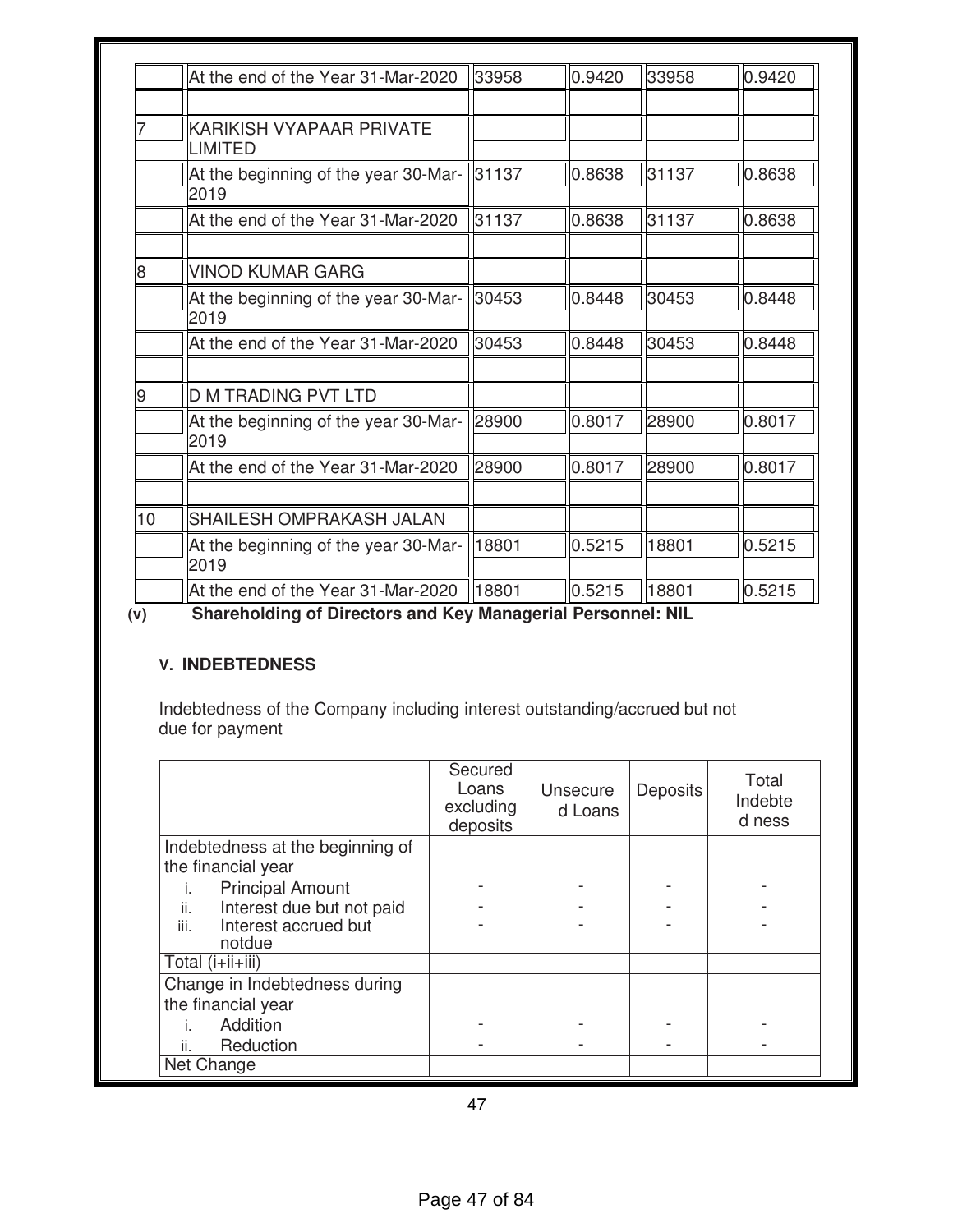| Indebtedness at the end of the<br>financial year |  |  |  |  |
|--------------------------------------------------|--|--|--|--|
| <b>Principal Amount</b>                          |  |  |  |  |
| Interest due but not paid<br>ii.                 |  |  |  |  |
| Interest accrued but not<br>iii.                 |  |  |  |  |
| due                                              |  |  |  |  |
|                                                  |  |  |  |  |

# **VI. REMUNERATION OF DIRECTORS AND KEY MANAGERIAL PERSONNEL**

# **A. Remuneration to Managing Director, Whole-time Directors and/or Manager:**

| SI.<br>no.       | <b>Particulars of Remuneration</b>                                                                        | Name of<br>MD/WTD/Manager<br>Mr. R.Natarajan    | Total<br>Amount |
|------------------|-----------------------------------------------------------------------------------------------------------|-------------------------------------------------|-----------------|
| 1.               | Gross salary<br>(a) Salary as per provisions<br>contained in section 17(1) of the<br>Income-tax Act, 1961 | Rs.6,24,000/-                                   | Rs.6,24,000/-   |
|                  | (b) Value of perquisites u/s 17(2)<br>Income-tax Act, 1961                                                |                                                 |                 |
|                  | (c) Profits in lieu of salary under<br>section 17(3) Income-tax Act, 1961                                 |                                                 |                 |
| $\overline{2}$ . | <b>Stock Option</b>                                                                                       |                                                 |                 |
| 3.               | <b>Sweat Equity</b>                                                                                       |                                                 |                 |
| 4.               | Commission<br>- as % of profit<br>- Others, specify                                                       |                                                 |                 |
| 5.               | Others, please specify                                                                                    |                                                 |                 |
|                  | Total (A)                                                                                                 | Rs.6,24,000/-                                   | Rs.6,24,000/-   |
|                  | Ceiling as per the Act                                                                                    | As per Schedule V of the Companies<br>Act, 2013 |                 |

**B.** Remuneration to other directors:

| SI. | Particulars of Remuneration                        | Name of Directors | Total |
|-----|----------------------------------------------------|-------------------|-------|
| no. |                                                    |                   | Amoun |
|     | <b>Independent Directors</b>                       |                   |       |
|     | Fee for attending<br>board<br>/ committee meetings |                   |       |
|     | Commission                                         |                   |       |
|     | Others, please specify                             |                   |       |
|     | Total                                              |                   |       |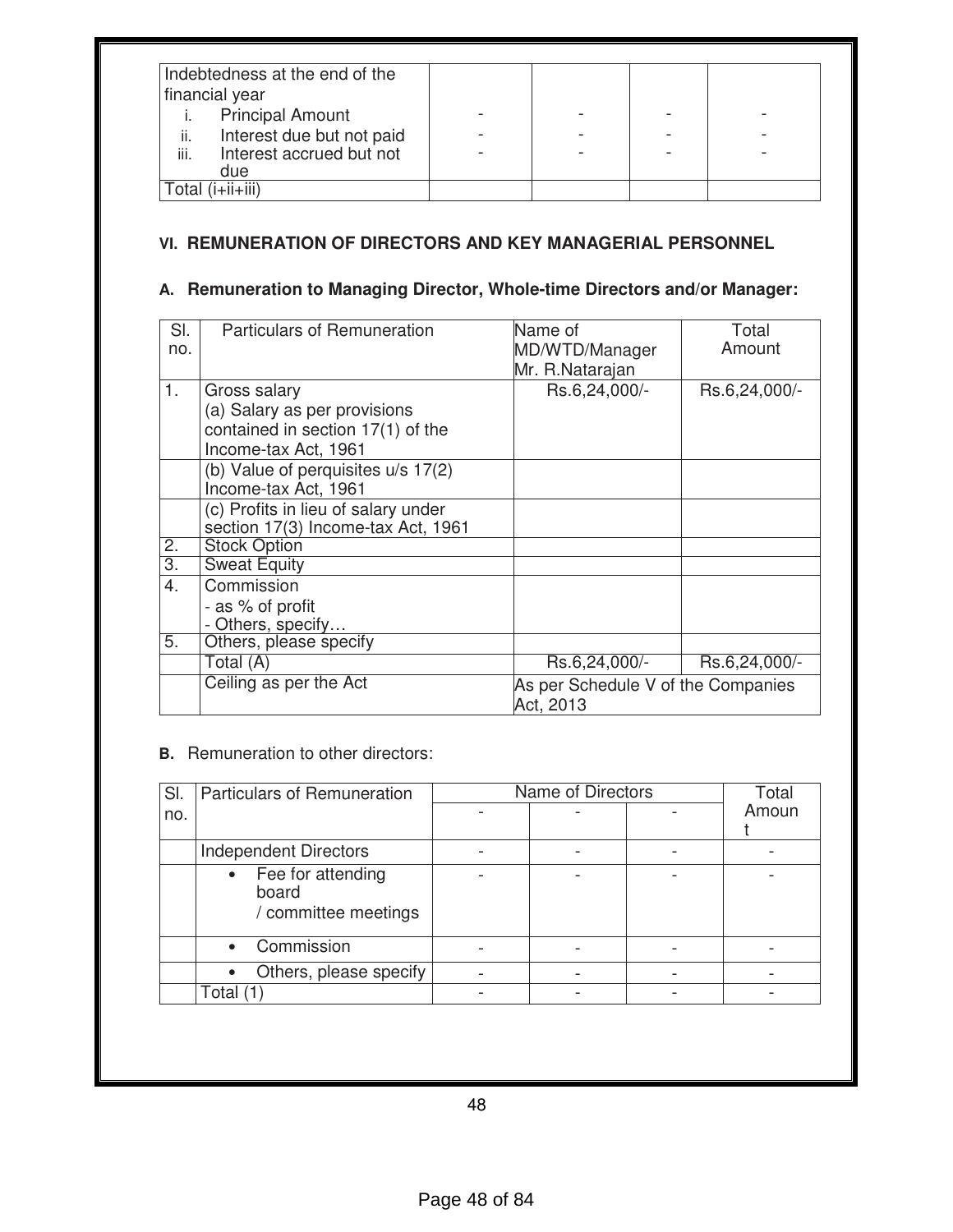| <b>Other Non-Executive</b><br><b>Directors</b><br>• Fee for attending<br>board<br>/ committee meetings<br>• Commission<br>Others, please specify<br>$\bullet$ |  |  |
|---------------------------------------------------------------------------------------------------------------------------------------------------------------|--|--|
| Total (2)                                                                                                                                                     |  |  |
| Total (B)=(1+2)                                                                                                                                               |  |  |
| <b>Total Managerial</b><br>Remuneration                                                                                                                       |  |  |
| Overall Ceiling as per the Act                                                                                                                                |  |  |

# **C. REMUNERATION TO KEY MANAGERIAL PERSONNEL OTHER THAN MD/MANAGER/ WTD**

|                  |                                                                                                                                                                                                                                                         | Key Managerial Personnel |                |                                           |                                        |
|------------------|---------------------------------------------------------------------------------------------------------------------------------------------------------------------------------------------------------------------------------------------------------|--------------------------|----------------|-------------------------------------------|----------------------------------------|
| SI.<br>no.       | Particulars of<br>Remuneration                                                                                                                                                                                                                          | CEO                      | <b>CS</b>      | <b>CFO</b>                                | Total                                  |
|                  |                                                                                                                                                                                                                                                         |                          | Ved<br>Prakash | Mr.<br>Karthikeyan<br>Kunjithapath<br>am  |                                        |
| 1.               | Gross salary<br>(a) Salary as per provisions<br>contained in section 17(1) of<br>the Income-tax Act, 1961<br>(b) Value of perquisites u/s<br>17(2) Income-tax Act, 1961<br>(c) Profits in lieu of salary under<br>section 17(3)<br>Income-tax Act, 1961 |                          |                | $-3,00,000$ /Rs. 5,40,000/-Rs. 8,40,000/- |                                        |
| 2.               | <b>Stock Option</b>                                                                                                                                                                                                                                     |                          |                |                                           |                                        |
| $\overline{3}$ . | <b>Sweat Equity</b>                                                                                                                                                                                                                                     |                          |                |                                           |                                        |
| 4.               | Commission<br>- as % of profit<br>- others, specify                                                                                                                                                                                                     |                          |                |                                           |                                        |
| 5.               | Others, please specify                                                                                                                                                                                                                                  |                          |                |                                           |                                        |
|                  | Total                                                                                                                                                                                                                                                   |                          |                |                                           | 3,00,000 Rs. 5,40,000/- Rs. 8,40,000/- |

**VII. PENALTIES / PUNISHMENT/ COMPOUNDING OF OFFENCES: NIL** 

**For and behalf of Board of Directors of Chennai Ferrous Industries Limited,** 

**Date: 27th August 2020**<br>**Place: Chennai** 

**Sd/-**<br>**R. NATARAJAN Chairman & Managing Director. DIN: 00595027**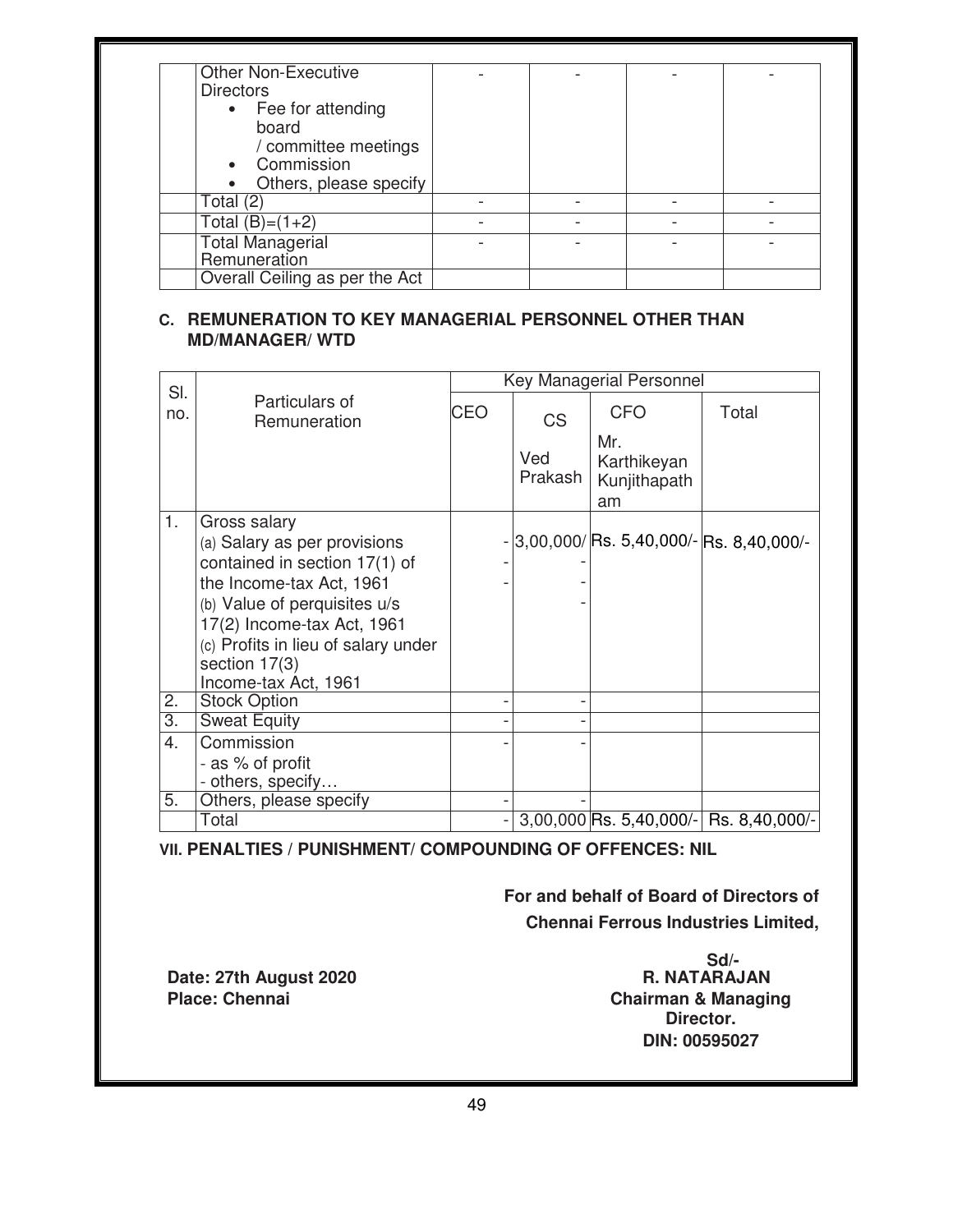#### **ANNEXURE VIII**

# FORM NO. MR-3 SECRETARIAL AUDIT REPORT FOR THE FINANCIAL YEAR ENDED 31<sup>st</sup> March 2020

*[Pursuant to Section 204(1) of the Companies Act, 2013 and Rule 9 of the Companies (Appointment and Remuneration of Managerial Personnel) Rules, 2014]* 

To,

The members of Chennai Ferrous Industries Limited.

We have conducted the secretarial audit of the compliance of applicable statutory provisions and the adherence to good corporate practices by Chennai Ferrous Industries Limited, (hereinafter called the Company). Secretarial Audit was conducted based on records made available to us, in a manner that provided us a reasonable basis for evaluating the corporate conducts/statutory compliances and expressing our opinion/understanding thereon.

1. Based on our verification of the Company's books, papers, minute books, forms and returns filed and other records maintained by the Company and made available to us and also the information provided by the Company, its officers, agents and authorized representatives during the conduct of secretarial audit, we, on strength of those records, and information so provided, hereby report that in our opinion and understandings, the company, during the audit period covering the financial year ended on  $31^{st}$  March 2020, appears to have complied with the statutory provisions listed hereunder and also in our limited review, the Company has proper and required Board processes and compliance mechanism in place to the extent, in the manner and subject to the reporting made hereinafter: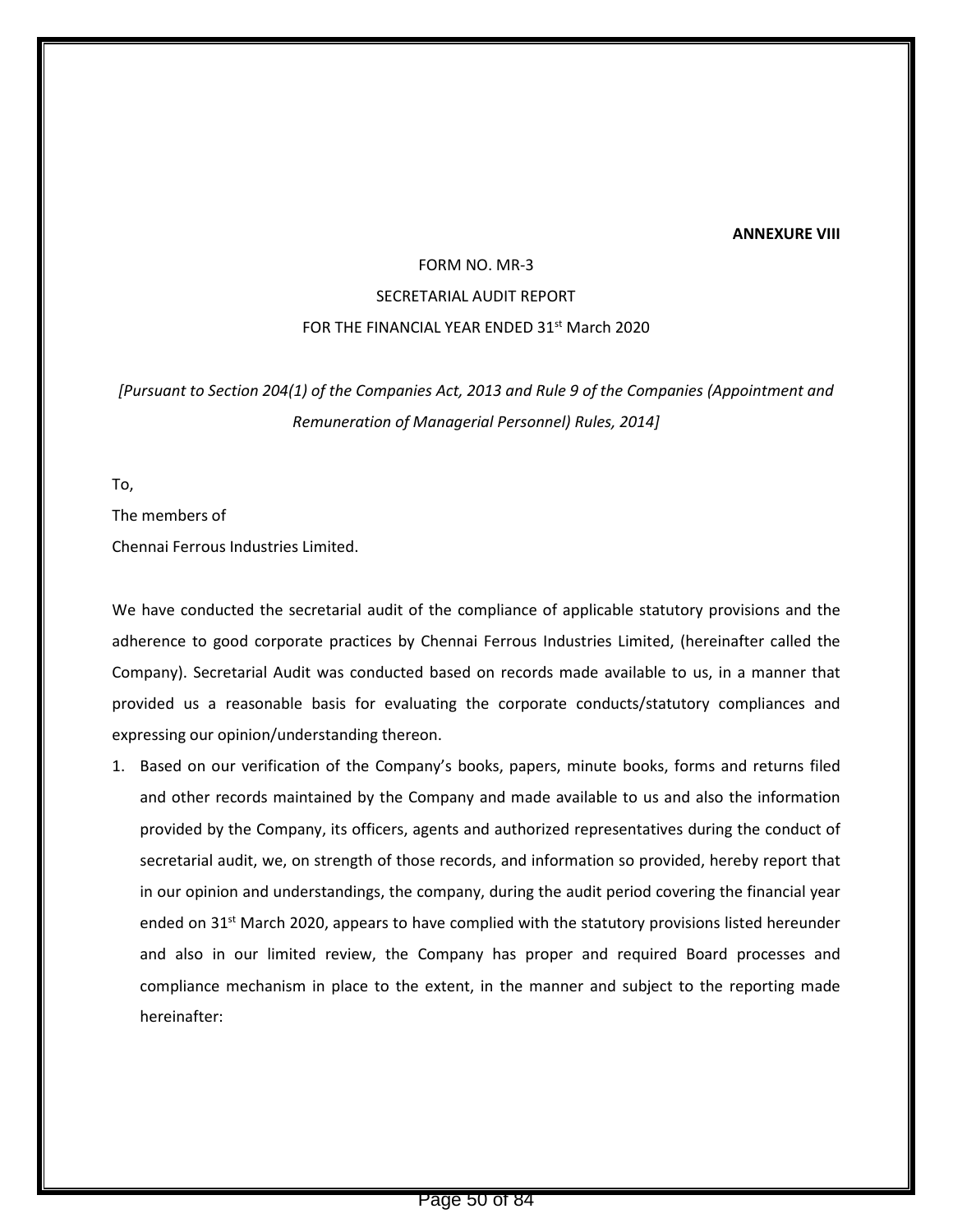We have examined the books, papers, minutes' book, forms and returns filed and other records maintained by the Company and made available to us, for the financial year ended on  $31<sup>st</sup>$  March 2020 according to the applicable provisions of:

- i) The Companies Act, 2013 (the Act) and the rules made thereunder;
- ii) The Securities Contracts (Regulation) Act, 1956 ('SCRA') and the rules made thereunder;
- iii) The Depositories Act, 1996 and the Regulations and Bye-laws framed thereunder;
- iv) Foreign Exchange Management Act, 1999 and the rules and regulations made thereunder to the extent of Foreign Direct Investment, Overseas Direct Investment and External Commercial Borrowings;
- v) The following regulations and guidelines prescribed under the Securities and Exchange Board of India Act, 1992('SEBI ACT'):
	- a) The Securities and Exchange Board of India (Substantial Acquisition of Shares and Takeovers) Regulations, 2011;
	- b) The Securities and Exchange Board of India (Prohibition of Insider Trading) Regulations, 1992;
	- c) The Securities and Exchange Board of India (Issue of Capital and Disclosure Requirements) Regulations, 2009;
	- d) The Securities and Exchange Board of India (Employee Stock Option Scheme and Employee Stock Purchase Scheme) Guidelines, 1999- *Not applicable as the Company has not granted any Options to its employees during the financial year under review;*
	- e) The Securities and Exchange Board of India (Issue and Listing of Debt Securities) Regulations, 2008- *Not applicable as the Company has not issued any debt securities during the financial year under review;*
	- f) The Securities and Exchange Board of India (Registrars to an Issue and Share Transfer Agents) Regulations, 1993 regarding the Companies Act and dealing with client- *Not applicable as the Company is not registered as Registrar to Issue and Share Transfer Agent during the financial year under review;*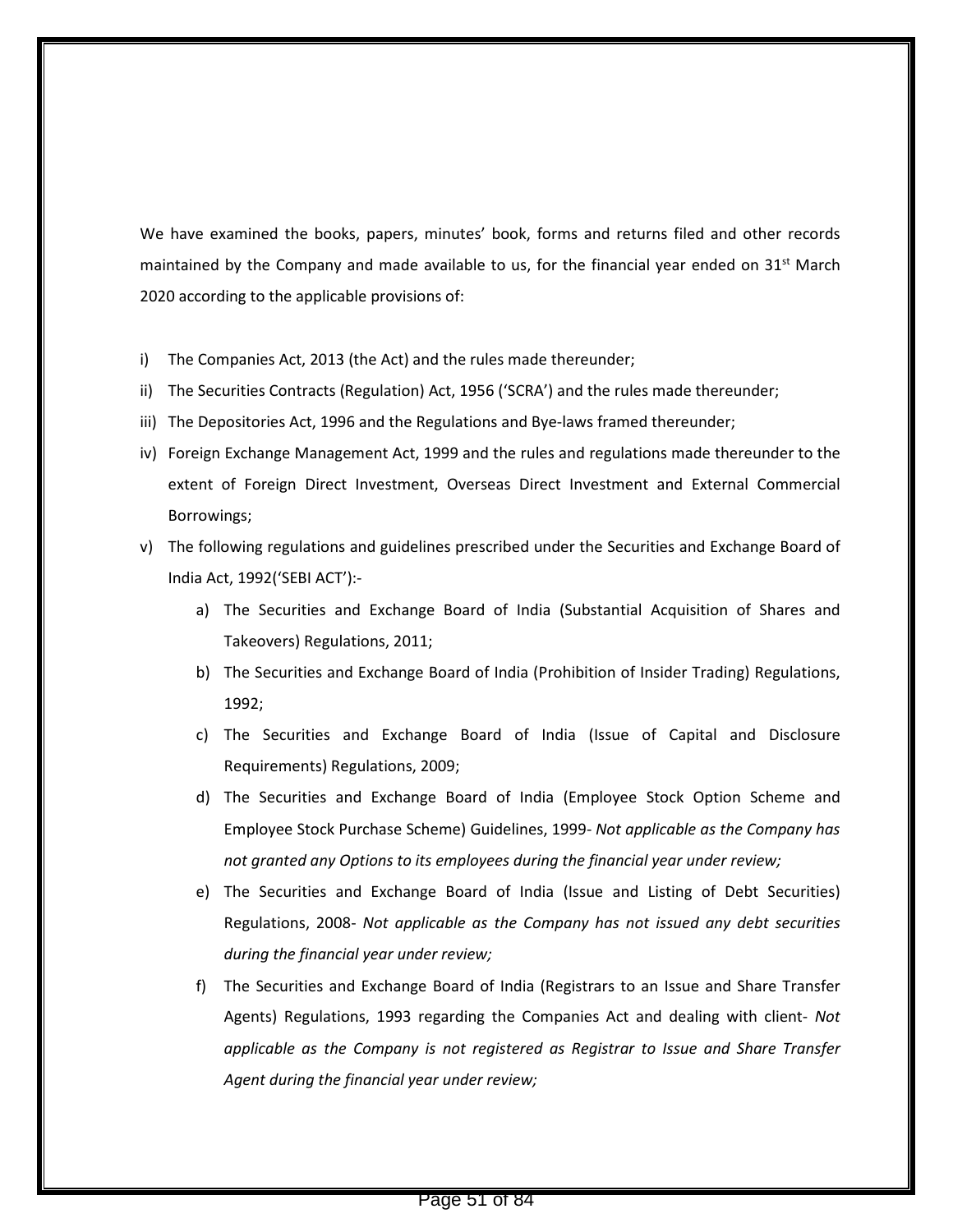- g) The Securities and Exchange Board of India (Delisting of Equity Shares) Regulations, 2009- *Not applicable as the Company has not delisted/ propose to delist its shares from any stock exchange during the financial year under review;*
- h) The Securities and Exchange Board of India (Buyback of Securities) Regulations, 1998 *Not applicable as the Company has not bought back/ propose to buyback any of its securities during the financial year under review.*

We have also examined compliance with the applicable clauses of the following:

- i) Secretarial Standards issued by The Institute of Company Secretaries of India with respect to Meetings of Board of Directors (SS-1) and General Meetings (SS-2);
- ii) The Listing Agreement entered by the Company with BSE Limited in terms of the Securities and Exchange Board of India (Listing Obligations and Disclosures Requirements) Regulations,2015.

#### During the period under review, we report that

the Board of Directors of the Company is duly constituted with proper balance of Executive Directors, Non-Executive Directors, Independent Directors, and a Women Director. The changes in the composition of the Board of Directors that took place during the period under review were carried out in compliance with the provisions of the Act.

Adequate notice, agenda and detailed note are given to all directors to schedule the board meetings in advance and a system exists for seeking and obtaining further information and clarifications on the agenda items before the meeting and for meaningful participation at the meeting.

During the period, under review, all decisions were carried unanimously as there were no dissent raised by any member of the Board. The Directors have disclosed their interest and concerns in contracts and arrangements, shareholdings and directorships in other companies and interests in other entities as and when required and their disclosures have been noted and recorded by the Board.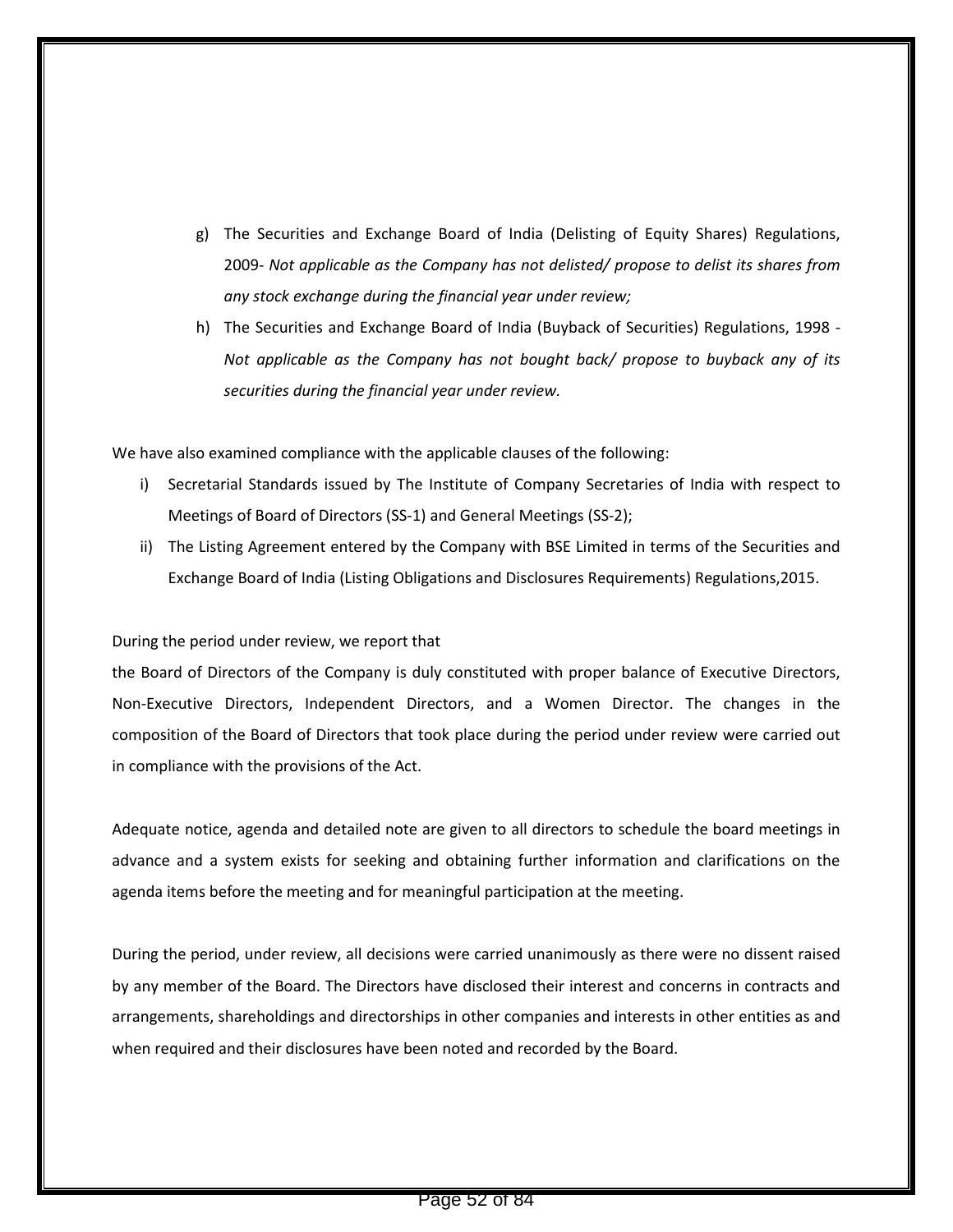We further report that there are adequate systems and processes in the Company, which are commensurate with the size and operations of the Company, to monitor and ensure compliance with applicable laws, rules, regulations, and guidelines.

We further report that, during the audit period, the Company has not transacted any special business other than the ordinary business at the 9<sup>th</sup> AGM held on 30.09.2019.

We further report that, our Audit was subjected only to verifying adequacy of systems and procedures that are in place for ensuring proper compliance by the Company and we are not responsible for any lapses in those compliances on the part of the Company.

#### For **M K MADHAVAN & ASSOCIATES,**

Company Secretaries, Sd/- **M K MADHAVAN**  Proprietor, Membership No.: F8408 C.P.No.: 16796

UDIN: F008408B000621240 Date: 27<sup>th</sup> August 2020 Place: Chennai

[This Report is to be read with our letter of even date which is annexed as Annexure A and forms an integral part of this report.]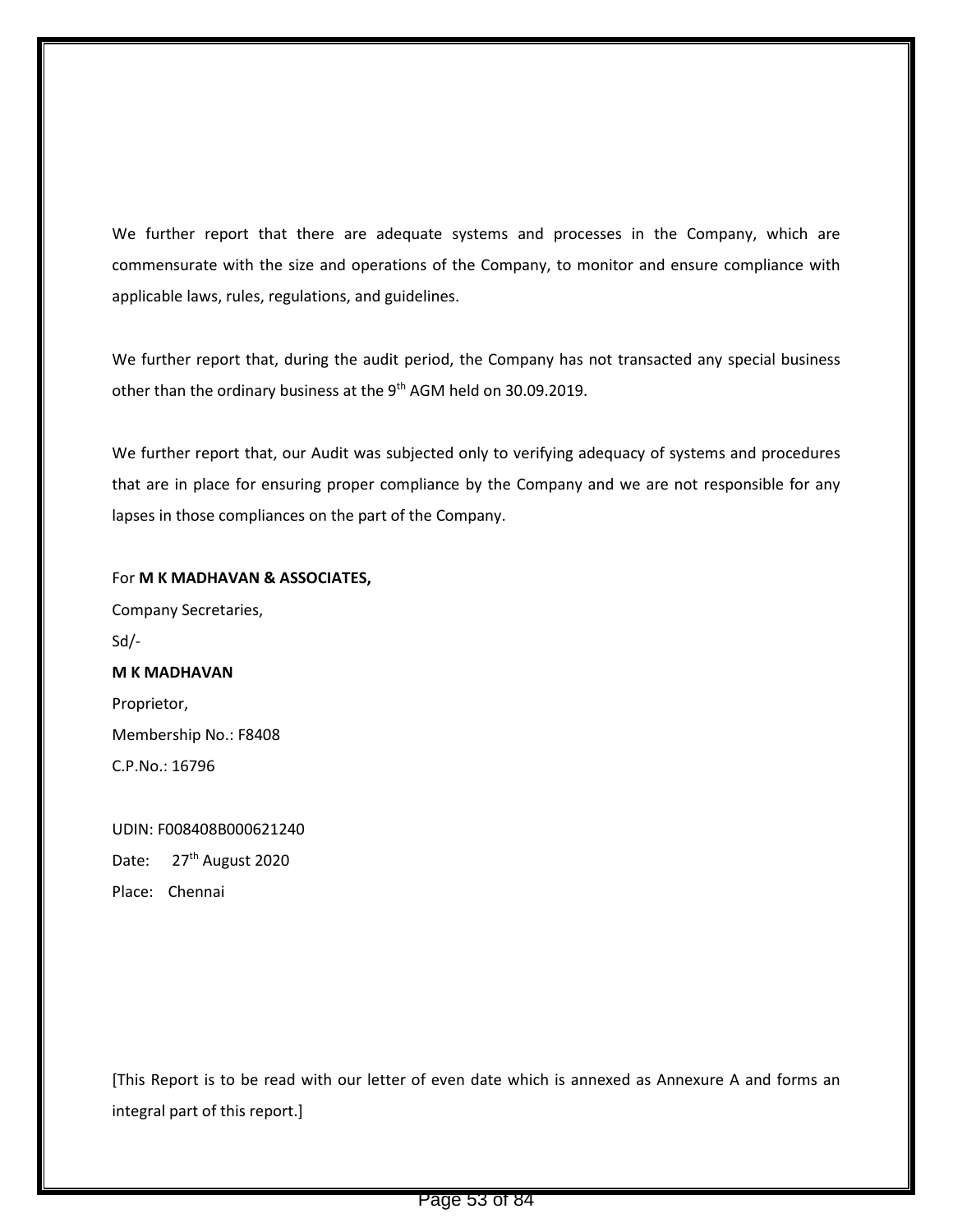To, The members of Chennai Ferrous Industries Limited.

Sub.: Secretarial Audit of Chennai Ferrous Industries Limited for the financial year ended  $31<sup>st</sup>$  March 2020.

This letter forms integral part of our secretarial audit report dated  $27<sup>th</sup>$  August 2020.

### **Management's Responsibility:**

1. It is the responsibility of the management of the Company to maintain secretarial record by the Company and devise proper systems to ensure compliance with the provisions of all applicable laws and regulations and to ensure that the system is adequate and operate effectively.

### **Auditor's Responsibility:**

- 2. Our responsibility is to express an opinion on these secretarial records, standards and procedures followed by the Company with respect to secretarial compliances.
- 3. The Compliance of the provisions of corporate and other applicable laws, rules and regulations, standards are the responsibility of management. Our examination was limited to the verification of procedures on the random test basis.
- 4. We believe that audit evidence and information obtained from the Company's management is reasonably adequate and appropriate to provide a reasonable basis for our opinion.
- 5. We have obtained necessary Management representations about the compliance of laws, rules and regulations and other relevant corporate actions, etc.,

### **Disclaimer:**

6. We have not verified the correctness and appropriateness of financial records and books of accounts and other such information/records of the Company, which were outside our agreed scope.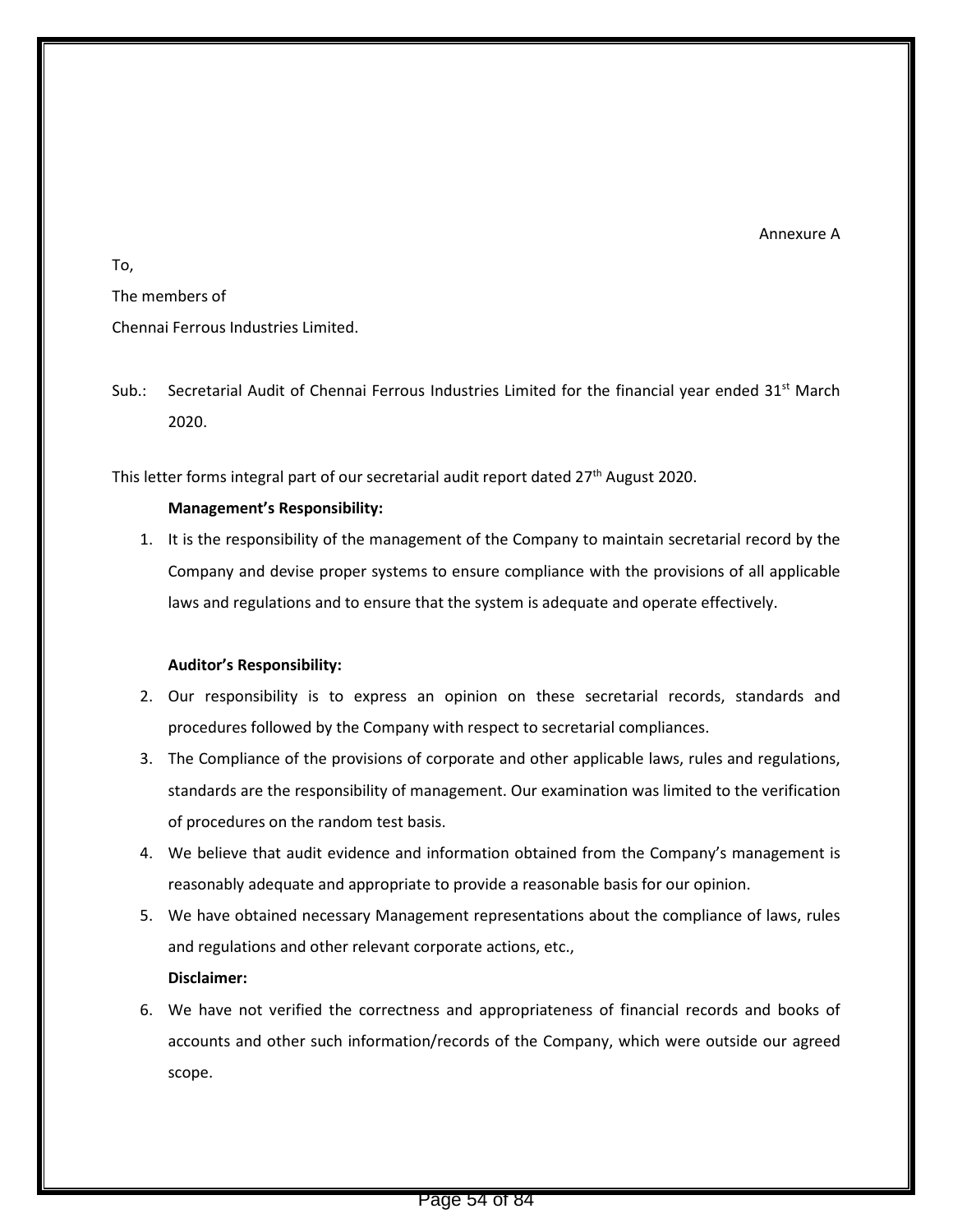7. The Secretarial Audit is neither an assurance as to the future viability of the Company nor of the efficacy or effectiveness with which the management has conducted the affairs of the Company.

For M K MADHAVAN & ASSOCIATES, Company Secretaries,

M K MADHAVAN Proprietor, Membership No.:F8408 C.P.No.: 16796

Date: 27<sup>th</sup> August 2020 Place: Chennai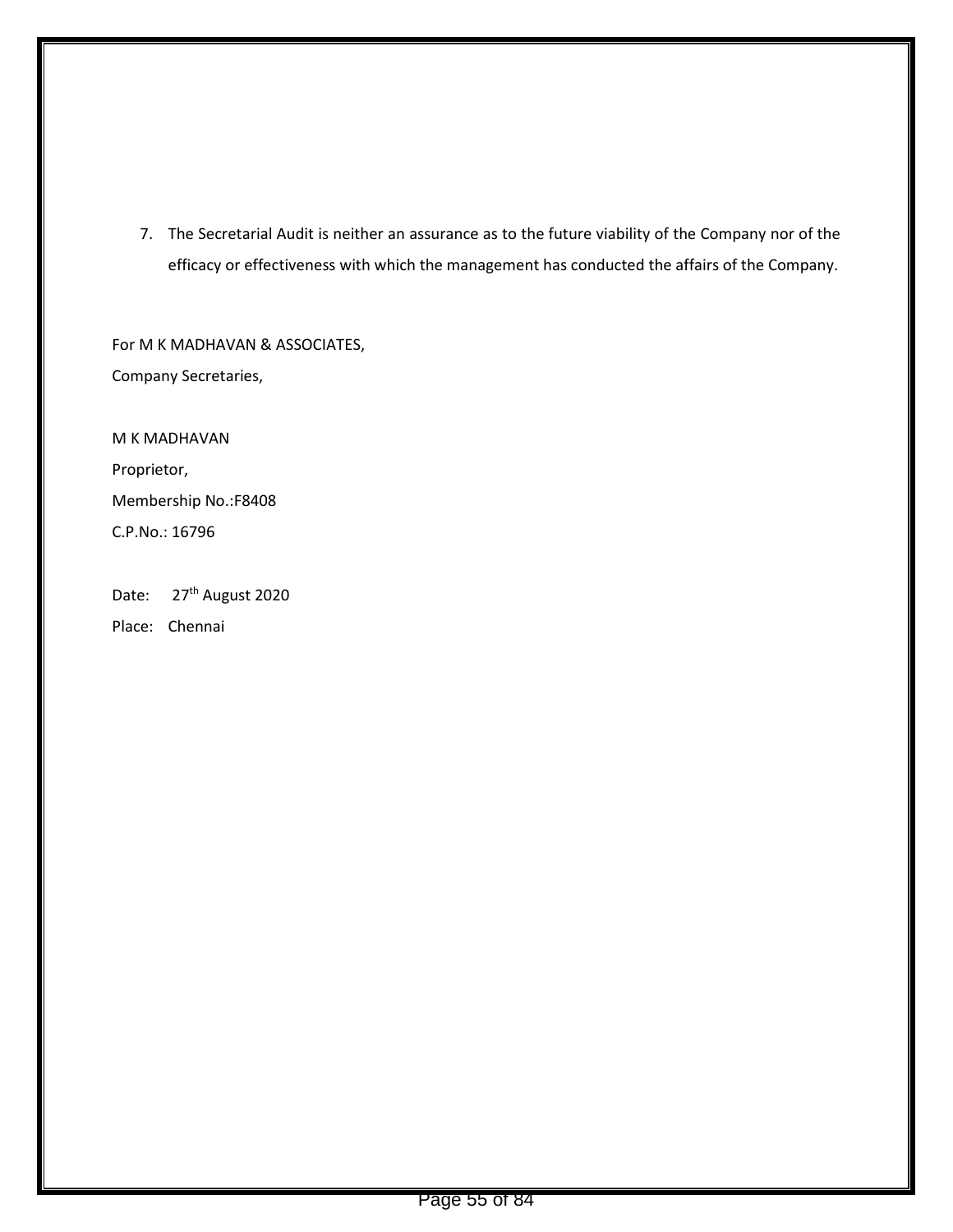#### **INDEPENDENT AUDITORS' REPORT**

#### To

The Members of Chennai Ferrous Industries Limited

#### **Report on the audit of the Ind As financial statements**

#### **Opinion**

We have audited the accompanying Ind As financial statements of Chennai Ferrous Industries Limited ("the Company"), which comprise the balance sheet as at March 31, 2020, and the Statement of Profit and Loss including statement of other comprehensive income, statement of cash flows and the statement of changes in equity for the year then ended, and notes to the financial statements, including a summary of significant accounting policies and other explanatory information.

In our opinion and to the best of our information and according to the explanations given to us, the aforesaid Ind As financial statements give the information required by the Companies Act, 2013 ('Act') in the manner so required and give a true and fair view in conformity with the accounting principles generally accepted in India, of the state of affairs of the Company as at March 31, 2020, its profit (or Loss)\* including other Comprehensive income its cash flows and the changes in equity for the year ended on that date.

#### **Basis for opinion**

We conducted our audit in accordance with the standards on auditing specified under section 143 (10) of the Companies Act, 2013. Our responsibilities under those Standards are further described in the auditor's responsibilities for the audit of the financial statements section of our report. We are independent of the Company in accordance with the code of ethics issued by the Institute of Chartered Accountants of India together with the ethical requirements that are relevant to our audit of the financial statements under the provisions of the Act and the rules thereunder, and we have fulfilled our other ethical responsibilities in accordance with these requirements and the code of ethics.

We believe that the audit evidence we have obtained is sufficient and appropriate to provide a basis for our opinion.

#### **Key audit matters**

Key audit matters are those matters that, in our professional judgment, were of most significance in our audit of the Ind As financial statements of the current period. These matters were addressed in the context of our audit of the Ind As financial statements as a whole, and in forming our opinion thereon, and we do not provide a separate opinion on these matters.

#### **Information other than the financial statements and auditors' report thereon**

The Company's board of directors is responsible for the preparation of the other information. The other information comprises the information included in the Board's Report including Annexures to Board's Report, Business Responsibility Report but does not include the Ind As financial statements and our auditor's report thereon.

Our opinion on the Ind As financial statements does not cover the other information and we do not express any form of assurance conclusion thereon.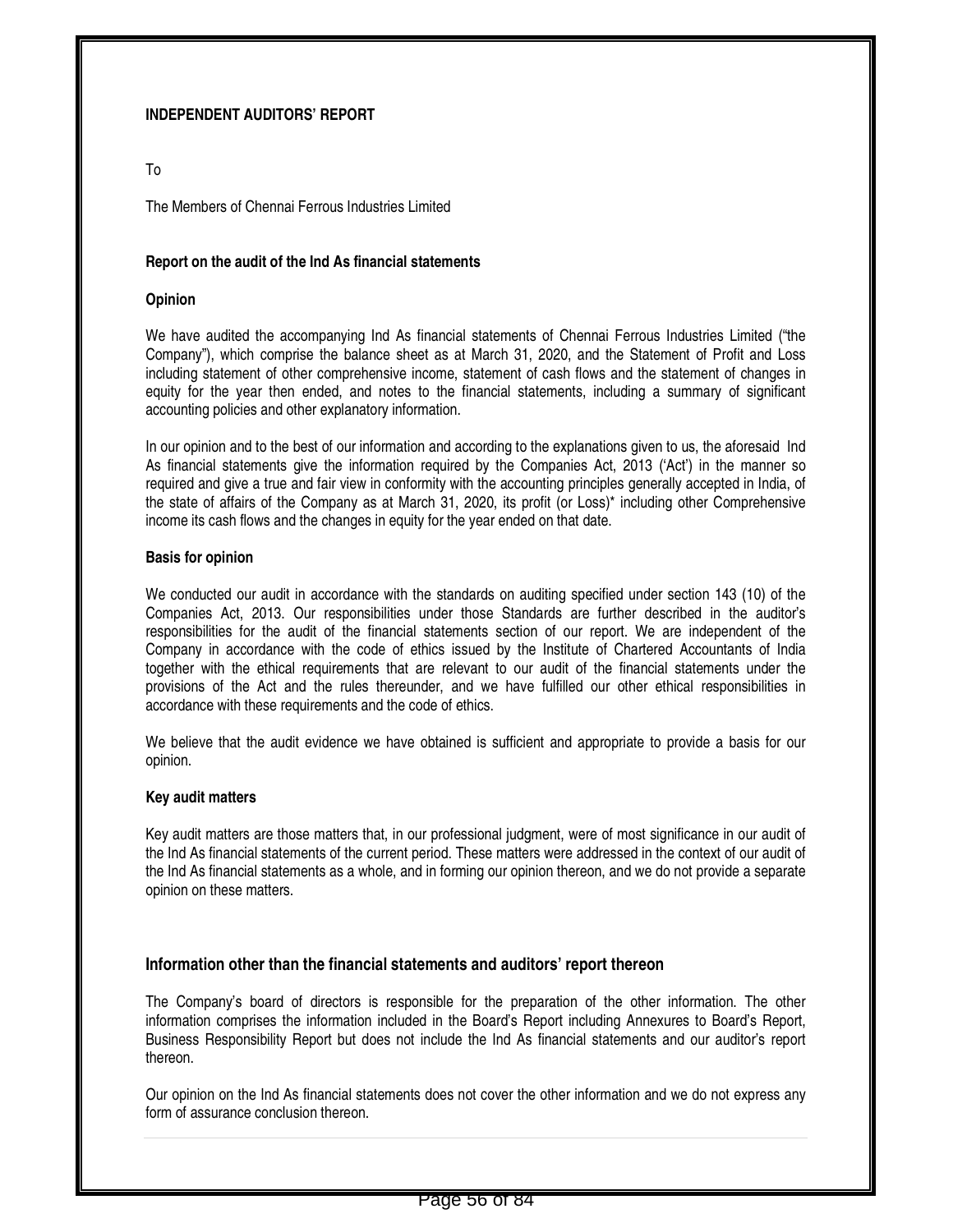In connection with our audit of the Ind As financial statements, our responsibility is to read the other information and, in doing so, consider whether the other information is materially inconsistent with the standalone financial statements or our knowledge obtained during the course of our audit or otherwise appears to be materially misstated.

If, based on the work we have performed, we conclude that there is a material misstatement of this other information, we are required to report that fact. We have nothing to report in this regard.

#### **Management's responsibility for the financial statements**

The Company's board of directors are responsible for the matters stated in section 134 (5) of the Act with respect to the preparation of these Ind As financial statements that give a true and fair view of the financial position, financial performance including other comprehensive income, cash flows and changes in equity of the Company in accordance with the accounting principles generally accepted in India, including the Indian accounting standards (Ind-As) specified under section 133 of the Act read with the Companies (Indian Accounting Standard) Rules, 2015 as amended. This responsibility also includes maintenance of adequate accounting records in accordance with the provisions of the Act for safeguarding of the assets of the Company and for preventing and detecting frauds and other irregularities; selection and application of appropriate accounting policies; making judgments and estimates that are reasonable and prudent; and design, implementation and maintenance of adequate internal financial controls, that were operating effectively for ensuring the accuracy and completeness of the accounting records, relevant to the preparation and presentation of the Ind As financial statement that give a true and fair view and are free from material misstatement, whether due to fraud or error.

In preparing the Ind As financial statements, management is responsible for assessing the Company's ability to continue as a going concern, disclosing, as applicable, matters related to going concern and using the going concern basis of accounting unless management either intends to liquidate the Company or to cease operations, or has no realistic alternative but to do so.

The board of directors are also responsible for overseeing the Company's financial reporting process.

#### **Auditor's responsibilities for the audit of the Ind As financial statements**

Our objectives are to obtain reasonable assurance about whether the Ind As financial statements as a whole are free from material misstatement, whether due to fraud or error, and to issue an auditor's report that includes our opinion. Reasonable assurance is a high level of assurance, but is not a guarantee that an audit conducted in accordance with SAs will always detect a material misstatement when it exists. Misstatements can arise from fraud or error and are considered material if, individually or in the aggregate, they could reasonably be expected to influence the economic decisions of users taken on the basis of these Ind As financial statements.

As part of an audit in accordance with SAs, we exercise professional judgment and maintain professional scepticism throughout the audit. We also:

- Identify and assess the risks of material misstatement of the Ind As financial statements, whether due to fraud or error, design and perform audit procedures responsive to those risks, and obtain audit evidence that is sufficient and appropriate to provide a basis for our opinion. The risk of not detecting a material misstatement resulting from fraud is higher than for one resulting from error, as fraud may involve collusion, forgery, intentional omissions, misrepresentations, or the override of internal control.
- Obtain an understanding of internal control relevant to the audit in order to design audit procedures that are appropriate in the circumstances. Under section 143(3)(i) of the Companies Act, 2013, we are also responsible for expressing our opinion on whether the company has adequate internal financial controls system in place and the operating effectiveness of such controls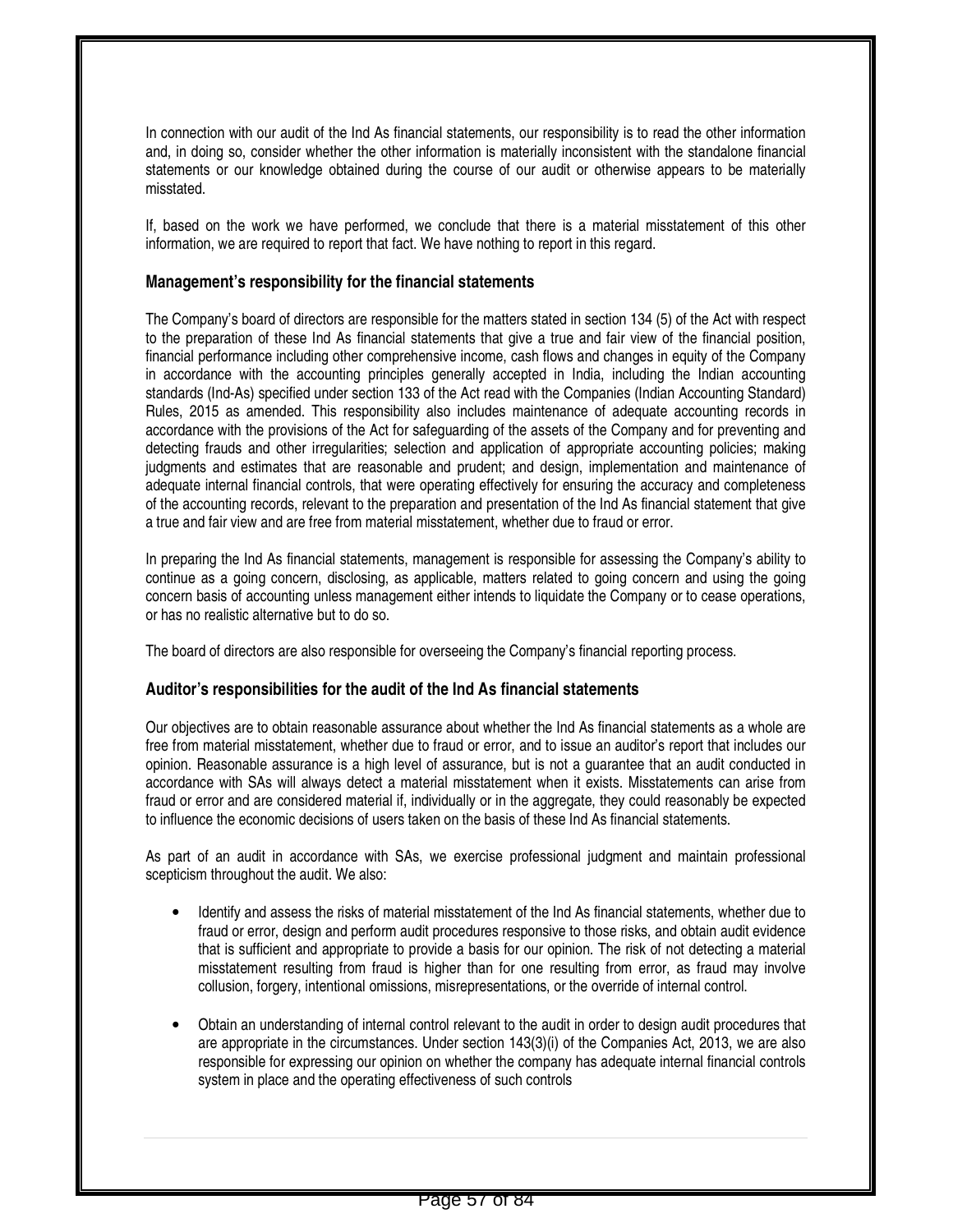- Evaluate the appropriateness of accounting policies used and the reasonableness of accounting estimates and related disclosures made by management.
- Conclude on the appropriateness of management's use of the going concern basis of accounting and, based on the audit evidence obtained, whether a material uncertainty exists related to events or conditions that may cast significant doubt on the Company's ability to continue as a going concern. If we conclude that a material uncertainty exists, we are required to draw attention in our auditor's report to the related disclosures in the Ind As financial statements or, if such disclosures are inadequate, to modify our opinion. Our conclusions are based on the audit evidence obtained up to the date of our auditor's report. However, future events or conditions may cause the Company to cease to continue as a going concern.
- Evaluate the overall presentation, structure and content of the Ind As financial statements, including the disclosures, and whether the financial statements represent the underlying transactions and events in a manner that achieves fair presentation.

Materiality is the magnitude of misstatements in the Ind AS financial statements that, individually or in aggregate, makes it probable that the economic decisions of a reasonably knowledgeable user of the financial statements may be influenced. We consider quantitative materiality and qualitative factors in (i) planning the scope of our audit work and in evaluating the results of our work; and (ii) to evaluate the effect of any identified misstatements in the Ind As financial statements.

We communicate with those charged with governance regarding, among other matters, the planned scope and timing of the audit and significant audit findings, including any significant deficiencies in internal control that we identify during our audit.

We also provide those charged with governance with a statement that we have complied with relevant ethical requirements regarding independence, and to communicate with them all relationships and other matters that may reasonably be thought to bear on our independence, and where applicable, related safeguards. From the matters communicated with those charged with governance, we determine those matters that were of most significance in the audit of the Ind As financial statements of the current period and are therefore the key audit matters. We describe these matters in our auditor's report unless law or regulation precludes public disclosure about the matter or when, in extremely rare circumstances, we determine that a matter should not be communicated in our report because the adverse consequences of doing so would reasonably be expected to outweigh the public interest benefits of such communication.

#### **Report on other legal and regulatory requirements**

As required by the Companies (Auditor's Report) Order, 2016 ("the Order"), issued by the Central Government of India in terms of sub-section (11) of section 143 of the Companies Act, 2013, we give in the Annexure "A", a statement on the matters specified in paragraphs 3 and 4 of the Order, to the extent applicable.

As required by Section 143(3) of the Act, we report that:

- (a) We have sought and obtained all the information and explanations which to the best of our knowledge and belief were necessary for the purposes of our audit;
- (b) In our opinion, proper books of account as required by law have been kept by the Company so far as it appears from our examination of those books;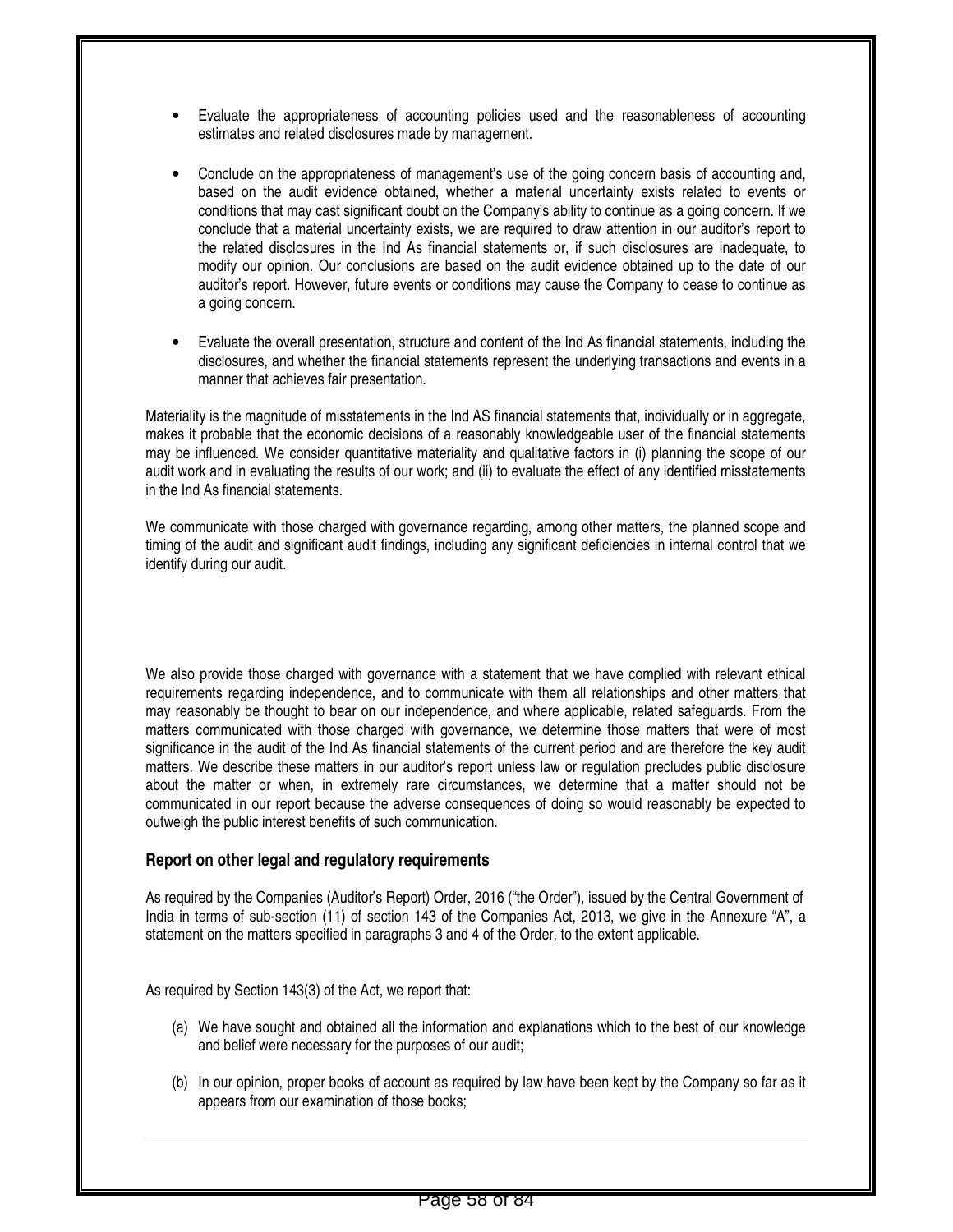- (c) The balance sheet, the statement of profit and loss including the statement of comprehensive income, the cash flow statement and statement of changes in equity dealt with by this report are in agreement with the books of account;
- (d) In our opinion, the aforesaid Ind AS financial statements comply with the Indian accounting standards (Ind-As) specified under section 133 of the Act, read with rule 7 of the Companies (Accounts) Rules, 2014;
- (e) On the basis of the written representations received from the directors as on March 31, 2020 taken on record by the board of directors, none of the directors is disqualified as on March 31, 2020 from being appointed as a director in terms of Section 164 (2) of the Act;
- (f) With respect to the adequacy of the internal financial controls over financial reporting of the Company and the operating effectiveness of such controls, refer to our separate report in "Annexure B". Our report expresses an unmodified opinion on the adequacy and operating effectiveness of the Company's internal financial controls over financial reporting;
- (g) In our opinion, the managerial remuneration for the year ended March 31, 2020 has been paid/provided by the company to its directors in accordance with the provisions of section 197 read with schedule V to the Act.
- (h) With respect to the other matters to be included in the Auditor's Report in accordance with Rule 11 of the Companies (Audit and Auditors) Rules, 2014, in our opinion and to the best of our information and according to the explanations given to us;
	- a. The Company has disclosed the impact of pending litigations on its financial position in its financial statements;
	- b. The Company did not have any long-term contracts including derivative contracts for which there were any material foreseeable losses; and
	- c. There were no accounts which were required to be transferred, to the Investor Education and Protection Fund by the Company

**For S.K GULECHA & ASSOCIATES**  Chartered Accountants Firm Registration No. 013340S

Sd/-

**(Sandeep Kumar Gulecha)**  Membership No. 226263 UDIN No: 20226263AAAAFS7977 Place: Chennai Date 27.08.2020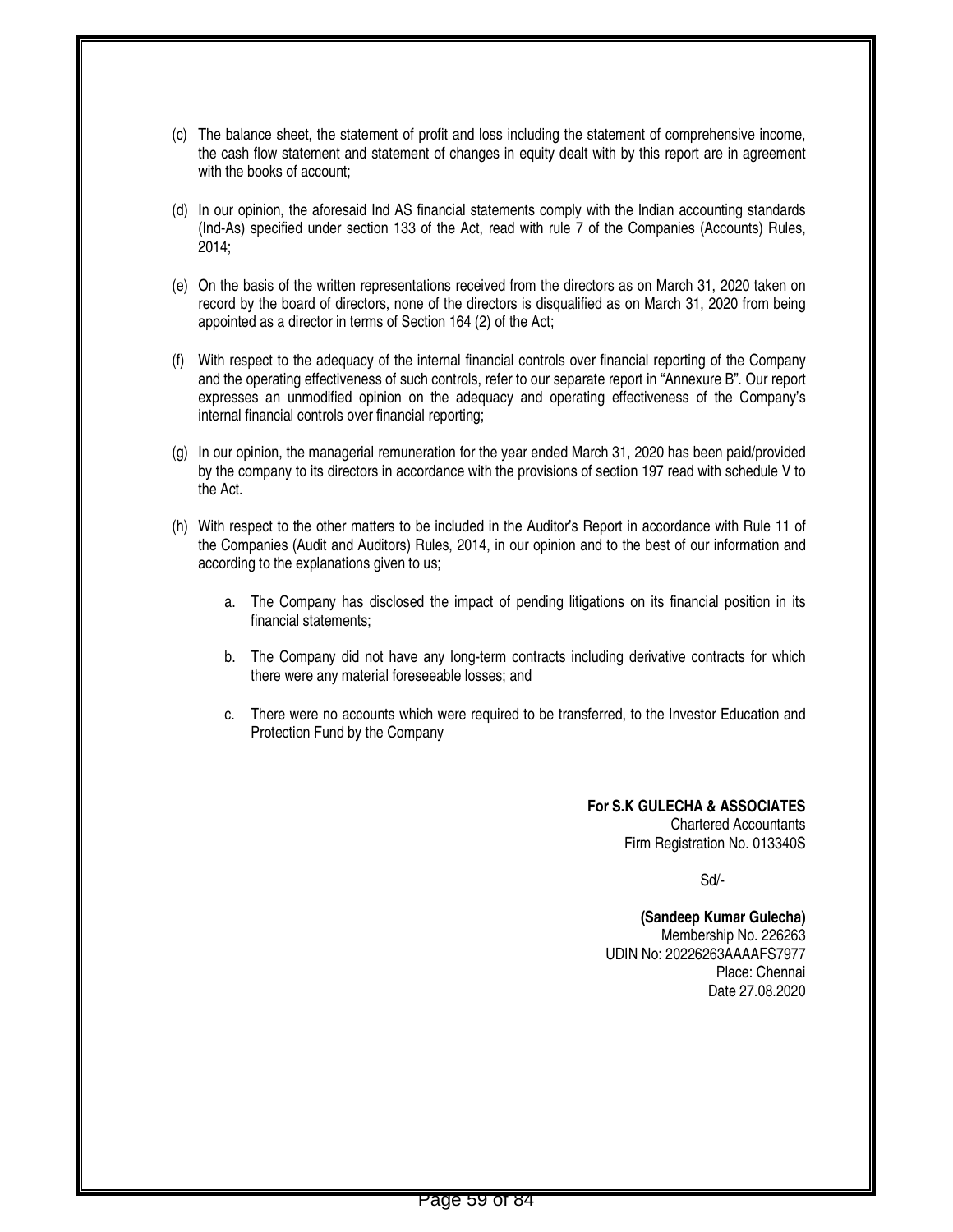### **Annexure "A" to the Independent Auditor's Report\***

(Referred to in paragraph 1 under 'Report on other legal and regulatory requirements' section of our report to the members of Chennai Ferrous Industries Limited of even date)

| 1. |                                                                                                                                                                                                                                                                                                                                                                                          | In respect of the Company's fixed assets:                                                                                                                                                                                                                                                                                                                                                                                                                                                                                                                |  |  |  |
|----|------------------------------------------------------------------------------------------------------------------------------------------------------------------------------------------------------------------------------------------------------------------------------------------------------------------------------------------------------------------------------------------|----------------------------------------------------------------------------------------------------------------------------------------------------------------------------------------------------------------------------------------------------------------------------------------------------------------------------------------------------------------------------------------------------------------------------------------------------------------------------------------------------------------------------------------------------------|--|--|--|
|    | (a)                                                                                                                                                                                                                                                                                                                                                                                      | The Company has maintained proper records showing full particulars, including quantitative<br>details and situation of fixed assets.                                                                                                                                                                                                                                                                                                                                                                                                                     |  |  |  |
|    | (b)                                                                                                                                                                                                                                                                                                                                                                                      | The Company has a program of verification to cover all the items of fixed assets in a phased<br>manner over a period of three years, which, in our opinion, is reasonable having regard to the<br>size of the Company and the nature of its assets. However, no physical verification has been<br>carried on by the management during the year. Accordingly, we were unable to comment on<br>whether any material discrepancies were noticed on such verification and whether they are<br>properly dealt with in the financial statements.               |  |  |  |
|    | (c)                                                                                                                                                                                                                                                                                                                                                                                      | According to the information and explanations given to us, the records examined by us and<br>based on the examination of the conveyance deeds provided to us, we report that, the title<br>deeds, comprising all the immovable properties of land and buildings which are freehold, are<br>held in the name of the Company as at the balance sheet date.                                                                                                                                                                                                 |  |  |  |
| 2. | The inventory (if any) has been physically verified by the management during the year. Since the<br>company did not have any inventory stock during the year, In our opinion, and according to the<br>information and explanations given to us and as examined by us, no material discrepancies were<br>noticed.                                                                         |                                                                                                                                                                                                                                                                                                                                                                                                                                                                                                                                                          |  |  |  |
| 3. |                                                                                                                                                                                                                                                                                                                                                                                          | According to information and explanation given to us, the company has not granted any loan, secured<br>or unsecured to companies, firms, limited liability partnerships or other parties covered in the register<br>required under section 189 of the Companies Act, 2013. Accordingly, paragraph 3 (iii) of the order is<br>not applicable.                                                                                                                                                                                                             |  |  |  |
| 4. | 186.                                                                                                                                                                                                                                                                                                                                                                                     | In our opinion and according to information and explanation given to us, in respect of loans,<br>investments, guarantees and security, the Company has complied with the provisions of sections 185<br>and section 186 of the Companies Act, 2013 except applicability of interest on the loans and advances<br>given. The company has not charged any interest on the advances given under the proviso of Section                                                                                                                                       |  |  |  |
| 5. | In our opinion and according to the information and explanations given to us, the company has not<br>accepted any deposits and accordingly paragraph 3 (v) of the order is not applicable.                                                                                                                                                                                               |                                                                                                                                                                                                                                                                                                                                                                                                                                                                                                                                                          |  |  |  |
| ნ. | We have broadly reviewed the books of account maintained by the Company pursuant to the rules<br>made by the Central Government for the maintenance of cost records under section 148 of the Act,<br>and are of the opinion that prima facie, the prescribed accounts and records have been made and<br>maintained. However, we have not carried out a detailed examination of the same. |                                                                                                                                                                                                                                                                                                                                                                                                                                                                                                                                                          |  |  |  |
| 7. | In respect of statutory dues:                                                                                                                                                                                                                                                                                                                                                            |                                                                                                                                                                                                                                                                                                                                                                                                                                                                                                                                                          |  |  |  |
|    | (a)                                                                                                                                                                                                                                                                                                                                                                                      | According to the information and explanations given to us and on the basis of our examination<br>of the records of the Company, amounts deducted/accrued in the books of account in respect<br>of undisputed statutory dues including provident fund, employees' state insurance, income-tax,<br>sales- tax, service tax, goods and service tax, duty of customs, duty of excise, value added<br>tax, cess and other material statutory dues have been generally regularly deposited during the<br>year by the company with the appropriate authorities. |  |  |  |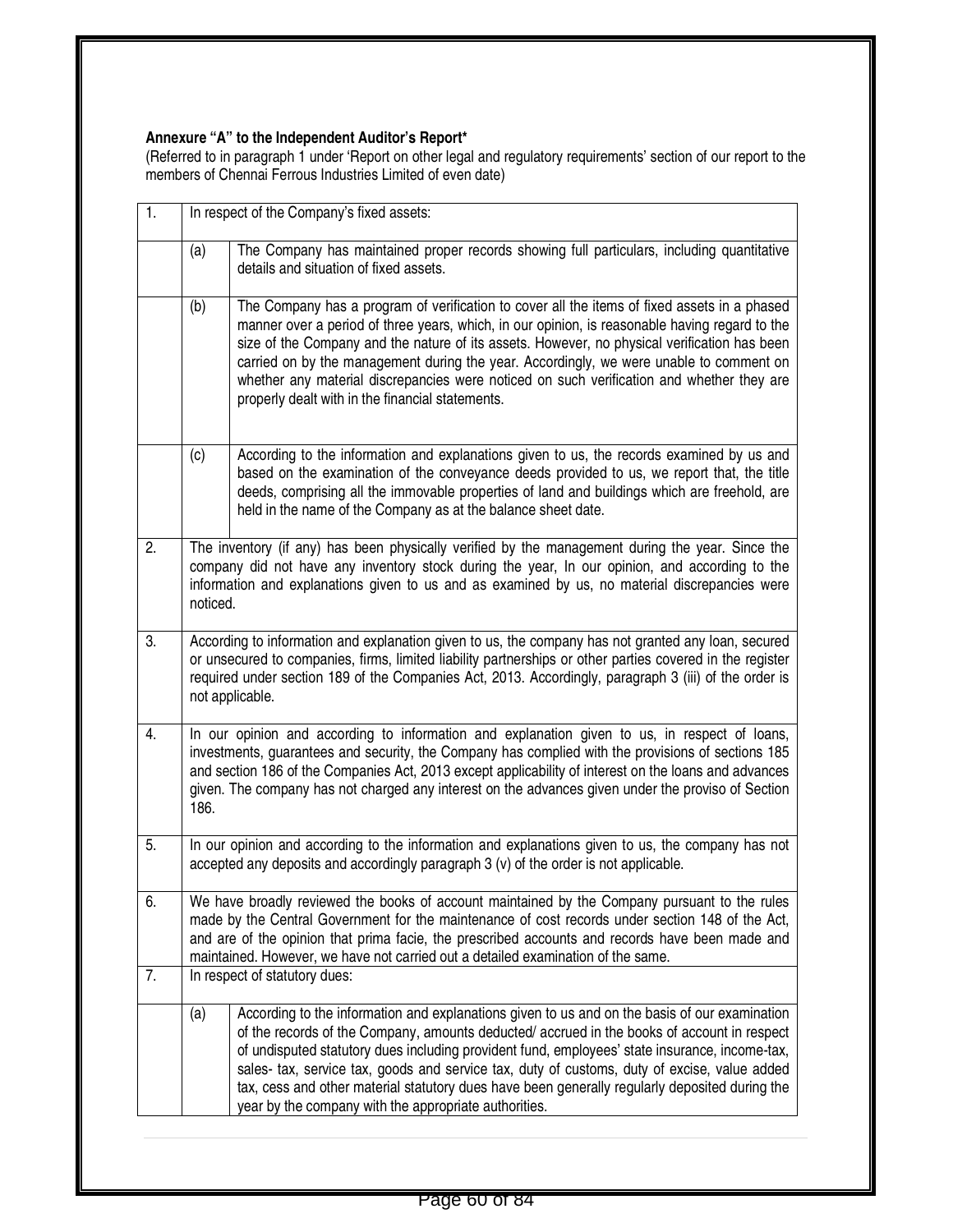|     |                                                                                                                                                                                                                                                                                                                                                                                    |                                                                                                                                                                                                                                                                                                           | months from the date they became payable             | According to the information and explanations given to us, no undisputed amounts payable in<br>respect of provident fund, employees' state insurance, income-tax, sales- tax, service tax,<br>goods and service tax, duty of customs, duty of excise, value added tax, cess and other<br>material statutory dues were in arrears as at March 31, 2020 for a period of more than six |                                                       |                                                    |
|-----|------------------------------------------------------------------------------------------------------------------------------------------------------------------------------------------------------------------------------------------------------------------------------------------------------------------------------------------------------------------------------------|-----------------------------------------------------------------------------------------------------------------------------------------------------------------------------------------------------------------------------------------------------------------------------------------------------------|------------------------------------------------------|-------------------------------------------------------------------------------------------------------------------------------------------------------------------------------------------------------------------------------------------------------------------------------------------------------------------------------------------------------------------------------------|-------------------------------------------------------|----------------------------------------------------|
|     | (b)                                                                                                                                                                                                                                                                                                                                                                                |                                                                                                                                                                                                                                                                                                           | account of any dispute, except as per details below: | According to the information and explanations given to us and the records of the company<br>examined by us, there are no dues of income-tax, sales- tax, service tax, goods and service<br>tax, duty of customs, duty of excise and value added tax which have not been deposited on                                                                                                |                                                       |                                                    |
|     |                                                                                                                                                                                                                                                                                                                                                                                    | <b>Statute</b>                                                                                                                                                                                                                                                                                            | <b>Nature of dues</b>                                | Amount (Rs.in<br>lakhs)                                                                                                                                                                                                                                                                                                                                                             | <b>Period</b><br>to<br>which<br>the<br>amount relates | <b>Forum</b><br>where<br>the dispute is<br>pending |
|     |                                                                                                                                                                                                                                                                                                                                                                                    |                                                                                                                                                                                                                                                                                                           | <b>NIL</b>                                           |                                                                                                                                                                                                                                                                                                                                                                                     |                                                       |                                                    |
| 8   | the year.                                                                                                                                                                                                                                                                                                                                                                          | In our opinion and according to the information and explanations given to us, the company has not<br>defaulted in repayment of dues to any financial institutions or banks or any government. or any<br>debenture holders during the year. The Company does not have any dues to debenture holders during |                                                      |                                                                                                                                                                                                                                                                                                                                                                                     |                                                       |                                                    |
| 9.  |                                                                                                                                                                                                                                                                                                                                                                                    | The term loans taken during the year have been applied for the purposes for which those are raised.<br>The Company has not raised any money by way of initial public offer or further public offer (including<br>debt instruments).                                                                       |                                                      |                                                                                                                                                                                                                                                                                                                                                                                     |                                                       |                                                    |
| 10. | To the best of our knowledge and according to the information and explanations given to us, no fraud<br>by the Company or no material fraud on the Company by its officers or employees has been noticed or<br>reported during the year.                                                                                                                                           |                                                                                                                                                                                                                                                                                                           |                                                      |                                                                                                                                                                                                                                                                                                                                                                                     |                                                       |                                                    |
| 11. | According to the information and explanations given by the management, the managerial remuneration<br>has been paid/provided in accordance with the requisite approvals mandated by the provisions of<br>section 197 read with Schedule V of the Companies Act, 2013                                                                                                               |                                                                                                                                                                                                                                                                                                           |                                                      |                                                                                                                                                                                                                                                                                                                                                                                     |                                                       |                                                    |
| 12. | The Company is not a Nidhi Company and accordingly, paragraph 3 (xii) of the order is not applicable<br>to the Company.                                                                                                                                                                                                                                                            |                                                                                                                                                                                                                                                                                                           |                                                      |                                                                                                                                                                                                                                                                                                                                                                                     |                                                       |                                                    |
| 13. | According to the information and explanations given to us and based on our examination of the<br>records of the company, transactions with the related parties are in compliance with section 177 and<br>188 of the Act. Where applicable, the details of such transactions have been disclosed in the financial<br>statements as required by the applicable accounting standards. |                                                                                                                                                                                                                                                                                                           |                                                      |                                                                                                                                                                                                                                                                                                                                                                                     |                                                       |                                                    |
| 14  | According to the information and explanations given to us and based on our examination of the<br>records of the company, the company has not made any preferential allotment or private placement of<br>shares or fully or partly convertible debentures during the year. Accordingly, paragraph 3(xiv) of the<br>order is not applicable.                                         |                                                                                                                                                                                                                                                                                                           |                                                      |                                                                                                                                                                                                                                                                                                                                                                                     |                                                       |                                                    |
| 15  |                                                                                                                                                                                                                                                                                                                                                                                    | According to the information and explanations given to us and based on our examination of the<br>records of the company, the company has not entered into non-cash transactions with directors or<br>persons connected with them. Accordingly, paragraph 3(xv) of the order is not applicable.            |                                                      |                                                                                                                                                                                                                                                                                                                                                                                     |                                                       |                                                    |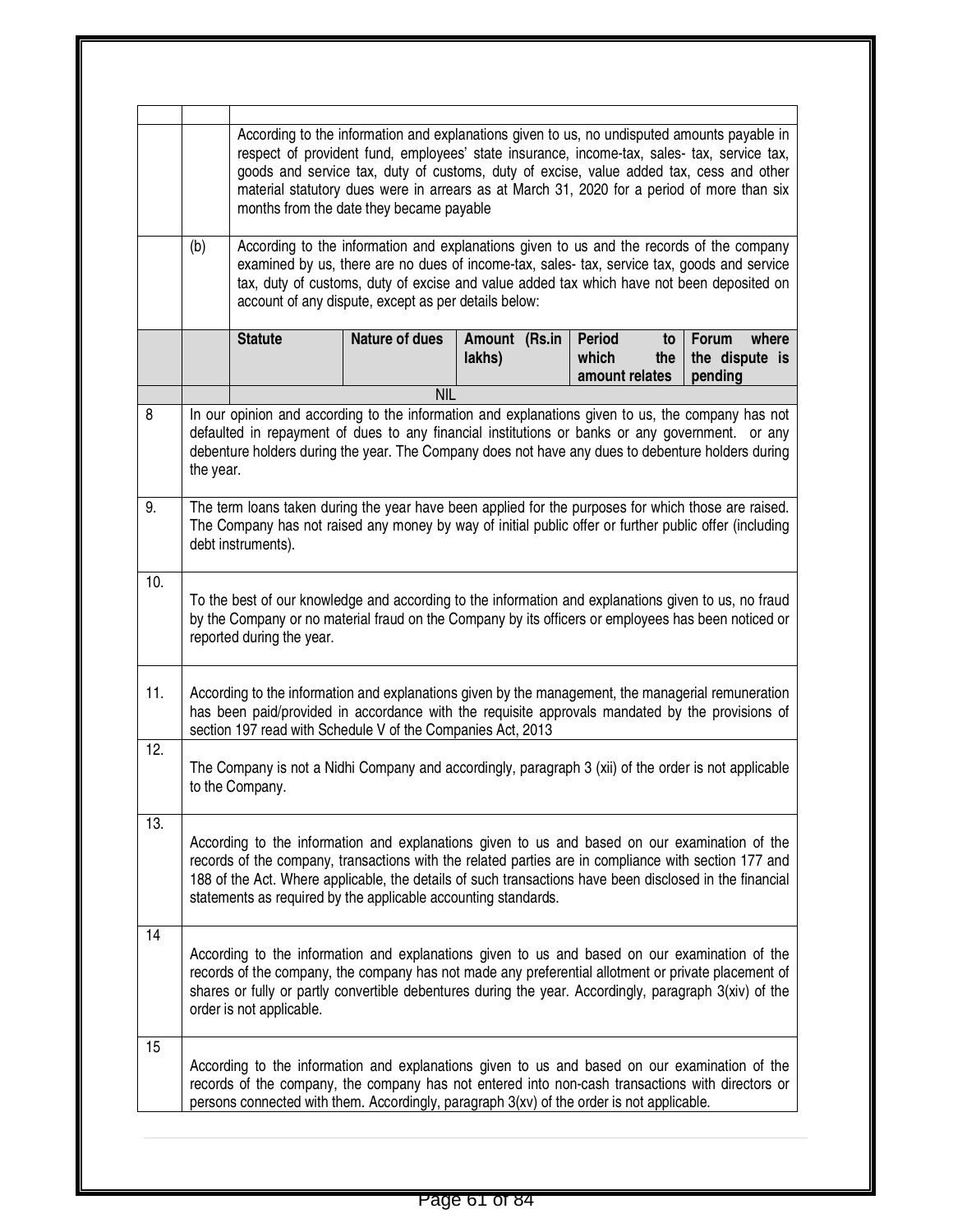| 16 | According to the information and explanations given to us and based on our examination of the<br>records of the company, the company is not required to be registered under section 45-IA of the<br>Reserve Bank of India Act 1934. |
|----|-------------------------------------------------------------------------------------------------------------------------------------------------------------------------------------------------------------------------------------|
|    | For S.K GULECHA & ASSOCIATES<br><b>Chartered Accountants</b><br>Firm Registration No. 013340S                                                                                                                                       |
|    | Sd/-                                                                                                                                                                                                                                |
|    | (Sandeep Kumar Gulecha)<br>Membership No. 226263<br>UDIN No: 20226263AAAAFS7977<br>Place: Chennai<br>Date: 27.08.2020                                                                                                               |
|    |                                                                                                                                                                                                                                     |
|    |                                                                                                                                                                                                                                     |
|    |                                                                                                                                                                                                                                     |
|    |                                                                                                                                                                                                                                     |
|    |                                                                                                                                                                                                                                     |
|    |                                                                                                                                                                                                                                     |
|    |                                                                                                                                                                                                                                     |
|    |                                                                                                                                                                                                                                     |
|    |                                                                                                                                                                                                                                     |
|    |                                                                                                                                                                                                                                     |
|    |                                                                                                                                                                                                                                     |
|    |                                                                                                                                                                                                                                     |
|    |                                                                                                                                                                                                                                     |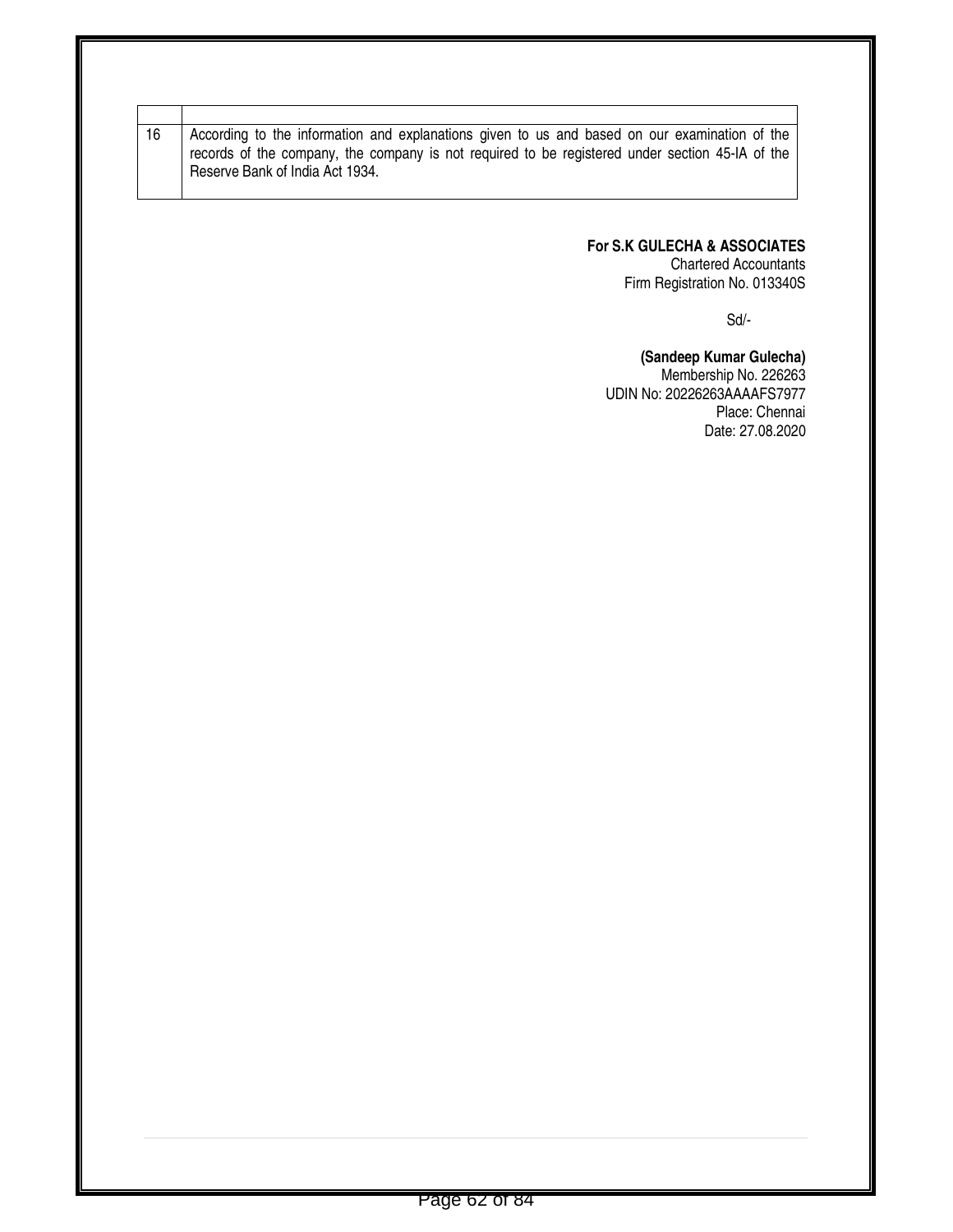# **Annexure "B" to the Independent Auditor's Report**

(Referred to in paragraph 2 (f) under 'Report on other legal and regulatory requirements' section of our report to the Members of Chennai Ferrous Industries Limited of even date)

#### **Report on the internal financial controls over financial reporting under clause (i) of sub - section 3 of section 143 of the Companies Act, 2013 ("the Act")**

We have audited the internal financial controls over financial reporting of Chennai Ferrous Industries Limited ("the Company") as at March 31, 2020, in conjunction with our audit of the financial statements of the Company for the year ended on that date.

#### **Management's responsibility for internal financial controls**

The board of directors of the Company is responsible for establishing and maintaining internal financial controls based on the internal control over financial reporting criteria established by the Company considering the essential components of internal control stated in the Guidance Note on Audit of Internal Financial Controls Over Financial Reporting issued by the Institute of Chartered Accountants of India. These responsibilities include the design, implementation and maintenance of adequate internal financial controls that were operating effectively for ensuring the orderly and efficient conduct of its business, the safeguarding of its assets, the prevention and detection of frauds and errors, the accuracy and completeness of the accounting records, and the timely preparation of reliable financial information, as required under the Companies Act, 2013.

#### **Auditors' responsibility**

Our responsibility is to express an opinion on the internal financial controls over financial reporting of the Company based on our audit. We conducted our audit in accordance with the Guidance Note on Audit of Internal Financial Controls Over Financial Reporting (the "Guidance Note") issued by the Institute of Chartered Accountants of India and the standards on auditing prescribed under Section 143 (10) of the Companies Act, 2013, to the extent applicable to an audit of internal financial controls. Those standards and the guidance note require that we comply with ethical requirements and plan and perform the audit to obtain reasonable assurance about whether adequate internal financial controls over financial reporting were established and maintained and if such controls operated effectively in all material respects.

Our audit involves performing procedures to obtain audit evidence about the adequacy of the internal financial controls system over financial reporting and their operating effectiveness. Our audit of internal financial controls over financial reporting included obtaining an understanding of internal financial controls over financial reporting, assessing the risk that a material weakness exists, and testing and evaluating the design and operating effectiveness of internal control based on the assessed risk. The procedures selected depend on the auditor's judgement, including the assessment of the risks of material misstatement in the financial statements, whether due to fraud or error.

We believe that the audit evidence we have obtained, is sufficient and appropriate to provide a basis for our audit opinion on the Company's internal financial control system over financial reporting.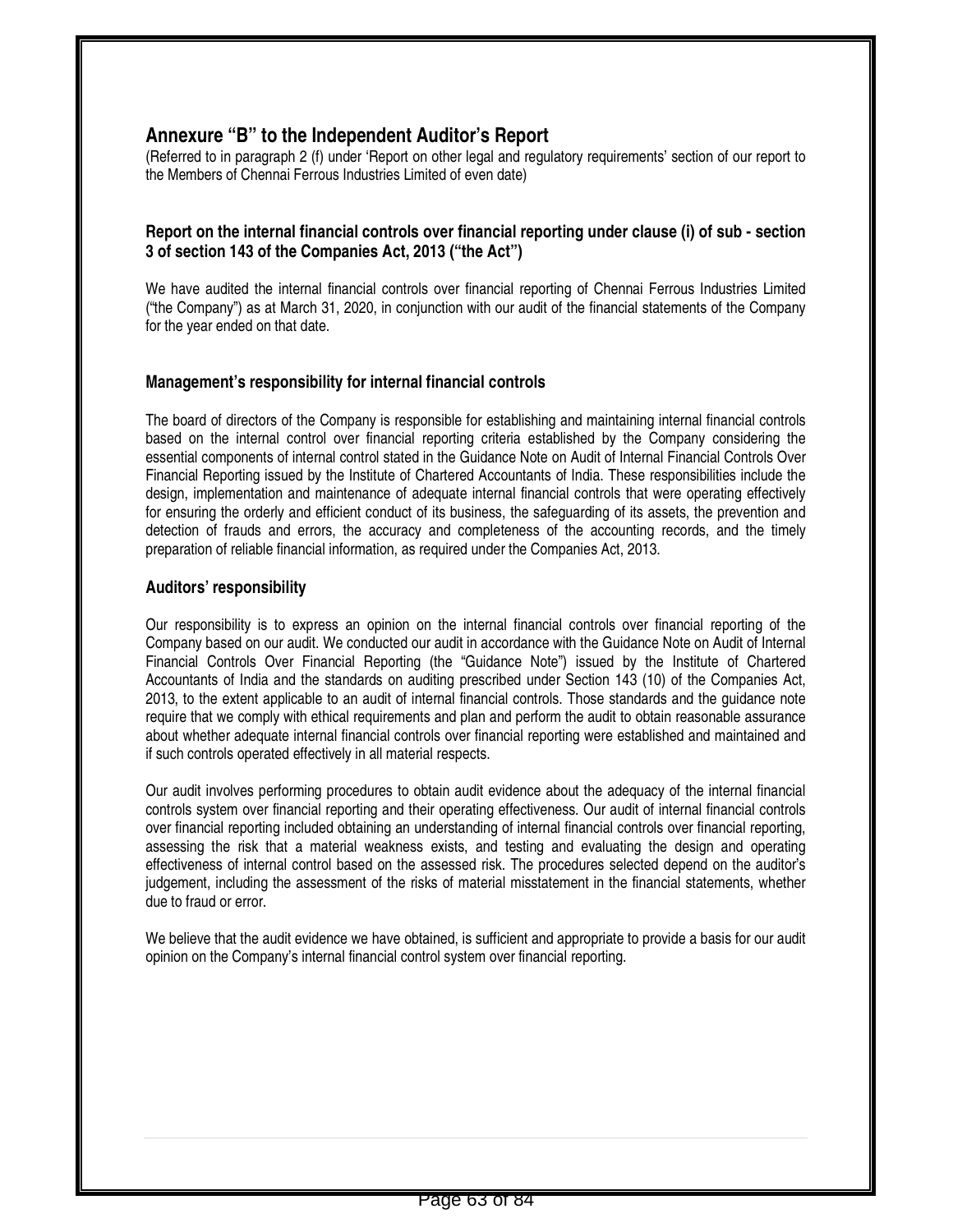#### **Meaning of internal financial controls over financial reporting**

A company's internal financial control over financial reporting is a process designed to provide reasonable assurance regarding the reliability of financial reporting and the preparation of financial statements for external purposes in accordance with generally accepted accounting principles. A company's internal financial control over financial reporting includes those policies and procedures that (i) pertain to the maintenance of records that, in reasonable detail, accurately and fairly reflect the transactions and dispositions of the assets of the company; (ii) provide reasonable assurance that transactions are recorded as necessary to permit preparation of financial statements in accordance with generally accepted accounting principles, and that receipts and expenditures of the company are being made only in accordance with authorisations of management and directors of the company; and (iii) provide reasonable assurance regarding prevention or timely detection of unauthorised acquisition, use, or disposition of the company's assets that could have a material effect on the financial statements.

#### **Limitations of internal financial controls over financial reporting**

Because of the inherent limitations of internal financial controls over financial reporting, including the possibility of collusion or improper management of override of controls, material misstatements due to error or fraud may occur and not be detected. Also, projections of any evaluation of the internal financial controls over financial reporting to future periods are subject to the risk that the internal financial control over financial reporting may become inadequate because of changes in conditions, or that the degree of compliance with the policies or procedures may deteriorate.

### **Opinion**

In our opinion and according to the information and explanations given to us, the Company has, in all material respects, an adequate internal financial control system over financial reporting and such internal financial controls over financial reporting were operating effectively as at March 31, 2020, based on the internal control over financial reporting criteria established by the Company considering the essential components of internal control stated in the Guidance Note on Audit of Internal Financial Controls Over Financial Reporting issued by the Institute of Chartered Accountants of India.

> **For S.K GULECHA & ASSOCIATES**  Chartered Accountants Firm Registration No. 013340S

> > Sd/-

**(Sandeep Kumar Gulecha)**  Membership No. 226263 UDIN No: 20226263AAAAFS7977 Place: Chennai Date: 27.08.2020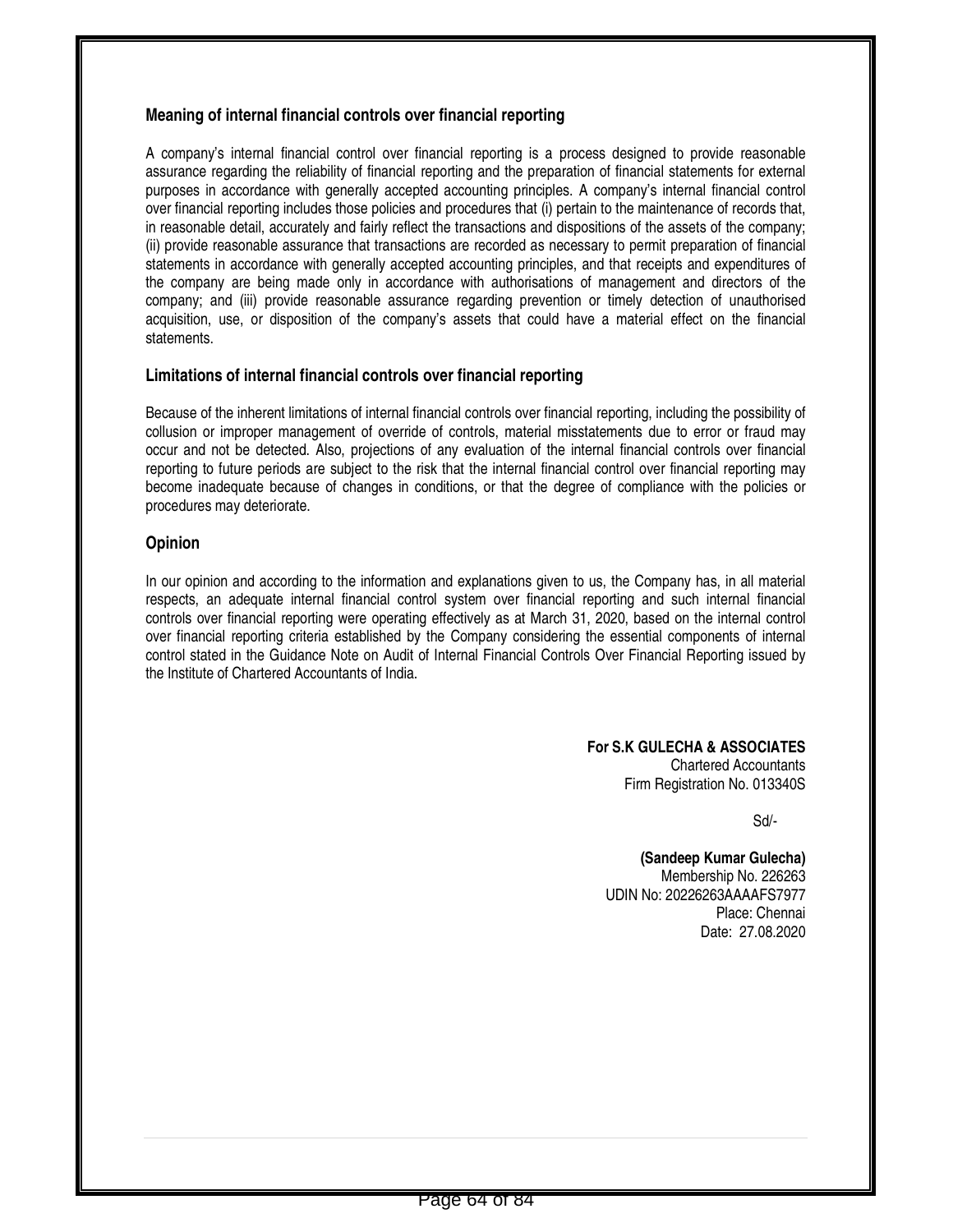# **CHENNAI FERROUS INDUSTRIES LIMITED**

| <b>Particulars</b><br>Note No.<br>As at 31 March, 2020<br>As at 31 March,<br>2019<br>(1) ASSETS<br><b>Non-current assets</b><br>Property, Plant and Equipment<br>5<br>97,933,990<br>104,278,452<br><b>Financial Assets</b><br>(i) Investments<br>6<br>31,956,294<br>239,080,306<br>(ii) Trade receivables<br>(iii) Loans<br>$\overline{7}$<br>6,645,142<br>10,127,570<br>(iv) Others (to be specified)<br>Other non-current assets<br>136,535,426<br>353,486,328<br>(2) Current assets<br>8<br>15,189,598<br>(i) Investments<br>9<br>1,381,780<br>55,820,148<br>(iii) Cash and cash equivalents<br>10<br>1,688,844<br>24,220,852<br>11<br>4,360,266<br>(v) Others (to be specified)<br>12<br>7,763,970<br>3,491,577<br>10,834,594<br>103,082,441<br>147,370,020<br>456,568,769<br>Equity Share capital<br>3A<br>36,045,090<br>36,045,090<br><b>Other Equity</b><br>3B<br>(311, 745, 405)<br><b>Retained Earnings</b><br>(185, 768, 556)<br><b>FVTOCI Reserve</b><br>(149, 723, 466)<br>(275, 700, 315)<br>(i) Borrowings<br>320,550,000<br>(ii) Trade payables<br>(iii) Other financial liabilities (to be specified)<br>Deferred tax liabilities (Net)<br>25,749,633<br>25,749,633<br>Other non-current liabilities<br>25,749,633<br>346,299,633<br><b>Current liabilities</b><br><b>Financial Liabilities</b><br>(i) Borrowings<br>(ii) Trade payables<br>219,671,109<br>325,579,022<br>(iii) Other financial liabilities<br>50,772,137<br>50,772,137<br>Other current liabilities<br>4<br>900,606<br>9,618,292<br>Provisions<br>271,343,852<br>385,969,451<br><b>Total Equity and Liabilities</b><br>147,370,020<br>456,568,769<br>$\mathbf{2}$<br><b>Significant Accounting Policies</b><br>20<br>Additional Information to financial statements<br>Accompanying notes are an integral part of the Financial Statements<br>As Per our report of Even Dated<br><b>For Chennai Ferous Industries Limited</b><br>For S.K. Gulecha & Associates<br><b>Chartered Accountants</b><br>Firm Registration.No.013340S<br>Sd/-<br>Sd/-<br>R Natarajan<br>Deepa<br>$Sd$ -<br><b>Chairman &amp; ManagingDirector</b><br><b>Director</b><br>DIN: 00595027<br>DIN: 07140954<br>Sandeep Kumar Gulecha<br>Membership.No: 226263<br>Sd<br>Sd/-<br>UDIN No: 20226263AAAAFS7977<br>Place: Chennai<br><b>PRIYANKA SARAF</b><br>K.Karthikeyan<br>Date: 29.06.2020<br><b>Company Secretary</b> | Balance Sheet as at 31 March, 2020 |  | (Amount in Rs) |
|-----------------------------------------------------------------------------------------------------------------------------------------------------------------------------------------------------------------------------------------------------------------------------------------------------------------------------------------------------------------------------------------------------------------------------------------------------------------------------------------------------------------------------------------------------------------------------------------------------------------------------------------------------------------------------------------------------------------------------------------------------------------------------------------------------------------------------------------------------------------------------------------------------------------------------------------------------------------------------------------------------------------------------------------------------------------------------------------------------------------------------------------------------------------------------------------------------------------------------------------------------------------------------------------------------------------------------------------------------------------------------------------------------------------------------------------------------------------------------------------------------------------------------------------------------------------------------------------------------------------------------------------------------------------------------------------------------------------------------------------------------------------------------------------------------------------------------------------------------------------------------------------------------------------------------------------------------------------------------------------------------------------------------------------------------------------------------------------------------------------------------------------------------------------------------------------------------------------------------------------------------------------------------------------------------------------------------------------------------------------------------|------------------------------------|--|----------------|
|                                                                                                                                                                                                                                                                                                                                                                                                                                                                                                                                                                                                                                                                                                                                                                                                                                                                                                                                                                                                                                                                                                                                                                                                                                                                                                                                                                                                                                                                                                                                                                                                                                                                                                                                                                                                                                                                                                                                                                                                                                                                                                                                                                                                                                                                                                                                                                             |                                    |  |                |
|                                                                                                                                                                                                                                                                                                                                                                                                                                                                                                                                                                                                                                                                                                                                                                                                                                                                                                                                                                                                                                                                                                                                                                                                                                                                                                                                                                                                                                                                                                                                                                                                                                                                                                                                                                                                                                                                                                                                                                                                                                                                                                                                                                                                                                                                                                                                                                             |                                    |  |                |
|                                                                                                                                                                                                                                                                                                                                                                                                                                                                                                                                                                                                                                                                                                                                                                                                                                                                                                                                                                                                                                                                                                                                                                                                                                                                                                                                                                                                                                                                                                                                                                                                                                                                                                                                                                                                                                                                                                                                                                                                                                                                                                                                                                                                                                                                                                                                                                             |                                    |  |                |
|                                                                                                                                                                                                                                                                                                                                                                                                                                                                                                                                                                                                                                                                                                                                                                                                                                                                                                                                                                                                                                                                                                                                                                                                                                                                                                                                                                                                                                                                                                                                                                                                                                                                                                                                                                                                                                                                                                                                                                                                                                                                                                                                                                                                                                                                                                                                                                             |                                    |  |                |
|                                                                                                                                                                                                                                                                                                                                                                                                                                                                                                                                                                                                                                                                                                                                                                                                                                                                                                                                                                                                                                                                                                                                                                                                                                                                                                                                                                                                                                                                                                                                                                                                                                                                                                                                                                                                                                                                                                                                                                                                                                                                                                                                                                                                                                                                                                                                                                             |                                    |  |                |
|                                                                                                                                                                                                                                                                                                                                                                                                                                                                                                                                                                                                                                                                                                                                                                                                                                                                                                                                                                                                                                                                                                                                                                                                                                                                                                                                                                                                                                                                                                                                                                                                                                                                                                                                                                                                                                                                                                                                                                                                                                                                                                                                                                                                                                                                                                                                                                             |                                    |  |                |
|                                                                                                                                                                                                                                                                                                                                                                                                                                                                                                                                                                                                                                                                                                                                                                                                                                                                                                                                                                                                                                                                                                                                                                                                                                                                                                                                                                                                                                                                                                                                                                                                                                                                                                                                                                                                                                                                                                                                                                                                                                                                                                                                                                                                                                                                                                                                                                             |                                    |  |                |
|                                                                                                                                                                                                                                                                                                                                                                                                                                                                                                                                                                                                                                                                                                                                                                                                                                                                                                                                                                                                                                                                                                                                                                                                                                                                                                                                                                                                                                                                                                                                                                                                                                                                                                                                                                                                                                                                                                                                                                                                                                                                                                                                                                                                                                                                                                                                                                             |                                    |  |                |
|                                                                                                                                                                                                                                                                                                                                                                                                                                                                                                                                                                                                                                                                                                                                                                                                                                                                                                                                                                                                                                                                                                                                                                                                                                                                                                                                                                                                                                                                                                                                                                                                                                                                                                                                                                                                                                                                                                                                                                                                                                                                                                                                                                                                                                                                                                                                                                             |                                    |  |                |
|                                                                                                                                                                                                                                                                                                                                                                                                                                                                                                                                                                                                                                                                                                                                                                                                                                                                                                                                                                                                                                                                                                                                                                                                                                                                                                                                                                                                                                                                                                                                                                                                                                                                                                                                                                                                                                                                                                                                                                                                                                                                                                                                                                                                                                                                                                                                                                             |                                    |  |                |
|                                                                                                                                                                                                                                                                                                                                                                                                                                                                                                                                                                                                                                                                                                                                                                                                                                                                                                                                                                                                                                                                                                                                                                                                                                                                                                                                                                                                                                                                                                                                                                                                                                                                                                                                                                                                                                                                                                                                                                                                                                                                                                                                                                                                                                                                                                                                                                             |                                    |  |                |
|                                                                                                                                                                                                                                                                                                                                                                                                                                                                                                                                                                                                                                                                                                                                                                                                                                                                                                                                                                                                                                                                                                                                                                                                                                                                                                                                                                                                                                                                                                                                                                                                                                                                                                                                                                                                                                                                                                                                                                                                                                                                                                                                                                                                                                                                                                                                                                             |                                    |  |                |
|                                                                                                                                                                                                                                                                                                                                                                                                                                                                                                                                                                                                                                                                                                                                                                                                                                                                                                                                                                                                                                                                                                                                                                                                                                                                                                                                                                                                                                                                                                                                                                                                                                                                                                                                                                                                                                                                                                                                                                                                                                                                                                                                                                                                                                                                                                                                                                             |                                    |  |                |
|                                                                                                                                                                                                                                                                                                                                                                                                                                                                                                                                                                                                                                                                                                                                                                                                                                                                                                                                                                                                                                                                                                                                                                                                                                                                                                                                                                                                                                                                                                                                                                                                                                                                                                                                                                                                                                                                                                                                                                                                                                                                                                                                                                                                                                                                                                                                                                             |                                    |  |                |
|                                                                                                                                                                                                                                                                                                                                                                                                                                                                                                                                                                                                                                                                                                                                                                                                                                                                                                                                                                                                                                                                                                                                                                                                                                                                                                                                                                                                                                                                                                                                                                                                                                                                                                                                                                                                                                                                                                                                                                                                                                                                                                                                                                                                                                                                                                                                                                             | Inventories                        |  |                |
|                                                                                                                                                                                                                                                                                                                                                                                                                                                                                                                                                                                                                                                                                                                                                                                                                                                                                                                                                                                                                                                                                                                                                                                                                                                                                                                                                                                                                                                                                                                                                                                                                                                                                                                                                                                                                                                                                                                                                                                                                                                                                                                                                                                                                                                                                                                                                                             | <b>Financial Assets</b>            |  |                |
|                                                                                                                                                                                                                                                                                                                                                                                                                                                                                                                                                                                                                                                                                                                                                                                                                                                                                                                                                                                                                                                                                                                                                                                                                                                                                                                                                                                                                                                                                                                                                                                                                                                                                                                                                                                                                                                                                                                                                                                                                                                                                                                                                                                                                                                                                                                                                                             |                                    |  |                |
|                                                                                                                                                                                                                                                                                                                                                                                                                                                                                                                                                                                                                                                                                                                                                                                                                                                                                                                                                                                                                                                                                                                                                                                                                                                                                                                                                                                                                                                                                                                                                                                                                                                                                                                                                                                                                                                                                                                                                                                                                                                                                                                                                                                                                                                                                                                                                                             | (ii) Trade receivables             |  |                |
|                                                                                                                                                                                                                                                                                                                                                                                                                                                                                                                                                                                                                                                                                                                                                                                                                                                                                                                                                                                                                                                                                                                                                                                                                                                                                                                                                                                                                                                                                                                                                                                                                                                                                                                                                                                                                                                                                                                                                                                                                                                                                                                                                                                                                                                                                                                                                                             |                                    |  |                |
|                                                                                                                                                                                                                                                                                                                                                                                                                                                                                                                                                                                                                                                                                                                                                                                                                                                                                                                                                                                                                                                                                                                                                                                                                                                                                                                                                                                                                                                                                                                                                                                                                                                                                                                                                                                                                                                                                                                                                                                                                                                                                                                                                                                                                                                                                                                                                                             | (iv) Loans                         |  |                |
|                                                                                                                                                                                                                                                                                                                                                                                                                                                                                                                                                                                                                                                                                                                                                                                                                                                                                                                                                                                                                                                                                                                                                                                                                                                                                                                                                                                                                                                                                                                                                                                                                                                                                                                                                                                                                                                                                                                                                                                                                                                                                                                                                                                                                                                                                                                                                                             |                                    |  |                |
|                                                                                                                                                                                                                                                                                                                                                                                                                                                                                                                                                                                                                                                                                                                                                                                                                                                                                                                                                                                                                                                                                                                                                                                                                                                                                                                                                                                                                                                                                                                                                                                                                                                                                                                                                                                                                                                                                                                                                                                                                                                                                                                                                                                                                                                                                                                                                                             | Other current assets               |  |                |
|                                                                                                                                                                                                                                                                                                                                                                                                                                                                                                                                                                                                                                                                                                                                                                                                                                                                                                                                                                                                                                                                                                                                                                                                                                                                                                                                                                                                                                                                                                                                                                                                                                                                                                                                                                                                                                                                                                                                                                                                                                                                                                                                                                                                                                                                                                                                                                             |                                    |  |                |
|                                                                                                                                                                                                                                                                                                                                                                                                                                                                                                                                                                                                                                                                                                                                                                                                                                                                                                                                                                                                                                                                                                                                                                                                                                                                                                                                                                                                                                                                                                                                                                                                                                                                                                                                                                                                                                                                                                                                                                                                                                                                                                                                                                                                                                                                                                                                                                             |                                    |  |                |
|                                                                                                                                                                                                                                                                                                                                                                                                                                                                                                                                                                                                                                                                                                                                                                                                                                                                                                                                                                                                                                                                                                                                                                                                                                                                                                                                                                                                                                                                                                                                                                                                                                                                                                                                                                                                                                                                                                                                                                                                                                                                                                                                                                                                                                                                                                                                                                             | <b>Total Assets</b>                |  |                |
|                                                                                                                                                                                                                                                                                                                                                                                                                                                                                                                                                                                                                                                                                                                                                                                                                                                                                                                                                                                                                                                                                                                                                                                                                                                                                                                                                                                                                                                                                                                                                                                                                                                                                                                                                                                                                                                                                                                                                                                                                                                                                                                                                                                                                                                                                                                                                                             | <b>EQUITY AND LIABILITIES</b>      |  |                |
|                                                                                                                                                                                                                                                                                                                                                                                                                                                                                                                                                                                                                                                                                                                                                                                                                                                                                                                                                                                                                                                                                                                                                                                                                                                                                                                                                                                                                                                                                                                                                                                                                                                                                                                                                                                                                                                                                                                                                                                                                                                                                                                                                                                                                                                                                                                                                                             | <b>Equity</b>                      |  |                |
|                                                                                                                                                                                                                                                                                                                                                                                                                                                                                                                                                                                                                                                                                                                                                                                                                                                                                                                                                                                                                                                                                                                                                                                                                                                                                                                                                                                                                                                                                                                                                                                                                                                                                                                                                                                                                                                                                                                                                                                                                                                                                                                                                                                                                                                                                                                                                                             |                                    |  |                |
|                                                                                                                                                                                                                                                                                                                                                                                                                                                                                                                                                                                                                                                                                                                                                                                                                                                                                                                                                                                                                                                                                                                                                                                                                                                                                                                                                                                                                                                                                                                                                                                                                                                                                                                                                                                                                                                                                                                                                                                                                                                                                                                                                                                                                                                                                                                                                                             |                                    |  |                |
|                                                                                                                                                                                                                                                                                                                                                                                                                                                                                                                                                                                                                                                                                                                                                                                                                                                                                                                                                                                                                                                                                                                                                                                                                                                                                                                                                                                                                                                                                                                                                                                                                                                                                                                                                                                                                                                                                                                                                                                                                                                                                                                                                                                                                                                                                                                                                                             |                                    |  |                |
|                                                                                                                                                                                                                                                                                                                                                                                                                                                                                                                                                                                                                                                                                                                                                                                                                                                                                                                                                                                                                                                                                                                                                                                                                                                                                                                                                                                                                                                                                                                                                                                                                                                                                                                                                                                                                                                                                                                                                                                                                                                                                                                                                                                                                                                                                                                                                                             |                                    |  |                |
|                                                                                                                                                                                                                                                                                                                                                                                                                                                                                                                                                                                                                                                                                                                                                                                                                                                                                                                                                                                                                                                                                                                                                                                                                                                                                                                                                                                                                                                                                                                                                                                                                                                                                                                                                                                                                                                                                                                                                                                                                                                                                                                                                                                                                                                                                                                                                                             |                                    |  |                |
|                                                                                                                                                                                                                                                                                                                                                                                                                                                                                                                                                                                                                                                                                                                                                                                                                                                                                                                                                                                                                                                                                                                                                                                                                                                                                                                                                                                                                                                                                                                                                                                                                                                                                                                                                                                                                                                                                                                                                                                                                                                                                                                                                                                                                                                                                                                                                                             | ILIABILITIES                       |  |                |
|                                                                                                                                                                                                                                                                                                                                                                                                                                                                                                                                                                                                                                                                                                                                                                                                                                                                                                                                                                                                                                                                                                                                                                                                                                                                                                                                                                                                                                                                                                                                                                                                                                                                                                                                                                                                                                                                                                                                                                                                                                                                                                                                                                                                                                                                                                                                                                             | <b>Non-current liabilities</b>     |  |                |
|                                                                                                                                                                                                                                                                                                                                                                                                                                                                                                                                                                                                                                                                                                                                                                                                                                                                                                                                                                                                                                                                                                                                                                                                                                                                                                                                                                                                                                                                                                                                                                                                                                                                                                                                                                                                                                                                                                                                                                                                                                                                                                                                                                                                                                                                                                                                                                             | <b>Financial Liabilities</b>       |  |                |
|                                                                                                                                                                                                                                                                                                                                                                                                                                                                                                                                                                                                                                                                                                                                                                                                                                                                                                                                                                                                                                                                                                                                                                                                                                                                                                                                                                                                                                                                                                                                                                                                                                                                                                                                                                                                                                                                                                                                                                                                                                                                                                                                                                                                                                                                                                                                                                             |                                    |  |                |
|                                                                                                                                                                                                                                                                                                                                                                                                                                                                                                                                                                                                                                                                                                                                                                                                                                                                                                                                                                                                                                                                                                                                                                                                                                                                                                                                                                                                                                                                                                                                                                                                                                                                                                                                                                                                                                                                                                                                                                                                                                                                                                                                                                                                                                                                                                                                                                             |                                    |  |                |
|                                                                                                                                                                                                                                                                                                                                                                                                                                                                                                                                                                                                                                                                                                                                                                                                                                                                                                                                                                                                                                                                                                                                                                                                                                                                                                                                                                                                                                                                                                                                                                                                                                                                                                                                                                                                                                                                                                                                                                                                                                                                                                                                                                                                                                                                                                                                                                             |                                    |  |                |
|                                                                                                                                                                                                                                                                                                                                                                                                                                                                                                                                                                                                                                                                                                                                                                                                                                                                                                                                                                                                                                                                                                                                                                                                                                                                                                                                                                                                                                                                                                                                                                                                                                                                                                                                                                                                                                                                                                                                                                                                                                                                                                                                                                                                                                                                                                                                                                             |                                    |  |                |
|                                                                                                                                                                                                                                                                                                                                                                                                                                                                                                                                                                                                                                                                                                                                                                                                                                                                                                                                                                                                                                                                                                                                                                                                                                                                                                                                                                                                                                                                                                                                                                                                                                                                                                                                                                                                                                                                                                                                                                                                                                                                                                                                                                                                                                                                                                                                                                             |                                    |  |                |
|                                                                                                                                                                                                                                                                                                                                                                                                                                                                                                                                                                                                                                                                                                                                                                                                                                                                                                                                                                                                                                                                                                                                                                                                                                                                                                                                                                                                                                                                                                                                                                                                                                                                                                                                                                                                                                                                                                                                                                                                                                                                                                                                                                                                                                                                                                                                                                             |                                    |  |                |
|                                                                                                                                                                                                                                                                                                                                                                                                                                                                                                                                                                                                                                                                                                                                                                                                                                                                                                                                                                                                                                                                                                                                                                                                                                                                                                                                                                                                                                                                                                                                                                                                                                                                                                                                                                                                                                                                                                                                                                                                                                                                                                                                                                                                                                                                                                                                                                             |                                    |  |                |
|                                                                                                                                                                                                                                                                                                                                                                                                                                                                                                                                                                                                                                                                                                                                                                                                                                                                                                                                                                                                                                                                                                                                                                                                                                                                                                                                                                                                                                                                                                                                                                                                                                                                                                                                                                                                                                                                                                                                                                                                                                                                                                                                                                                                                                                                                                                                                                             |                                    |  |                |
|                                                                                                                                                                                                                                                                                                                                                                                                                                                                                                                                                                                                                                                                                                                                                                                                                                                                                                                                                                                                                                                                                                                                                                                                                                                                                                                                                                                                                                                                                                                                                                                                                                                                                                                                                                                                                                                                                                                                                                                                                                                                                                                                                                                                                                                                                                                                                                             |                                    |  |                |
|                                                                                                                                                                                                                                                                                                                                                                                                                                                                                                                                                                                                                                                                                                                                                                                                                                                                                                                                                                                                                                                                                                                                                                                                                                                                                                                                                                                                                                                                                                                                                                                                                                                                                                                                                                                                                                                                                                                                                                                                                                                                                                                                                                                                                                                                                                                                                                             |                                    |  |                |
|                                                                                                                                                                                                                                                                                                                                                                                                                                                                                                                                                                                                                                                                                                                                                                                                                                                                                                                                                                                                                                                                                                                                                                                                                                                                                                                                                                                                                                                                                                                                                                                                                                                                                                                                                                                                                                                                                                                                                                                                                                                                                                                                                                                                                                                                                                                                                                             |                                    |  |                |
|                                                                                                                                                                                                                                                                                                                                                                                                                                                                                                                                                                                                                                                                                                                                                                                                                                                                                                                                                                                                                                                                                                                                                                                                                                                                                                                                                                                                                                                                                                                                                                                                                                                                                                                                                                                                                                                                                                                                                                                                                                                                                                                                                                                                                                                                                                                                                                             |                                    |  |                |
|                                                                                                                                                                                                                                                                                                                                                                                                                                                                                                                                                                                                                                                                                                                                                                                                                                                                                                                                                                                                                                                                                                                                                                                                                                                                                                                                                                                                                                                                                                                                                                                                                                                                                                                                                                                                                                                                                                                                                                                                                                                                                                                                                                                                                                                                                                                                                                             |                                    |  |                |
|                                                                                                                                                                                                                                                                                                                                                                                                                                                                                                                                                                                                                                                                                                                                                                                                                                                                                                                                                                                                                                                                                                                                                                                                                                                                                                                                                                                                                                                                                                                                                                                                                                                                                                                                                                                                                                                                                                                                                                                                                                                                                                                                                                                                                                                                                                                                                                             |                                    |  |                |
|                                                                                                                                                                                                                                                                                                                                                                                                                                                                                                                                                                                                                                                                                                                                                                                                                                                                                                                                                                                                                                                                                                                                                                                                                                                                                                                                                                                                                                                                                                                                                                                                                                                                                                                                                                                                                                                                                                                                                                                                                                                                                                                                                                                                                                                                                                                                                                             |                                    |  |                |
|                                                                                                                                                                                                                                                                                                                                                                                                                                                                                                                                                                                                                                                                                                                                                                                                                                                                                                                                                                                                                                                                                                                                                                                                                                                                                                                                                                                                                                                                                                                                                                                                                                                                                                                                                                                                                                                                                                                                                                                                                                                                                                                                                                                                                                                                                                                                                                             |                                    |  |                |
|                                                                                                                                                                                                                                                                                                                                                                                                                                                                                                                                                                                                                                                                                                                                                                                                                                                                                                                                                                                                                                                                                                                                                                                                                                                                                                                                                                                                                                                                                                                                                                                                                                                                                                                                                                                                                                                                                                                                                                                                                                                                                                                                                                                                                                                                                                                                                                             |                                    |  |                |
|                                                                                                                                                                                                                                                                                                                                                                                                                                                                                                                                                                                                                                                                                                                                                                                                                                                                                                                                                                                                                                                                                                                                                                                                                                                                                                                                                                                                                                                                                                                                                                                                                                                                                                                                                                                                                                                                                                                                                                                                                                                                                                                                                                                                                                                                                                                                                                             |                                    |  |                |
|                                                                                                                                                                                                                                                                                                                                                                                                                                                                                                                                                                                                                                                                                                                                                                                                                                                                                                                                                                                                                                                                                                                                                                                                                                                                                                                                                                                                                                                                                                                                                                                                                                                                                                                                                                                                                                                                                                                                                                                                                                                                                                                                                                                                                                                                                                                                                                             |                                    |  |                |
|                                                                                                                                                                                                                                                                                                                                                                                                                                                                                                                                                                                                                                                                                                                                                                                                                                                                                                                                                                                                                                                                                                                                                                                                                                                                                                                                                                                                                                                                                                                                                                                                                                                                                                                                                                                                                                                                                                                                                                                                                                                                                                                                                                                                                                                                                                                                                                             |                                    |  |                |
|                                                                                                                                                                                                                                                                                                                                                                                                                                                                                                                                                                                                                                                                                                                                                                                                                                                                                                                                                                                                                                                                                                                                                                                                                                                                                                                                                                                                                                                                                                                                                                                                                                                                                                                                                                                                                                                                                                                                                                                                                                                                                                                                                                                                                                                                                                                                                                             |                                    |  |                |
|                                                                                                                                                                                                                                                                                                                                                                                                                                                                                                                                                                                                                                                                                                                                                                                                                                                                                                                                                                                                                                                                                                                                                                                                                                                                                                                                                                                                                                                                                                                                                                                                                                                                                                                                                                                                                                                                                                                                                                                                                                                                                                                                                                                                                                                                                                                                                                             |                                    |  |                |
|                                                                                                                                                                                                                                                                                                                                                                                                                                                                                                                                                                                                                                                                                                                                                                                                                                                                                                                                                                                                                                                                                                                                                                                                                                                                                                                                                                                                                                                                                                                                                                                                                                                                                                                                                                                                                                                                                                                                                                                                                                                                                                                                                                                                                                                                                                                                                                             |                                    |  |                |
|                                                                                                                                                                                                                                                                                                                                                                                                                                                                                                                                                                                                                                                                                                                                                                                                                                                                                                                                                                                                                                                                                                                                                                                                                                                                                                                                                                                                                                                                                                                                                                                                                                                                                                                                                                                                                                                                                                                                                                                                                                                                                                                                                                                                                                                                                                                                                                             |                                    |  |                |
| <b>Chief Financial Officer</b>                                                                                                                                                                                                                                                                                                                                                                                                                                                                                                                                                                                                                                                                                                                                                                                                                                                                                                                                                                                                                                                                                                                                                                                                                                                                                                                                                                                                                                                                                                                                                                                                                                                                                                                                                                                                                                                                                                                                                                                                                                                                                                                                                                                                                                                                                                                                              |                                    |  |                |
|                                                                                                                                                                                                                                                                                                                                                                                                                                                                                                                                                                                                                                                                                                                                                                                                                                                                                                                                                                                                                                                                                                                                                                                                                                                                                                                                                                                                                                                                                                                                                                                                                                                                                                                                                                                                                                                                                                                                                                                                                                                                                                                                                                                                                                                                                                                                                                             |                                    |  |                |
|                                                                                                                                                                                                                                                                                                                                                                                                                                                                                                                                                                                                                                                                                                                                                                                                                                                                                                                                                                                                                                                                                                                                                                                                                                                                                                                                                                                                                                                                                                                                                                                                                                                                                                                                                                                                                                                                                                                                                                                                                                                                                                                                                                                                                                                                                                                                                                             |                                    |  |                |
|                                                                                                                                                                                                                                                                                                                                                                                                                                                                                                                                                                                                                                                                                                                                                                                                                                                                                                                                                                                                                                                                                                                                                                                                                                                                                                                                                                                                                                                                                                                                                                                                                                                                                                                                                                                                                                                                                                                                                                                                                                                                                                                                                                                                                                                                                                                                                                             |                                    |  |                |
|                                                                                                                                                                                                                                                                                                                                                                                                                                                                                                                                                                                                                                                                                                                                                                                                                                                                                                                                                                                                                                                                                                                                                                                                                                                                                                                                                                                                                                                                                                                                                                                                                                                                                                                                                                                                                                                                                                                                                                                                                                                                                                                                                                                                                                                                                                                                                                             |                                    |  |                |
|                                                                                                                                                                                                                                                                                                                                                                                                                                                                                                                                                                                                                                                                                                                                                                                                                                                                                                                                                                                                                                                                                                                                                                                                                                                                                                                                                                                                                                                                                                                                                                                                                                                                                                                                                                                                                                                                                                                                                                                                                                                                                                                                                                                                                                                                                                                                                                             |                                    |  |                |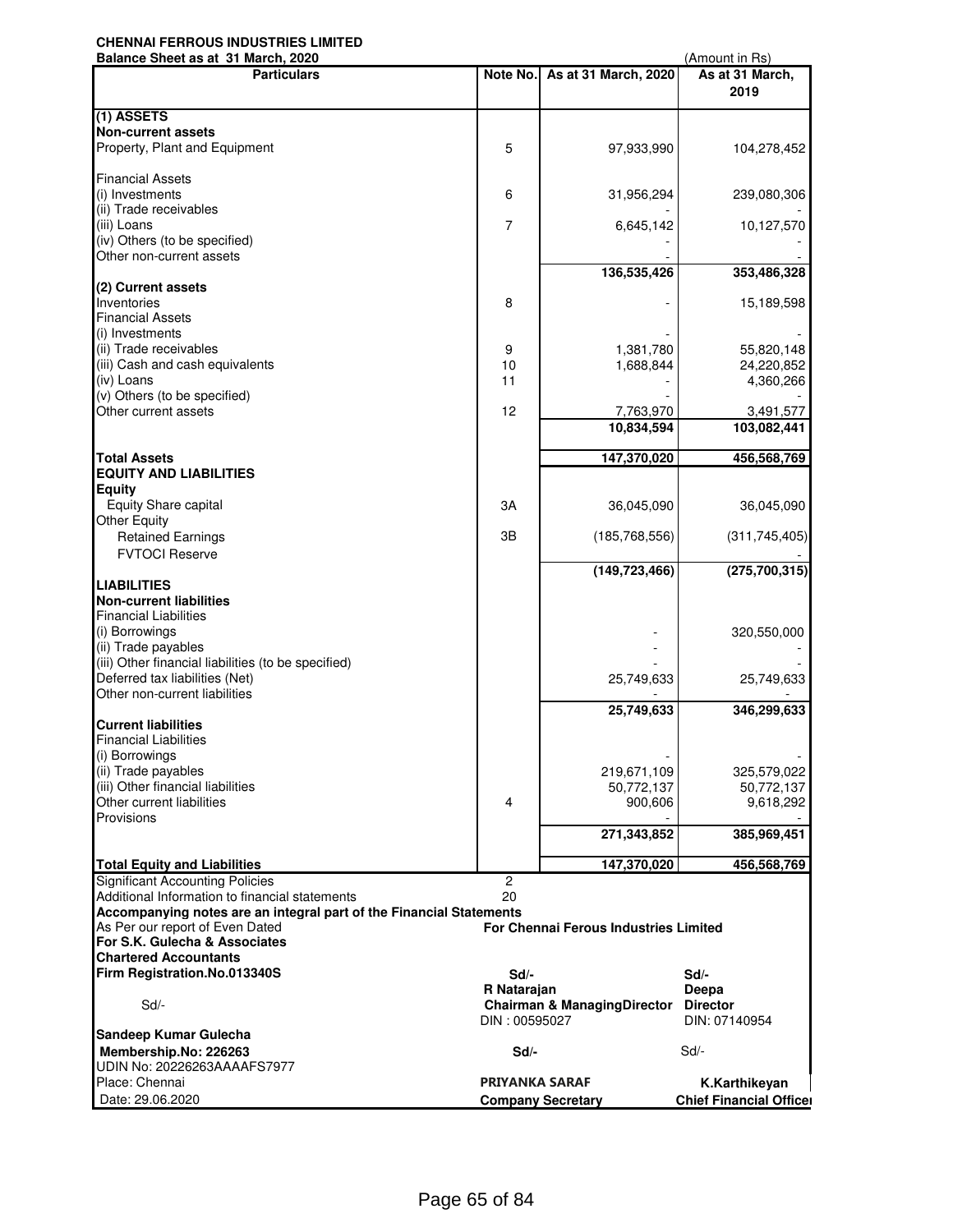# **CHENNAI FERROUS INDUSTRIES LIMITED**

**Statement of Profit and Loss for the year ended 31 March, 2020**

|                   | <b>Particulars</b>                                                                                                    | Note No.                               | For the year<br>ended<br>31 March,           | For the year ended<br>31 March, 2019 |
|-------------------|-----------------------------------------------------------------------------------------------------------------------|----------------------------------------|----------------------------------------------|--------------------------------------|
| $\mathbf{1}$      | Revenue from operations (gross)                                                                                       | 13                                     | 2020<br>79,605,426                           | 68,778,833                           |
|                   | Less: Excise duty                                                                                                     |                                        |                                              |                                      |
|                   | Revenue from operations (net)<br>Other income                                                                         | 14                                     | 79,605,426<br>1,817,929                      | 68,778,833<br>4,099,536              |
| $\mathbf{2}$<br>3 | <b>Total revenue</b>                                                                                                  |                                        | 81,423,356                                   | 72,878,369                           |
| 4                 | <b>Expenses</b>                                                                                                       |                                        |                                              |                                      |
|                   | (a) Cost of materials consumed<br>(b) Purchases of stock-in-trade                                                     | 15                                     | 8,621,788                                    | 7,918,689                            |
|                   | (c) Changes in inventories of F.G, W.I.P and stock-in-trade                                                           |                                        |                                              |                                      |
|                   | (d) Employee benefits expense                                                                                         | 16                                     | 2,659,015                                    | 1,850,141                            |
|                   | (e) Finance costs                                                                                                     | 17                                     | 77,570                                       | 13,297,135                           |
|                   | (f) Depreciation and amortisation expense                                                                             | 5                                      | 10,731,319                                   | 12,373,381                           |
|                   | (g) Other expenses                                                                                                    | 18                                     | 27,295,896                                   | 37,305,834                           |
|                   | <b>Total expenses</b>                                                                                                 |                                        | 49,385,588                                   | 72,745,180                           |
| 5                 | Profit before exceptional and tax                                                                                     |                                        | 32,037,768                                   | 133,189                              |
| 6                 | <b>Exceptional items</b>                                                                                              |                                        |                                              |                                      |
| 9<br>10           | Profit / (Loss) before tax<br>Tax expense:                                                                            |                                        | 32,037,768                                   | 133,189                              |
|                   | (a) Current tax expense<br>(b) Deferred Tax                                                                           |                                        |                                              |                                      |
|                   |                                                                                                                       |                                        |                                              |                                      |
|                   | Profit (Loss) for the period from continuing operations<br><b>Discontinuing Operations</b>                            |                                        | 32,037,768                                   | 133,189                              |
|                   | Profit/(loss) from discontinued operations                                                                            |                                        |                                              |                                      |
|                   | Tax expense of discontinued operations<br>Profit/(loss) from Discontinued operations (after tax) (X-XI)               |                                        | $\blacksquare$                               | $\blacksquare$                       |
|                   | Profit/(loss) for the period (IX+XII)                                                                                 |                                        | 32,037,768                                   | 133,189                              |
|                   | <b>Other Comprehensive Income</b>                                                                                     |                                        |                                              |                                      |
|                   | A Re measurement of defined benefit plans<br>Income tax effect                                                        |                                        |                                              |                                      |
|                   | B Measurement of financial assets through OCI                                                                         |                                        | $\overline{\phantom{a}}$                     | (93,939,082)                         |
|                   | Income tax effect                                                                                                     |                                        |                                              |                                      |
|                   | Total Comprehensive Income for the period (Comprising                                                                 |                                        | 32,037,768                                   | (93, 939, 082)<br>(93,805,893)       |
|                   | Profit (Loss) and Other Comprehensive Income for the period)<br>Earnings per equity share (for continuing operation): |                                        |                                              |                                      |
|                   | $(1)$ Basic                                                                                                           |                                        | 8.89                                         | (26.02)                              |
|                   | (2) Diluted                                                                                                           |                                        | 8.89                                         | (26.02)                              |
|                   | Earnings per equity share (for discontinued operation):                                                               |                                        |                                              |                                      |
|                   | (1) Basic<br>(2) Diluted                                                                                              |                                        |                                              |                                      |
|                   |                                                                                                                       |                                        |                                              |                                      |
|                   | Earnings per equity share(for discontinued & continuing operations)                                                   |                                        | 8.89                                         |                                      |
|                   | $(1)$ Basic<br>(2) Diluted                                                                                            |                                        | 8.89                                         | (26.02)<br>(26.02)                   |
|                   | <b>Significant Accounting Policies</b>                                                                                | 2                                      |                                              |                                      |
|                   | Additional Information to financial statements                                                                        | 20                                     |                                              |                                      |
|                   | Accompanying notes are an integral part of the Financial Statements                                                   |                                        |                                              |                                      |
|                   | As Per our report of Even Dated                                                                                       |                                        | <b>For Chennai Ferous Industries Limited</b> |                                      |
|                   | For S.K. Gulecha & Associates<br><b>Chartered Accountants</b>                                                         | Sd                                     |                                              | $Sd$ -                               |
|                   | Firm Registration.No.013340S                                                                                          | R Natarajan                            |                                              | Deepa                                |
|                   |                                                                                                                       | <b>Chairman &amp; ManagingDirector</b> |                                              | <b>Director</b>                      |
| Sd                |                                                                                                                       | DIN: 00595027                          |                                              | DIN: 07140954                        |
|                   | Sandeep Kumar Gulecha                                                                                                 | Sd                                     |                                              | $Sd$ -                               |
|                   | Membership.No: 226263                                                                                                 |                                        |                                              |                                      |
|                   | UDIN No: 20226263AAAAFS7977                                                                                           | <b>PRIYANKA SARAF</b>                  |                                              | K.Karthikeyan                        |
|                   | Date: 27.08.2020                                                                                                      |                                        | <b>Company Secretary</b>                     | <b>Chief Financial Officer</b>       |
|                   | Place: Chennai<br>Page 66 of 84                                                                                       |                                        |                                              |                                      |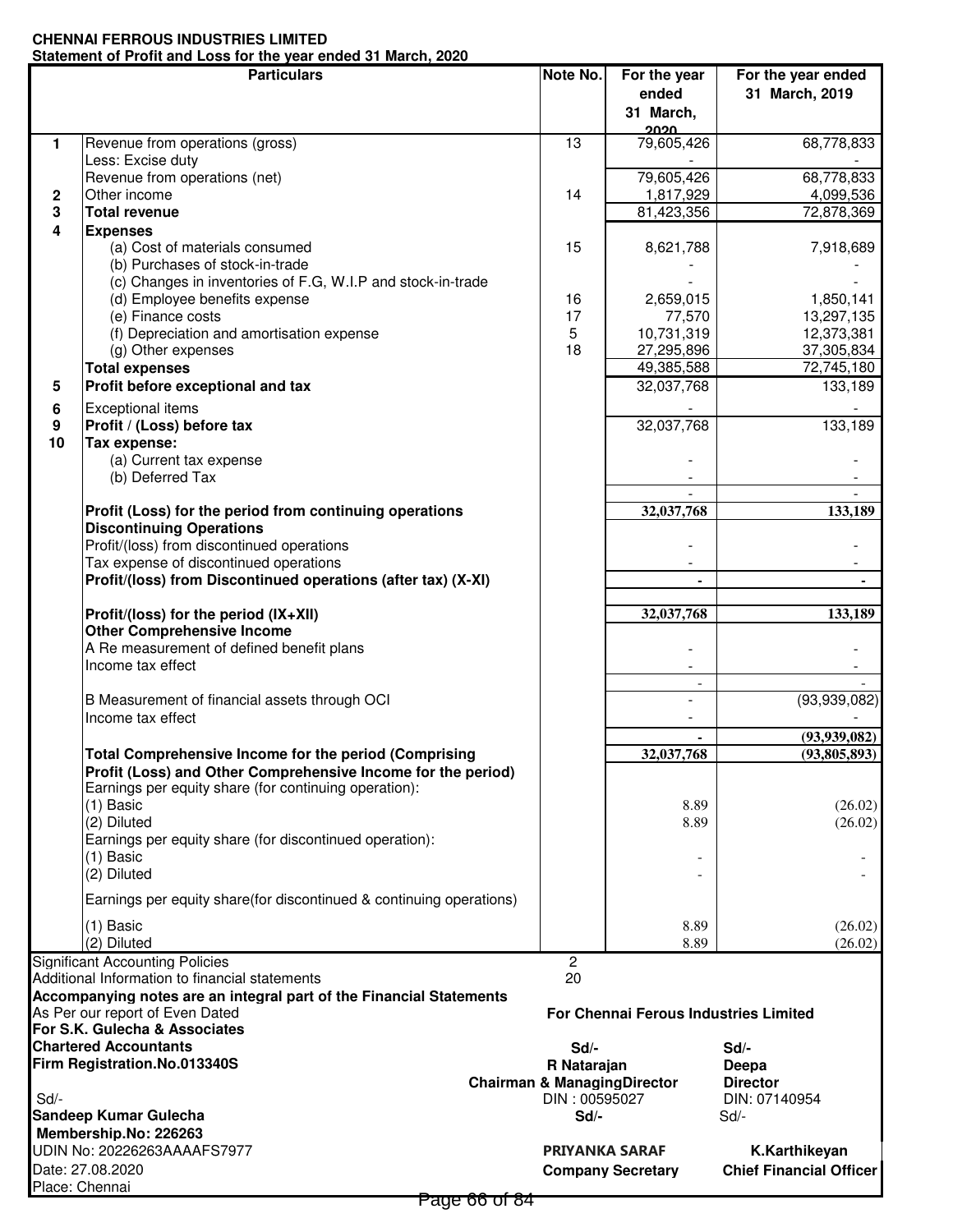#### **CHENNAI FERROUS INDUSTRIES LIMITED CASH FLOW STATEMENT FOR THE YEAR ENDED 31st MARCH 2020**

|                                                                                   | <b>Year Ended</b>        |                                        |                                              | <b>Year Ended</b>              |
|-----------------------------------------------------------------------------------|--------------------------|----------------------------------------|----------------------------------------------|--------------------------------|
| <b>Particular</b>                                                                 | 3/31/2020                |                                        | 3/31/2019                                    |                                |
|                                                                                   | (Amount in Rs.)          |                                        |                                              | (Amount in Rs.)                |
| <b>A.CASH FLOW FROM OPERATING ACTIVITIES:</b>                                     |                          |                                        |                                              |                                |
| Net Profit before Tax And Extradinary Items                                       |                          | 32,037,768                             |                                              | 133,189                        |
| Add:                                                                              |                          |                                        |                                              |                                |
| Depreciation                                                                      | 10,731,319               |                                        | 12,373,381                                   |                                |
| <b>Interest Expenses</b>                                                          | 77,570                   | 10,808,889                             | 13,297,135                                   | 25,670,516                     |
| <b>Operating Profitbefore Working Capital Changes</b>                             |                          | 42,846,657                             |                                              | 25,803,705                     |
| Adjustments for movement in Working Capital:                                      |                          |                                        |                                              |                                |
| - (Increase)/Decrease in Inventories<br>- (Increase)/Decrease in Trade Receivable | 15,189,598<br>54,438,368 |                                        | 10,630,038<br>107,669,670                    |                                |
| Short Term Loans & Advances (Asset)                                               | 4,360,266                |                                        | 23,879,982                                   |                                |
| <b>Other Current Assets</b>                                                       | (4,272,393)              |                                        | 3,977,399                                    |                                |
| <b>Other Financial Liabilities</b>                                                |                          |                                        | 50,772,137                                   |                                |
| <b>Trade Payables</b>                                                             | (105, 907, 913)          |                                        | (258, 205, 196)                              |                                |
| <b>Other Current Liabilities</b>                                                  | (8,717,686)              |                                        | 9,286,898                                    |                                |
|                                                                                   |                          | (44,909,761)                           |                                              | (51,989,072)                   |
|                                                                                   |                          | (2,063,104)                            |                                              | (26, 185, 367)                 |
| Less: Direct Taxes Paid                                                           |                          |                                        |                                              |                                |
| Net Cash Flow Operating activities (A)                                            |                          | (2,063,104)                            |                                              | (26, 185, 367)                 |
| <b>B.CASH FLOW FROM INVESTING ACTIVITIES:</b>                                     |                          |                                        |                                              |                                |
| <b>Purchase of Fixed Assets</b>                                                   | (4,386,858)              |                                        |                                              |                                |
| Purchase of Shares & Bonds                                                        | 301,063,097              |                                        | (286, 126, 918)                              |                                |
| Long Term loans & advance (Assets)                                                | 3,482,428                |                                        | 62,059,086                                   |                                |
| Net Cash Flow Investing activities (B)                                            |                          | 300,158,666                            |                                              | (224,067,832)                  |
|                                                                                   |                          |                                        |                                              |                                |
| <b>C.CASH FLOW FROM FINANCING ACTIVITIES:</b>                                     |                          |                                        |                                              |                                |
| <b>Interest Paid</b>                                                              | (77, 570)                |                                        | (13, 297, 135)                               |                                |
| Movement in Long Term Liabil. (Customer Advances)                                 | (320, 550, 000)          |                                        | 281,250,000                                  |                                |
| <b>Long Term Provisions</b><br>Net Cash Flow From Financing activities (C)        |                          | (320, 627, 570)                        | (171, 522)                                   | 267,781,343                    |
|                                                                                   |                          |                                        |                                              |                                |
| Net Increase in cash Equivalents (A)+(B)+(C)                                      |                          | (22, 532, 009)                         |                                              | 17,528,142                     |
| Cash & Cash Equivalents (Opening Balance)                                         | 24,220,852               |                                        | 6,692,710                                    |                                |
| Cash & Cash Equivalents (Closing Balance)                                         | 1,688,844                |                                        | 24,220,852                                   |                                |
| Net Increase/ (Decrease) in Cash & Cash Equivalents                               |                          | (22, 532, 009)                         |                                              | 17,528,142                     |
|                                                                                   |                          |                                        |                                              |                                |
| As Per our report of Even Dated<br>For S.K. Gulecha & Associates                  |                          |                                        | <b>For Chennal Ferous Industries Limited</b> |                                |
| <b>Chartered Accountants</b>                                                      |                          | Sd                                     |                                              | $Sd$ .                         |
| Firm Registration.No.013340S                                                      |                          | <b>R</b> Nataraian                     |                                              | Deepa                          |
|                                                                                   |                          | <b>Chairman &amp; ManagingDirector</b> |                                              | <b>Director</b>                |
| Sd                                                                                |                          | DIN: 00595027                          |                                              | DIN: 07140954                  |
|                                                                                   |                          | Sd                                     |                                              | Sd                             |
| Sandeep Kumar Gulecha                                                             |                          |                                        |                                              |                                |
| Partner (Membership.No: 226263)                                                   |                          | <b>PRIYANKA SARAF</b>                  |                                              | K.Karthikeyan                  |
| UDIN No: 20226263AAAAFS7977                                                       |                          | <b>Company Secretary</b>               |                                              | <b>Chief Financial Officer</b> |
| Date: 27.08.2020                                                                  |                          |                                        |                                              |                                |
| Place: Chennai                                                                    |                          |                                        |                                              |                                |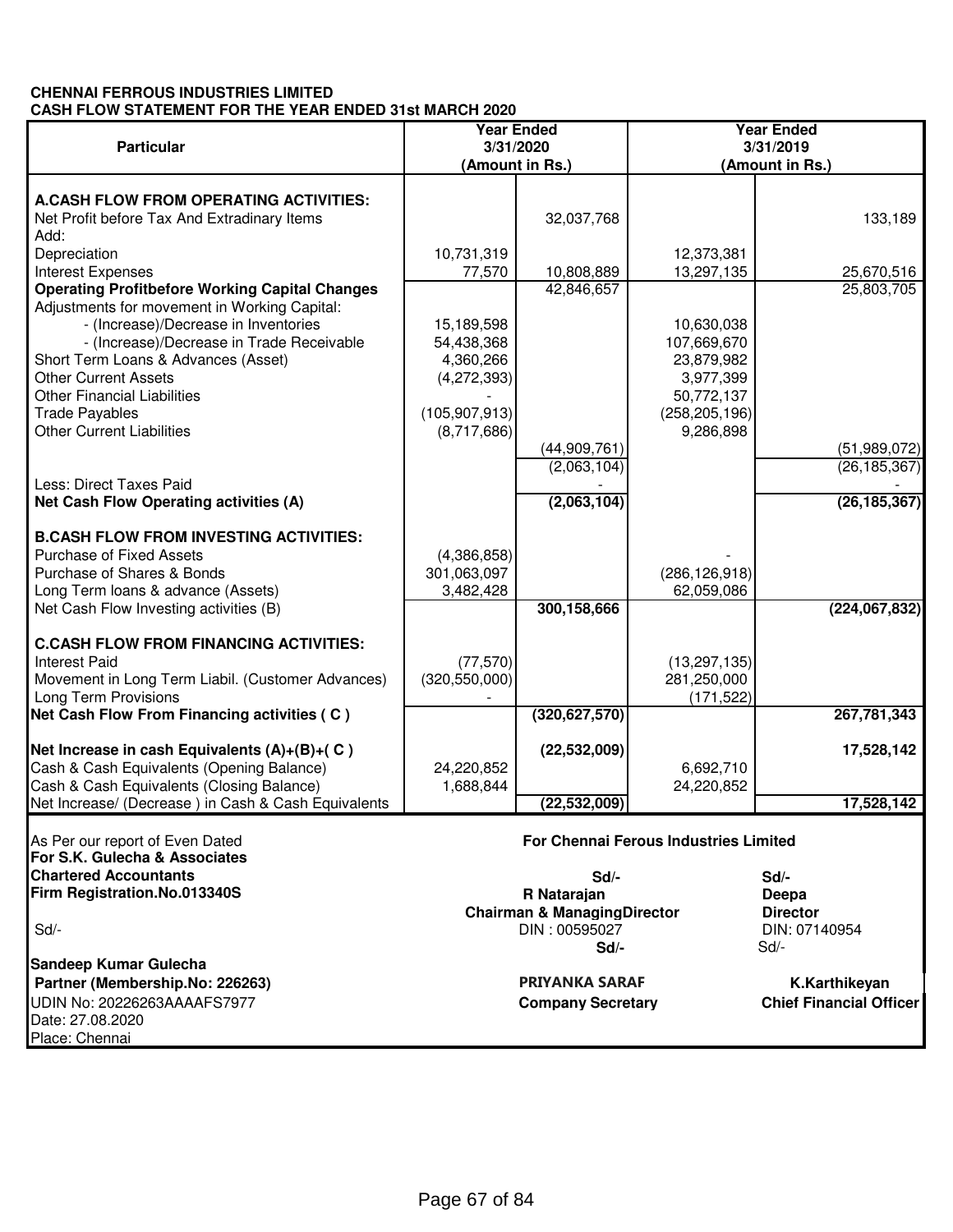#### **CHENNAI FERROUS INDUSTRIES LIMITED**

#### **NOTES TO ACCOUNTS AS ON MARCH 31, 2020**

#### Note 1:

Notes attached to and forming part of the Balance Sheet as at 31-03-2020 and the Profit and Loss account for the period ended on that date:

#### **1. Corporate Information:**

Chennai Ferrous Industries Limited (the company) incorporated under the Companies Act, 1956, in the year 2010, is manufacturer of Sponge Iron and allied products. The company's shares are listed on the Bombay Stock Exchange Limited and the shares are traded regularly.

#### **2. Significant Accounting Policies:**

#### 2.1 Basis of preparation

The financial statements of the company have been prepared in accordance with Indian accounting standards (Ind AS) as notified under Section 133 of the Companies Act, 2013 read with the Companies (Indian Accounting Standards) Rules, 2015 (as amended from time to time) and presentation requirements of Division II of Schedule III to the Companies Act, 2013.

#### 2.2 Use of Estimates

The preparation of the financial statements in conformity with IND AS requires the Management to make estimates and assumptions that affect the reported balances of assets and liabilities and disclosures relating to contingent liabilities as at the date of the financial statements and reported amounts of income and expenses during the period. The Company believes that the estimates used in the preparation of the financial statements as prudent and reasonable. Accounting estimates could change from period to period. Actual results could differ from those estimates.

#### 2.3 Revenue Recognition:

i) Revenue is recognized to the extent that is probable that the economic benefits will flow to the company and the revenue can be reliably measured.

ii) Sale of products is recognized when the significant risk and reward of ownership of the goods have been passed to the buyer. Revenue is measured at fair value of the consideration received or receivable, after deduction of any taxes or duties collected on behalf of the government which are levied on sales such as VAT, GST, etc.

Dividend income, if any, is recognized when the company's right to receive dividend is established by the reporting date.

iv) Interest income from financial assets is recognized at the effective interest rate applicable on initial recognition.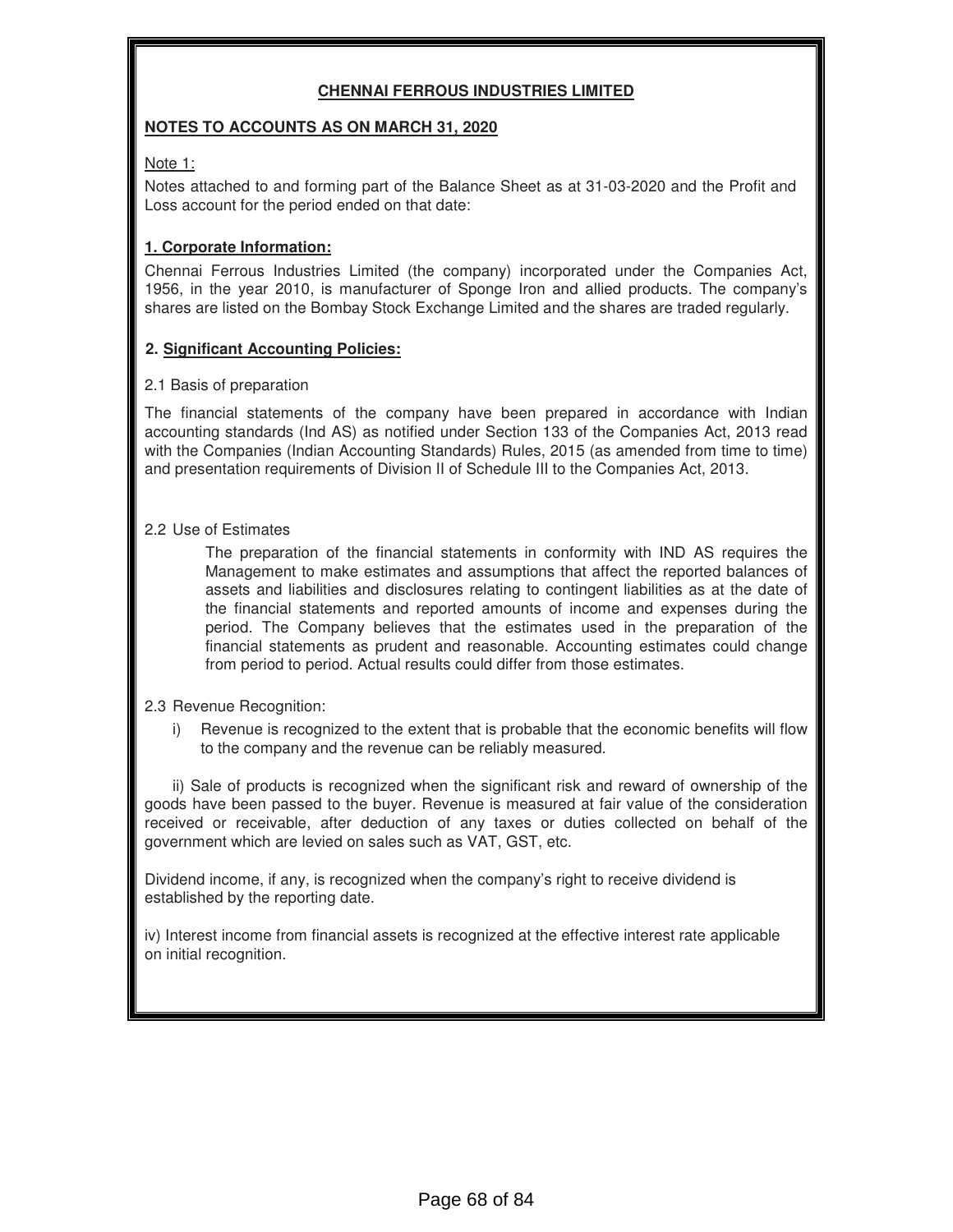v) Scrap sales is recognized at the fair value of consideration received or receivable upon transfer of significant risk and rewards. It comprises of invoice value of goods and after deducting applicable taxes on sale.

2.4 Depreciation:

Depreciation on Tangible assets is provided on the straight line method over the useful lives of assets as per the rates specified under Schedule II of the Companies Act, 2013 on pro-rata basis.

2.5 Property, Plant and Equipment (PPE) :

i) Property, Plant and Equipment are stated at cost of acquisition net of accumulated depreciation/amortization and impairment losses if any, except free hold land which is carried at cost less impairment losses if any. The cost comprises purchase prices, borrowing cost if capitalization criteria are met and directly attributable cost of bringing the asset to its working condition forthe intended use.

ii) The Company identifies the significant parts of plant and equipment separately which are required to be replaced at intervals. Such parts are depreciated separately based on their specific useful lives. The cost of replacement of significant parts are capitalized and the carrying amount of replaced parts are de-recognized. When each major inception/ overhauling is performed, its cost is recognized in the carrying amount of the item of property, plant and equipment as a replacement if the recognition criteria are satisfied. Any remaining carrying amount of the cost of the previous inspection/ overhauling (as distinct from physical parts) is de- recognized.

iii) Other expenses on fixed assets, including day-to-day repair and maintenance expenditure and cost of replacing parts that does not meet the capitalization criteria in accordance with IND AS 16 are charged to the Statement of Profit and Loss for the period during which such expenses are incurred.

iv) PPEs are eliminated from the financial statements on disposal or when no further benefit is expected from its use or disposal. Gains or losses arising from disposal of plant, property and equipment are measured as the difference between the net disposal proceeds and the carrying amount of such assets are recognized in the statement of profit and loss.

- 2.6 Impairment of Non Financial Assets:
- i) The carrying values of non-financial assets are reviewed for impairment at each Balance Sheet date, if there is any indication of impairment based on internal and external factors.
- ii) Non-financial assets are treated as impaired when the carrying amount of such asset exceeds its recoverable value. After recognition of impairment loss, the depreciation /amortization for the said assets is provided for remaining useful life based on the revised carrying amount, less its residual value if any, on straight line basis.
- iii) An impairment loss is charged to the Statement of Profit and Loss in the year in which an asset is identified as impaired.
- iv) An impairment loss is reversed when there is an indication that the impairment loss may no longer exist or may have decreased.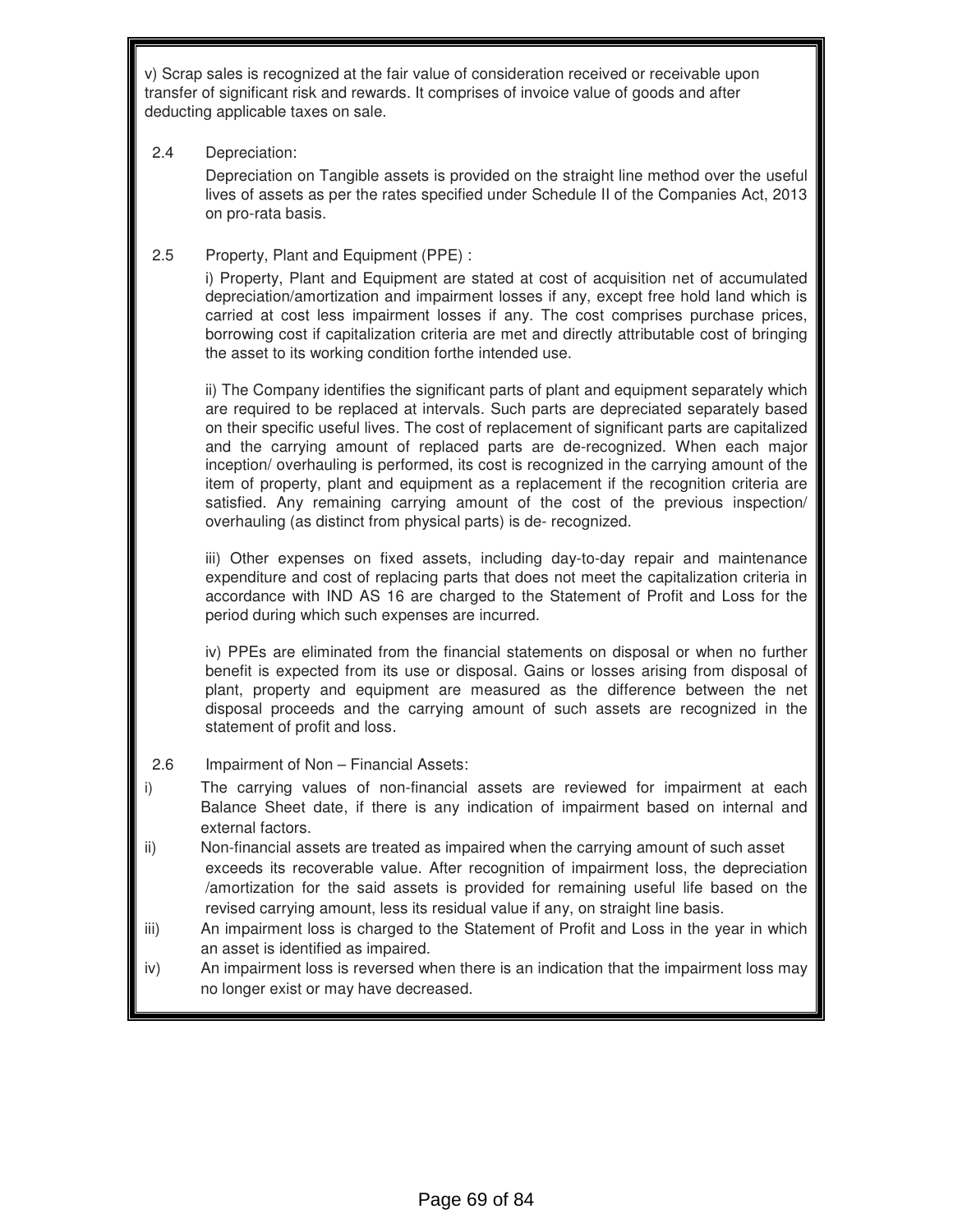#### 2.7 Foreign Exchange Transactions:

Foreign Currency Transactions are translated into the functional currency using exchange rates at the date of the transaction. Foreign exchange gains and losses from settlement of these transactions and from translation of monetary assets and liabilities at the reporting date exchange rates are recognized in the statement of Profit and Loss. Non- monetary items which are carried at historical cost denominated in foreign currency are reported using the exchange rates at the time of transaction.

During the year, the company has not entered into any foreign exchange contract under review.

#### 2.8 Borrowing Cost:

All borrowing costs are charged to revenue except to the extent they are attributable to qualifying assets, which are capitalized. During the year under review, there was no borrowing attributable to qualifying assets and hence no borrowing cost was capitalized.

#### 2.9 Segment Accounting:

The company is principally engaged in a single business segment viz., Manufacture of Sponge Iron.

#### 2.10 Current versus non-current classification:

The Company presents assets and liabilities in the balance sheet based on current/ non-current classification.

An asset is treated as current when it is:

- Expected to be realized or intended to be sold or consumed in normal operating cycle;

- Held primarily for the purpose of trading;

- Expected to be realized within twelve months after the reporting period, or

- Cash or cash equivalent unless restricted from being exchanged or used to settle a liability for at least twelve months after the reporting period

All other assets are classified as non-current.

A liability is current when:

- It is expected to be settled in normal operating cycle;

- It is held primarily for the purpose of trading;

- It is due to be settled within twelve months after the reporting period, or

- There is no unconditional right to defer the settlement of the liability for at least twelve Months after the reporting period.

All other liabilities are classified as non-current.

The operating cycle is the time between the acquisition of assets for processing and their realization in cash and cash equivalents. The Company has evaluated and considered its operating cycle as 12 months.

Deferred tax assets/ liabilities are classified as non-current assets/ liabilities.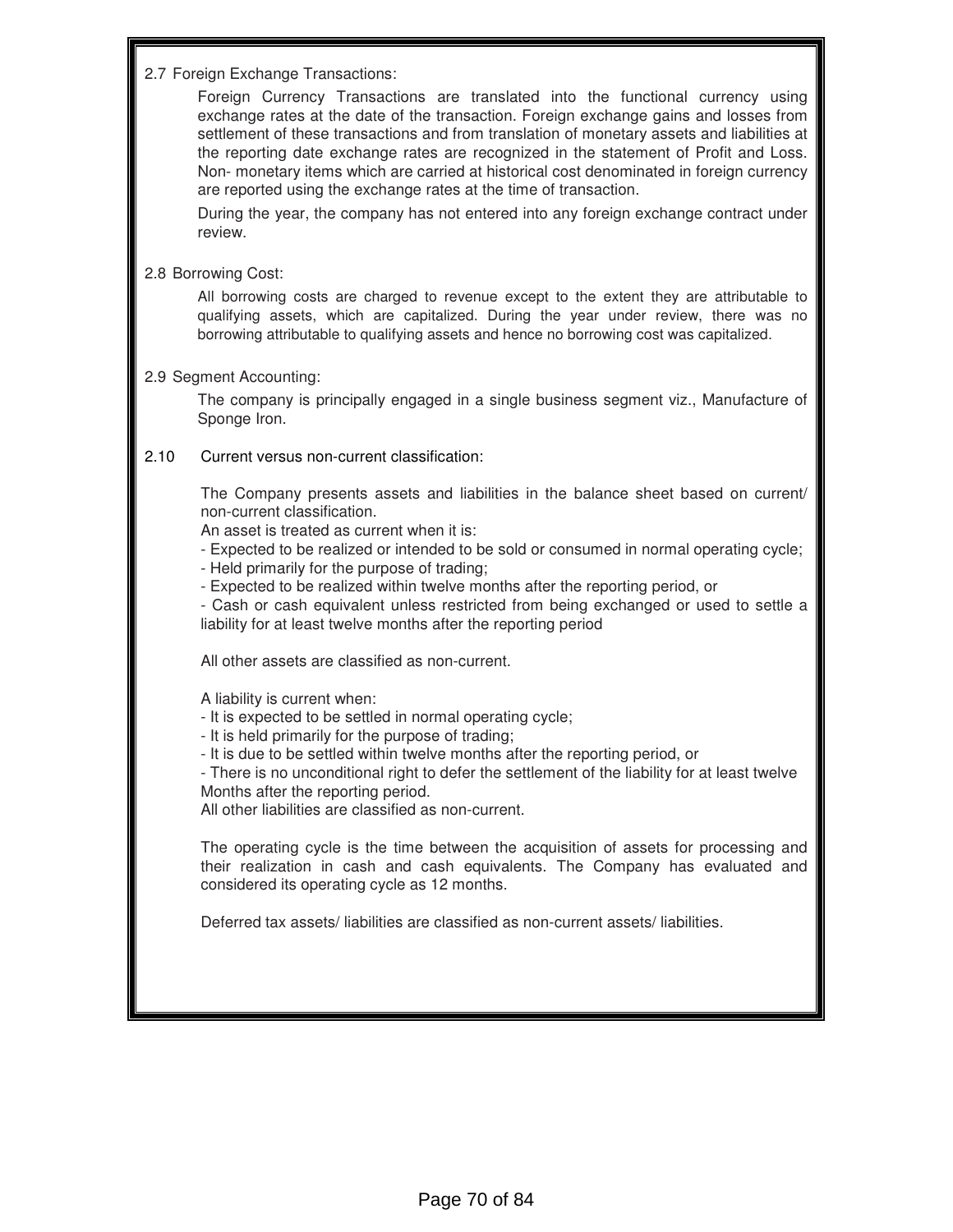#### 2.11 Inventories:

i) Inventories are valued at cost or net realizable value whichever is lower**.** Cost includes the cost incurred in bringing the inventories to their present location and condition.

ii) Raw materials, stores and spares are valued at cost or net realizable value whichever is lower. Cost includes the cost incurred in bringing the inventories to their present location and condition. For cost calculation of Raw materials as it is not ordinarily inter changeable specific identification method is used. For cost calculation of stores and spares weighted average method is used.

iii) For valuation of finished goods / stock-in-process, cost includes material, direct labour, overheads (other than abnormal amount of wasted materials, storage costs, selling and Administrative overheads) wherever applicable.

- 2.12 Taxes on Income:
	- Provision for current tax is made in accordance with the Income Tax Act, 1961.
	- In accordance with the IND AS 12, Deferred Tax Liability / Asset arising from timing differences between book and income tax profits is accounted for at the current rate of tax to the extent these differences are expected to crystallize in later years. However, Deferred Tax Assets are recognized only if there is a reasonable / virtual certainty of realization thereof.

#### 5.12 Provisions and Contingencies:

Provisions involving a substantial degree of estimation in measurement are recognized when there is a present obligation as a result of past events and it is probable that there will be an outflow of resources. Contingent liabilities are not recognized but are disclosed in the accounts by way of a note. Contingent assets are neither recognized nor disclosed in the financial statements contingencies are recorded when it is probable that a liability will be incurred and the amounts can reasonably be estimated.

Differences between the actual results and estimates are recognized in the year in which the results are known materialized.

#### 5.13 **Financial Instruments**

A financial instrument is a contract that gives rise to a financial asset of one entity and a financial liability or equity instrument of another entity. Financial assets and financial liabilities are recognized when the Company becomes a party to the contractual provisions of the relevant instrument and are initially measured at fair value.

Transaction costs that are directly attributable to the acquisition or issue of financial assets and financial liabilities (other than financial assets and financial liabilities at fair value through profit or loss) are added to or deducted from the fair value of the financial assets or financial liabilities at fair value through profit or loss are recognized immediately in profit or loss.

#### 5.13.1 Financial Asset

i) Financial assets comprise of investments in Equity, Trade Receivables, Cash and Cash Equivalents and Other Financial Assets.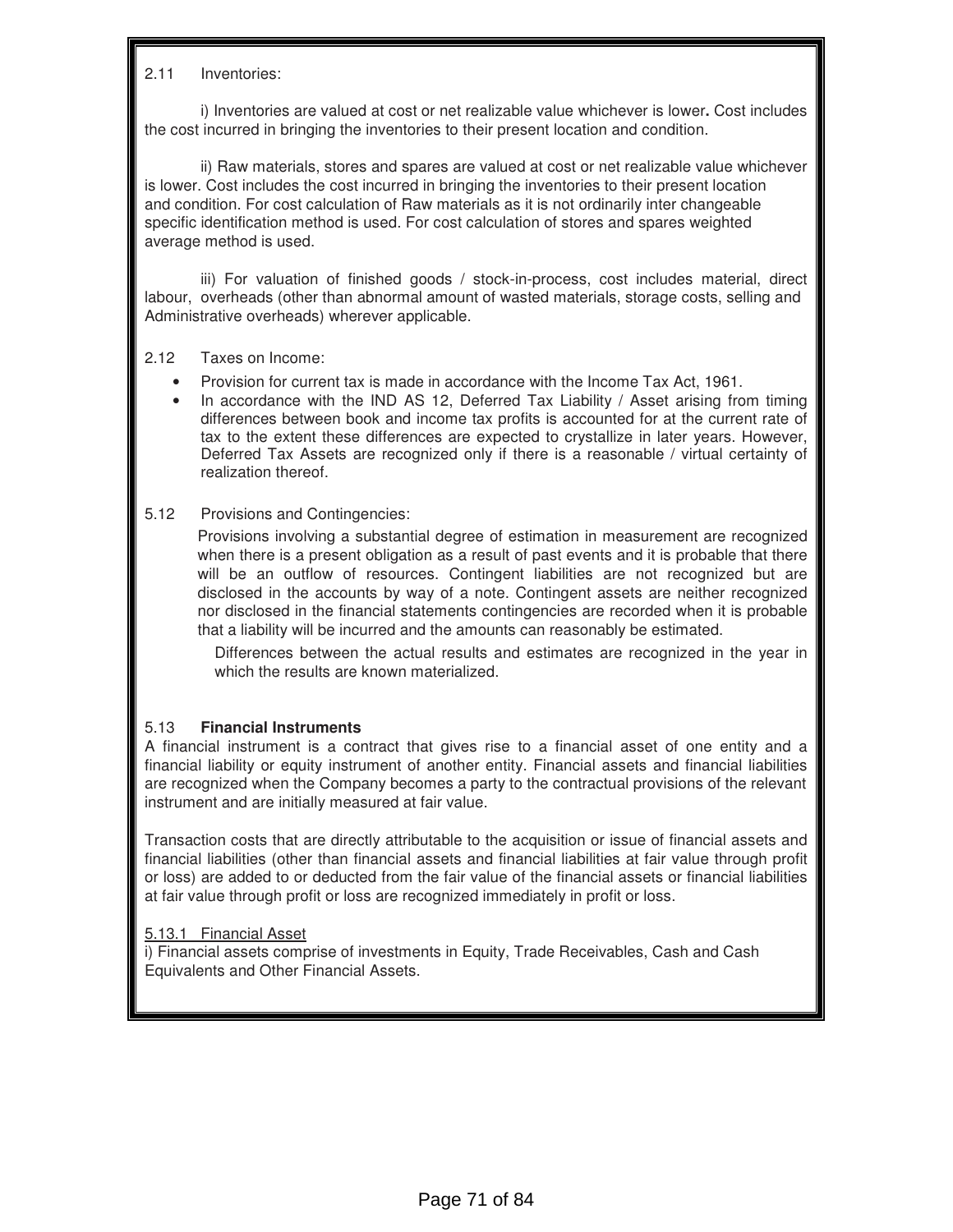ii) Depending on the business model (i.e) nature of transactions for managing those financial assets and its contractual cash flow characteristics, the financial assets are initially measured at fair value and subsequently measured and classified at:

a) Amortized cost; or

b) Fair value through Other Comprehensive Income (FVTOCI); or

c) Fair value through Profit or Loss (FVTPL)

d) Amortized cost represents carrying amount on initial recognition at fair value plus or minus transaction cost.

iii) The Company classifies its financial assets for measurement as below:-

| <b>Basis of Measurement</b> | <b>Financial Assets</b>                                                                                                                     |
|-----------------------------|---------------------------------------------------------------------------------------------------------------------------------------------|
| <b>Amortized Cost</b>       | Trade Receivables, Loan and advances given to employees<br>and related parties, deposits and other advances recoverable<br>in cash or kind. |
| <b>FVTOCI</b>               | Investment in Equity instruments                                                                                                            |
| <b>FVTPL</b>                | Forward exchange contracts                                                                                                                  |

iv) The company derecognises a financial asset when the contractual rights to the cash flows from the asset expire, or when it transfers the financial asset and substantially all the risks and rewards of ownership of the asset to another party. On derecognition of a financial asset or part thereof, the difference between the carrying amount measured at the date of recognition and the consideration received including any new asset obtained less any new liability assumed shall be recognized in the statement of profit and Loss.

v) The company assesses at each balance sheet date whether the financial asset or group of financial assets is impaired. IND AS 109 requires expected credit losses to be measured through a loss allowance. The company recognizes lifetime expected losses for trade receivables that do not constitute a financing transaction. For all other financial assets, expected credit losses are measured at an amount equal to 12 month expected credit losses or at an amount equal to lifetime expected losses, if the credit risk on the financial asset has increased significantly since initial recognition.

#### 5.13.2 Financial Liability

i) Financial liabilities comprise of Borrowings from Banks, Trade payables, Derivative financial instruments, financial guarantee obligation and other financial liabilities.

ii) The Company measures its financial liabilities as below:

| <b>Basis of measurement</b> | <b>Financial Liability</b>                                                                                                                 |
|-----------------------------|--------------------------------------------------------------------------------------------------------------------------------------------|
| <b>Amortised Cost</b>       | Borrowings, trade payables, interest accured, unclaimed / disputed<br>dividends, security deposits and other financial liabilities not for |
|                             | trading.                                                                                                                                   |
| <b>FVTPL</b>                | Foreign exchange forward contracts being derivative contracts do<br>not qualify for hedge accounting under IND AS 109.                     |
|                             |                                                                                                                                            |

iii) Financial liabilities are derecognised when and only when it is extinguished (i.e) when the obligation specified in the contract is discharged or cancelled or expired.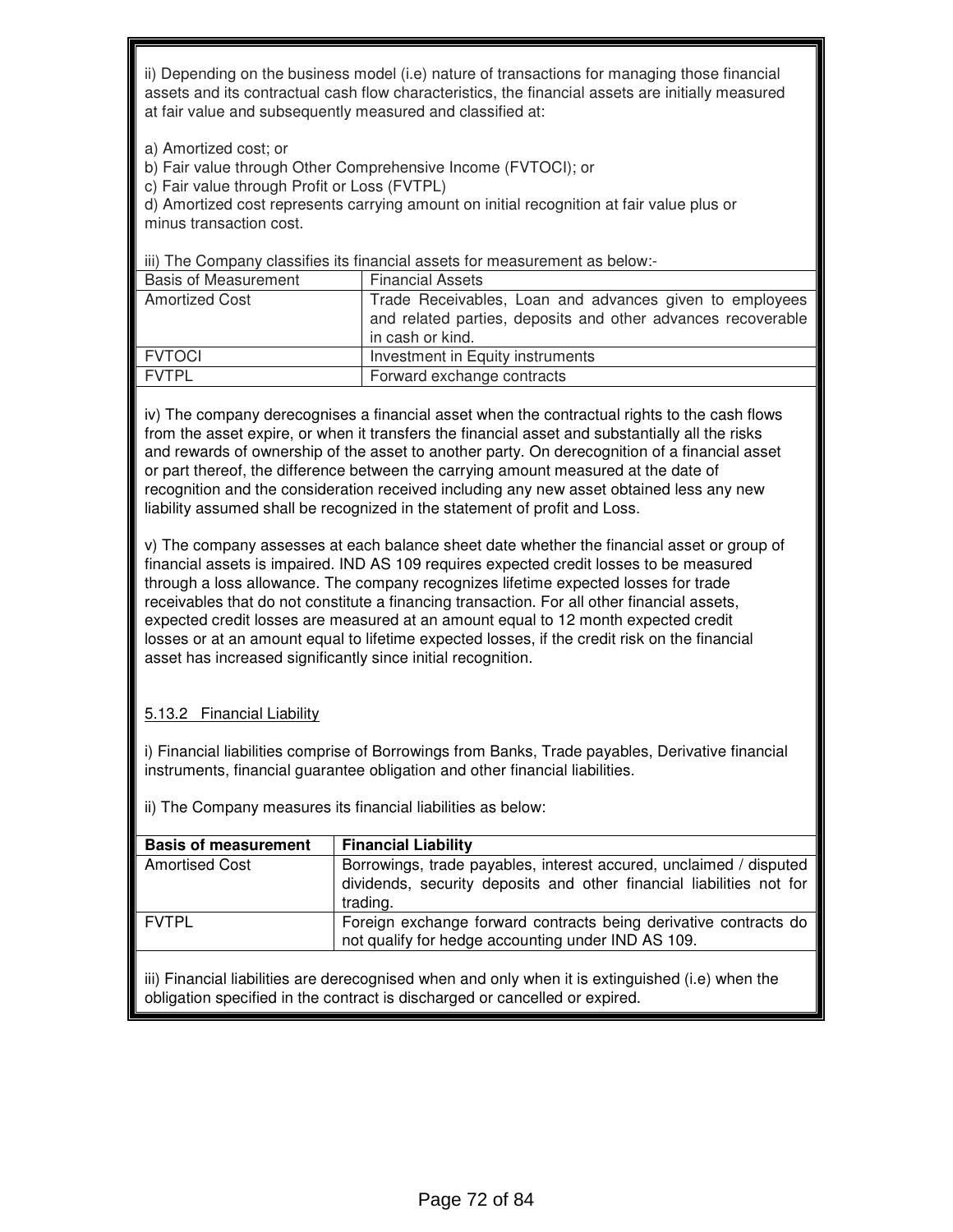iv) Upon de-recognition of its financial liabilities or part thereof, the difference between the carrying amount of a financial liability that has been extinguished or transferred to another party and the consideration paid including any non-cash assets transferred or liabilities assumed is recognized in the Statement of Profit and Loss.

#### **5.20 Fair value measurement**

i) Fair value is the price that would be received to sell an asset or paid to transfer a liability in an orderly transaction between market participants at the measurement date.

ii) The fair value of an asset or a liability is measured / disclosed using the assumptions that the market participants would use when pricing the asset or liability, assuming that the market participants act in the economic best interest.

iii) All assets and liabilities for which fair value is measured are disclosed in the financial statements are categorised within fair value hierarchy based on the lowest level input that is significant to the fair value measurement as a whole. The fair value hierarchy is described as below:

Level 1: Unadjusted quoted prices in active markets for identical assets or liabilities Level 2: Valuation techniques for which the lowest level inputs that are significant to the fair value measurement are directly or indirectly observable.

Level 3: Valuation techniques for which the lowest level inputs that are significant to the fair value measurement are unobservable.

iv) For assets and liabilities that are recognised in the Balance sheet on a recurring basis, the company determines whether transfers have occurred between levels in the hierarchy by reassessing categorisation at the end of each reporting period (i.e) based on the lowest level input that is significant to the fair value measurement as a whole.

v) For the purpose of fair value disclosures, the company has determined the classes of assets and liabilities based on the nature, characteristics and risks of the assets or liabilities and the level of the fair value hierarchy as explained above.

vi) The basis for fair value determination for measurement and / or disclosure purposes is detailed below:

#### a. Investments in Equity

The fair value is determined by reference to their quoted prices at the reporting date. In the absence of the quoted price, the fair value of the equity is measured using generally accepted valuation techniques.

#### b. Forward exchange contracts

The fair value of forward exchange contracts is based on the quoted price if available; otherwise it is estimated by discounting the difference between contractual forward price and current forward price for the residual maturity of the contract using government bond rates.

#### c. Non-derivative financial liabilities

The fair value of non-derivative financial liabilities viz, borrowings are determined for disclosure purposes calculated based on the present value of future principal and interest cash flows, discounted at the market rate of interest at the reporting date.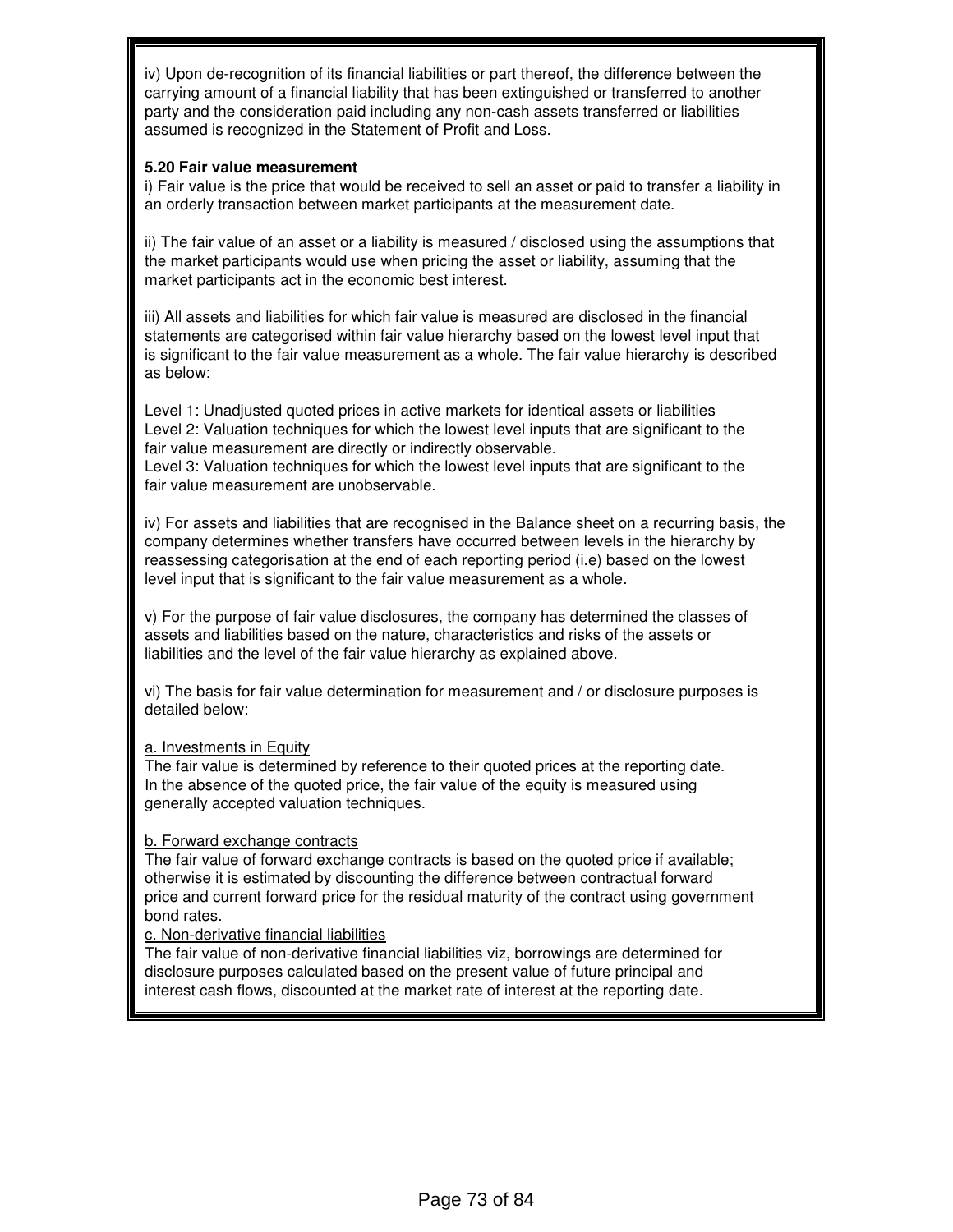#### **Statement of Changes in Equity for the period ended March 31st, 2020 STATEMENT OF CHANGES IN EQUITY CHENNAI FERROUS INDUSTRIES LIMITED**

(in Rupees)

| Note No 3A. Equity Share Capital |  |
|----------------------------------|--|
|----------------------------------|--|

| Balance at the beginning of the equity<br>reporting period |            | <b>Changes</b> | share | . <sup>in</sup> Balance at the<br><b>Example 11</b><br><b>Example 11</b><br><b>Example 12</b><br><b>Example 12</b><br><b>Example 12</b><br><b>Example 12</b><br><b>Example 12</b><br><b>Example 12</b><br><b>Example 12</b><br><b>Example 12</b><br><b>Example 12</b><br><b>Example 12</b><br><b>Example 12</b><br><b>Example 12</b><br><b>Example 12</b><br><b>Example 12</b> |            |  |
|------------------------------------------------------------|------------|----------------|-------|--------------------------------------------------------------------------------------------------------------------------------------------------------------------------------------------------------------------------------------------------------------------------------------------------------------------------------------------------------------------------------|------------|--|
|                                                            | 36.045.090 |                | -     |                                                                                                                                                                                                                                                                                                                                                                                | 36.045.090 |  |

#### **Note No 3B. Other Equity 31.03.2020**

|                                                                  | <b>Reserves and Surplus</b> | Total                              |                 |
|------------------------------------------------------------------|-----------------------------|------------------------------------|-----------------|
|                                                                  | General<br>Reserve          | <b>Retained</b><br><b>Earnings</b> |                 |
| beginning<br>the<br>thel<br>Balance at<br>οf<br>reporting period | 174,462,564                 | (392, 268, 887)                    | (217,806,323)   |
| Changes in accounting policy or prior<br>period errors           |                             |                                    |                 |
| Restated balance at the beginning of<br>the reporting period     | 174,462,564                 | (392, 268, 887)                    | (217,806,323)   |
| Total Comprehensive Income for the<br>year                       |                             |                                    |                 |
| <b>Dividends</b>                                                 |                             |                                    |                 |
| Transfer to retained earnings                                    |                             | 32,037,768                         | 32,037,768      |
| Any other change (to be specified)                               |                             |                                    |                 |
| Balance at the end of the reporting<br>period                    | 174,462,564                 | (360.231.120)                      | (185, 768, 556) |

#### **Note No 3B. Other Equity 31.03.2019**

|                                                               | <b>Reserves and Surplus</b> | Total                              |                 |
|---------------------------------------------------------------|-----------------------------|------------------------------------|-----------------|
|                                                               | General                     | Retained                           |                 |
| Balance at the<br>beginning<br>thel<br>οf<br>reporting period | Reserve<br>174,462,564      | <b>Earnings</b><br>(392, 402, 076) | (217, 939, 512) |
| Changes in accounting policy or prior<br>period errors        |                             |                                    |                 |
| Restated balance at the beginning of<br>the reporting period  | 174,462,564                 | (392, 402, 076)                    | (217, 939, 512) |
| Total Comprehensive Income<br>thel<br>for<br>year             |                             |                                    |                 |
| <b>Dividends</b>                                              |                             |                                    |                 |
| Transfer to retained earnings                                 |                             | 133,189                            | 133,189         |
| Any other change (to be specified)                            |                             |                                    |                 |
| Balance at the end of the reporting<br>period                 | 174,462,564                 | (392, 268, 887)                    | (217, 806, 323) |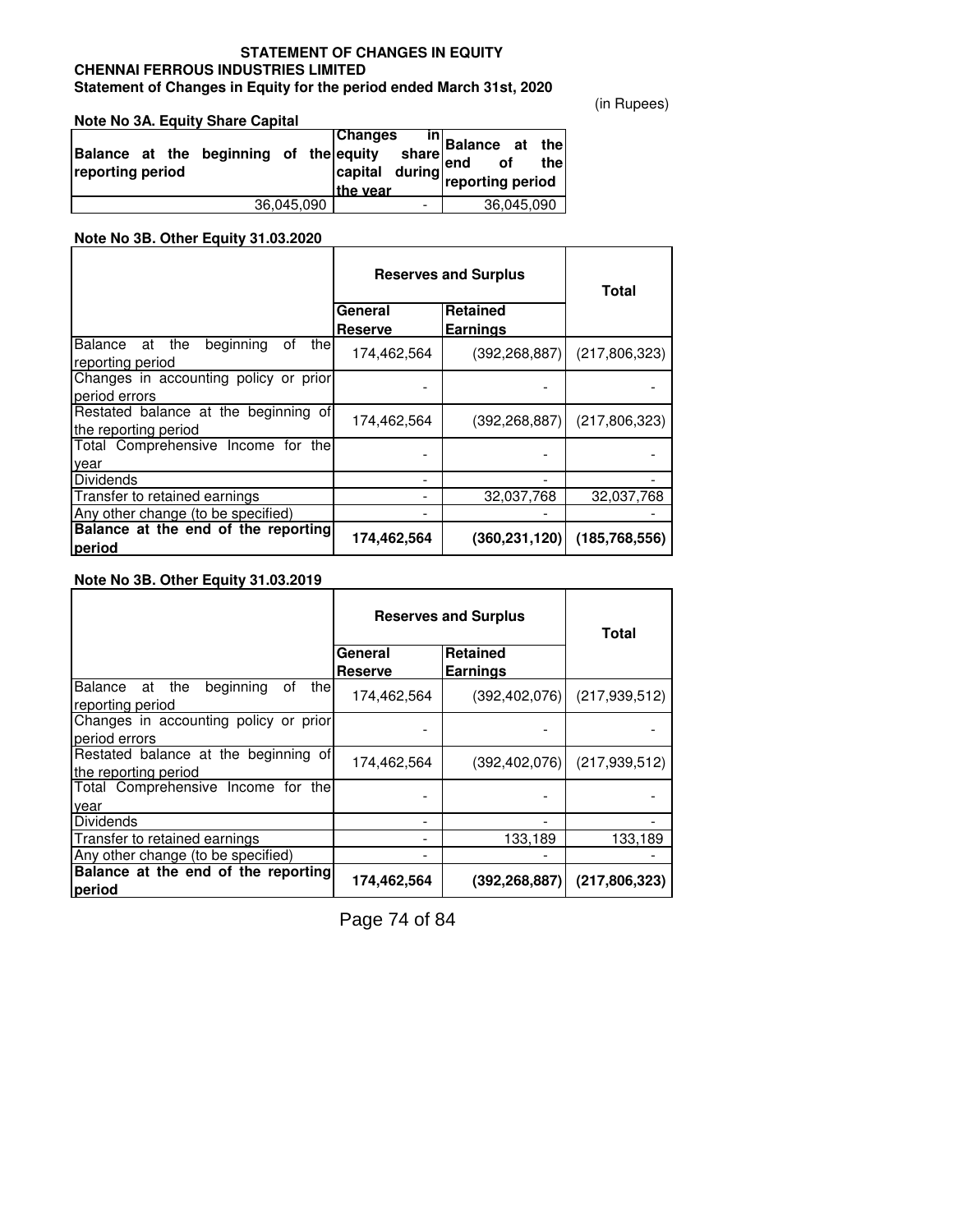# **CHENNAI FERROUS INDUSTRIES LIMITED**

**Notes forming part of the financial statements**

#### **Note 3 Share capital**

| <b>Particulars</b>                                                                                                 | As at 31 March, 2020   |                          |                            | As at 31 March, 2019     |
|--------------------------------------------------------------------------------------------------------------------|------------------------|--------------------------|----------------------------|--------------------------|
|                                                                                                                    | Number of<br>shares    | Amount (Rs.)             | <b>Number of</b><br>shares | Amount (Rs.)             |
| (a) Authorised<br>3750000 Equity shares of Rs.10 each<br>- Opening Balance<br>- Increase during the Year           | 3,750,000              | 37,500,000               | 3,750,000                  | 37,500,000               |
| - Closing Balance                                                                                                  | 3,750,000              | 37,500,000               | 3,750,000                  | 37,500,000               |
| (b) Issued, Subscribed and Fully paid-up<br>Movement in the Equity Shares                                          |                        |                          |                            |                          |
| <b>Opening Balance</b><br>Add: Issued during the year<br>Less: Cancelled during the year<br><b>Closing Balance</b> | 3,604,509<br>3,604,509 | 36,045,090<br>36,045,090 | 3,604,509<br>3,604,509     | 36,045,090<br>36,045,090 |
| (c) Share Application Money                                                                                        |                        |                          |                            |                          |
| <b>TOTAL</b>                                                                                                       |                        | 36,045,090               |                            | 36,045,090               |

## **Notes:**

## **(a) Movement of shares**

Authorised Capital, Issued, Subscribed and fully paid up capital:

There is no movement of shares outstanding at the beginning and at the end of the reporting period

## **(b) Terms / rights attached to equity shares**

The company has only one class of equity shares having a par value of Rs 10/- per share. Each holder of equity share is entitled to one vote per share

The details of Share Holders holding more than 5% of shares in the Company are given below

| Name of the shareholders                    | As at 31 March, 2020 |              | As at 31 March, 2019 |              |
|---------------------------------------------|----------------------|--------------|----------------------|--------------|
|                                             | <b>No of Shares</b>  | $%$ of       | <b>No of Shares</b>  |              |
|                                             |                      | shareholding |                      | shareholding |
| Chennai Material Recycling and Trading      | 311,198              | 8.63         | 311,198              | 8.63         |
| <b>Company Limited</b>                      |                      |              |                      |              |
| Avantika Gupta                              | 328,092              | 9.10         | 320,961              | 8.90         |
| Tamilnadu Enterprises & Investments Private | 251,937              | 6.99         | 251,937              | 6.99         |
| Limited                                     |                      |              |                      |              |
| Tamilnadu Property Developers Private       | 300,000              | 8.32         | 300,000              | 8.32         |
| Limited                                     |                      |              |                      |              |
| Radiant Solutions Private Limited           | 250,000              | 6.94         | 250,000              | 6.94         |
| Ameena Begum                                | 250,000              | 6.94         | 250,000              | 6.94         |
| Sudha Gupta                                 | 188,580              | 5.23         | 173,580              | 4.82         |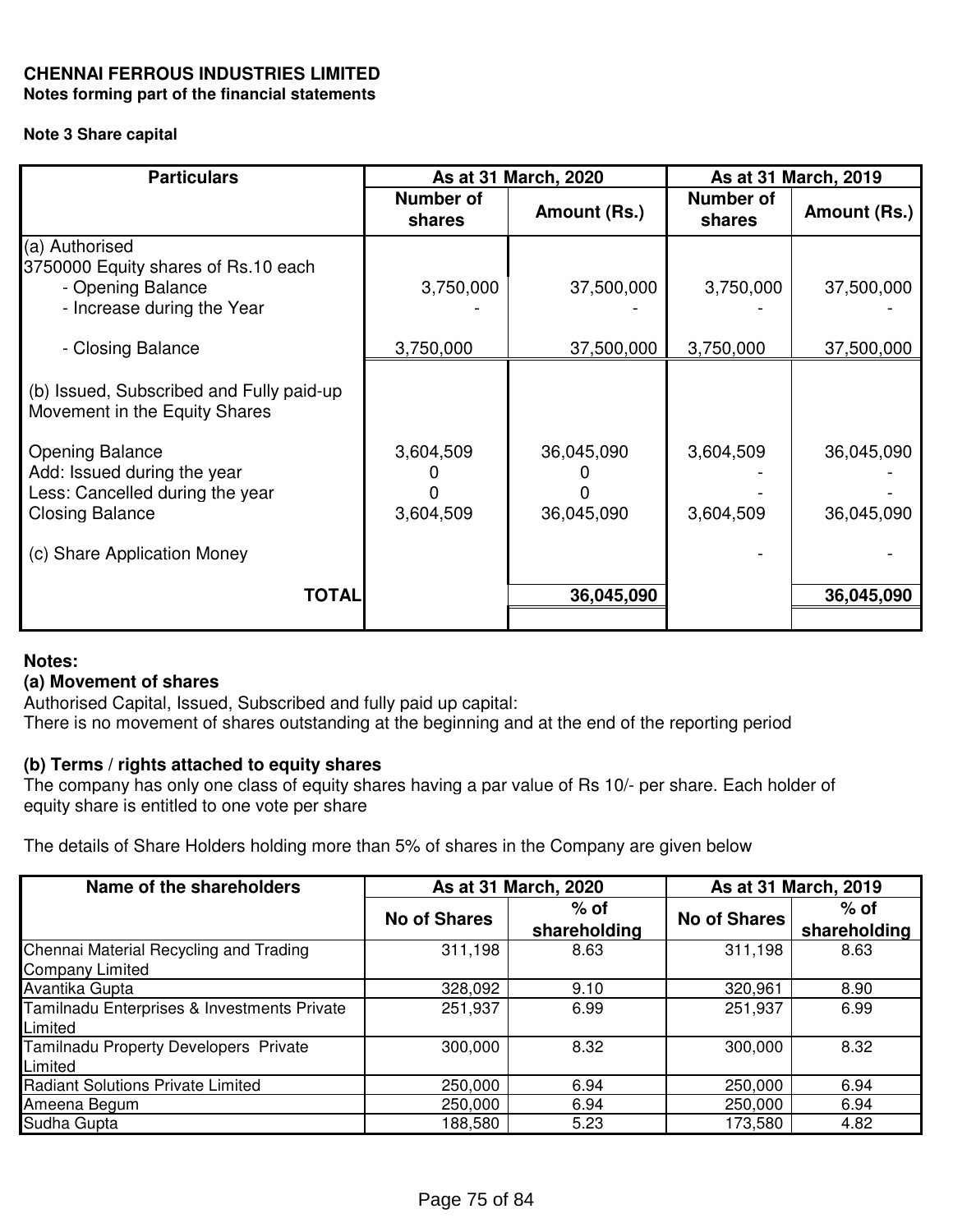#### **CHENNAI FERROUS INDUSTRIES LIMITED Notes forming part of the financial statements Note 4 Other current liabilities**

| <b>Particulars</b>                    |                          | As at 31 March, 2020 As at 31 March, 2019 |
|---------------------------------------|--------------------------|-------------------------------------------|
|                                       |                          |                                           |
| (i) EPF & ESI Payable                 | 19,351                   | 26,165                                    |
| (ii) Salary Payable                   | 311,902                  | 222,617                                   |
| <b>Statutory Liabilities</b><br>(iii) | 66,593                   | 7,620,647                                 |
| (iv) Provision for Employee Benefit   | 502,760                  | 353,356                                   |
| (v) Others                            | $\overline{\phantom{0}}$ | 1,395,507                                 |
| <b>Total</b>                          | 900,606                  | 9,618,292                                 |

#### **Note 6 Non Current Investment**

| <b>Particulars</b>                                                                                                                                                        |            | As at 31 March, 2020 As at 31 March, 2019 |
|---------------------------------------------------------------------------------------------------------------------------------------------------------------------------|------------|-------------------------------------------|
| Trade Investment (Stated at Cost)<br>Investment in unquoted Equity Shares, Fully Paid Up<br>10000 Equity Shares of Rs.10/- each of<br>OPGE - C CLASS                      | 100,000    | 100,000                                   |
| Trade<br>Investment in unquoted Equity Shares, Fully Paid Up<br>40,800 Equity Shares of Rs.37/- each of OPG<br><b>Energy Private Limited</b>                              | 1,509,600  | 804,100                                   |
| Trade Investment (Stated at Cost)<br>Investment in unquoted Equity Shares, Fully Paid Up<br>144000 Equity Shares of Rs.12.81/- each of<br><b>OPGRE</b>                    | 1,844,784  |                                           |
| Trade Investment (Stated at Cost)<br>Investment in unquoted Equity Shares, Fully Paid Up<br>38,745 Equity Shares of Rs.81/- each of<br><b>GOOD FAITH VINIMAY PVT, LTD</b> | 3,138,345  | 3,138,345                                 |
| Trade Investment (Stated at Cost)<br><b>Investment in Punjab National Bonds</b>                                                                                           | 5,319,045  |                                           |
| Trade Investment (Stated at Cost)<br>Investment in unquoted Equity Shares, Fully Paid Up<br>20,195 Equity Shares of Rs.126/- each of OPG<br><b>Metals Private Limited</b> | 2,544,570  | 2,544,570                                 |
| Trade Investment (Stated at Cost)<br><b>LUX Industries Limited</b>                                                                                                        |            | 214,993,341                               |
| Trade<br>Investment in unquoted Equity Shares, Fully Paid Up<br>5,38,460 Equity Shares of Rs. 32.50/- each of<br>Veea Fiscal Services Private Limited                     | 17,499,950 | 17,499,950                                |
| <b>Total</b>                                                                                                                                                              | 31,956,294 | 239,080,306                               |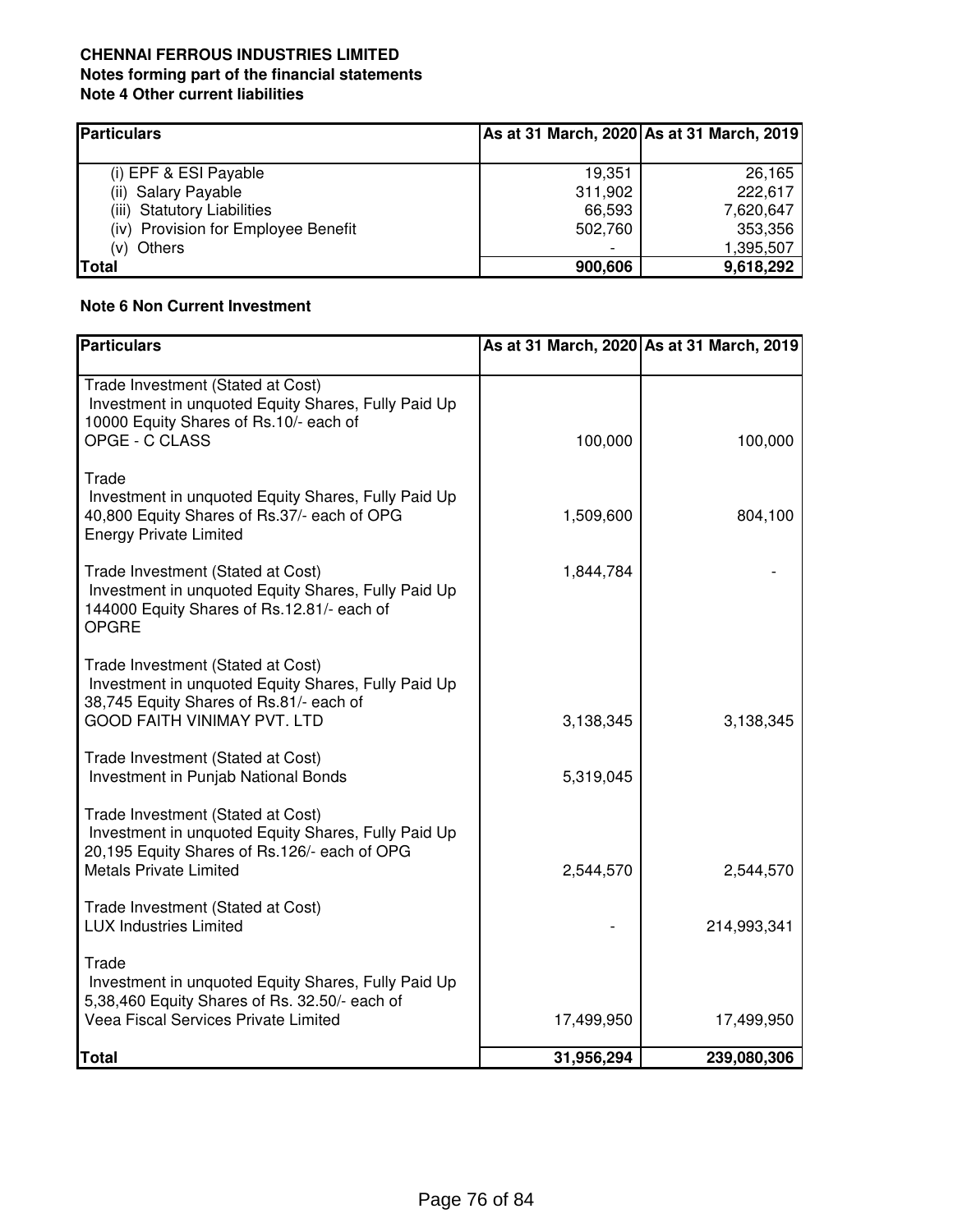## **Note 7 Long-term loans and advances**

| <b>Particulars</b>              | As at 31 March, 2020 As at 31 March, 2019 |            |
|---------------------------------|-------------------------------------------|------------|
| (Unsecured and Considered good) |                                           |            |
| (i) Capital Advance             | 3,191,264                                 | 6,673,692  |
| (ii) Other Deposits             | 218,578                                   | 218,578    |
| (iii) Security Deposits         | 3,235,300                                 | 3,235,300  |
|                                 |                                           |            |
| <b>Total</b>                    | 6,645,142                                 | 10,127,570 |

## **Note 8 Inventories**

| <b>Particulars</b>             | As at 31 March, 2020 As at 31 March, 2019 |                        |
|--------------------------------|-------------------------------------------|------------------------|
| (a) Raw<br>(b) Stores & Spares |                                           | 8,621,788<br>6,567,810 |
| Total                          | $\blacksquare$                            | 15,189,598             |

#### **Note 9 Trade Receivable**

| <b>Particulars</b>                                                                                                                       | As at 31 March, 2020 As at 31 March, 2019 |            |
|------------------------------------------------------------------------------------------------------------------------------------------|-------------------------------------------|------------|
| Trade receivables outstanding for a period exceeding<br>six months from the date they were due for payment<br>Unsecured, considered good | 1,381,780                                 | 55,820,148 |
| Total                                                                                                                                    | 1,381,780                                 | 55,820,148 |

# **Note 10 Cash and cash equivalents**

| <b>Particulars</b>                                  |           | As at 31 March, 2020 As at 31 March, 2019 |
|-----------------------------------------------------|-----------|-------------------------------------------|
|                                                     |           |                                           |
| (a) Cash on hand                                    | 46.339    | 504,015                                   |
| (b) Balances with banks                             |           |                                           |
| (i) In current accounts                             | 439,295   | 22,525,676                                |
| (ii) In Deposit accounts                            | 1,203,210 | 1,191,162                                 |
| Total                                               | 1,688,844 | 24,220,852                                |
| Of the above, the balances that meet the definition |           |                                           |
| of Cash and cash equivalents as per AS 3 C.F.S      | 1,688,844 | 24,220,852                                |

## **Note 11 Short Term Loans & Advances**

| <b>Particulars</b>   | As at 31 March, 2020 As at 31 March, 2019 |
|----------------------|-------------------------------------------|
| (a) Loans & Advances | 4,360,266                                 |
| <b>Total</b>         | 4,360,266                                 |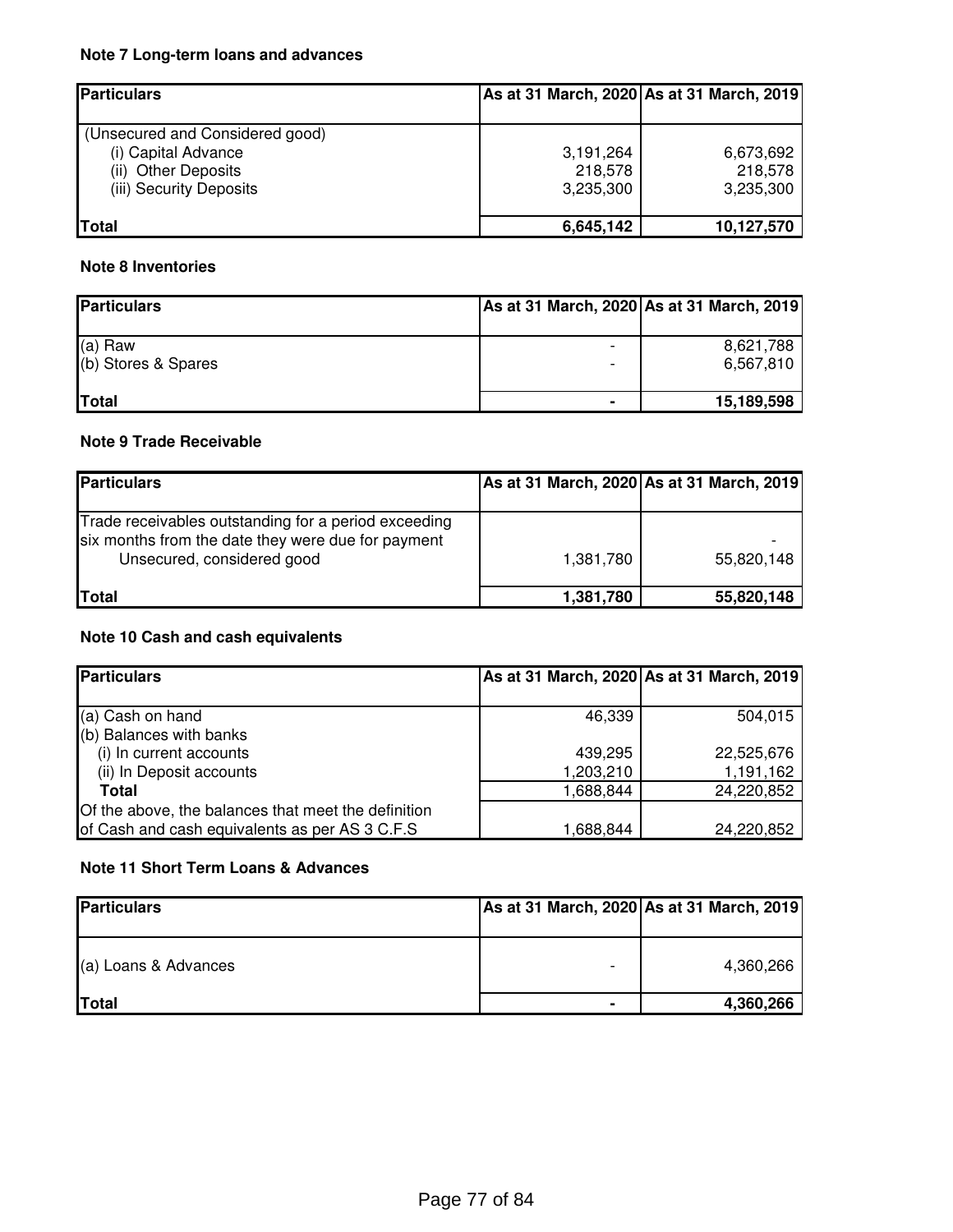## **Note 12 Other Current Assets**

| <b>Particulars</b>                                                     | As at 31 March, 2020 As at 31 March, 2019 |                                |
|------------------------------------------------------------------------|-------------------------------------------|--------------------------------|
| (a) Balance with GST & Excise Authorities<br>(b) $T.D.S$<br>(c) Others | 462,970<br>7,259,447<br>41.553            | 25,680<br>3,331,601<br>134.296 |
| <b>Total</b>                                                           | 7,763,970                                 | 3,491,577                      |

## **Note 13 Revenue from operations**

|     | <b>Particulars</b>                      | For the year ended<br>31 March, 2020 | For the year ended<br>31 March, 2019 |
|-----|-----------------------------------------|--------------------------------------|--------------------------------------|
| (a) | Sale of Goods:<br>- Manufacturing Items | 1,048,511                            | 2,223,566                            |
| (b) | <b>Other Operating Income</b>           | 78,556,915                           | 66,555,267                           |
|     | Total                                   | 79,605,426                           | 68,778,833                           |

#### **Note 14 Other Income**

|                          | <b>Particulars</b>                                                                                                                 | For the year ended<br>31 March, 2020 | For the year ended<br>31 March, 2019        |
|--------------------------|------------------------------------------------------------------------------------------------------------------------------------|--------------------------------------|---------------------------------------------|
| (a)<br>(b)<br>(c)<br>(d) | <b>Profit from Sale of Share Investment</b><br>Interest Received<br>Dividend Received<br>Liability No longer required written back | 15.541<br>1,795,502<br>6,886         | 1,738,505<br>38,554<br>305,724<br>2,016,753 |
|                          | Total                                                                                                                              | 1,817,929                            | 4,099,536                                   |

# **Note 15 Cost of Materials Consumed**

|            | <b>Particulars</b>              | For the year ended<br>31 March, 2020 | For the year ended<br>31 March, 2019 |
|------------|---------------------------------|--------------------------------------|--------------------------------------|
| (a)<br>(b) | Opening stock<br>Add: Purchases | 8,621,788                            | 16,540,477                           |
| (c)        | Less: Closing Stock             | 8,621,788<br>-                       | 16,540,477<br>8,621,788              |
|            | <b>Total</b>                    | 8,621,788                            | 7,918,689                            |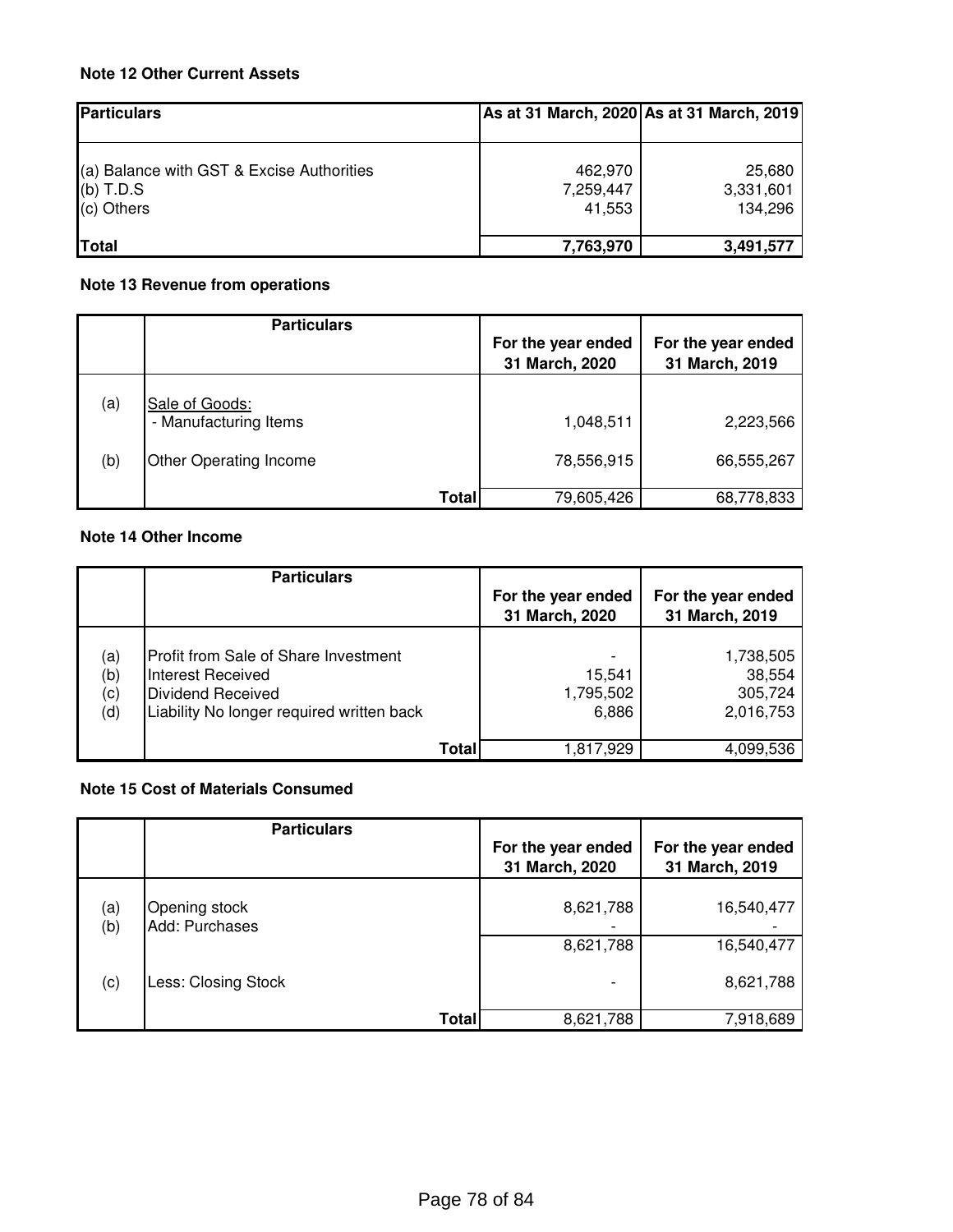# **Note 16 Employee Benefit Expenses**

|     | <b>Particulars</b>        |                                      |                                      |
|-----|---------------------------|--------------------------------------|--------------------------------------|
|     |                           | For the year ended<br>31 March, 2020 | For the year ended<br>31 March, 2019 |
|     |                           |                                      |                                      |
| (a) | Salary and Wages          | 2,318,000                            | 1,508,734                            |
| (b) | Contribution to EPF & ESI | 149,179                              | 150,048                              |
| (c) | Employee Benefit          | 149,404                              | 109,577                              |
| (d) | <b>Staff Welfare</b>      | 42,432                               | 81,782                               |
|     | Total                     | 2,659,015                            | 1,850,141                            |

## **Note 17 Finance Costs**

|            | <b>Particulars</b>                                          | For the year ended<br>31 March, 2020 | For the year ended<br>31 March, 2019 |
|------------|-------------------------------------------------------------|--------------------------------------|--------------------------------------|
| (a)<br>(b) | <b>Bank Charges</b><br><b>Interest Paid</b><br><b>Total</b> | 19,066<br>58,504<br>77,570           | 9,588<br>13,287,547<br>13,297,135    |

# **Note 18 Other expenses**

| <b>Particulars</b>                      |                    | For the year ended |
|-----------------------------------------|--------------------|--------------------|
|                                         | For the year ended | 31 March, 2019     |
|                                         | 31 March, 2020     |                    |
| A. Material & Manufacturing Expenses    |                    |                    |
| <b>Stores and Spares Consumed</b>       | 6,567,810          | 2,711,349          |
| <b>Freight Charges</b>                  | 44,000             |                    |
| <b>B. Repairs &amp; Maintenance</b>     |                    |                    |
| <b>Building Repairs and Maintenance</b> | 2,411,095          | 182,612            |
| <b>Computer Maintenance</b>             | 55,026             | 19,945             |
| Machinery Maintenance                   | 10,708,724         | 271,588            |
| Vehicle Maintenance                     |                    | 2,550              |
| <b>C. Administrative Expenses</b>       |                    |                    |
| <b>Office Administration Expenses</b>   | 2,814,628          |                    |
| <b>Bad Debts</b>                        |                    | 31,276,321         |
| <b>Directors Remuneration</b>           | 699,000            | 608,000            |
| Donation                                | 1,409,000          |                    |
| <b>Filling Fees</b>                     | 3,036              | 5,252              |
| Insurance                               | 7,008              | 119,241            |
| Postage Expenses                        | 5,915              | 59,619             |
| <b>Printing and Stationery</b>          | 66,951             | 107,198            |
| Professional & Consultancy              | 384,700            | 472,270            |
| <b>Payment to Auditors</b>              |                    |                    |
| i) As Statutory Audit Fees              | 47,500             | 45,000             |
| ii) As Tax Audit Fees                   | 20,000             | 20,000             |
| iii) Other Services                     | 5,000              |                    |
| Rates & Taxes                           | 621,701            | 739,215            |
| Loss on the sale of Investment          | 423,268            |                    |
| Listing Fees / Share Transfer Charges   | 411,687            | 405,463            |
| <b>Telephone Expenses</b>               |                    | 14,759             |
| Travelling & Conveyance                 | 340,998            | 212,302            |
| D. Selling & Distribution Expenses      |                    |                    |
| <b>Advertisement Expenses</b>           | 248,850            | 33,150             |
| <b>Total</b>                            | 27,295,896         | 37,305,834         |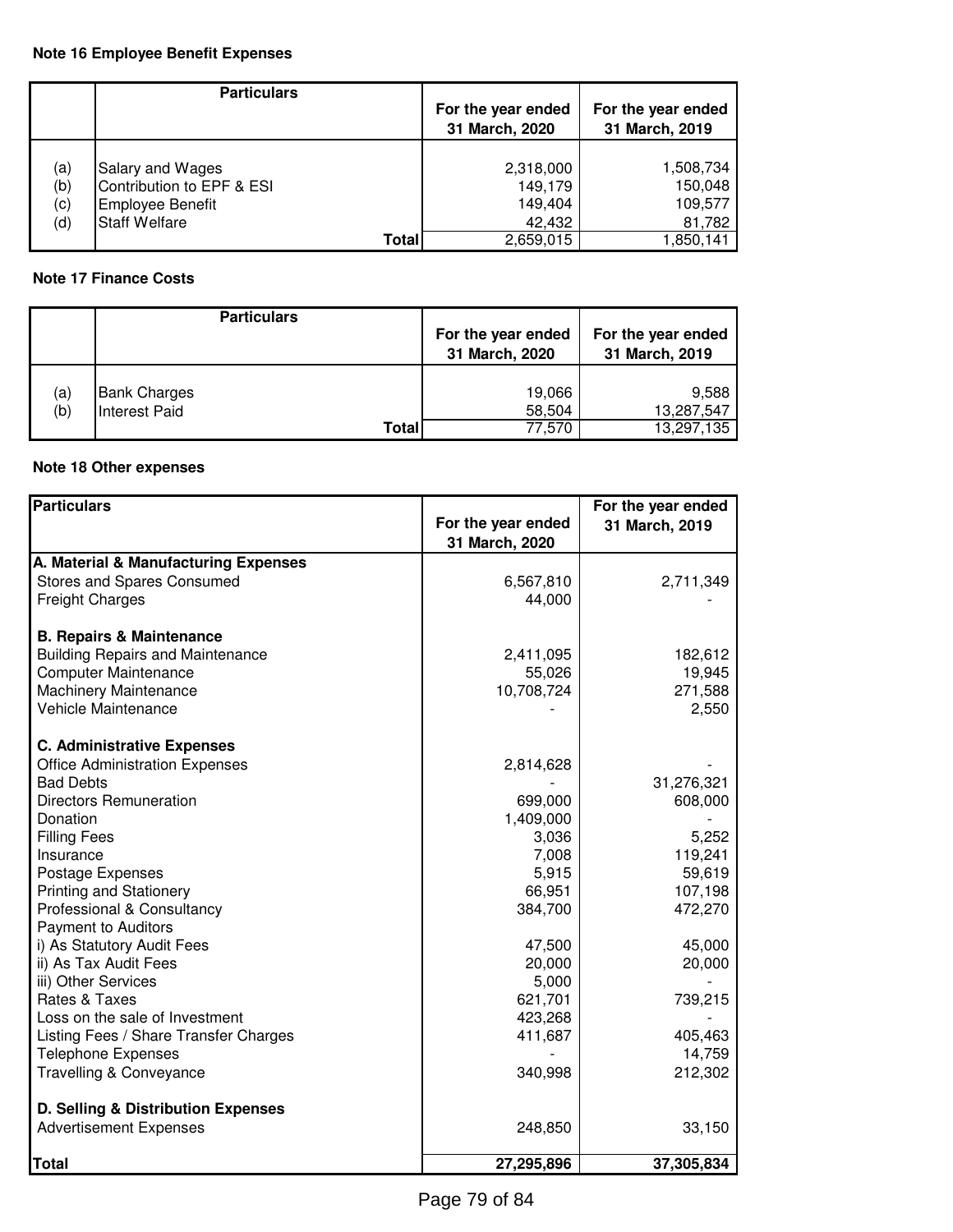# Property, Plant and Equipment **CHENNAI FERROUS INDUSTRIES LIMITED**

| <b>Details</b>                                                      | <b>Land Freehold</b> | <b>Buildings</b> | <b>Plant &amp; Machinery</b> | <b>Office Equipment</b> | <b>Furniture and Fixtures</b> | <b>Vehicles</b>          | <b>TOTAL</b>  |
|---------------------------------------------------------------------|----------------------|------------------|------------------------------|-------------------------|-------------------------------|--------------------------|---------------|
| Year ended 31 Mar 2020                                              |                      |                  |                              |                         |                               |                          |               |
| Gross carrying amount                                               |                      |                  |                              |                         |                               |                          |               |
| Opening Gross Carrying Amount                                       | 17,562,794           | 58.929.891       | 165,048,778                  | 1,597,265               | 523,266                       | 419,91                   | 244,081,905   |
| <b>Additions</b>                                                    |                      | 1,993,759        | 2,393,099                    |                         |                               | $\overline{\phantom{a}}$ | 4,386,858     |
| Deletions                                                           |                      |                  |                              | 1.597.265               | 523.266                       | $\overline{a}$           | 2,120,531     |
| Closing Gross Carrying Amount as at 31 Mar 2020                     | 17,562,794           | 60,923,650       | 167,441,877                  |                         | $\overline{\phantom{a}}$      | 419,91                   | 246, 348, 232 |
| Accumulated Depreciation and Impairment                             |                      |                  |                              |                         |                               |                          |               |
| Opening accumulated depreciation                                    |                      | 23,888,889       | 113,521,173                  | 1,597,265               | 523,266                       | 272,866                  | 139,803,459   |
| Depreciation charged during the year                                |                      | 2,809,174        | 7,872,123                    |                         | $\overline{\phantom{a}}$      | 50,022                   | 10,731,319    |
| IND AS Adjustment Entries (Depreciation P&L)                        |                      |                  |                              |                         | $\overline{\phantom{a}}$      | $\overline{\phantom{a}}$ |               |
| Deduction/Adjustment                                                |                      |                  |                              | 1,597,265               | 523,266                       |                          | 2,120,531     |
| Closing Accumulated Depreciation and Impairment as at 31 March 2020 |                      | 26,698,063       | 121,393,296                  |                         | $\sim$                        | 322,888                  | 148,414,247   |
| Net Carrying Amounts as at 31st Mar 2020                            | 17,562,794           | 34,225,587       | 46,048,582                   |                         | $\sim$                        | 97.023                   | 97,933,990    |
|                                                                     |                      |                  |                              |                         |                               |                          |               |
|                                                                     |                      |                  |                              |                         |                               |                          |               |
| <b>Details</b>                                                      | <b>Land Freehold</b> | <b>Buildings</b> | <b>Plant &amp; Machinery</b> | <b>Office Equipment</b> | <b>Furniture and Fixtures</b> | <b>Vehicles</b>          | <b>TOTAL</b>  |
| Year ended 31 Mar 2019                                              |                      |                  |                              |                         |                               |                          |               |
| Gross carrying amount                                               |                      |                  |                              |                         |                               |                          |               |
| <b>Opening Gross Carrying Amount</b>                                | 17,562,794           | 58,929,891       | 165,048,778                  | 1,597,265               | 523,266                       | 419,91                   | 244,081,905   |
| <b>Additions</b>                                                    |                      |                  |                              |                         |                               |                          |               |
| Deletions                                                           |                      |                  |                              |                         |                               |                          |               |
| Closing Gross Carrying Amount as at 31 Mar 2019                     | 17,562,794           | 58,929,891       | 165,048,778                  | 1.597.265               | 523,266                       | 419.911                  | 244,081,905   |
| Accumulated Depreciation and Impairment                             |                      |                  |                              |                         |                               |                          |               |
| Opening accumulated depreciation                                    |                      | 22,020,811       | 103,073,585                  | 1,597,265               | 505,442                       | 232,974                  | 127,430,077   |
| Depreciation charged during the year                                |                      | 1,868,078        | 10,447,588                   |                         | 17,824                        | 39,892                   | 12,373,381    |
| IND AS Adjustment Entries (Depreciation P&L)                        |                      |                  |                              |                         | $\sim$                        | $\overline{\phantom{a}}$ |               |
| Deduction/Adjustment                                                |                      |                  |                              |                         | $\overline{\phantom{a}}$      |                          |               |
| Closing Accumulated Depreciation and Impairment as at 31 March 2019 |                      | 23,888,889       | 113,521,173                  | 1,597,265               | 523,266                       | 272,866                  | 139,803,458   |
| Net Carrying Amounts as at 31st Mar 2019                            | 17,562,794           | 35,041,002       | 51,527,605                   |                         | $\overline{\phantom{a}}$      | 147,045                  | 104,278,448   |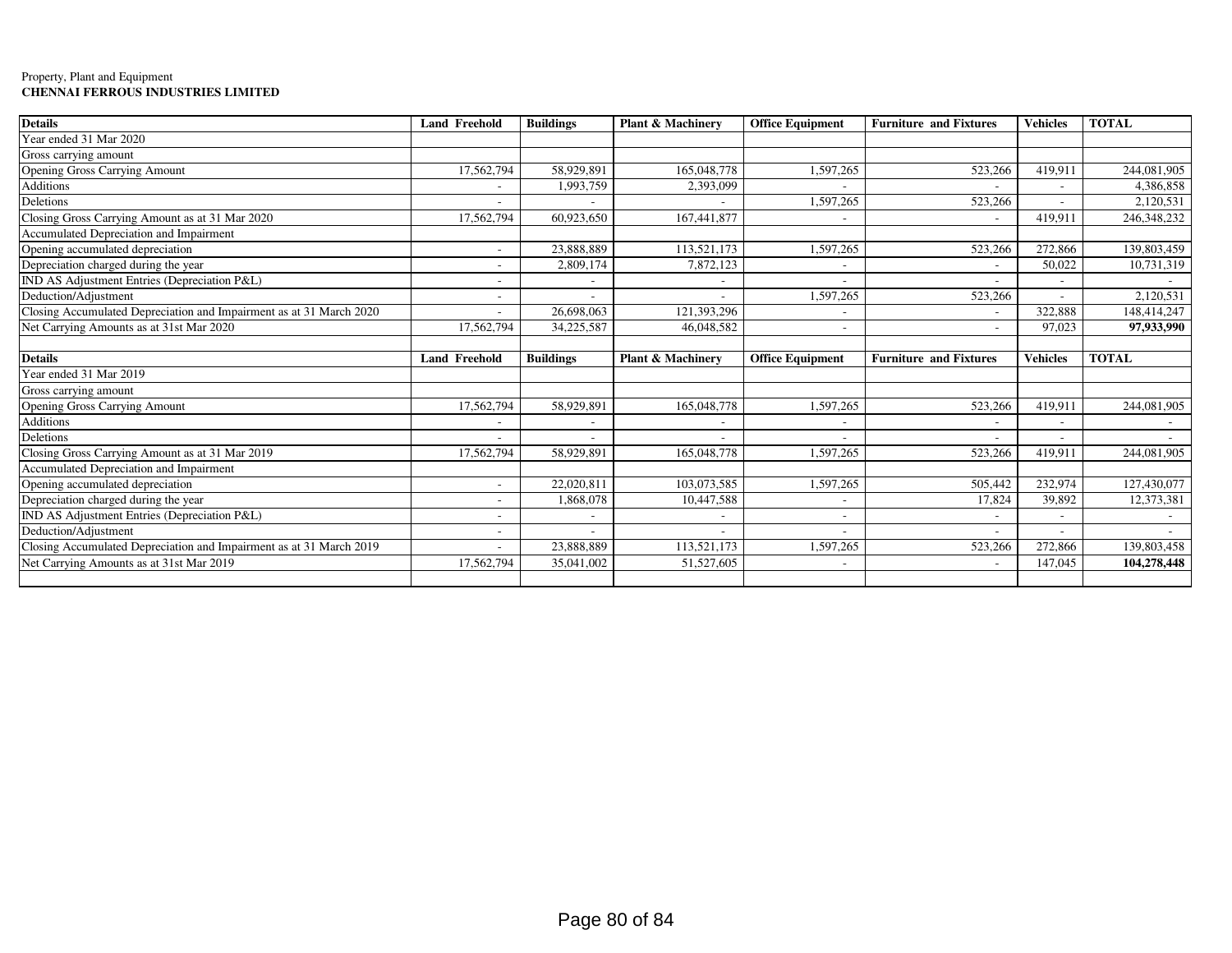Note No 20: Additional Information to the Financial Statements

- (i) Contingent liability not provided for:
	- (a) Counter Guarantees furnished to the bank Rs.5,43,950/- (Previous year Rs. 5,73,455/-)
	- (b) Towards outstanding Letter of Credit Nil (Previous year Nil) on account of import of raw materials.
- (iii) Claims against the Company not acknowledged as Debt Rs. Nil. Estimated amount of contracts remaining to be executed on capital account and not provided for Rs. Nil. Contingent liabilities not provided for: Nil
- (iv) Employee Benefits :
	- a) Defined Contribution plan:

Contribution to defined contribution plan recognized as expenses for the year 2019-20 accordingly an amount of Rs. 1,49,404/-(previous year Rs.1,50,048/-) is debited towards contribution to PF & ESI.

b) Defined Benefit plan:

As per the explanations given by the management of the company except for gratuity there are no other plans for the employees of the company. The present value of gratuity obligation is determined during the year based on actuarial valuation using projected unit credit method. Accordingly, provision of Rs. NIL has been made.

|              | <b>Particulars</b>                                                                                                   | 2019-20<br>(Amount in Rs.) | 2018-19<br>(Amount in Rs.) |
|--------------|----------------------------------------------------------------------------------------------------------------------|----------------------------|----------------------------|
|              | Expenses recognized in the statement of profit<br>and loss for the year ended                                        |                            |                            |
|              | 1. Current Service Cost                                                                                              | 119,941                    | 88,669                     |
|              | 2. Interest Cost/ Interest on obligation                                                                             | 29,463                     | 20,908                     |
|              | 3. Expected return on plan assets                                                                                    |                            |                            |
|              | 4. Net Actuarial (gains)/losses                                                                                      |                            |                            |
|              | 5. Total Expenses                                                                                                    | 1,49,404                   | 1,09,577                   |
| $\mathbf{H}$ | Net (Asset)/ Liability recognized in the balance<br>sheet as on 31-03-2020<br>1. Present Value of funded Obligations |                            |                            |
|              | 2. Present Value of unfunded Obligations                                                                             | 4,76,448                   | 4,20,898                   |
|              | 3. Fair Value of plan assets as at 31-03-2020                                                                        |                            |                            |
|              | 4. Unrecognized past service cost                                                                                    |                            |                            |
|              | 5. Net liability as at 31-03-2020                                                                                    | 4,76,448                   | 4,20,898                   |
|              |                                                                                                                      |                            |                            |
|              |                                                                                                                      |                            |                            |
|              |                                                                                                                      |                            |                            |
|              |                                                                                                                      |                            |                            |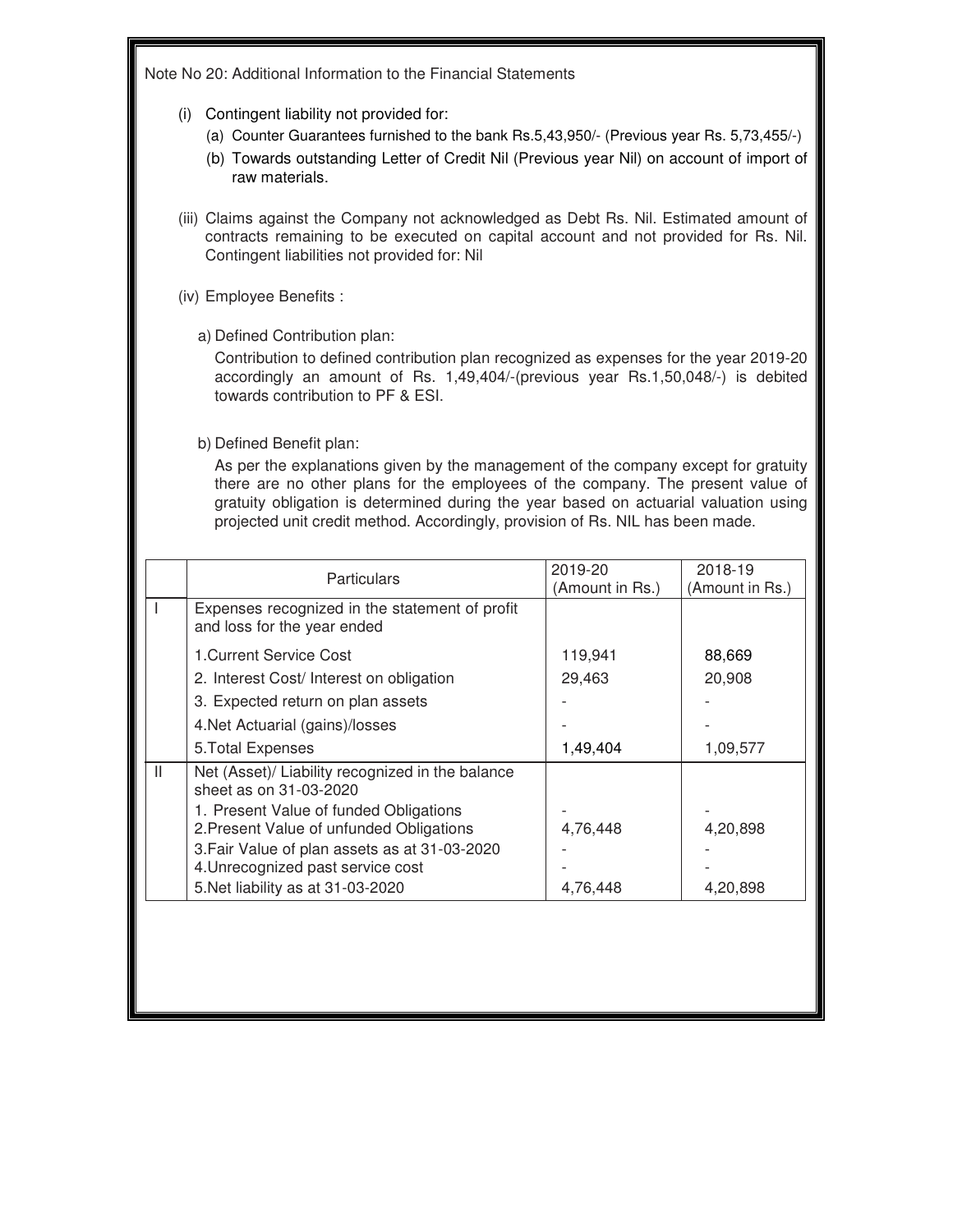|                | Particulars                                                                       | 2019-20<br>(Amount in Rs.)  | 2018-19<br>(Amount in Rs.)  |
|----------------|-----------------------------------------------------------------------------------|-----------------------------|-----------------------------|
| $\mathbf{III}$ | Changes in Benefit obligations during the year                                    |                             |                             |
|                | ended                                                                             |                             |                             |
|                | 1. Present Value of Defined Benefit Obligation at                                 | 4,20,898                    | 2,69,778                    |
|                | the beginning of the year                                                         |                             |                             |
|                | 2. Current Service Cost                                                           | 119,941                     | 88,669                      |
|                | 3. Interest Cost                                                                  | 29,463                      | 20,908                      |
|                | 4.Actuarial(Gains)/losses                                                         | (93, 854)                   | 67,543                      |
|                | 5. Benefit payments                                                               | <b>NIL</b>                  | (26,000)                    |
|                | 6. Present Value of Defined Benefit Obligation at                                 | 4,76,448                    | 4,20,898                    |
|                | the end of the year                                                               |                             |                             |
| IV             | Changes in Asset during the year ended                                            |                             |                             |
|                | 1. Plan assets at the beginning of the year                                       |                             |                             |
|                | 2. Expected return on plan assets                                                 |                             |                             |
|                | 3. Contribution by the Employer                                                   |                             |                             |
|                | 4. Actual Benefits paid                                                           |                             |                             |
|                | 5. Actuarial gains/(losses)                                                       |                             |                             |
|                | 6. Plan assets at the end of the year                                             |                             |                             |
| $\vee$         | Category of Plan Assets:                                                          | Nil                         | Nil                         |
|                | Government of India Securities                                                    |                             |                             |
|                | <b>High Quality Corporate Bonds</b><br>Equity Shares of Listed Companies Property |                             |                             |
|                | Funds Managed by Insurer                                                          |                             |                             |
|                | <b>Bank Balance</b>                                                               |                             |                             |
| VI             | <b>Principal Actuarial Valuation</b>                                              | 7.00%                       | 7.75%                       |
|                | 1. Discount Rate                                                                  |                             |                             |
|                | 2. Expected rate of Return on plan assets                                         |                             |                             |
|                | 3. Annual Increase in Salary Costs                                                | 7.25%                       | 7.25%                       |
|                | 4. Mortality Table                                                                | IALM(2006-08)<br>Ult.       | ILAM(2006-08)<br>Ult.       |
|                | 5. Withdrawal Rate                                                                | 5% at younger               | 5% at younger               |
|                |                                                                                   | ages reducing               | ages reducing               |
|                |                                                                                   | gradually to<br>1% at older | gradually to<br>1% at older |
|                |                                                                                   | ages                        | Ages                        |
| VII            | Table Showing Surplus/ (Deficit)                                                  |                             |                             |
|                | Defined Benefit Obligation                                                        | 4,76,448                    | 4,20,898                    |
|                | <b>Plan Assets</b>                                                                |                             |                             |
|                | Surplus/ (Deficit)                                                                | (4, 76, 448)                | (4, 20, 898)                |
|                |                                                                                   |                             |                             |
|                |                                                                                   |                             |                             |
|                |                                                                                   |                             |                             |
|                |                                                                                   |                             |                             |
|                |                                                                                   |                             |                             |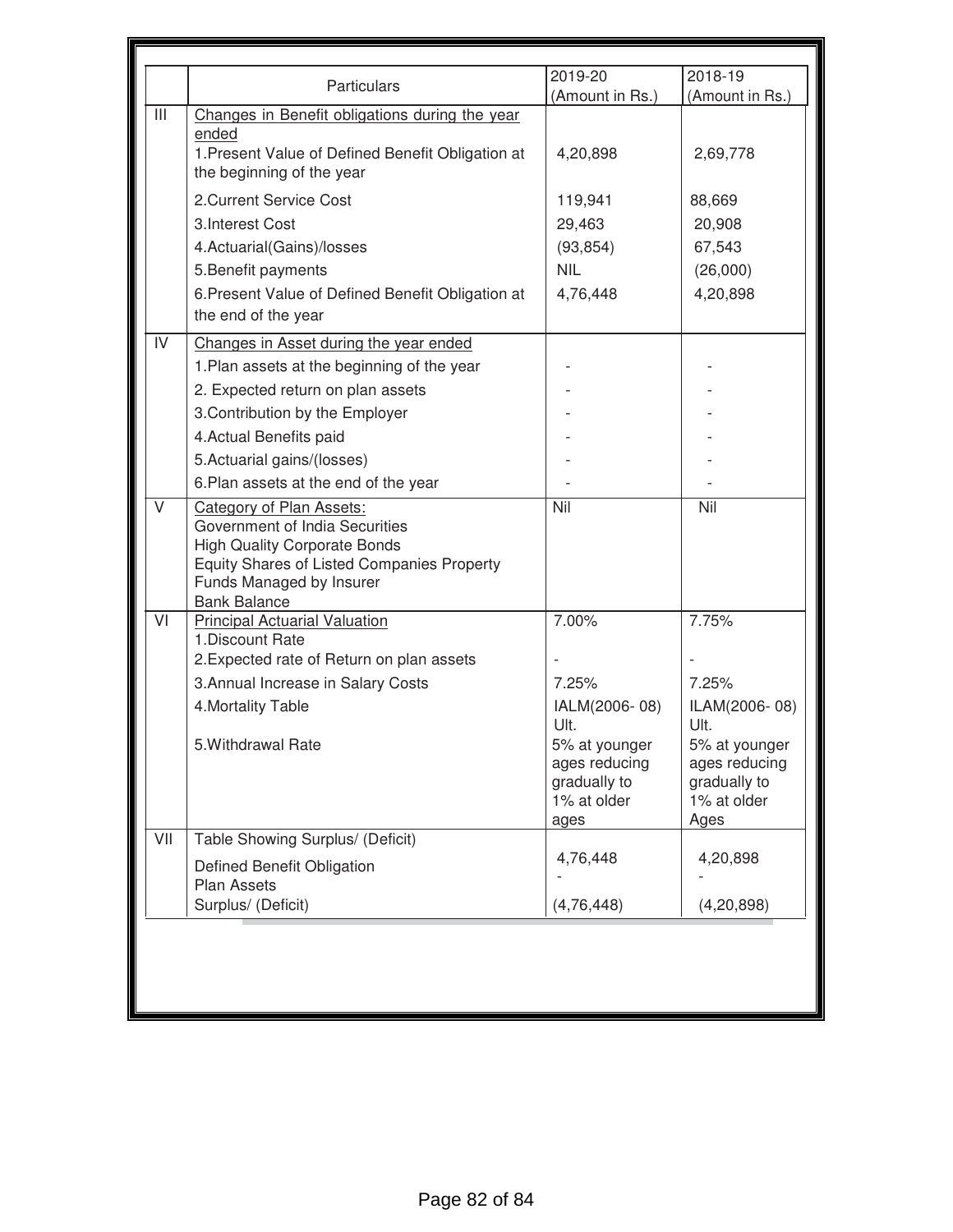| (v) There are no dues to enterprises as defined under Micro, Small and Medium Enterprises<br>Development Act, 2006, as at March 31, 2020 which is on the basis of such parties having<br>been identified by the management and relied upon by the auditors.                                                                                                                                                                                                                                                                                                                                                                                                                                                                                                                                            |               |                 |                                                         |     |
|--------------------------------------------------------------------------------------------------------------------------------------------------------------------------------------------------------------------------------------------------------------------------------------------------------------------------------------------------------------------------------------------------------------------------------------------------------------------------------------------------------------------------------------------------------------------------------------------------------------------------------------------------------------------------------------------------------------------------------------------------------------------------------------------------------|---------------|-----------------|---------------------------------------------------------|-----|
| (vi) Company has circularized/sought confirmation of balance letters to/from sundry debtors &<br>advance parties / sundry creditors. In the absence of negation, the balances appearing the<br>books are taken as confirmed.                                                                                                                                                                                                                                                                                                                                                                                                                                                                                                                                                                           |               |                 |                                                         |     |
| (vii) Value of Raw Materials and Spare Parts Components consumed                                                                                                                                                                                                                                                                                                                                                                                                                                                                                                                                                                                                                                                                                                                                       |               |                 |                                                         |     |
| Year                                                                                                                                                                                                                                                                                                                                                                                                                                                                                                                                                                                                                                                                                                                                                                                                   | 2019-20       |                 | 2018-19                                                 |     |
| Particulars                                                                                                                                                                                                                                                                                                                                                                                                                                                                                                                                                                                                                                                                                                                                                                                            | Amount in Rs. | $\%$            | $\frac{1}{2}$<br>Amount in Rs.                          |     |
| Imported                                                                                                                                                                                                                                                                                                                                                                                                                                                                                                                                                                                                                                                                                                                                                                                               |               |                 |                                                         |     |
| <b>Raw Material</b>                                                                                                                                                                                                                                                                                                                                                                                                                                                                                                                                                                                                                                                                                                                                                                                    | 86,21,788     |                 | 79,18,689                                               |     |
| Spares                                                                                                                                                                                                                                                                                                                                                                                                                                                                                                                                                                                                                                                                                                                                                                                                 | 65,67,810     | 100             | 27,11,349                                               | 100 |
| (viii) CIF Value of Imports: Nil (Previous year: Rs. Nil)<br>(xi) The company has earned an income towards marketing service done by it amounting to Rs<br>7,85,56,915/- during the course of the year.<br>(x) Earnings in Foreign Currency Rs. Nil (Previous year Rs. Nil) Expenditure in Foreign<br>Currency Rs. Nil (Previous year Nil)<br>(xi) The Company intends to opt for payment of income-tax under Section 115BAA of the<br>Income-tax Act, 1961, which provides for taxation at lower rates upon foregoing certain<br>deductions. The tax for the current year has been calculated accordingly.<br>(xii) RELATED PARTY DISCLOSURES<br>Details of related parties including summary of transactions entered into by the Branch<br>during the year ended 31 March 2020 are summarized below: |               |                 |                                                         |     |
| Names of related parties and description of relationship:                                                                                                                                                                                                                                                                                                                                                                                                                                                                                                                                                                                                                                                                                                                                              |               |                 |                                                         |     |
| Key management personnel                                                                                                                                                                                                                                                                                                                                                                                                                                                                                                                                                                                                                                                                                                                                                                               |               | Mr. R Natarajan |                                                         |     |
| <b>Other Related Party</b>                                                                                                                                                                                                                                                                                                                                                                                                                                                                                                                                                                                                                                                                                                                                                                             |               |                 | Gita Renewable Energy Limited                           |     |
| Note: Related party relationship is as identified by the Company and relied upon by the Auditors<br><b>Related party transactions:</b>                                                                                                                                                                                                                                                                                                                                                                                                                                                                                                                                                                                                                                                                 |               |                 |                                                         |     |
| <b>Particulars</b>                                                                                                                                                                                                                                                                                                                                                                                                                                                                                                                                                                                                                                                                                                                                                                                     |               | <b>Amount</b>   | <b>Amount</b><br><b>Outstanding as on</b><br>31.03.2020 |     |
| Directors Salary - R Natarajan                                                                                                                                                                                                                                                                                                                                                                                                                                                                                                                                                                                                                                                                                                                                                                         |               | $6,24,000/-$    | 52,000 /-                                               |     |
| Advance Returned - Gita Renewable                                                                                                                                                                                                                                                                                                                                                                                                                                                                                                                                                                                                                                                                                                                                                                      |               | 1,70,00,000/-   | 78,00,000/-                                             |     |
|                                                                                                                                                                                                                                                                                                                                                                                                                                                                                                                                                                                                                                                                                                                                                                                                        |               |                 |                                                         |     |

Г